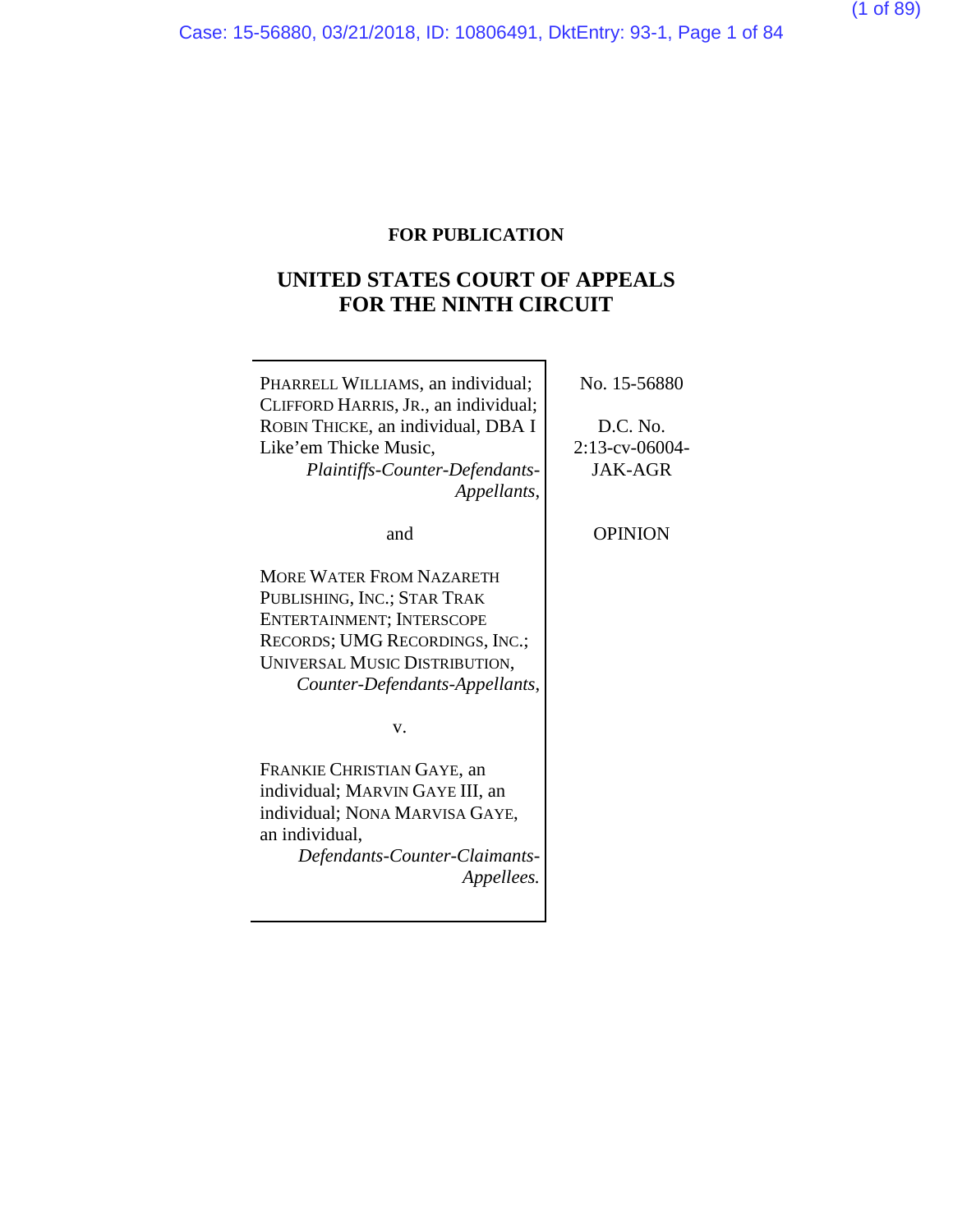2 WILLIAMS V. GAYE PHARRELL WILLIAMS, an individual; CLIFFORD HARRIS, JR., an individual; ROBIN THICKE, an individual, DBA I Like'em Thicke Music, *Plaintiffs-Counter-Defendants-Appellees*, and MORE WATER FROM NAZARETH PUBLISHING, INC.; STAR TRAK ENTERTAINMENT; INTERSCOPE RECORDS; UMG RECORDINGS, INC.; UNIVERSAL MUSIC DISTRIBUTION, *Counter-Defendants-Appellees*, v. FRANKIE CHRISTIAN GAYE, an individual; MARVIN GAYE III, an individual; NONA MARVISA GAYE, an individual, *Defendants-Counter-Claimants-Appellants.* No. 16-55089 D.C. No. 2:13-cv-06004- JAK-AGR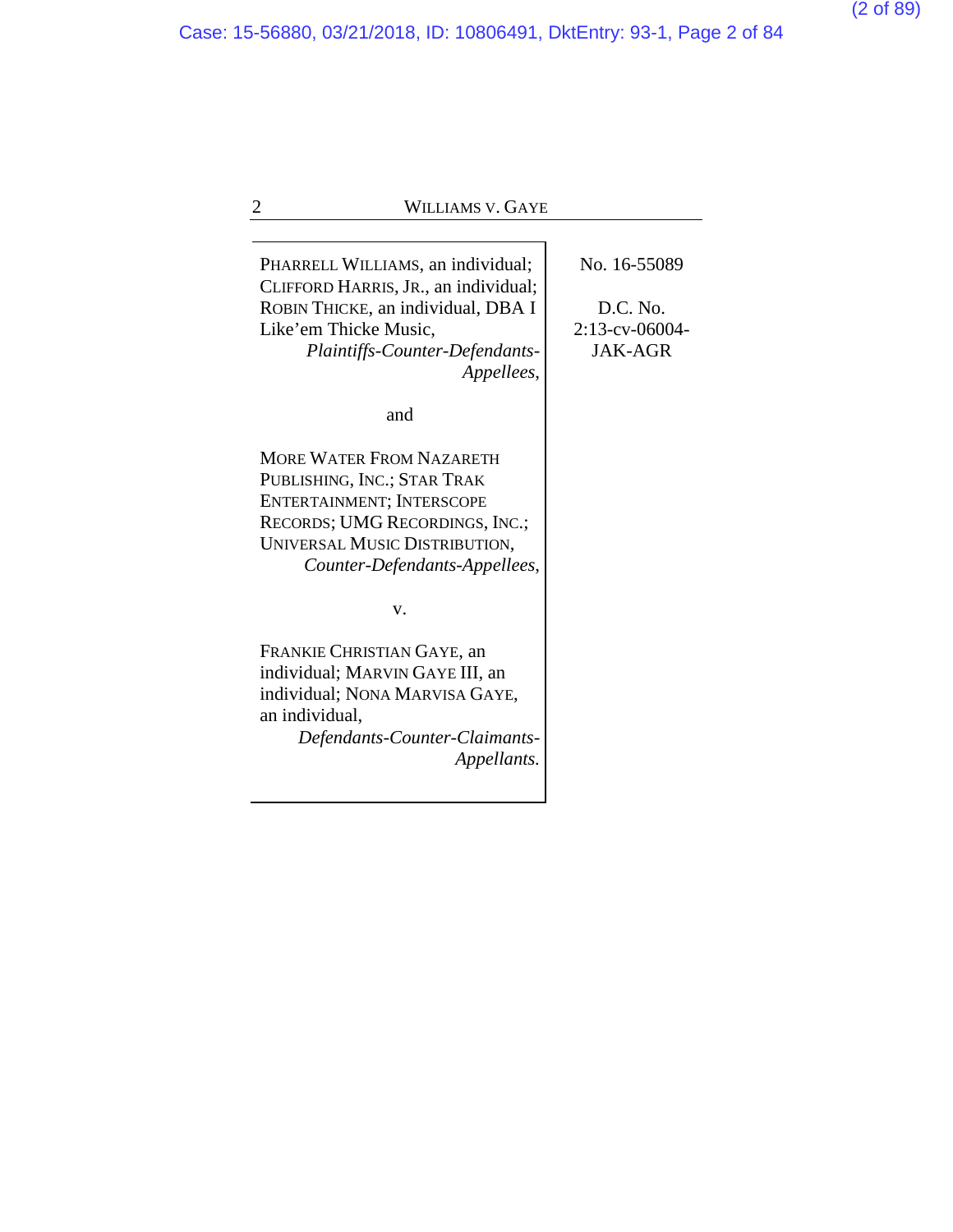Case: 15-56880, 03/21/2018, ID: 10806491, DktEntry: 93-1, Page 3 of 84

| PHARRELL WILLIAMS, an individual;  | No. 16-55626      |
|------------------------------------|-------------------|
| ROBIN THICKE, an individual, DBA I |                   |
| Like'em Thicke Music; CLIFFORD     | D.C. No.          |
| HARRIS, JR., an individual,        | $2:13$ -cv-06004- |
| Plaintiffs-Counter-Defendants-     | <b>JAK-AGR</b>    |
| Appellees,                         |                   |
| and                                |                   |
| <b>MORE WATER FROM NAZARETH</b>    |                   |
| PUBLISHING, INC.; STAR TRAK        |                   |
| ENTERTAINMENT; INTERSCOPE          |                   |
| RECORDS; UMG RECORDINGS, INC.;     |                   |
| UNIVERSAL MUSIC DISTRIBUTION,      |                   |
| Counter-Defendants-Appellees.      |                   |
| v.                                 |                   |
| FRANKIE CHRISTIAN GAYE, an         |                   |
| individual; MARVIN GAYE III, an    |                   |
| individual; NONA MARVISA GAYE,     |                   |
| an individual,                     |                   |
| Defendants-Counter-Claimants-      |                   |
| Appellants.                        |                   |

(3 of 89)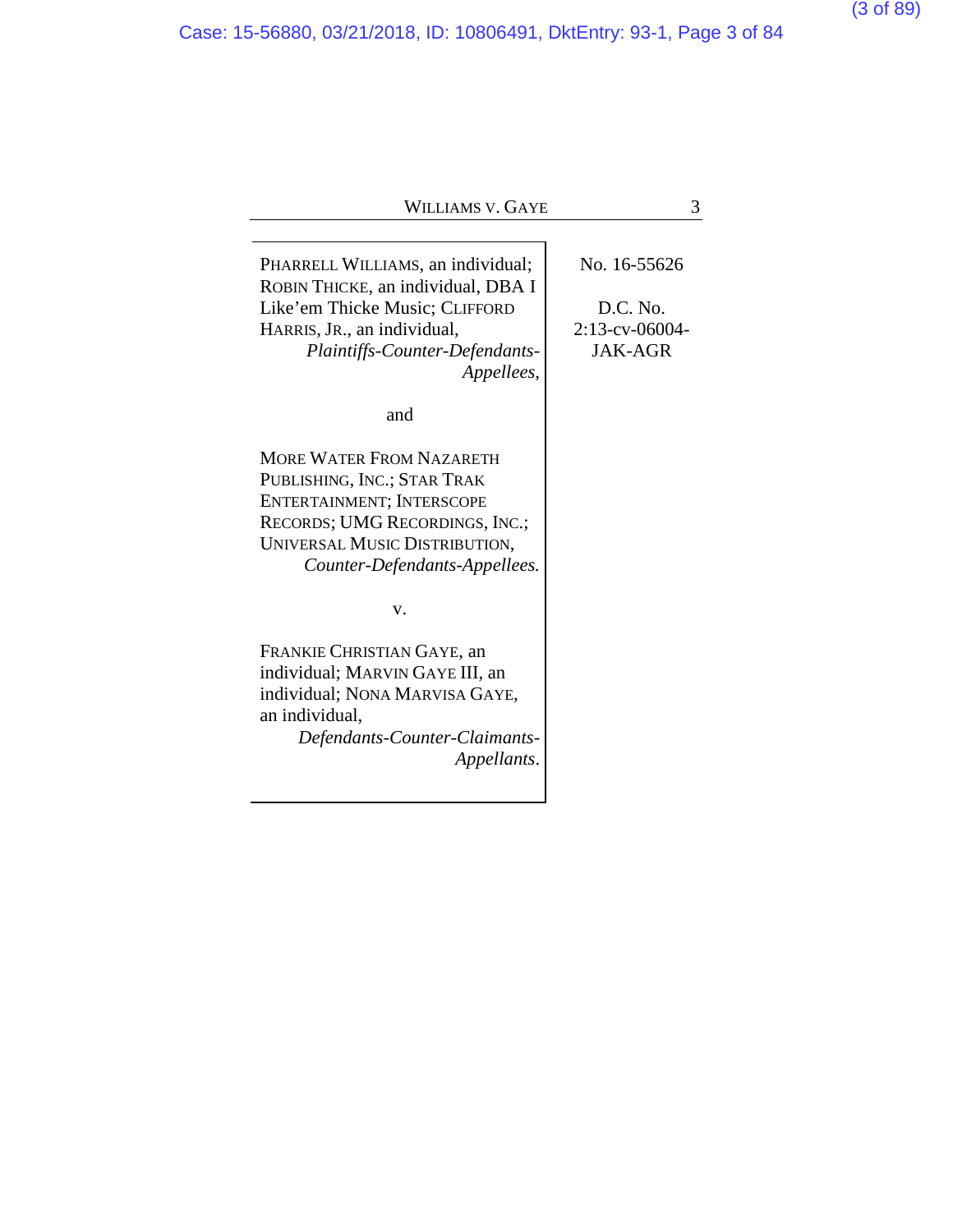Case: 15-56880, 03/21/2018, ID: 10806491, DktEntry: 93-1, Page 4 of 84

#### 4 WILLIAMS V. GAYE

Appeal from the United States District Court for the Central District of California John A. Kronstadt, District Judge, Presiding

Argued and Submitted October 6, 2017 Pasadena, California

Filed March 21, 2018

# Before: MILAN D. SMITH, JR., MARY H. MURGUIA, and JACQUELINE H. NGUYEN, Circuit Judges.

Opinion by Judge Milan D. Smith, Jr.; Dissent by Judge Nguyen

# **SUMMARY[\\*](#page-3-0)**

## **Copyright**

The panel affirmed in part and reversed in part the district court's judgment after a jury trial, ruling that plaintiffs' song "Blurred Lines" infringed defendants' copyright in Marvin Gaye's song "Got To Give It Up."

The panel held that "Got To Give It Up" was entitled to broad copyright protection because musical compositions are not confined to a narrow range of expression. The panel accepted, without deciding, the merits of the district court's ruling that the scope of the defendants' copyright was

<span id="page-3-0"></span>**<sup>\*</sup>** This summary constitutes no part of the opinion of the court. It has been prepared by court staff for the convenience of the reader.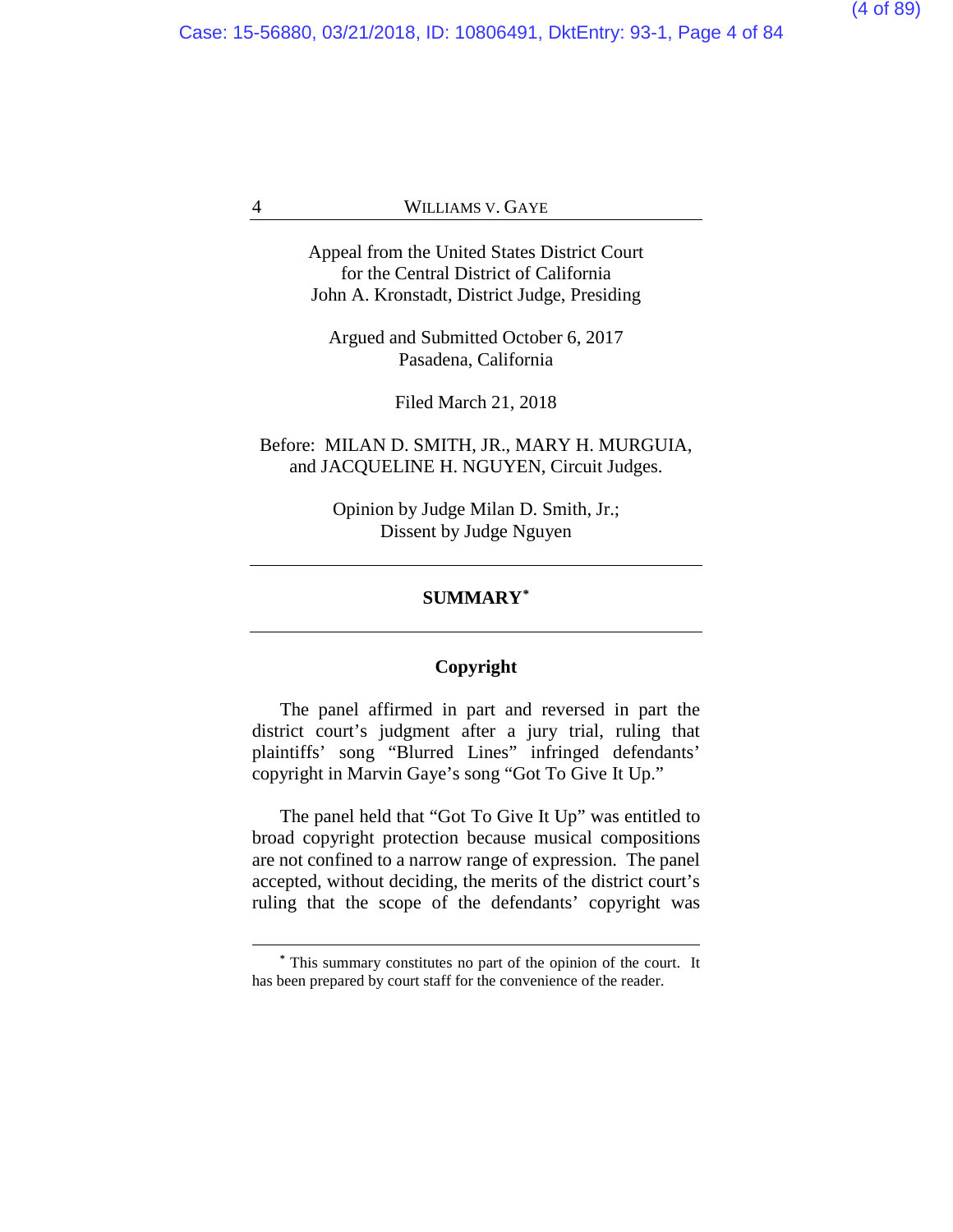limited, under the Copyright Act of 1909, to the sheet music deposited with the Copyright Office, and did not extend to sound recordings.

The panel held that the district court's order denying summary judgment was not reviewable after a full trial on the merits.

The panel held that the district court did not err in denying a new trial. The district court properly instructed the jury that there is no scienter requirement for copyright infringement and that it must find both access and substantial similarity. The district court did not erroneously instruct the jury to consider unprotectable elements of "Got To Give It Up." The district court did not abuse its discretion in admitting expert testimony. In addition, the verdict was not against the clear weight of the evidence because there was not an absolute absence of evidence of extrinsic and intrinsic similarity between the two songs.

The panel held that the district court's award of actual damages and infringers' profits and its running royalty were proper.

Reversing in part, the panel held that the district court erred in overturning the jury's general verdict in favor of certain parties because the defendants waived any challenge to the consistency of the jury's general verdicts. In addition, there was no duty to reconcile the verdicts. The district court erred in finding one party secondarily liable for vicarious infringement.

The panel held that the district court did not abuse its discretion in denying the defendants' motion for attorneys'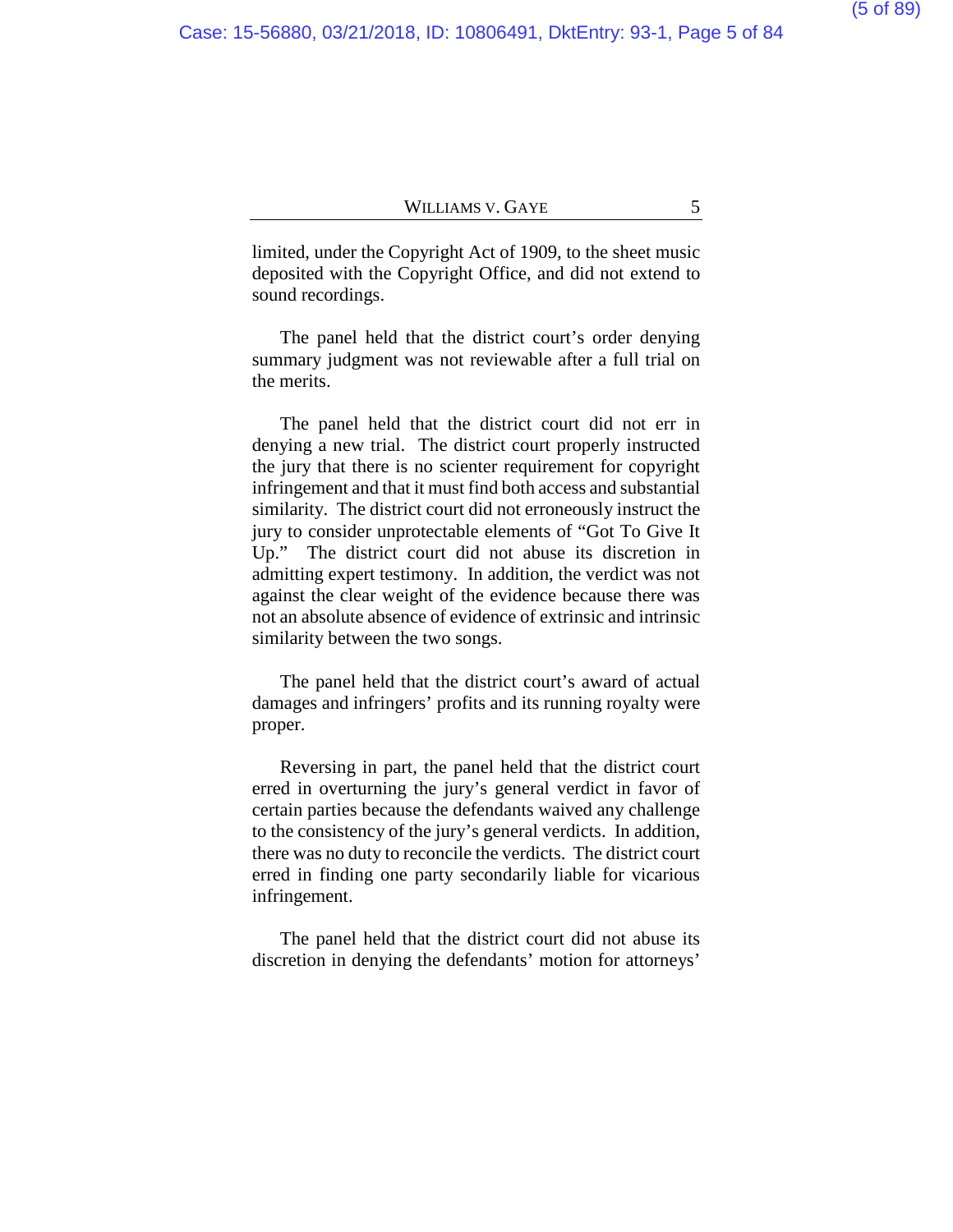fees under § 505 of the Copyright Act or in apportioning costs among the parties.

Dissenting, Judge Nguyen wrote that "Blurred Lines" and "Got To Give It Up" were not objectively similar as a matter of law under the extrinsic test because they differed in melody, harmony, and rhythm, and the majority's refusal to compare the two works improperly allowed the defendants to copyright a musical style.

#### **COUNSEL**

Kathleen M. Sullivan (argued) and Ellyde R. Thompson, Quinn Emanuel Urquhart & Sullivan LLP, New York, New York; Daniel C. Posner, Quinn Emanuel Urquhart & Sullivan LLP, Los Angeles, California; Howard E. King, Stephen D. Rothschild, and Seth Miller, King Holmes Paterno & Soriano LLP, Los Angeles, California; for Plaintiffs-Appellants/Cross-Appellees Pharrell Williams, Clifford Harris Jr., Robin Thicke, and More Water from Nazareth Publishing Inc.

Mark E. Haddad (argued), Amanda R. Farfel, Michelle B. Goodman, Rollin A. Ransom, and Peter I. Ostroff, Sidley Austin LLP, Los Angeles, California, for Defendants-Appellants/Cross-Appellees Star Trak Entertainment, Interscope Records, UMG Recordings Inc., Universal Music Distribution.

Lisa Blatt (argued), Arnold & Porter LLP, Washington, D.C.; Richard S. Busch (argued), Sara R. Ellis, and Steven C. Douse, King & Ballow, Nashville, Tennessee; Daniel B. Asimov and Martin R. Glick, Arnold & Porter LLP, San Francisco, California; Paul H. Duvall, King & Ballow, San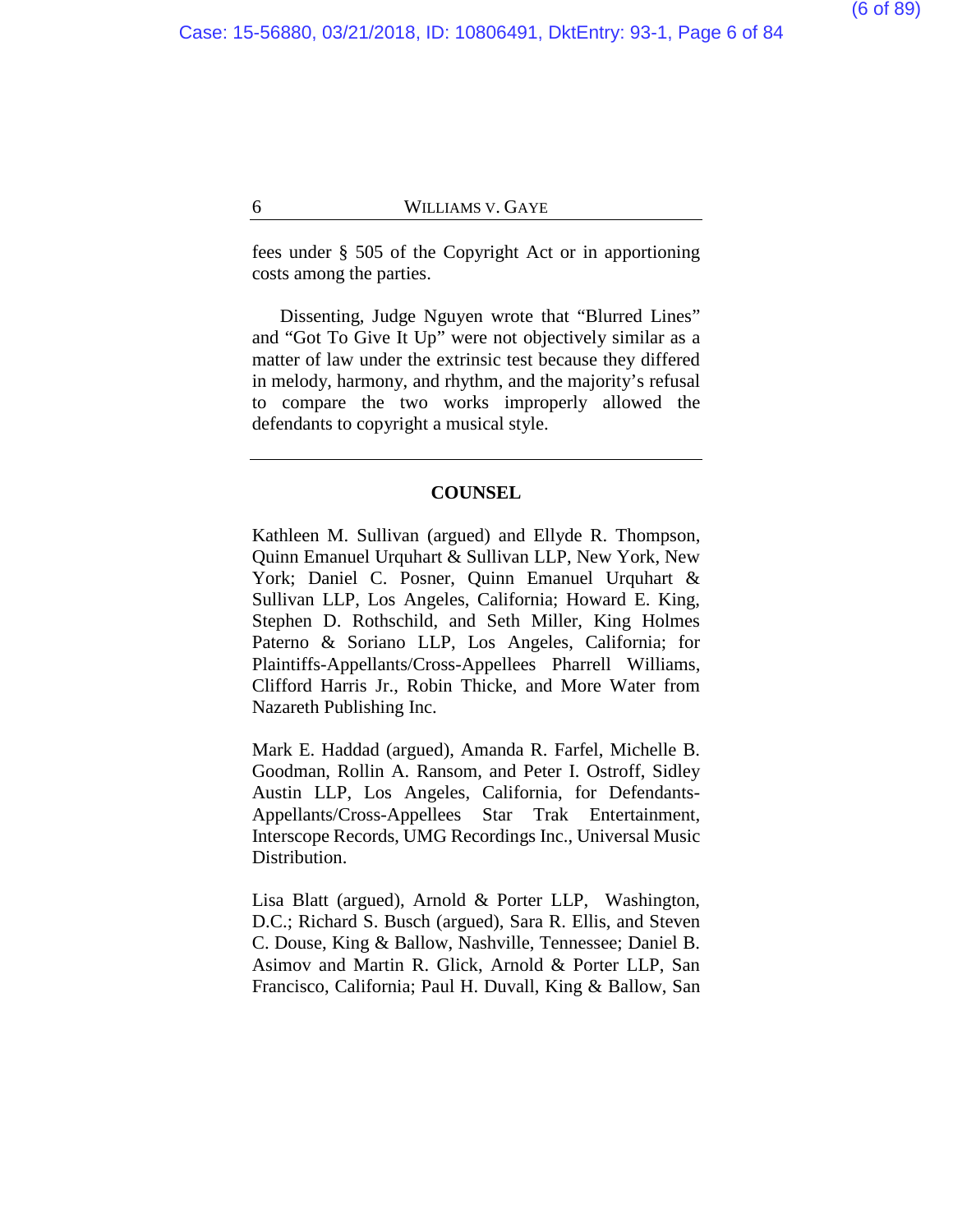Diego, California; Mark L. Block, Wargo & French LLP, Los Angeles, California; Paul N. Philips, Law Offices of Paul N. Philips APLC, West Hollywood, California; for Defendants-Appellees/Cross-Appellants Frankie Christian Gaye, Marvin Gaye III, and Nona Marvisa Gaye.

Kenneth D. Freundlich, Freundlich Law, Encino, California, for Amici Curiae Musicologists.

Edwin F. McPherson, McPherson Rane LLP, Los Angeles, California, for Amici Curiae 212 Songwriters, Composers, Musicians, and Producers.

Charles Duan, Public Knowledge, Washington, D.C., for Amicus Curiae Public Knowledge.

Sean M. O'Connor, Lateef Mtima, and Steven D. Jamar, Institute for Intellectual Property and Social Justice Inc., Rockville, Maryland, for Amicus Curiae Institute for Intellectual Property and Social Justice; Musicians and Composers; and Law, Music, and Business Professors.

Bernard A. Burk, Director, Lawyering Skills Program, William H. Bowen School of Law, University of Arkansas at Little Rock, Little Rock, Arkansas; Howard Barry Abrams, University of Detroit Mercy School of Law, Detroit, Michigan; for Amici Curiae Musicologists.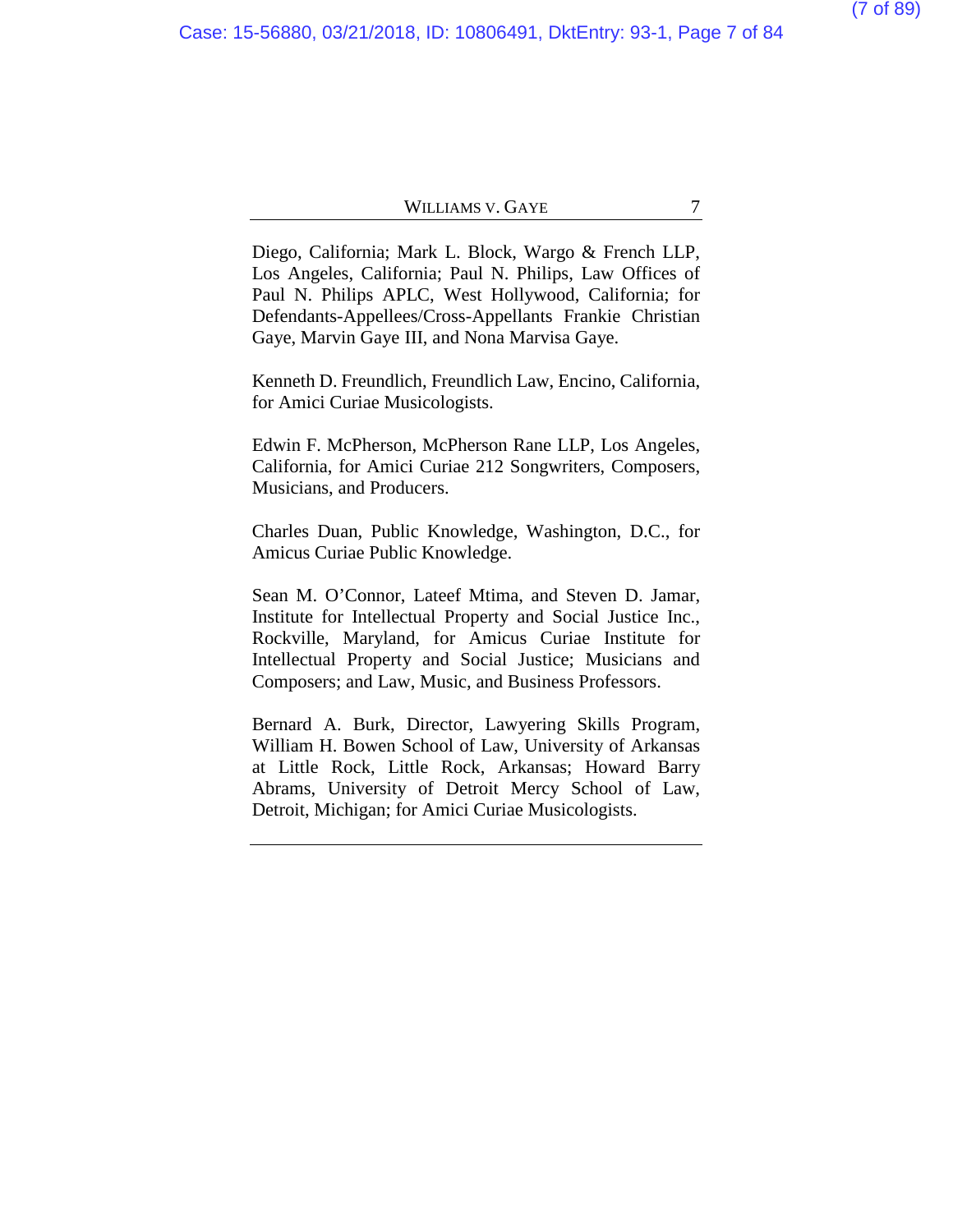#### **OPINION**

M. SMITH, Circuit Judge:

After a seven-day trial and two days of deliberation, a jury found that Pharrell Williams, Robin Thicke, and Clifford Harris, Jr.'s song "Blurred Lines," the world's bestselling single in 2013, infringed Frankie Christian Gaye, Nona Marvisa Gaye, and Marvin Gaye III's copyright in Marvin Gaye's 1977 hit song "Got To Give It Up." Three consolidated appeals followed.

Appellants and Cross-Appellees Williams, Thicke, Harris, and More Water from Nazareth Publishing, Inc. (collectively, Thicke Parties) appeal from the district court's judgment. They urge us to reverse the district court's denial of their motion for summary judgment and direct the district court to enter judgment in their favor. In the alternative, they ask us to vacate the judgment and remand the case for a new trial, on grounds of instructional error, improper admission of expert testimony, and lack of evidence supporting the verdict. If a new trial is not ordered, they request that we reverse or vacate the jury's awards of actual damages and infringer's profits, and the district court's imposition of a running royalty. Finally, they seek reversal of the judgment against Harris, challenging the district court's decision to overturn the jury's general verdict finding in Harris's favor.

Appellants and Cross-Appellees Interscope Records, UMG Recordings, Inc., Universal Music Distribution, and Star Trak, LLC (collectively, Interscope Parties) appeal from the district court's judgment. They urge us to reverse the judgment against them, challenging the district court's decision to overturn the jury's general verdict finding in their favor.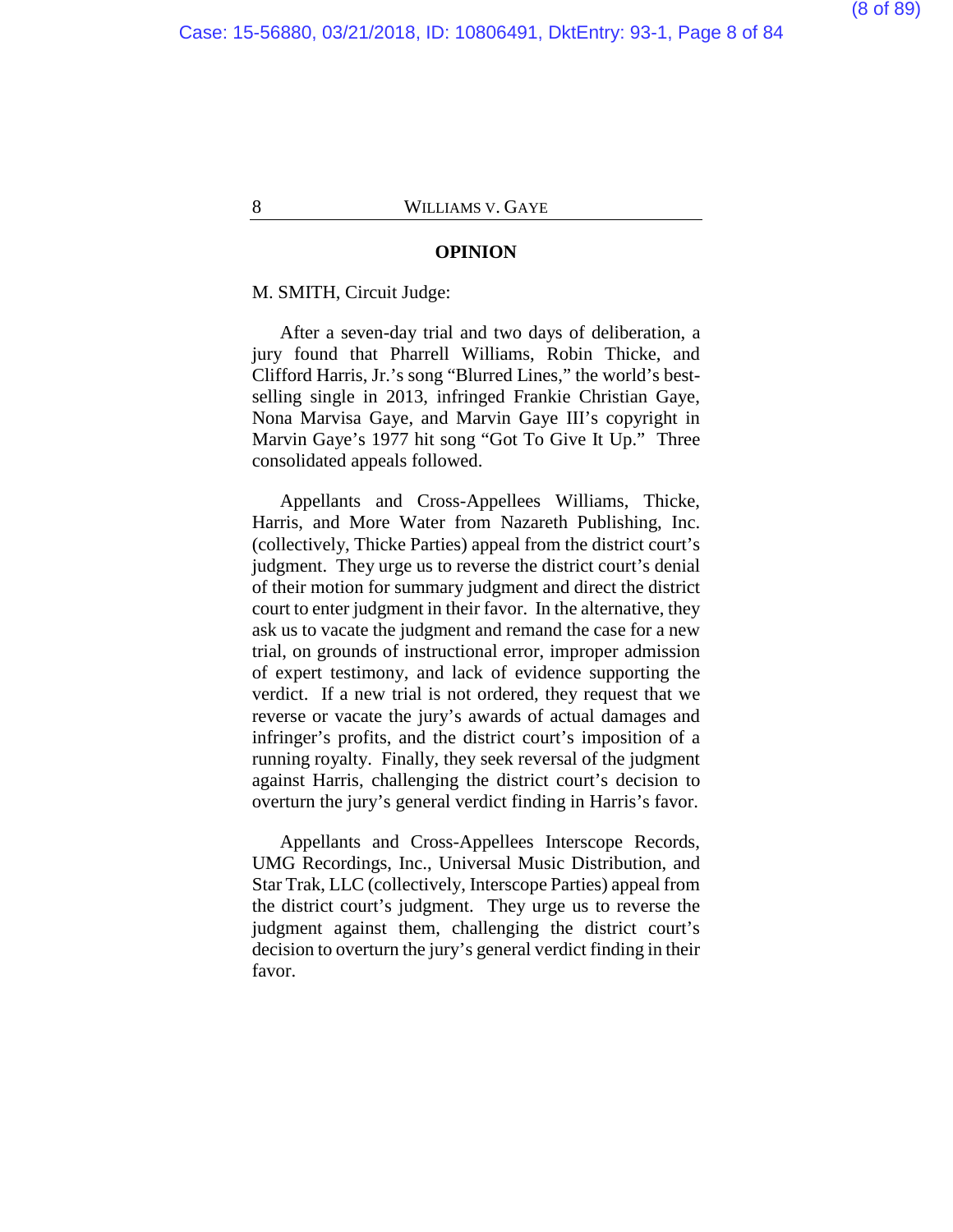Appellees and Cross-Appellants Frankie Christian Gaye, Nona Marvisa Gaye, and Marvin Gaye III (collectively, Gayes) appeal from the district court's order on attorney's fees and costs. They request that we vacate and remand for reconsideration the district court's denial of attorney's fees, and award them their costs in full. The Gayes also protectively cross-appeal the district court's ruling limiting the scope of the Gayes' compositional copyright to the four corners of the sheet music deposited with the United States Copyright Office. In the event a new trial is ordered, the Gayes urge us to hold that Marvin Gaye's studio recording of "Got To Give It Up," rather than the deposit copy, establishes the scope of the Gayes' copyright under the Copyright Act of 1909.

We have jurisdiction over this appeal pursuant to 28 U.S.C. § 1291. Our law requires that we review this case, which proceeded to a full trial on the merits in the district court, under deferential standards of review. We accordingly decide this case on narrow grounds, and affirm in part and reverse in part.

### **FACTUAL AND PROCEDURAL BACKGROUND**

#### **A. "Got To Give It Up"**

In 1976, Marvin Gaye recorded the song "Got To Give It Up" in his studio. "Got To Give It Up" reached number one on Billboard's Hot 100 chart in 1977, and remains popular today.

In 1977, Jobete Music Company, Inc. registered "Got To Give It Up" with the United States Copyright Office and deposited six pages of handwritten sheet music attributing the song's words and music to Marvin Gaye. Marvin Gaye did not write or fluently read sheet music, and did not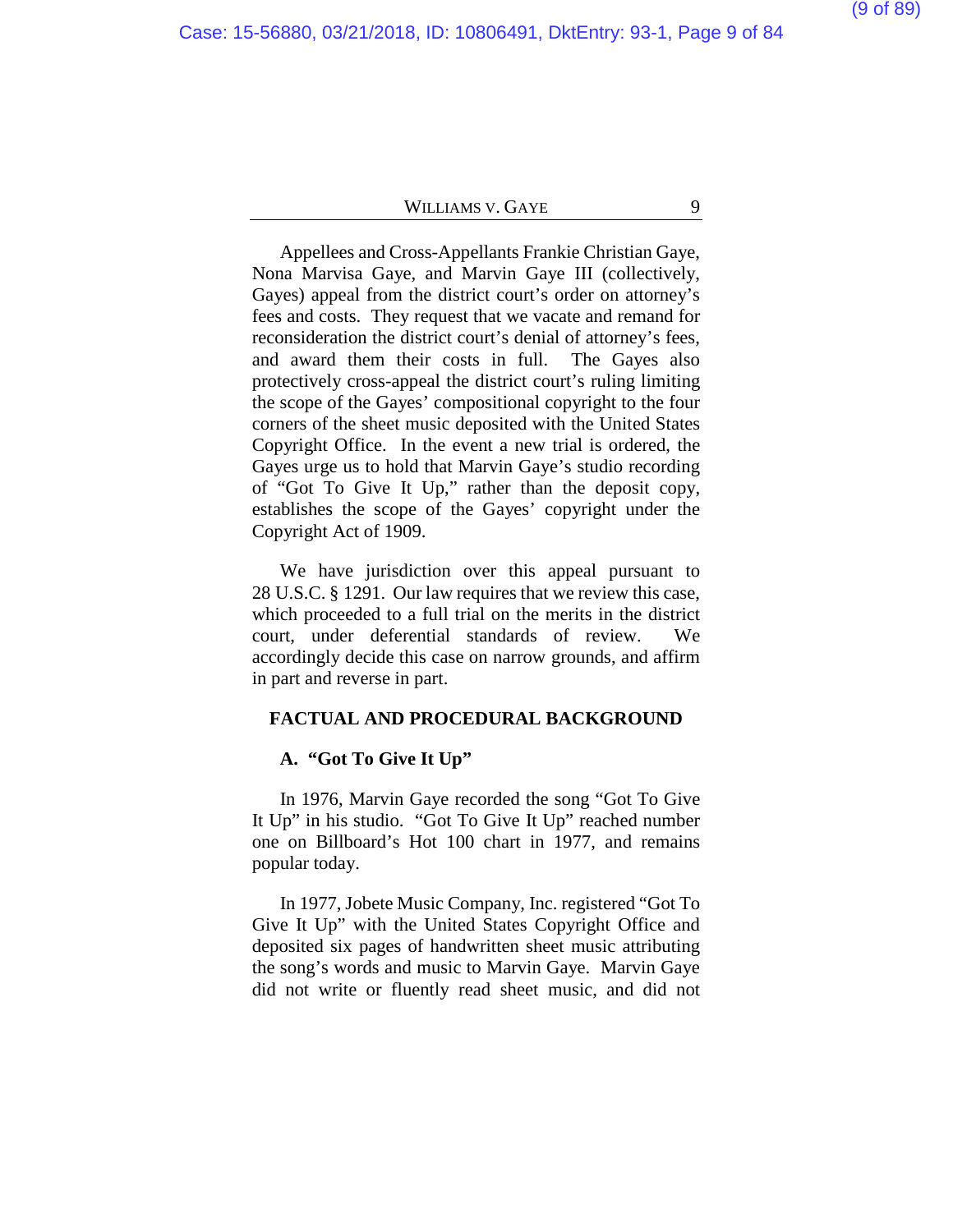prepare the deposit copy. Instead, an unidentified transcriber notated the sheet music after Marvin Gaye recorded "Got To Give It Up."

The Gayes inherited the copyrights in Marvin Gaye's musical compositions.

#### **B. "Blurred Lines"**

In June 2012, Pharrell Williams and Robin Thicke wrote and recorded "Blurred Lines." Clifford Harris, Jr., known popularly as T.I., separately wrote and recorded a rap verse for "Blurred Lines" that was added to the track seven months later. "Blurred Lines" was the best-selling single in the world in 2013.

Thicke, Williams, and Harris co-own the musical composition copyright in "Blurred Lines." Star Trak and Interscope Records co-own the sound recording of "Blurred Lines." Universal Music Distribution manufactured and distributed "Blurred Lines."

# **C. The Action**

The Gayes made an infringement demand on Williams and Thicke after hearing "Blurred Lines." Negotiations failed, prompting Williams, Thicke, and Harris to file suit for a declaratory judgment of non-infringement on August 15, 2013.

The Gayes counterclaimed against the Thicke Parties, alleging that "Blurred Lines" infringed their copyright in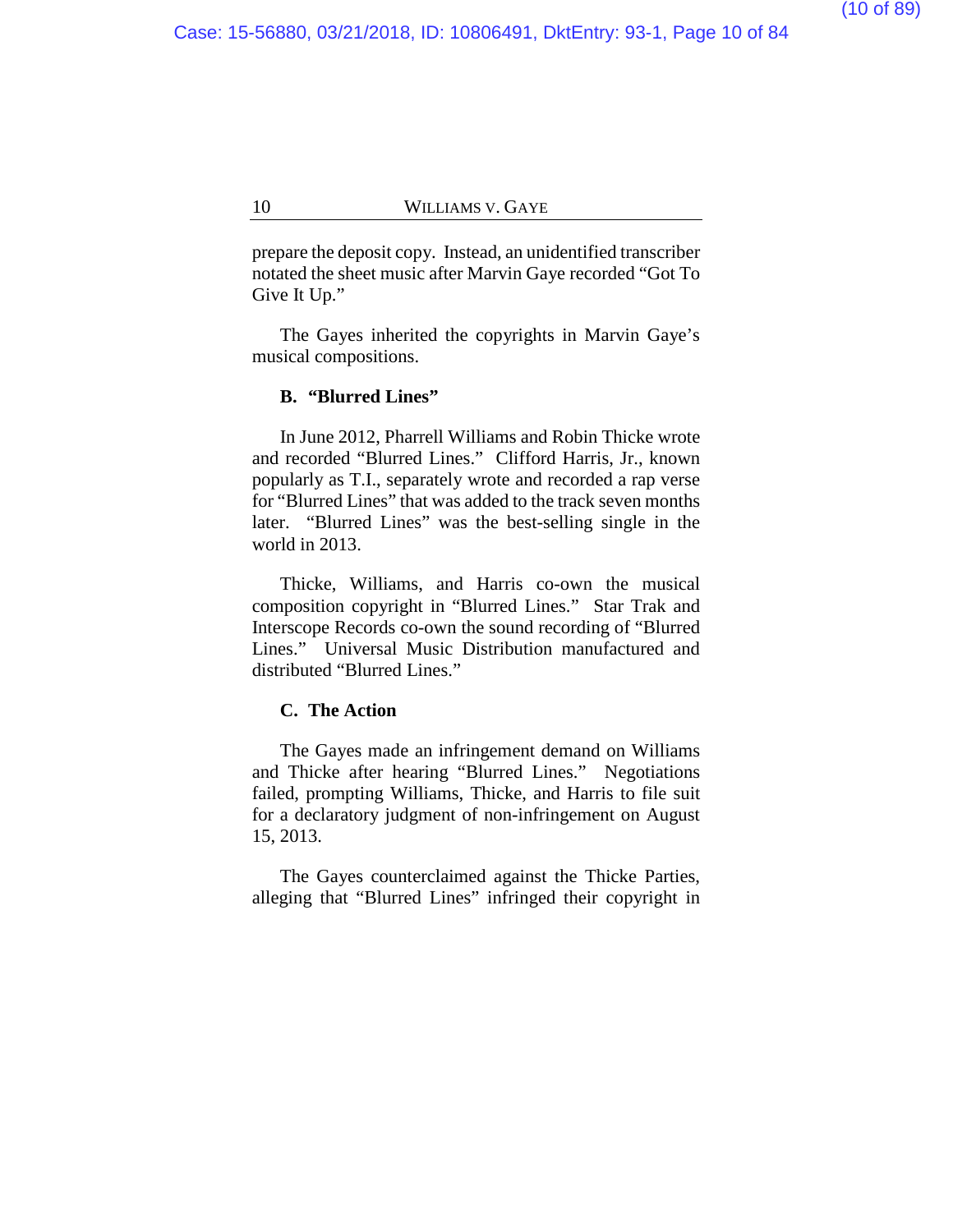"Got To Give It Up,"**[1](#page-10-0)** and added the Interscope Parties as third-party defendants.

# **D. The District Court's Denial of Summary Judgment**

The district court denied Williams and Thicke's motion for summary judgment on October 30, 2014.

# **1. The District Court's Interpretation of the Copyright Act of 1909**

The district court ruled that the Gayes' compositional copyright, which is governed by the Copyright Act of 1909, did not extend to the commercial sound recording of "Got To Give It Up," and protected only the sheet music deposited with the Copyright Office. The district court accordingly limited its review of the evidence to the deposit copy, and concluded there were genuine issues of material fact.

# **2. The Evidence**

 $\overline{a}$ 

The Thicke Parties relied upon the opinion of musicologist Sandy Wilbur. The Gayes relied upon the opinions of Dr. Ingrid Monson, the Quincy Jones Professor of African American Music at Harvard University, and musicologist Judith Finell. The experts disagreed sharply in their opinions, which they articulated in lengthy reports.

<span id="page-10-0"></span>**<sup>1</sup>** The Gayes asserted a second counterclaim alleging that Thicke's song "Love After War" infringed their copyright in Marvin Gaye's composition "After the Dance." The jury found against the Gayes on the second counterclaim, and judgment was entered against them. On appeal, the second counterclaim is relevant only to the issue of costs.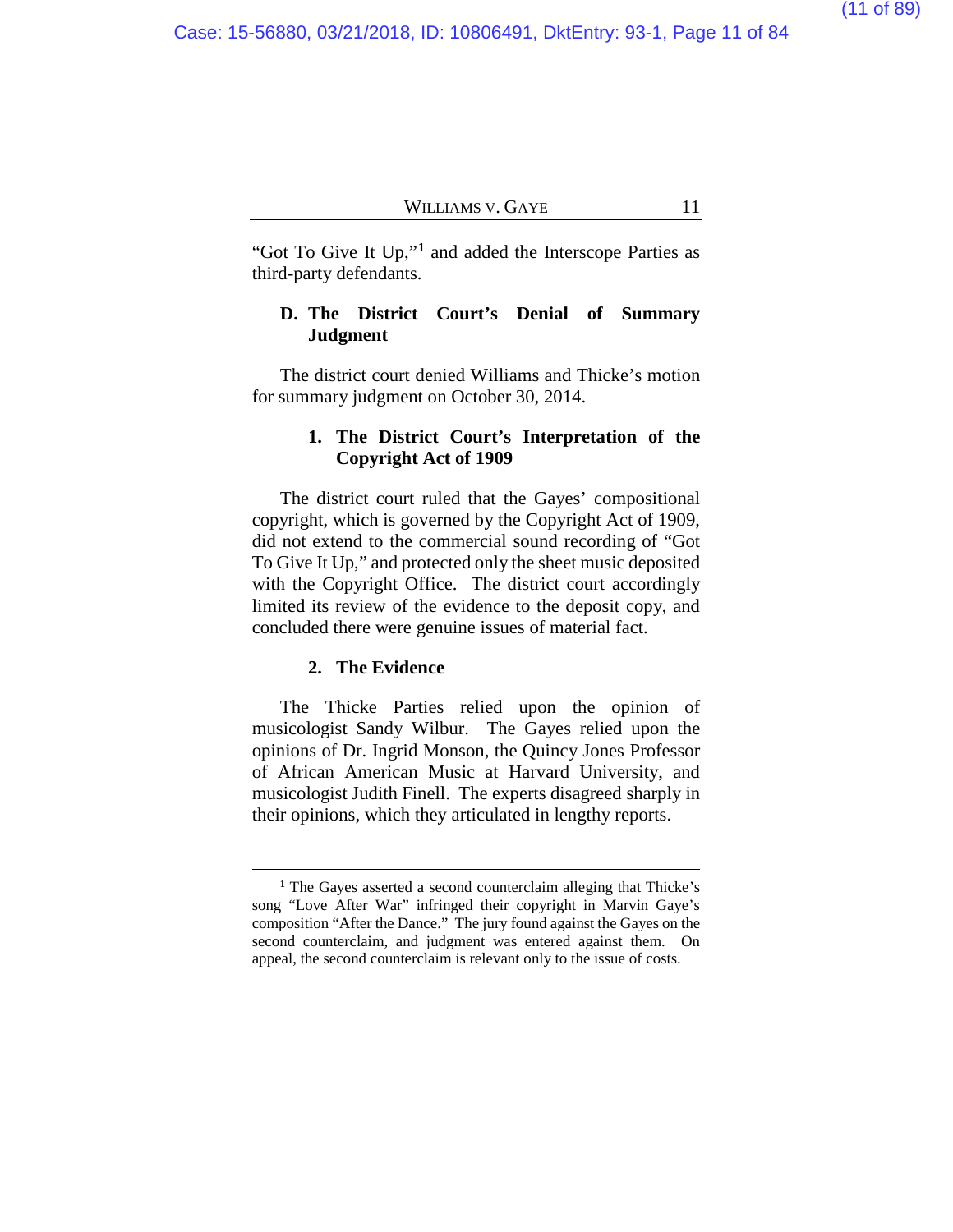Finell opined that there is a "constellation" of eight similarities between "Got To Give It Up" and "Blurred Lines," consisting of the signature phrase, hooks,**[2](#page-11-0)** hooks with backup vocals, "Theme X,"**[3](#page-11-1)** backup hooks, bass melodies, keyboard parts, and unusual percussion choices.

Wilbur opined that there are no substantial similarities between the melodies, rhythms, harmonies, structures, and lyrics of "Blurred Lines" and "Got To Give It Up," and disputed each area of similarity Finell identified. The district court compared Finell's testimony with Wilbur's and, pursuant to the extrinsic test under copyright law, meticulously filtered out elements Wilbur opined were not in the deposit copy, such as the backup vocals, "Theme X," descending bass line, keyboard rhythms, and percussion parts.

The district court also filtered out several unprotectable similarities Dr. Monson identified, including the use of a cowbell, hand percussion, drum set parts, background vocals, and keyboard parts. After filtering out those elements, the district court considered Dr. Monson's analysis of harmonic and melodic similarities between the songs, and noted differences between Wilbur's and Dr. Monson's opinions.

After performing its analytical dissection, as part of the extrinsic test, the district court summarized the remaining areas of dispute in the case. The district court identified disputes regarding the similarity of the songs' signature

**<sup>2</sup>** According to Finell, the term "hook" refers to the most important and memorable melodic material of a piece of popular music.

<span id="page-11-1"></span><span id="page-11-0"></span>**<sup>3</sup>** Finell named a repeated four-note backup vocal in "Got To Give It Up" as "Theme X."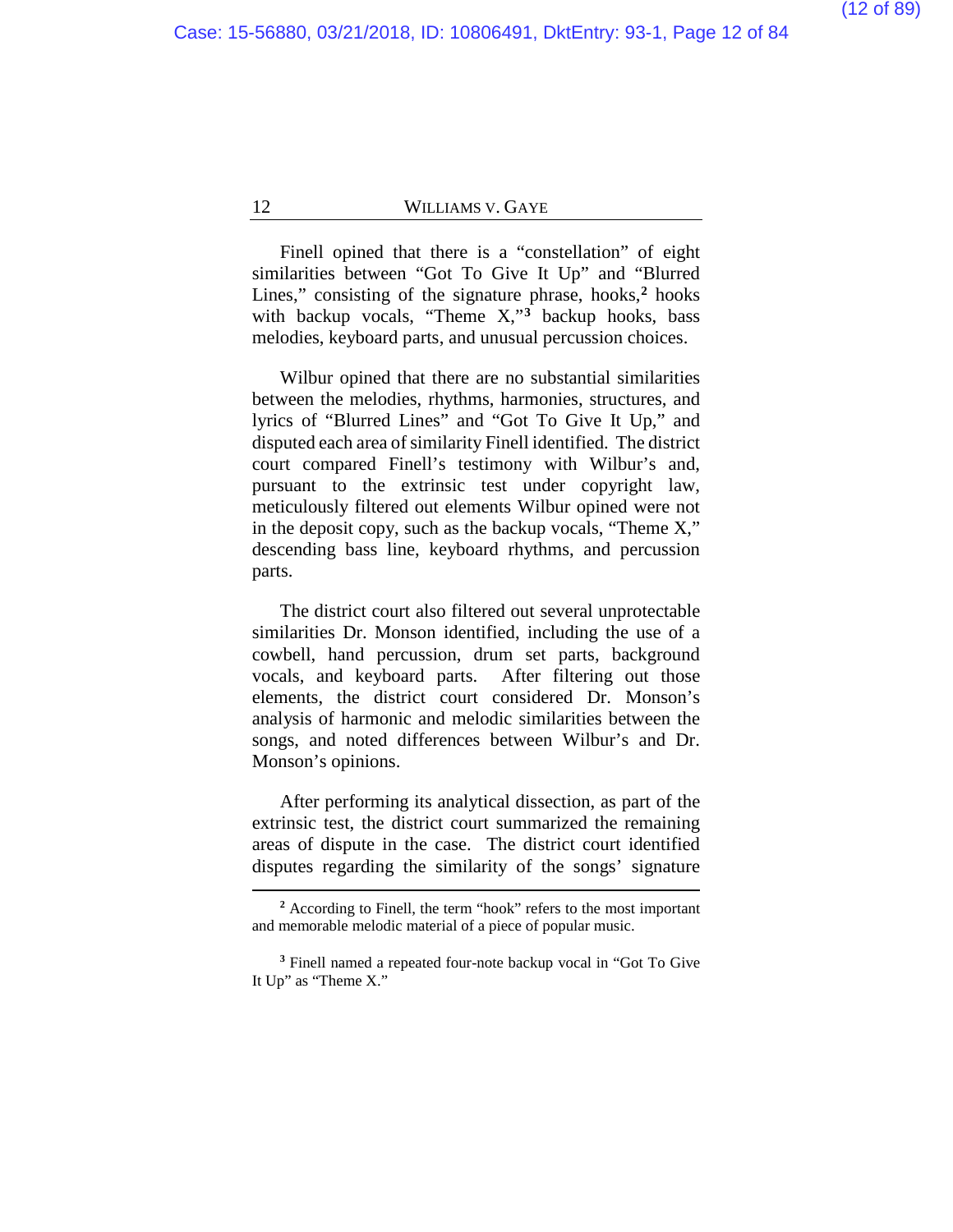phrases, hooks, bass lines, keyboard chords, harmonic structures, and vocal melodies. Concluding that genuine issues of material fact existed, the district court denied Williams and Thicke's motion for summary judgment.

#### **E. Trial**

The case proceeded to a seven-day trial. The district court ruled before trial that the Gayes could present sound recordings of "Got To Give It Up" edited to capture only elements reflected in the deposit copy. Consequently, the commercial sound recording of "Got To Give It Up" was not played at trial.

Williams and Thicke testified, each acknowledging inspiration from Marvin Gaye and access to "Got To Give It Up."

Finell testified that "Blurred Lines" and "Got To Give It Up" share many similarities, including the bass lines, keyboard parts, signature phrases, hooks, "Theme X," bass melodies, word painting, and the placement of the rap and "parlando" sections in the two songs. She opined that nearly every bar of "Blurred Lines" contains an element similar to "Got To Give It Up." Although the district court had filtered out "Theme X," the descending bass line, and the keyboard rhythms as unprotectable at summary judgment, Finell testified that those elements were in the deposit copy.

Dr. Monson played three audio-engineered "mash-ups" she created to show the melodic and harmonic compatibility between "Blurred Lines" and "Got To Give It Up." She testified that the two songs shared structural similarities on a sectional and phrasing level.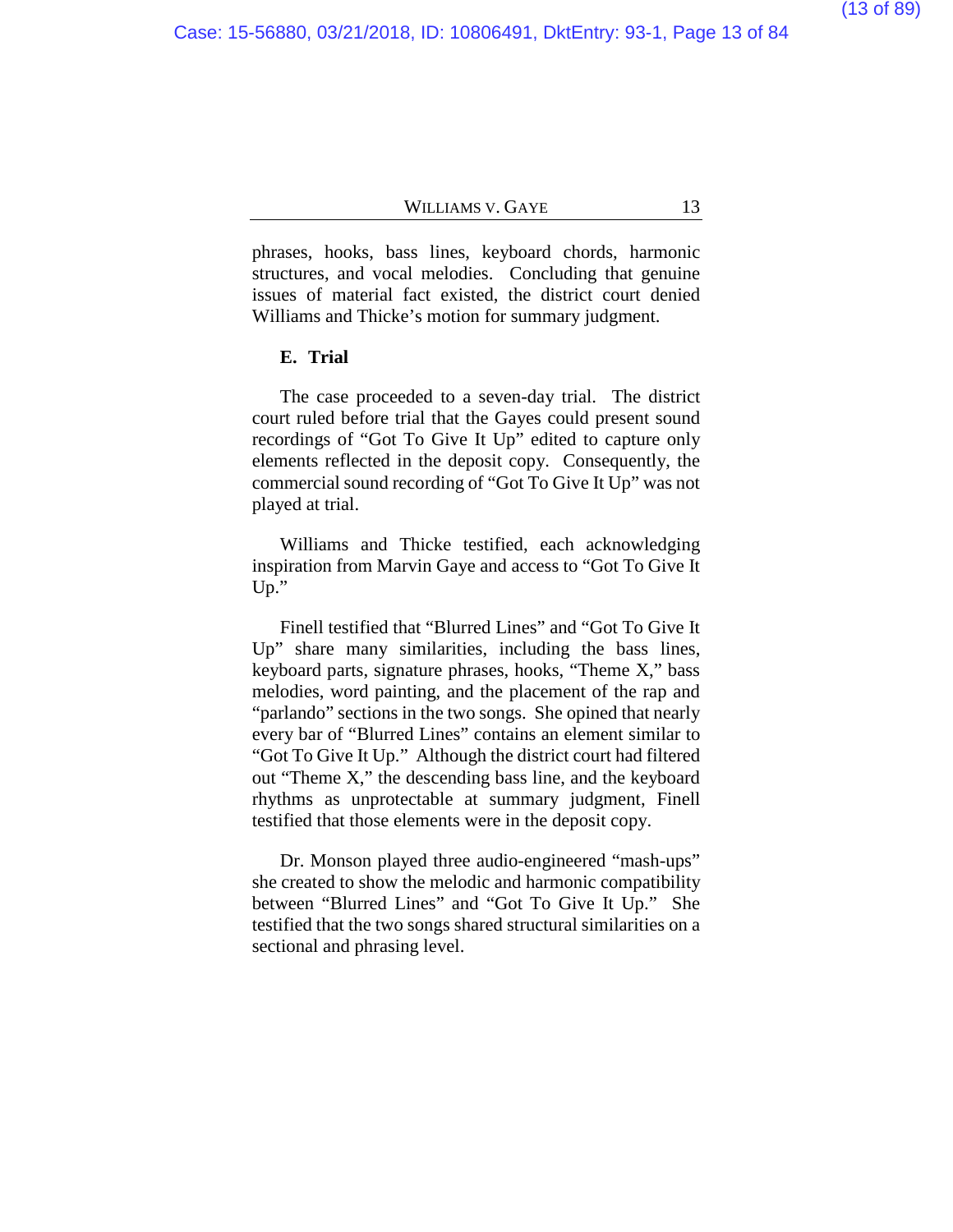Wilbur opined that the two songs are not substantially similar and disputed Finell and Dr. Monson's opinions. Wilbur prepared and played a sound recording containing her rendition of the deposit copy of "Got To Give It Up."

Neither the Thicke Parties nor the Gayes made a motion for judgment as a matter of law pursuant to Federal Rule of Civil Procedure 50(a) before the case was submitted to the jury.

On March 10, 2015, after two days of deliberation, the jury returned mixed general verdicts.**[4](#page-13-0)** The jury found that Williams, More Water from Nazareth Publishing,**[5](#page-13-1)** and Thicke infringed the Gayes' copyright in "Got To Give It Up." In contrast, the jury found that Harris and the Interscope Parties were not liable for infringement. The jury awarded the Gayes \$4 million in actual damages, \$1,610,455.31 in infringer's profits from Williams and More Water from Nazareth Publishing, and \$1,768,191.88 in infringer's profits from Thicke.

#### **F. The District Court's Order on Post-Trial Motions**

The district court ruled on the parties' various post-trial motions in an omnibus order.

The Thicke Parties filed a motion for judgment as a matter of law, a new trial, or remittitur. The district court

**<sup>4</sup>** Although the verdict forms are captioned "Special Verdict," they are functionally general verdict forms. *See Zhang v. Am. Gem Seafoods, Inc.*, 339 F.3d 1020, 1031 (9th Cir. 2003) ("If the jury announces only its ultimate conclusions, it returns an ordinary general verdict[.]").

<span id="page-13-1"></span><span id="page-13-0"></span>**<sup>5</sup>** More Water From Nazareth Publishing, Inc. collects royalties on Williams' behalf.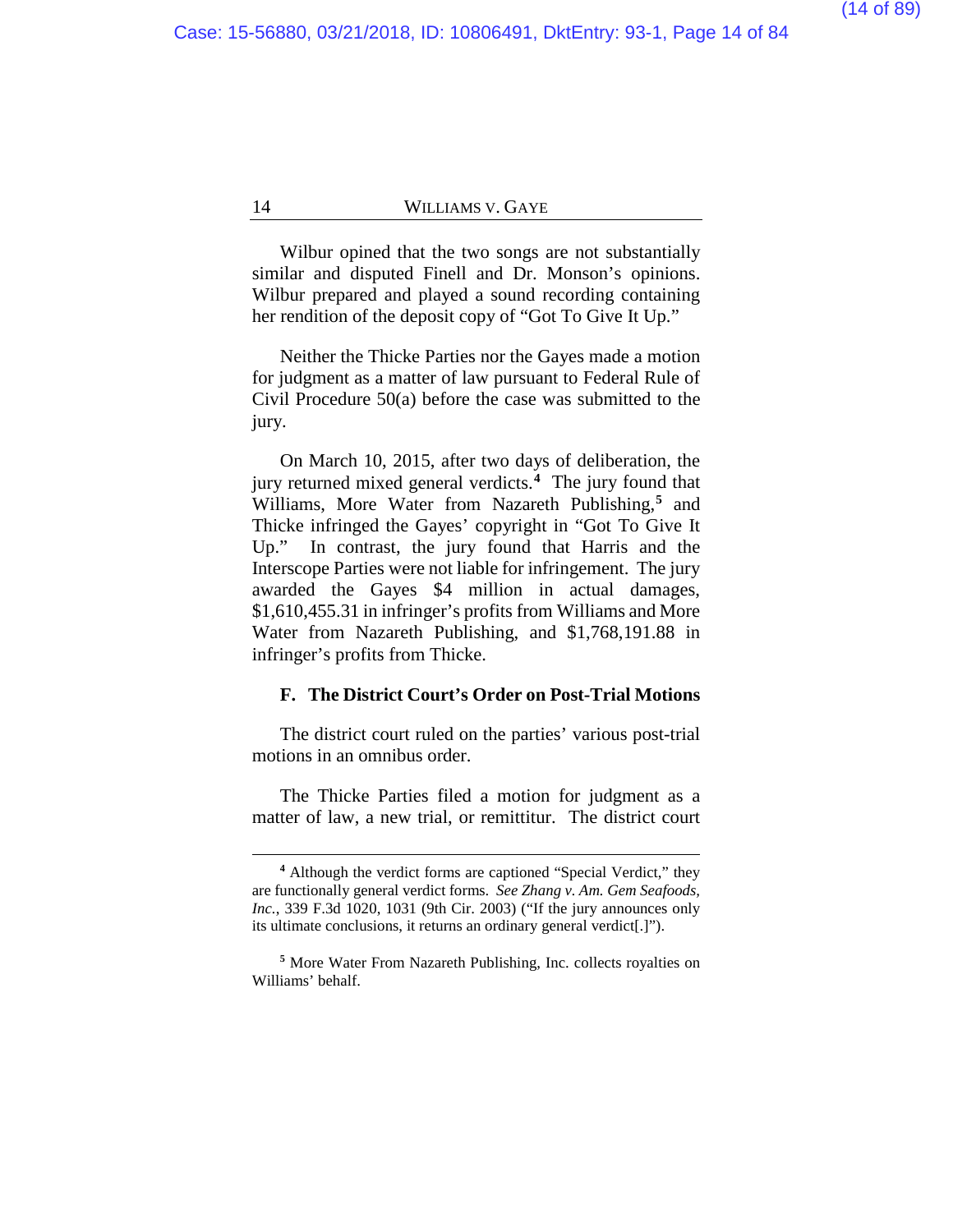denied the Thicke Parties' motion for judgment as a matter of law and motion for a new trial, but remitted the award of actual damages and the award of Williams' profits.

The Gayes filed three motions, seeking (1) a declaration that Harris and the Interscope Parties were liable for infringement; (2) injunctive relief or, in the alternative, ongoing royalties; and (3) prejudgment interest. The district court construed the Gayes' motion for declaratory relief as a post-trial motion for judgment as a matter of law, and granted the motion, overturning the jury's general verdicts in favor of Harris and the Interscope Parties. The district court denied the Gayes' request for injunctive relief, but awarded them a running royalty of 50% of future songwriter and publishing revenues from "Blurred Lines." The district court granted in part the Gayes' motion for prejudgment interest.

# **G. The Judgment and Order on Attorney's Fees and Costs**

The district court entered judgment on December 2, 2015. The court awarded the Gayes \$3,188,527.50 in actual damages, profits of \$1,768,191.88 against Thicke and \$357,630.96 against Williams and More Water from Nazareth Publishing, and a running royalty of 50% of future songwriter and publishing revenues received by Williams, Thicke, and Harris.

On April 12, 2016, the district court denied the Gayes' motion for attorney's fees and apportioned costs between the parties. The parties timely appealed.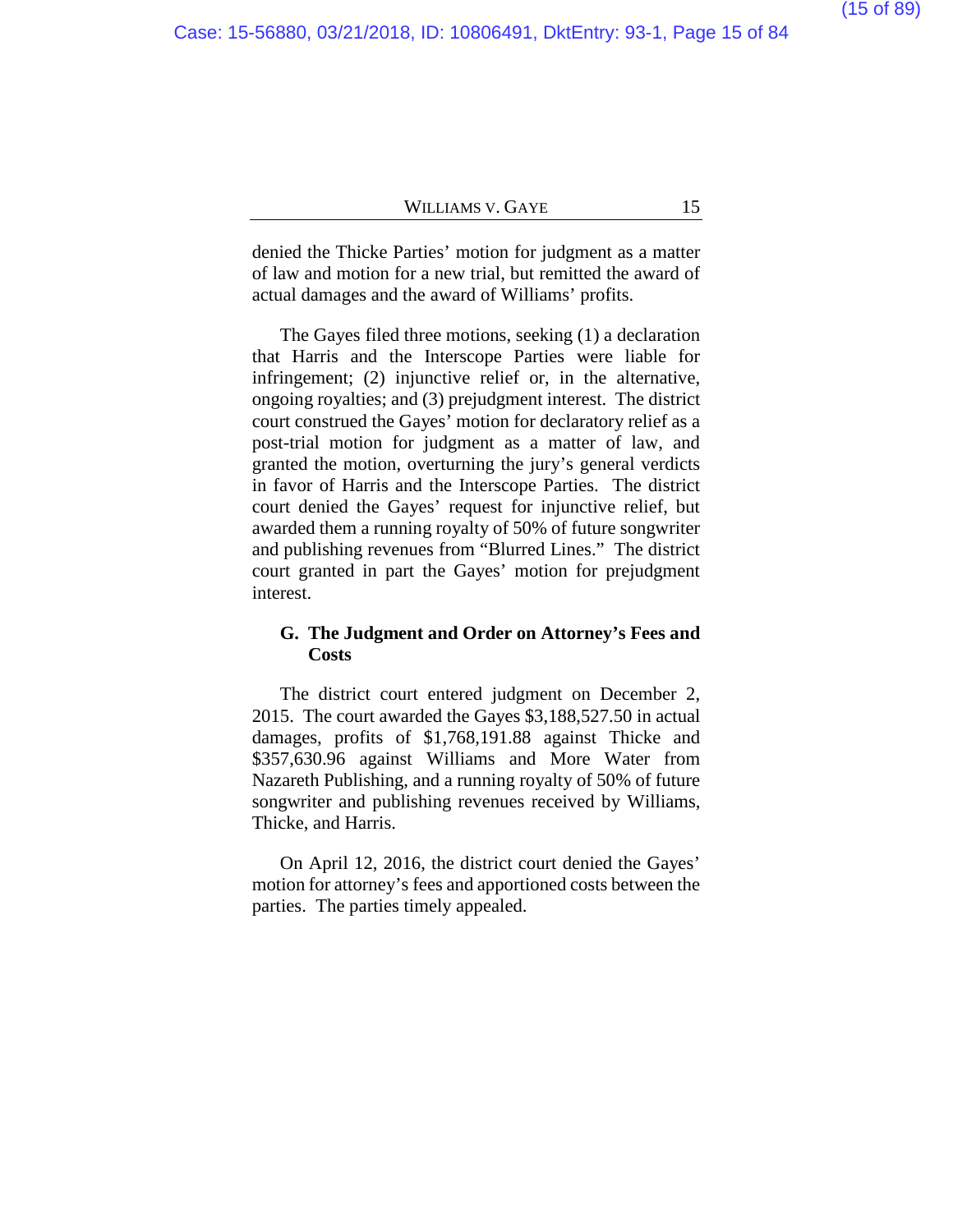#### **ANALYSIS**

#### **I. Governing Law**

 $\overline{a}$ 

We begin by discussing the law applicable to this case.

#### **A. Elements of a Copyright Infringement Claim**

To prevail on a copyright infringement claim, a plaintiff must show that (1) he or she owns the copyright in the infringed work, and (2) the defendant copied protected elements of the copyrighted work. *Swirsky v. Carey*, 376 F.3d 841, 844 (9th Cir. 2004). A copyright plaintiff may prove copying with circumstantial, rather than direct, evidence. *Three Boys Music Corp. v. Bolton*, 212 F.3d 477, 481 (9th Cir. 2000)."Absent direct evidence of copying, proof of infringement involves fact-based showings that the defendant had 'access' to the plaintiff's work and that the two works are 'substantially similar.'" *Id.* (quoting *Smith v. Jackson*, 84 F.3d 1213, 1218 (9th Cir. 1996)).

Access and substantial similarity are "inextricably linked." *Id.* at 485. We adhere to the "inverse ratio rule," which operates like a sliding scale: The greater the showing of access, the lesser the showing of substantial similarity is required.**[6](#page-15-0)** *See Swirsky*, 376 F.3d at 844; *Three Boys Music*, 212 F.3d at 485. Williams and Thicke readily admitted at trial that they had a high degree of access to "Got To Give It Up." The Gayes' burden of proof of substantial similarity is lowered accordingly. *See Swirsky*, 376 F.3d at 844–45; *see* 

<span id="page-15-0"></span>**<sup>6</sup>** To be clear, we do not "redefin[e] the test of substantial similarity here," or negate the requirement that there be substantial similarity. *See Three Boys Music*, 212 F.3d at 486. Although the dissent criticizes the inverse ratio rule, the rule is binding precedent under our circuit law, and we are bound to apply it.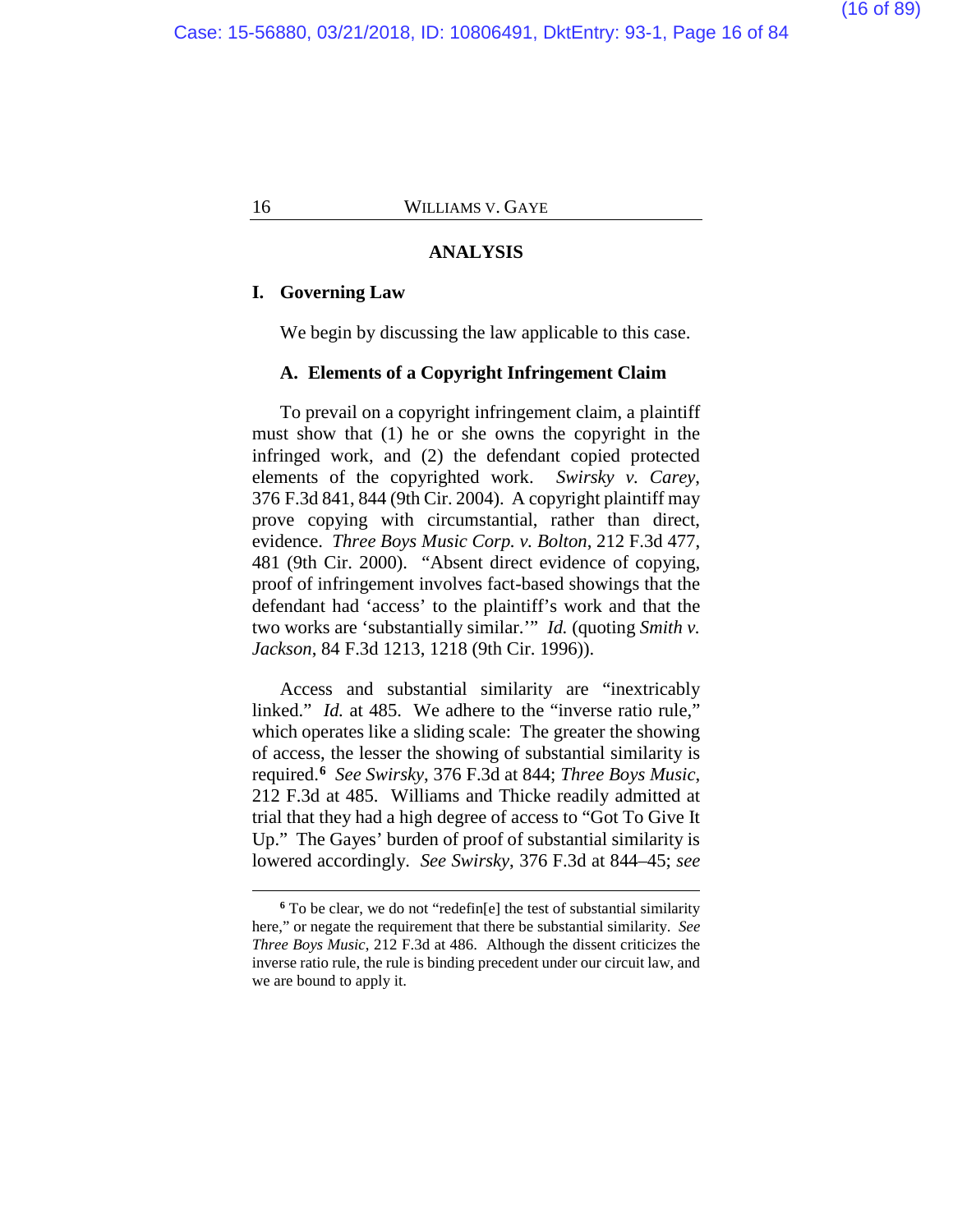*also Metcalf v. Bochco*, 294 F.3d 1069, 1075 (9th Cir. 2002) ("The [plaintiffs'] case is strengthened considerably by [the defendant's] concession of access to their works.").

We use a two-part test for substantial similarity: an extrinsic test and an intrinsic test. *Swirsky*, 376 F.3d at 845. For a jury to find substantial similarity, there must be evidence on both the extrinsic and intrinsic tests. *Id.* (citing *Rice v. Fox Broad. Co.*, 330 F.3d 1170, 1174 (9th Cir. 2003)). A district court applies only the extrinsic test on a motion for summary judgment, as the intrinsic test is reserved exclusively for the trier of fact. *Benay v. Warner Bros. Entm't, Inc.*, 607 F.3d 620, 624 (9th Cir. 2010).

The extrinsic test is objective. *Swirsky*, 376 F.3d at 845. It "considers whether two works share a similarity of ideas and expression as measured by external, objective criteria." *Id.* Application of "[t]he extrinsic test requires 'analytical dissection of a work and expert testimony.'" *Id.* (quoting *Three Boys Music*, 212 F.3d at 485). An analytical dissection, in turn, "requires breaking the works 'down into their constituent elements, and comparing those elements for proof of copying as measured by "substantial similarity."'" *Id.* (quoting *Rice v. Fox Broad. Co.*, 148 F. Supp. 2d 1029, 1051 (C.D. Cal. 2001)).

The intrinsic test, on the other hand, is subjective. *Three Boys Music*, 212 F.3d at 485. It "asks 'whether the ordinary, reasonable person would find the total concept and feel of the works to be substantially similar.'" *Id.* (quoting *Pasillas v. McDonald's Corp.*, 927 F.2d 440, 442 (9th Cir. 1991)).

"Because the requirement is one of substantial similarity to *protected* elements of the copyrighted work, it is essential to distinguish between the protected and unprotected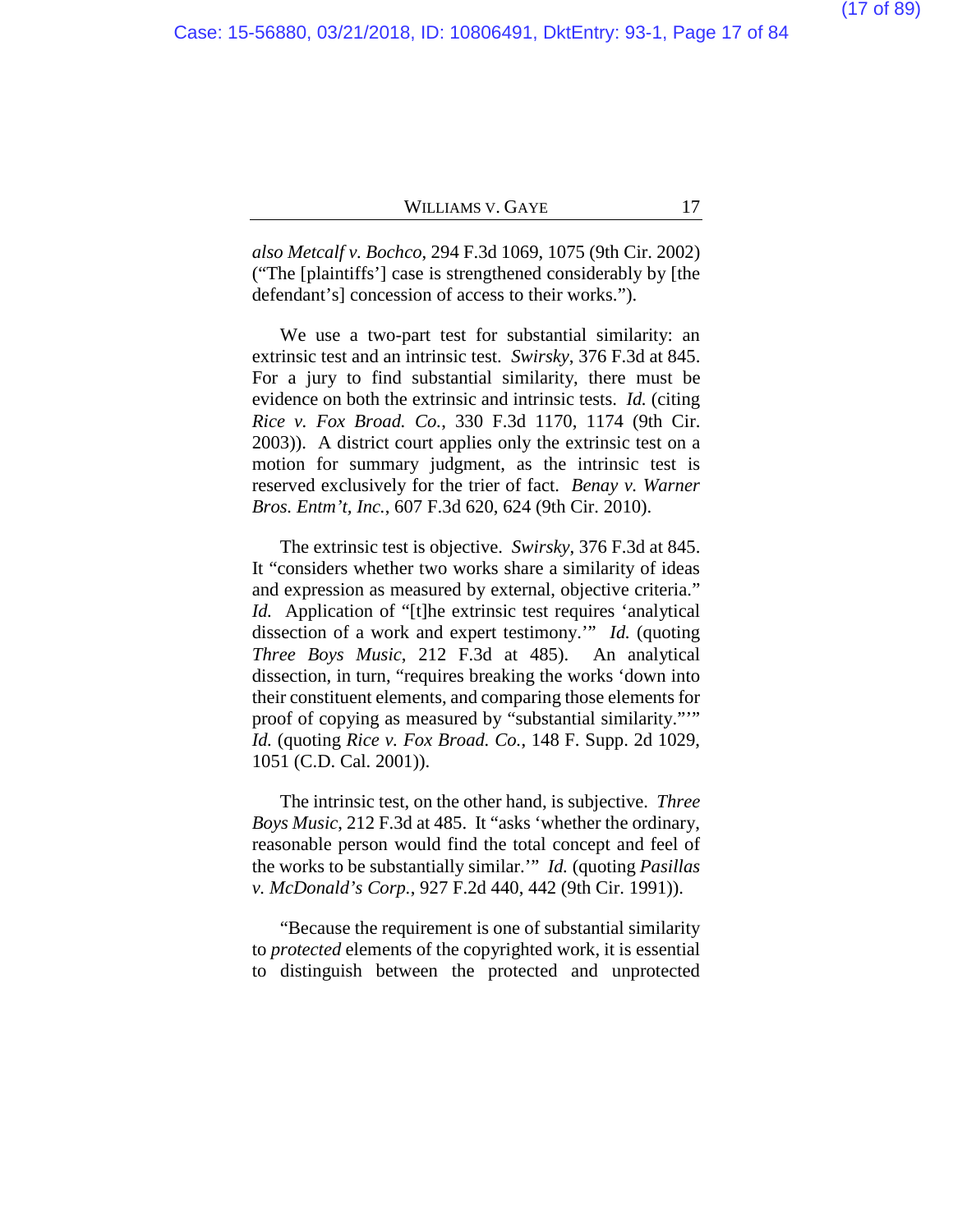material in a plaintiff's work."**[7](#page-17-0)** *Swirsky*, 376 F.3d at 845. Still, "substantial similarity can be found in a combination of elements, even if those elements are individually unprotected." *Id.* at 848; *see also Metcalf*, 294 F.3d at 1074 ("Each note in a scale, for example, is not protectable, but a pattern of notes in a tune may earn copyright protection."); *Three Boys Music*, 212 F.3d at 485–86 (upholding jury's finding of substantial similarity based on "a combination of unprotectible elements"). This principle finds particular relevance in application of the intrinsic test, as a trier of fact may "find that the over-all impact and effect indicate substantial appropriation," even if "any one similarity taken by itself seems trivial." *Sid & Marty Krofft Television Prods., Inc. v. McDonald's Corp.*, 562 F.2d 1157, 1169 (9th Cir. 1977) (quoting *Malkin v. Dubinsky*, 146 F. Supp. 111, 114 (S.D.N.Y. 1956)), *superseded in part on other grounds*, 17 U.S.C. § 504(b); *see also Three Boys Music*, 212 F.3d at 485.

# **B. The Standard of Similarity for Musical Compositions**

We have distinguished between "broad" and "thin" copyright protection based on the "range of expression"

<span id="page-17-0"></span><sup>&</sup>lt;sup>7</sup> "Copyright protection subsists ... in original works of authorship," including "musical works" and "any accompanying words," that are "fixed in any tangible medium of expression." 17 U.S.C. § 102(a). Generally speaking, copyright law does not protect ideas, but rather, protects the expression of ideas. *See id.* § 102(b); *Rice*, 330 F.3d at 1174. For example, elements of an original work of authorship may be unprotectable by reason of the *scenes a faire* doctrine. *See Swirsky*, 376 F.3d at 849–50. According to that doctrine, "when certain commonplace expressions are indispensable and naturally associated with the treatment of a given idea, those expressions are treated like ideas and therefore not protected by copyright." *Id.* at 850.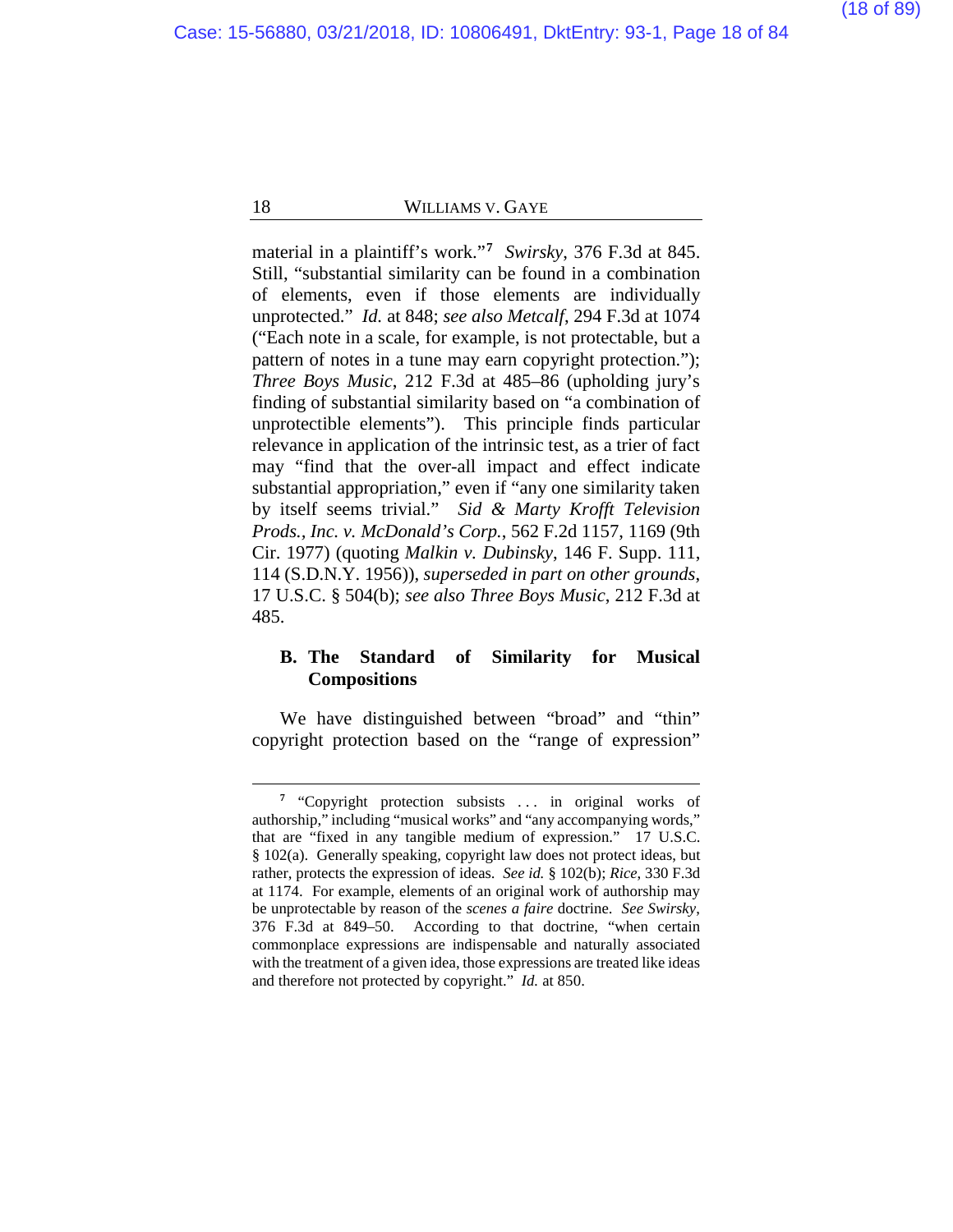involved. *Mattel, Inc. v. MGA Entm't, Inc.*, 616 F.3d 904, 913–14 (9th Cir. 2010). "If there's a wide range of expression . . . , then copyright protection is 'broad' and a work will infringe if it's 'substantially similar' to the copyrighted work." *Id.* (citation omitted).On the other hand, "[i]f there's only a narrow range of expression ..., then copyright protection is 'thin' and a work must be 'virtually identical' to infringe." *Id.* at 914 (citation omitted). To illustrate, there are a myriad of ways to make an "aliens-attack movie," but "there are only so many ways to paint a red bouncy ball on blank canvas." *Id.* at 913–14. Whereas the former deserves broad copyright protection, the latter merits only thin copyright protection. *See id.*

We reject the Thicke Parties' argument that the Gayes' copyright enjoys only thin protection. Musical compositions are not confined to a narrow range of expression.**[8](#page-18-0)** *See Swirsky*, 376 F.3d at 849 (noting that "[m]usic . . . is not capable of ready classification into only five or six constituent elements," but "is comprised of a large array of elements"). They are unlike a page-shaped computer desktop icon, *see Apple Computer, Inc. v. Microsoft Corp.*, 35 F.3d 1435, 1444 (9th Cir. 1994), or a "glass-in-glass jellyfish sculpture," *Satava v. Lowry*, 323 F.3d 805, 810 (9th Cir. 2003). Rather, as we have observed previously, "[m]usic . . . is not capable of ready classification into only five or six constituent elements," but is instead "comprised of a large array of elements, some combination of which is

<span id="page-18-0"></span>**<sup>8</sup>** Even the de minimis exception, which renders insignificant copying inactionable, does not require a standard of similarity as exacting as virtual identity. *See VMG Salsoul, LLC v. Ciccone*, 824 F.3d 871, 878 (9th Cir. 2016) ("A 'use is de minimis only if the average audience would not recognize the appropriation.'" (quoting *Newton v. Diamond*, 388 F.3d 1189, 1193 (9th Cir. 2004))).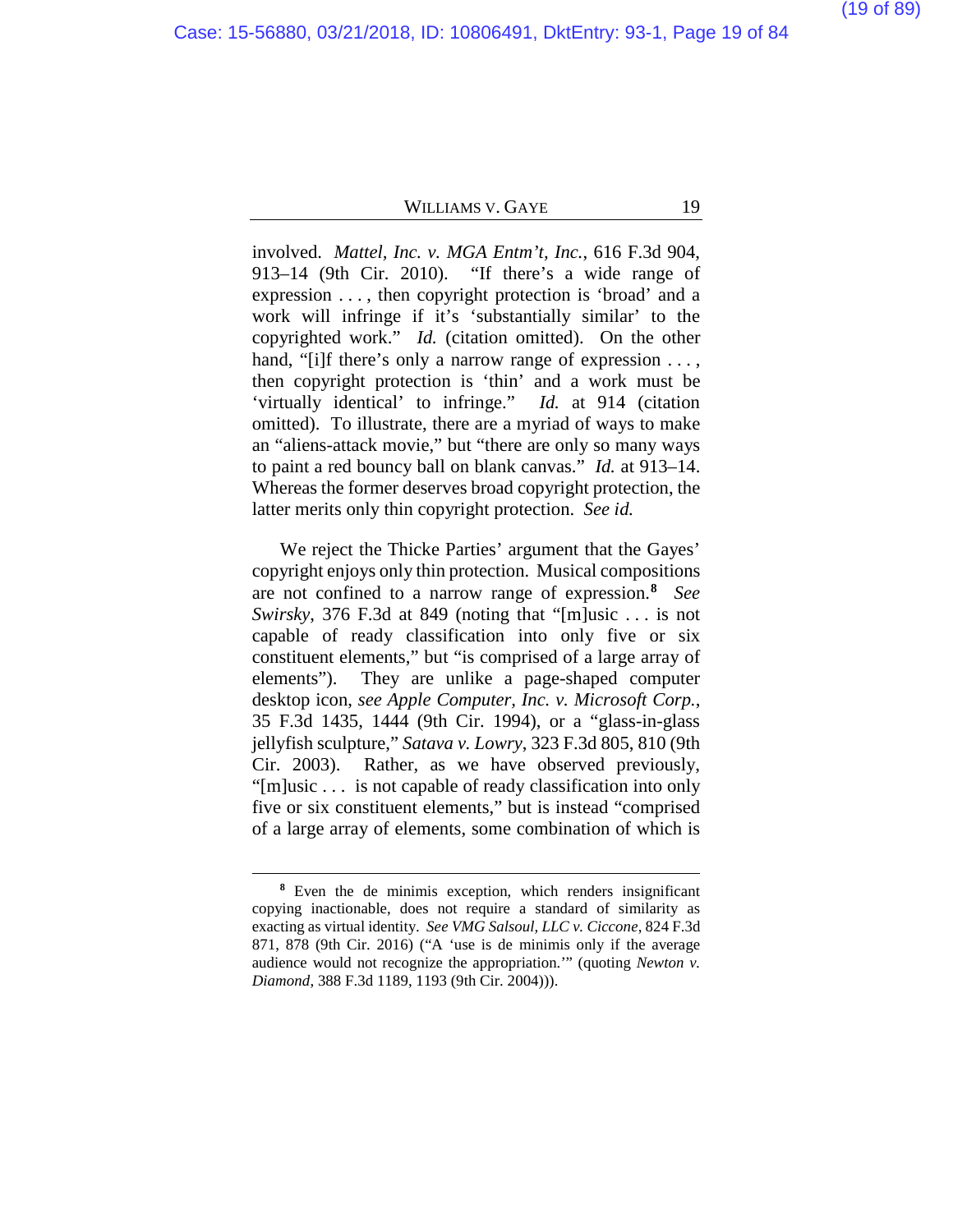protectable by copyright." *Swirsky*, 376 F.3d at 849. As "[t]here is no one magical combination of . . . factors that will automatically substantiate a musical infringement suit," and as "each allegation of infringement will be unique," the extrinsic test is met, "[s]o long as the plaintiff can demonstrate, through expert testimony . . . , that the similarity was 'substantial' and to 'protected elements' of the copyrighted work." *Id.* We have applied the substantial similarity standard to musical infringement suits before, *see id.*; *Three Boys Music*, 212 F.3d at 485, and see no reason to deviate from that standard now. Therefore, the Gayes' copyright is not limited to only thin copyright protection, and the Gayes need not prove virtual identity to substantiate their infringement action.

#### **C. The Copyright Act of 1909**

 $\overline{a}$ 

Marvin Gaye composed "Got To Give It Up" before January 1, 1978, the effective date of the Copyright Act of 1976. Accordingly, the Copyright Act of 1909 governs the Gayes' compositional copyright. *See Twentieth Century Fox Film Corp. v. Entm't Distrib.*, 429 F.3d 869, 876 (9th Cir. 2005); *Dolman v. Agee*, 157 F.3d 708, 712 n.1 (9th Cir. 1998).

While the Copyright Act of 1976 protects "works of authorship" fixed in "sound recordings," 17 U.S.C. § 102, the 1909 Act did not protect sound recordings. It is well settled that "[s]ound recordings and musical compositions are separate works with their own distinct copyrights."**[9](#page-19-0)** *See* 

<span id="page-19-0"></span>**<sup>9</sup>** 17 U.S.C. § 102(a)(2) protects "musical works," while § 102(a)(7) protects "sound recordings." "'Sound recordings' are works that result from the fixation of a series of musical, spoken, or other sounds . . . , regardless of the nature of the material objects, such as disks, tapes, or other phonorecords, in which they are embodied." 17 U.S.C. § 101.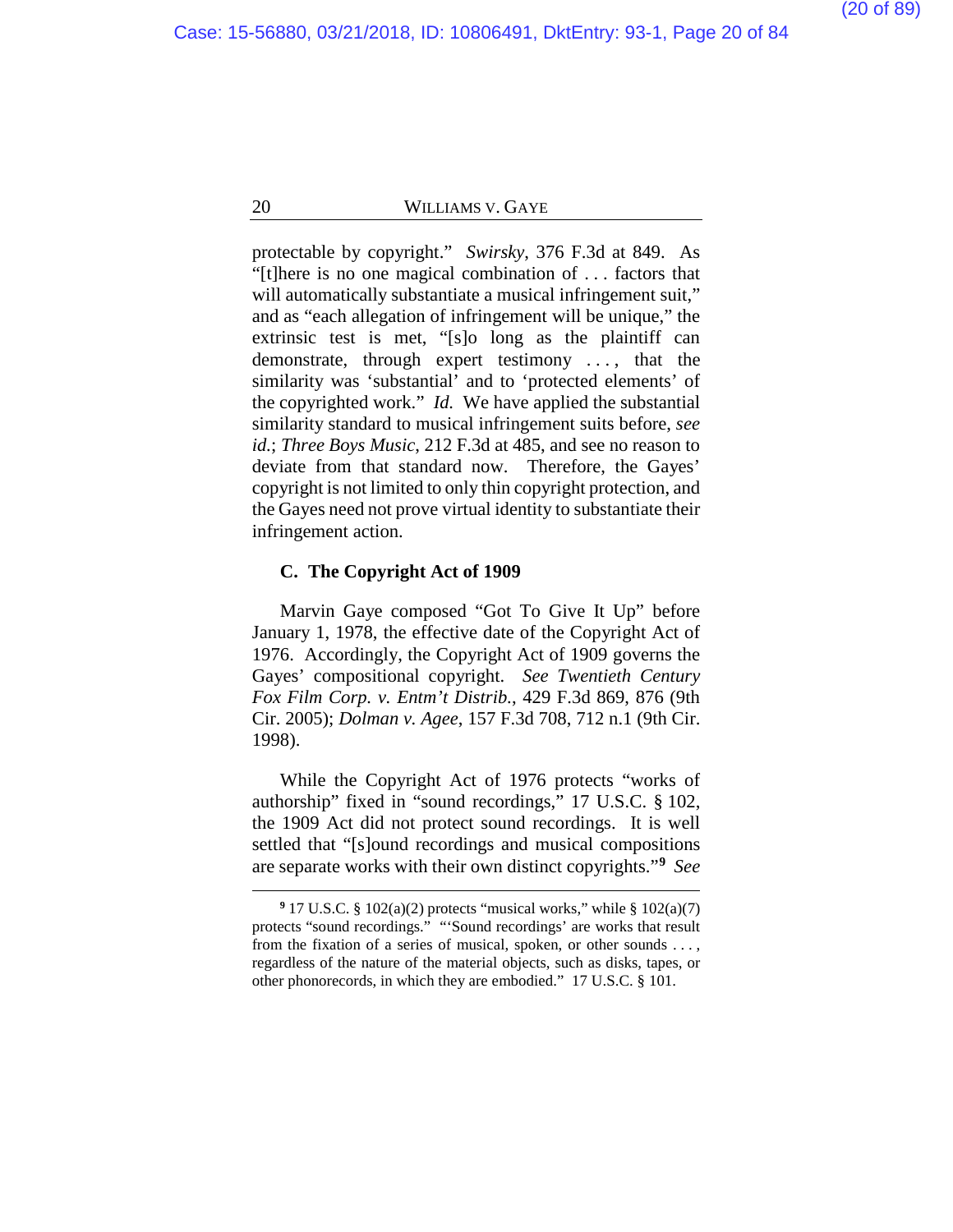*VMG Salsoul, LLC v. Ciccone*, 824 F.3d 871, 877 (9th Cir. 2016) (quoting *Erickson v. Blake*, 839 F. Supp. 2d 1132, 1135 n.3 (D. Or. 2012)). It remains unsettled, however, whether copyright protection for musical compositions under the 1909 Act extends only to the four corners of the sheet music deposited with the United States Copyright Office, or whether the commercial sound recordings of the compositions are admissible to shed light on the scope of the underlying copyright. Here, the district court ruled that the 1909 Act protected only the deposit copy of "Got To Give It Up," and excluded the sound recording from consideration.

The Gayes cross-appeal the district court's interpretation of the 1909 Act only in the event the case is remanded for a new trial. The parties have staked out mutually exclusive positions. The Gayes assert that Marvin Gaye's studio recording may establish the scope of a compositional copyright, despite the 1909 Act's lack of protection for sound recordings. The Thicke Parties, on the other hand, elevate the deposit copy as the quintessential measure of the scope of copyright protection.**[10](#page-20-0)** Nevertheless, because we

<span id="page-20-0"></span>**<sup>10</sup>** To our knowledge, the Thicke Parties' position had not found support in case law until the district court's ruling. *See Three Boys Music*, 212 F.3d at 486 (observing, in the context of subject matter jurisdiction, that "[a]lthough the 1909 Copyright Act requires the owner to deposit a 'complete copy' of the work with the copyright office, our definition of a 'complete copy' is broad and deferential"); *see also* 17 U.S.C. § 704 (providing that the Register of Copyrights and the Librarian of Congress may destroy or otherwise dispose of original deposit copies if certain facsimile requirements are met); *Marya v. Warner/Chappell Music, Inc.*, 131 F. Supp. 3d 975, 982 (C.D. Cal. 2015) (observing that "[t]he Copyright Office no longer has the deposit copy" of the work at issue, which was registered in 1935); 2 Nimmer on Copyright § 7.17[A] (2017) (noting that "[t]he function of deposit is to provide the Library of Congress *via* the Copyright Office with copies and phonorecords of all works published within the United States," and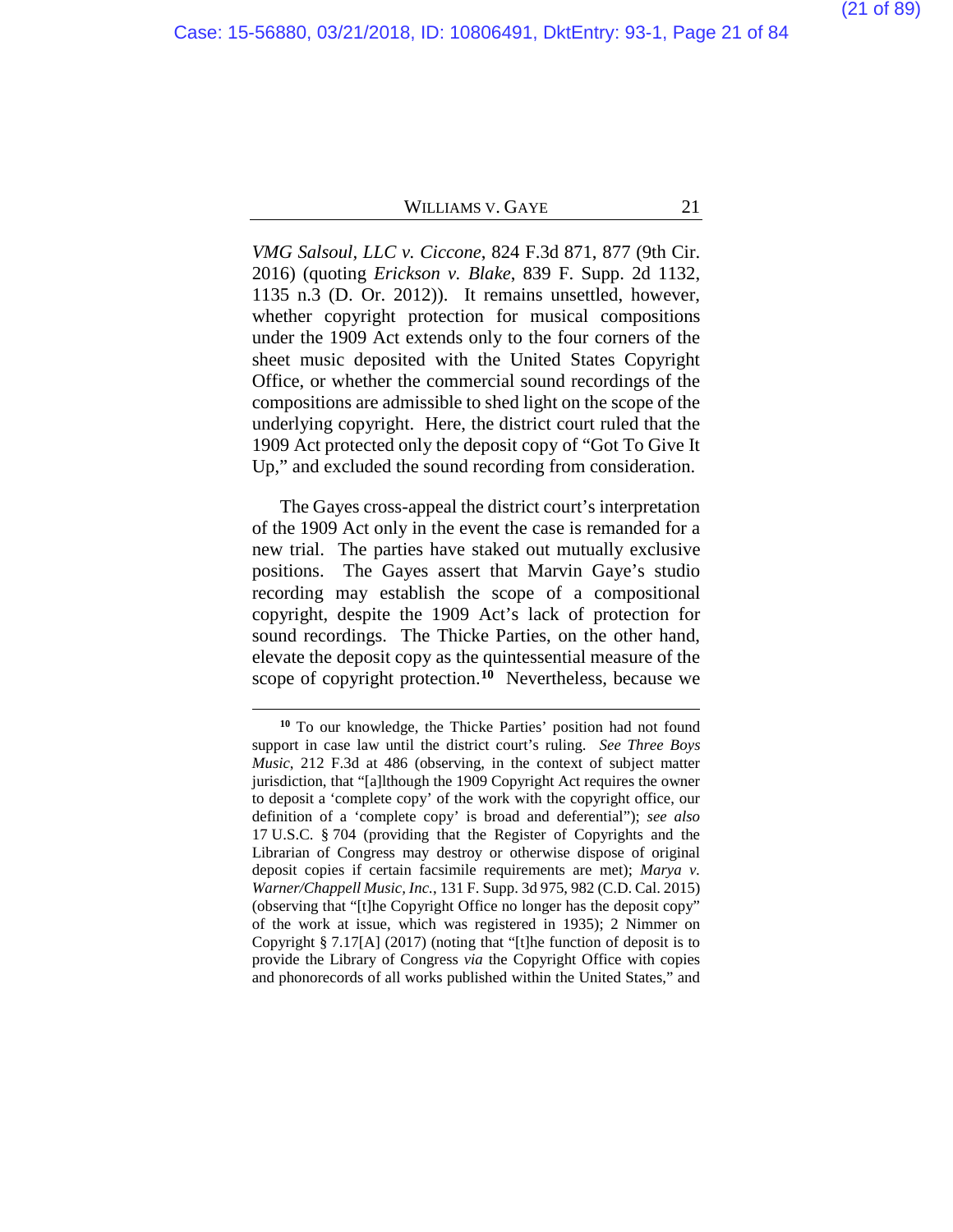do not remand the case for a new trial, we need not, and decline to, resolve this issue in this opinion. For purposes of this appeal, we accept, without deciding, the merits of the district court's ruling that the scope of the Gayes' copyright in "Got To Give It Up" is limited to the deposit copy.

# **II. The District Court's Order Denying Summary Judgment is Not Reviewable After a Full Trial on the Merits.**

The Thicke Parties seek review of the district court's order denying their motion for summary judgment, contending that the district court erred in its application of the extrinsic test for substantial similarity.

The order is not reviewable. The Supreme Court has squarely answered the question: "May a party . . . appeal an order denying summary judgment after a full trial on the merits? Our answer is no." *Ortiz v. Jordan*, 562 U.S. 180, 183–84 (2011). An order denying summary judgment is "simply a step along the route to final judgment." *Id.* at 184. "Once the case proceeds to trial, the full record developed in court supersedes the record existing at the time of the summary-judgment motion." *Id.*

The Thicke Parties argue that we may nonetheless review the district court's denial of summary judgment for legal error. We "generally do 'not review a denial of a summary judgment motion after a full trial on the merits." *Escriba v. Foster Poultry Farms, Inc.*, 743 F.3d 1236, 1243 (9th Cir. 2014) (quoting *Banuelos v. Constr. Laborers' Tr.* 

that the argument "that deposit has a copyright as well as an archival function" is "attenuated by the fact that the Library of Congress need not add all deposited works to its collection" or "preserve those works which it does add to its collection").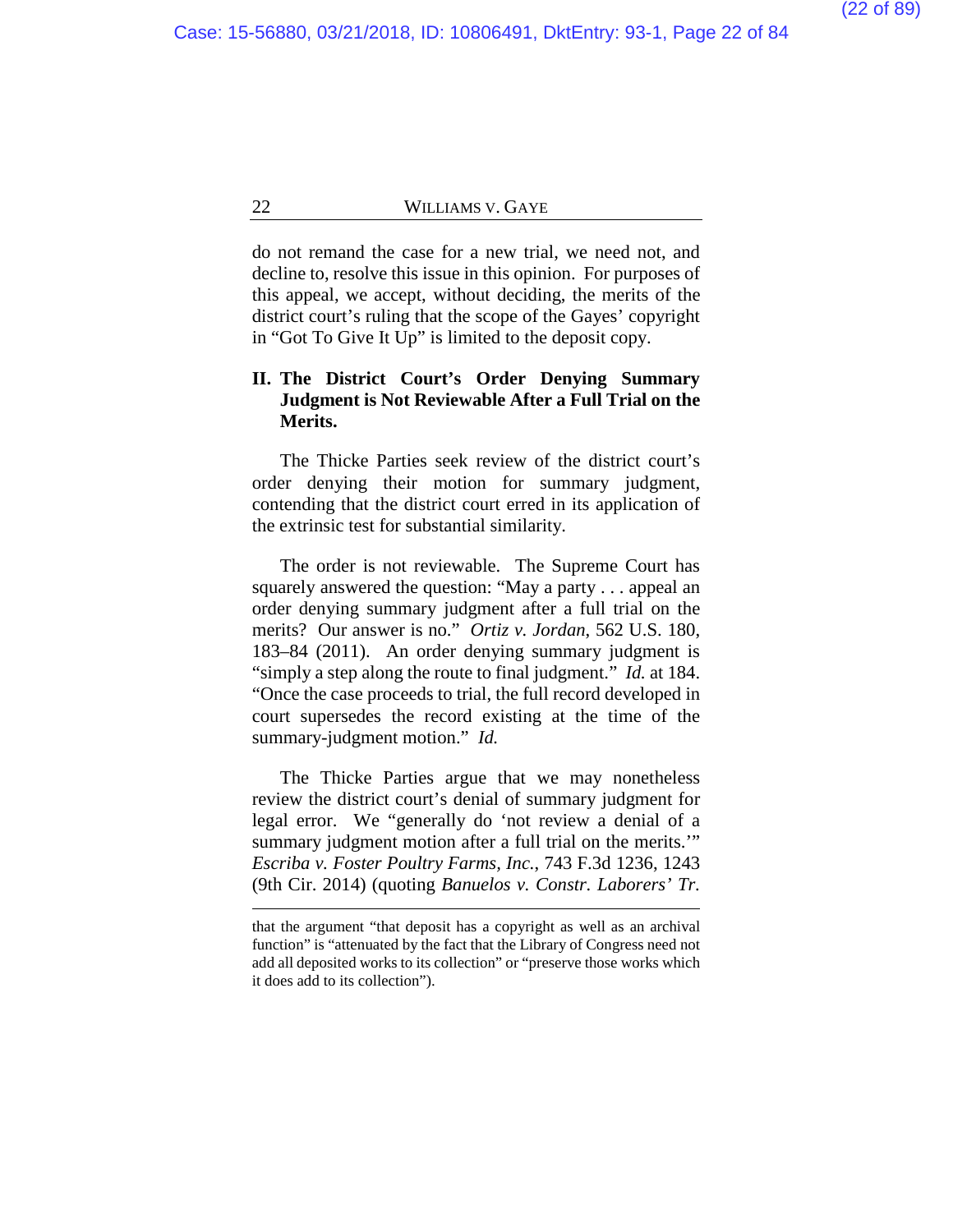*Funds for S. Cal.*, 382 F.3d 897, 902 (9th Cir. 2004)). We carved out an exception to this general rule in the past, concluding that we may review "denials of summary judgment motions where the district court made an error of law that, if not made, would have required the district court to grant the motion.'" *Id.* (quoting *Banuelos*, 743 F.3d at 902).

*Ortiz* calls into question the continuing viability of our exception.**[11](#page-22-0)** In *Ortiz*, the Supreme Court declined to address the argument that "'purely legal' issues capable of resolution 'with reference only to undisputed facts'" are preserved for appellate review even after trial. 562 U.S. at 189. Read broadly, *Ortiz* does not foreclose review of denials of summary judgment after trial, so long as the issues presented are purely legal. But read narrowly, the Court's dicta does not endorse such an exception either.

We need not decide today whether our exception survives *Ortiz* unaltered. The Thicke Parties' arguments "hardly present 'purely legal' issues capable of resolution 'with reference only to undisputed facts.'" *Id.* The district court's application of the extrinsic test of similarity was a factbound inquiry far afield from decisions resolving "disputes about the substance and clarity of pre-existing law." *Id.* The district court's ruling bears little resemblance to legal issues we have reviewed pursuant to our exception. *See, e.g.*, *Escriba*, 743 F.3d at 1243–45 (examining whether "the district court erred as a matter of law by entertaining [defendant's] 'legally impossible' theory of the case that [plaintiff] affirmatively declined to take FMLA leave"); *Banuelos*, 382 F.3d at 903 (examining whether "the district

<span id="page-22-0"></span>**<sup>11</sup>** While *Escriba*, a 2014 decision, post-dates *Ortiz*, *Escriba* does not reference the Supreme Court's decision. *See* 743 F.3d at 1243.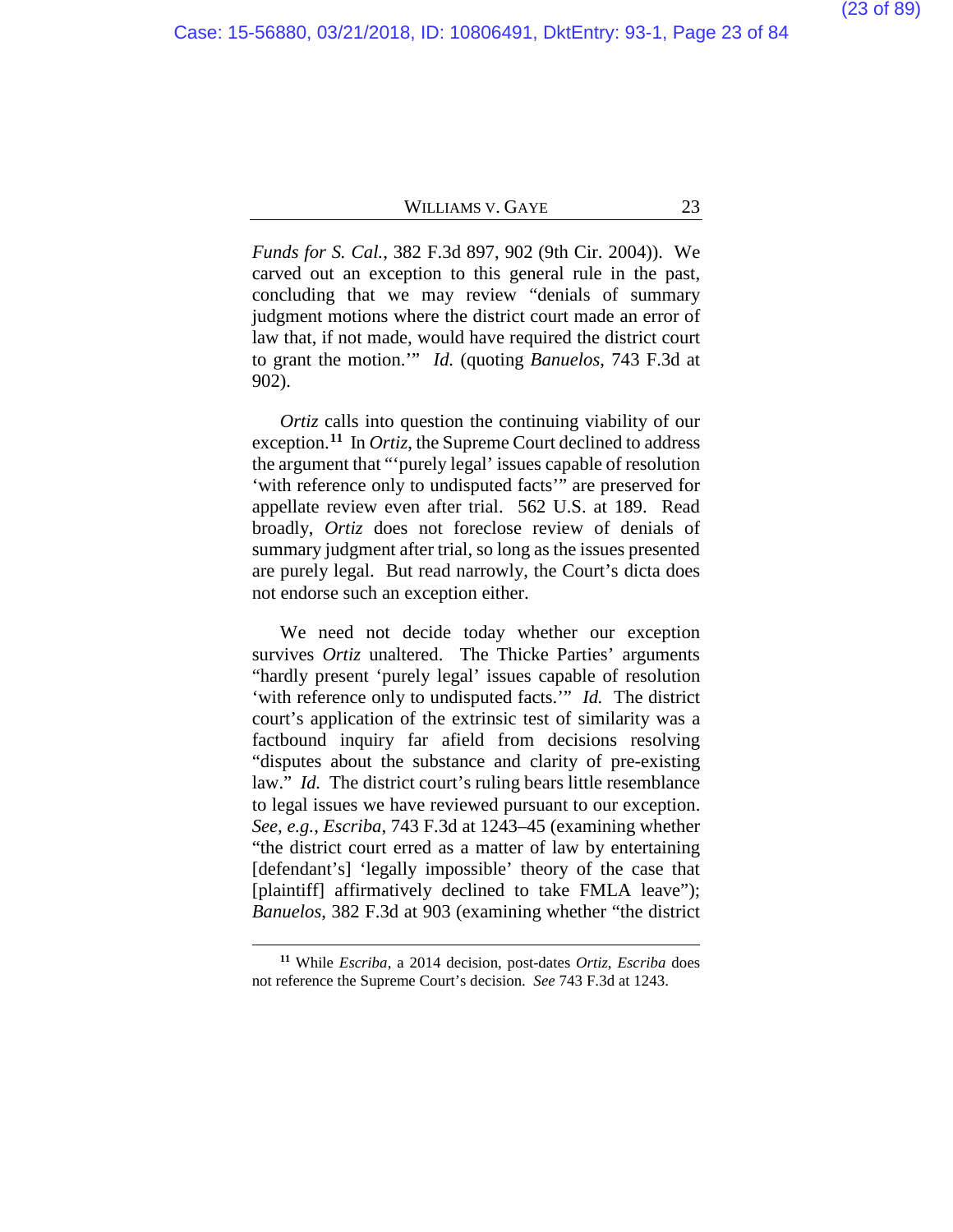court erred as a matter of law when it concluded it could hear evidence outside the administrative record" in an ERISA case); *Pavon v. Swift Transp. Co.*, 192 F.3d 902, 906 (9th Cir. 1999) (reviewing the district court's ruling on claim preclusion). We accordingly conclude that *Ortiz* forecloses our review of the district court's denial of summary judgment.

# **III. The District Court Did Not Abuse its Discretion in Denying a New Trial.**

We review the district court's denial of a motion for a new trial for abuse of discretion. *Lam v. City of San Jose*, 869 F.3d 1077, 1084 (9th Cir. 2017) (citing *Molski v. M.J. Cable, Inc.*, 481 F.3d 724, 728 (9th Cir. 2007)). We may reverse the denial of a new trial only if the district court "reaches a result that is illogical, implausible, or without support in the inferences that may be drawn from the record." *Id.* (quoting *Kode v. Carlson*, 596 F.3d 608, 612 (9th Cir. 2010)). "The abuse of discretion standard requires us to uphold a district court's determination that falls within a broad range of permissible conclusions, provided the district court did not apply the law erroneously." *Id.* (quoting *Kode*, 596 F.3d at 612).

The Thicke Parties argue that a new trial is warranted on three grounds: (1) Jury Instructions 42 and 43 were erroneous; (2) the district court abused its discretion in admitting portions of Finell and Dr. Monson's testimony; and (3) the verdict is against the clear weight of the evidence. We disagree, and discuss each ground in turn.

# **A. Instructions 42 and 43 Were Not Erroneous.**

We review de novo whether jury instructions state the law accurately, but review a district court's formulation of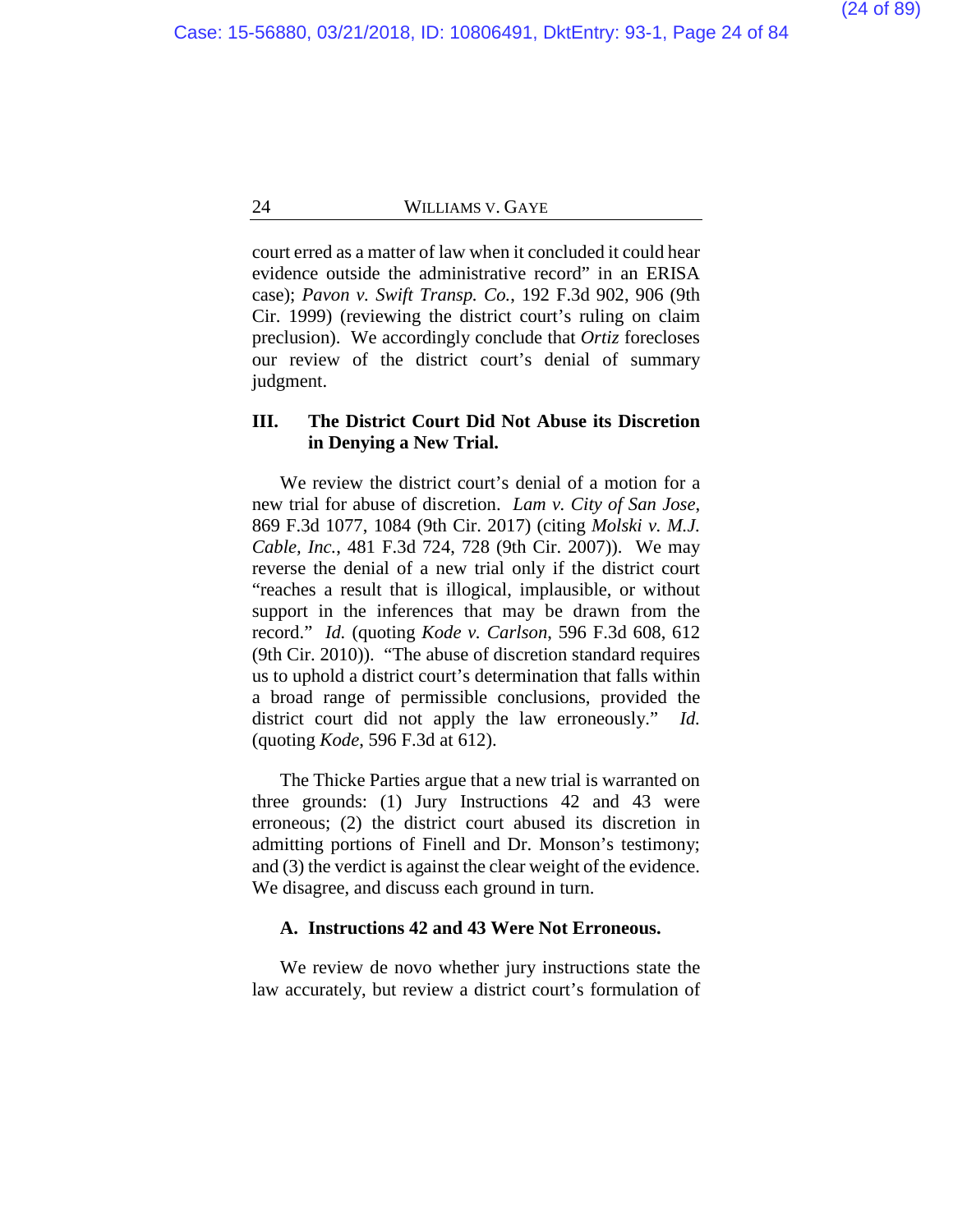jury instructions for abuse of discretion. *Id.* at 1085 (citing *Hunter v. County of Sacramento*, 652 F.3d 1225, 1232 (9th Cir. 2011)). "In evaluating jury instructions, prejudicial error results when, looking to the instructions as a whole, the substance of the applicable law was [not] fairly and correctly covered." *Dang v. Cross*, 422 F.3d 800, 805 (9th Cir. 2005) (alteration in original) (quoting *Swinton v. Potomac Corp.*, 270 F.3d 794, 802 (9th Cir. 2001)).

#### **1. Jury Instruction 42**

The Thicke Parties argue that Instruction 42 allowed the jury to place undue weight on Williams and Thicke's statements claiming inspiration from "Got To Give It Up" and Marvin Gaye. The district court instructed the jurors:

In order to find that the Thicke parties copied either or both of the Gaye Parties' songs, it is not necessary that you find that the Thicke Parties consciously or deliberately copied either or both of these songs. It is sufficient if you find that the Thicke Parties subconsciously copied either or both of the Gaye Parties' songs.

Because direct evidence is rare, copying is usually circumstantially proved by a combination of access and substantial similarity. *See Swirsky*, 376 F.3d at 844. As the Thicke Parties acknowledge, access may be "based on a theory of widespread dissemination and subconscious copying." *Three Boys Music*, 212 F.3d at 483. In short, there is no scienter requirement. *See id.* at 482–85. Instruction 42 stated as much.

The Thicke Parties argue that Instruction 42 was nonetheless inappropriate, because the issue of access was not at issue. Not so. First, the fact that the Thicke Parties conceded access to "Got To Give It Up" does not diminish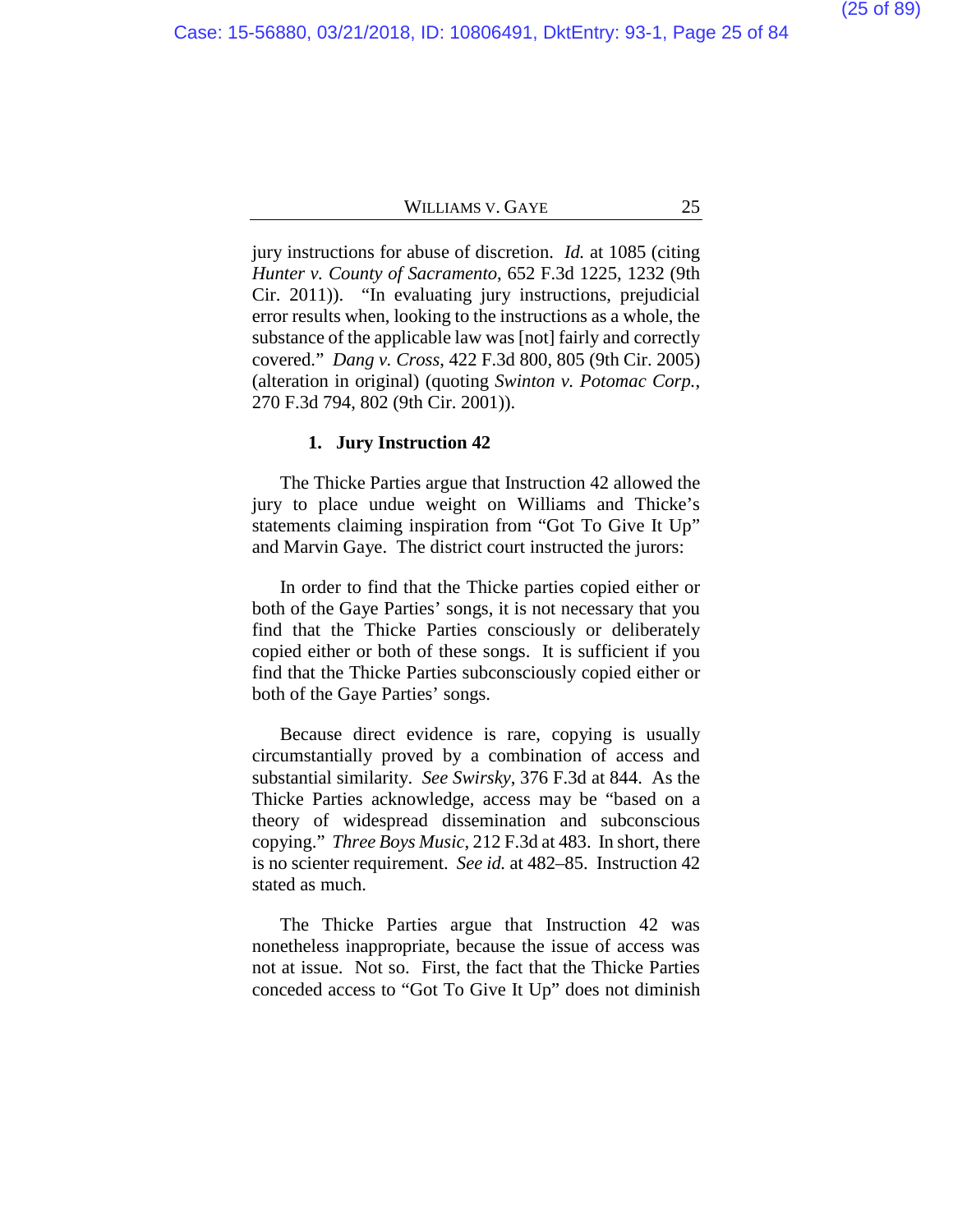the importance of access to the case. To the contrary, access remains relevant. Our inverse ratio rule provides that the stronger the showing of access, the lesser the showing of substantial similarity is required. *See id.* at 485.

Second, and dispositive here, the instructions as a whole make plain that a circumstantial case of copying requires not just access, but also substantial similarity. Instructions 28 and 41 provide that copying may be proven by demonstrating access plus substantial similarity.**[12](#page-25-0)** Instruction 43 further underscores that the Gayes "must show that there is both substantial 'extrinsic similarity' and substantial 'intrinsic similarity' as to that pair of works." Looking to the jury instructions as a whole, *see Dang*, 422 F.3d at 805, it is clear that the district court properly instructed the jury to find both access and substantial similarity.

**<sup>12</sup>** Instruction 28 provides: "The Gaye Parties may show the Thicke Parties copied from the work by showing by a preponderance of the evidence that the Thicke Parties had access to the Gaye Parties' copyrighted work and that there are substantial similarities between the Thicke Parties' work and original elements of the Gaye Parties' work." That the instruction uses the permissive "may" presents no problem. It simply reflects the fact that the Gayes may, but are not required to, prove copying by way of a circumstantial theory, rather than a direct one.

<span id="page-25-0"></span>Instruction 41 provides: "If you conclude that the Thicke Parties had access to either or both of the Gaye Parties' works before creating either or both of their works, you may consider that access in connection with determining whether there is substantial similarity between either or both pairs of works." Instruction 41's use of "may" is not problematic either. In line with our inverse ratio rule, the instruction permits the jury to consider access "in connection with" substantial similarity.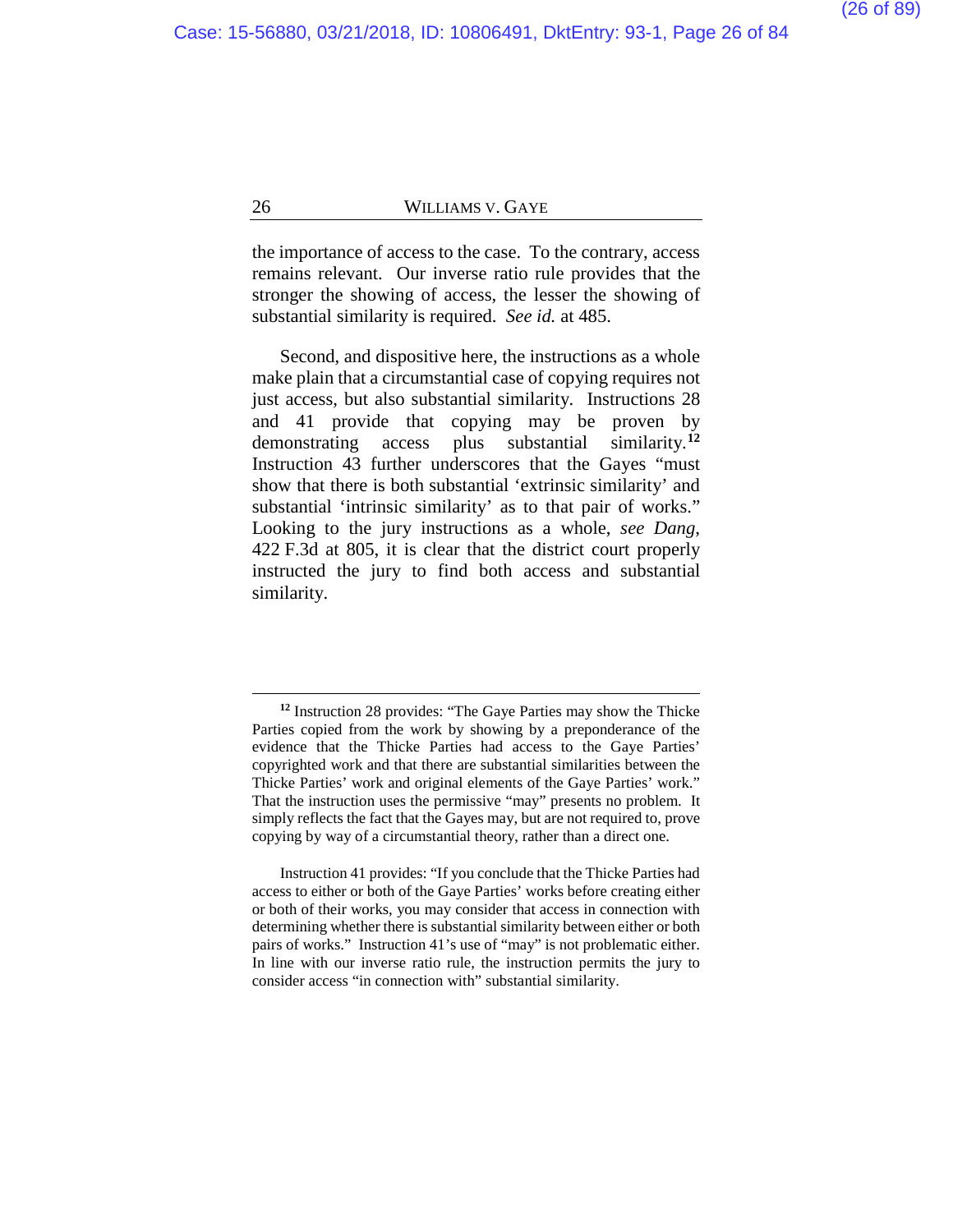In light of the foregoing, we conclude that the district court did not err in giving Jury Instruction 42.

#### **2. Jury Instruction 43**

The Thicke Parties argue that Instruction 43 erroneously instructed the jury to consider unprotectable elements. Specifically, they contend that the district court instructed the jury that it "must consider" elements that they contend are not present in the deposit copy: "Theme X," the descending bass line, and keyboard parts. Instruction 43 states, in pertinent part:

> Extrinsic similarity is shown when two works have a similarity of ideas and expression as measured by external, objective criteria. To make this determination, you must consider the elements of each of the works and decide if they are substantially similar. This is not the same as "identical." There has been testimony and evidence presented by both sides on this issue, including by expert witnesses, as to such matters as: (a) for "Got to Give It Up" and "Blurred Lines," the socalled "Signature Phrase," hook, "Theme X," bass melodies, keyboard parts, word painting, lyrics, [and] rap v. parlando . . . . The Gaye Parties do not have to show that each of these individual elements is substantially similar, but rather that there is enough similarity between a work of the Gaye Parties and an allegedly infringing work of the Thicke Parties to comprise a substantial amount.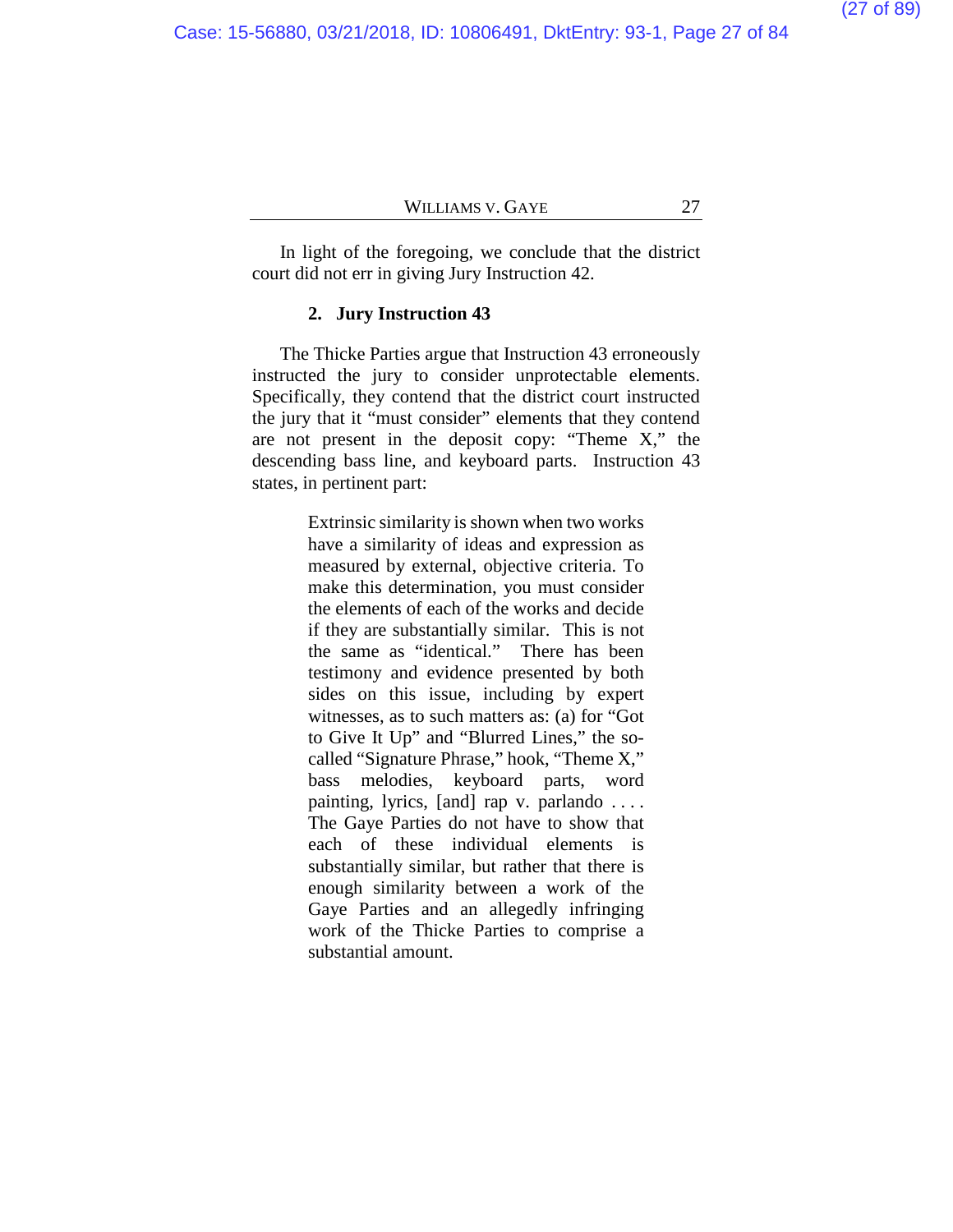First, the Thicke Parties take the word "must" out of context. Instruction 43's use of the word "must" serves to underline the extrinsic test's requirement that the jury compare the objective elements of the works for substantial similarity.

Second, Finell testified that "Theme X," the descending bass line, and the keyboard parts are reflected in the deposit copy, while Wilbur testified to the contrary. The experts' quarrel over what was in the deposit copy was a factual dispute for the jury to decide. Even if Instruction 43's inclusion of contested elements could have led the jury to believe that the elements were in the deposit copy, and to consider them as protectable elements for purposes of the substantial similarity analysis, we cannot view Instruction 43 in isolation. In light of the jury instructions as a whole, we do not conclude that the district court's listing of elements in Instruction 43 prevented the jury from making a factual determination of what was in the deposit copy.

The instructions on whole make clear that the jury could consider only elements in the deposit copy. Instruction 28 states that the Gayes bear "the burden of proving that the Thicke Parties copied original elements from the Gaye[s'] copyrighted work." Instruction 35, in turn, defines the Gayes' copyrighted work. Instruction 35 informed jurors that at the time the copyright in "Got To Give It Up" was registered, "only written music could be filed by a copyright owner with the Copyright Office as the deposit copy of the copyrighted work." In contrast, "[r]ecordings of musical compositions could not be filed with the Copyright Office at that time." The district court cautioned the jurors to distinguish between the commercial sound recording of "Got To Give It Up" and the deposit copy, noting that "although [a] sound recording [] of 'Got to Give It  $Up' \dots w[as]$  made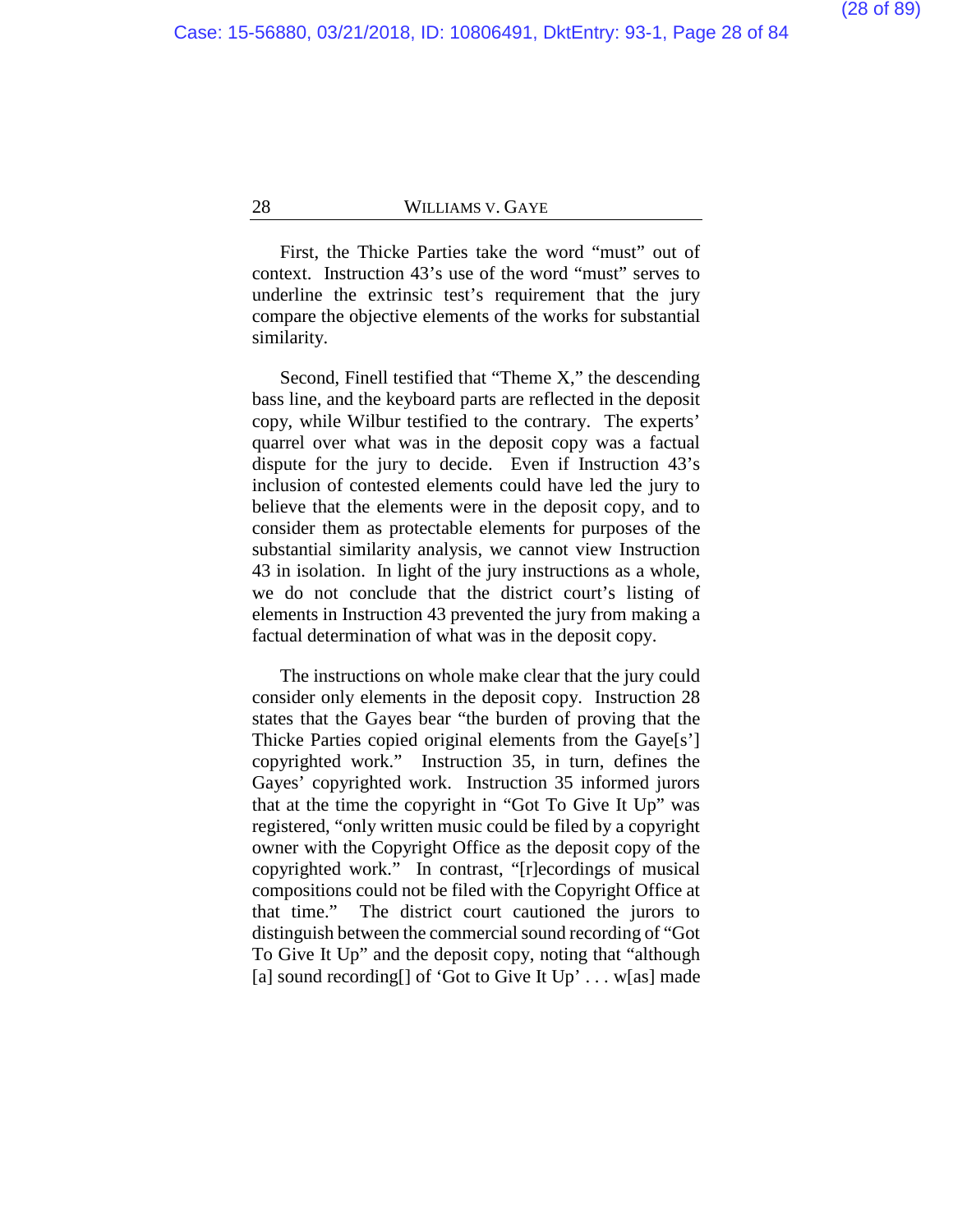and released commercially, th[e] particular recording[] [is] not at issue in this case, w[as] not produced into evidence, and w[as] not played for you during the trial." What was at issue was "testimony from one or more witnesses from each side about what each thinks is shown on the deposit copy for each composition," as well as "recorded versions of each work that each side has prepared based on what each side contends is shown in the deposit copy that was filed with the Copyright Office." In short, the district court instructed the jurors that the deposit copy, not the commercial sound recording, was the copyrighted work in the case.

*Harper House, Inc. v. Thomas Nelson, Inc.*, 889 F.2d 197 (9th Cir. 1989), is not helpful to the Thicke Parties. In *Harper House*, we held that the district court erred in failing to give jury instructions that "adequately distinguish[ed] between protectable and unprotectable material." 889 F.2d at 207–08.The copyrighted works at issue in *Harper House*  were organizers, which receive "extremely limited protection" and are "compilations consisting largely of uncopyrightable elements," such as "blank forms, common property, or utilitarian aspects." *Id.* at 205, 207–08.

Suffice to say, musical compositions are not like organizers, and this case is easily distinguishable. The jury never heard the commercial sound recording. Elements indisputably present only in the sound recording, such as the use of cowbell and party noises, were never played at trial. Had that been the case, the district court would have had to instruct the jury to distinguish between elements in the commercial recording and elements in the deposit copy. Instead, the jury heard sound clips edited to capture elements that the experts testified were in the deposit copy. The question of which expert to believe was properly confided to the jury.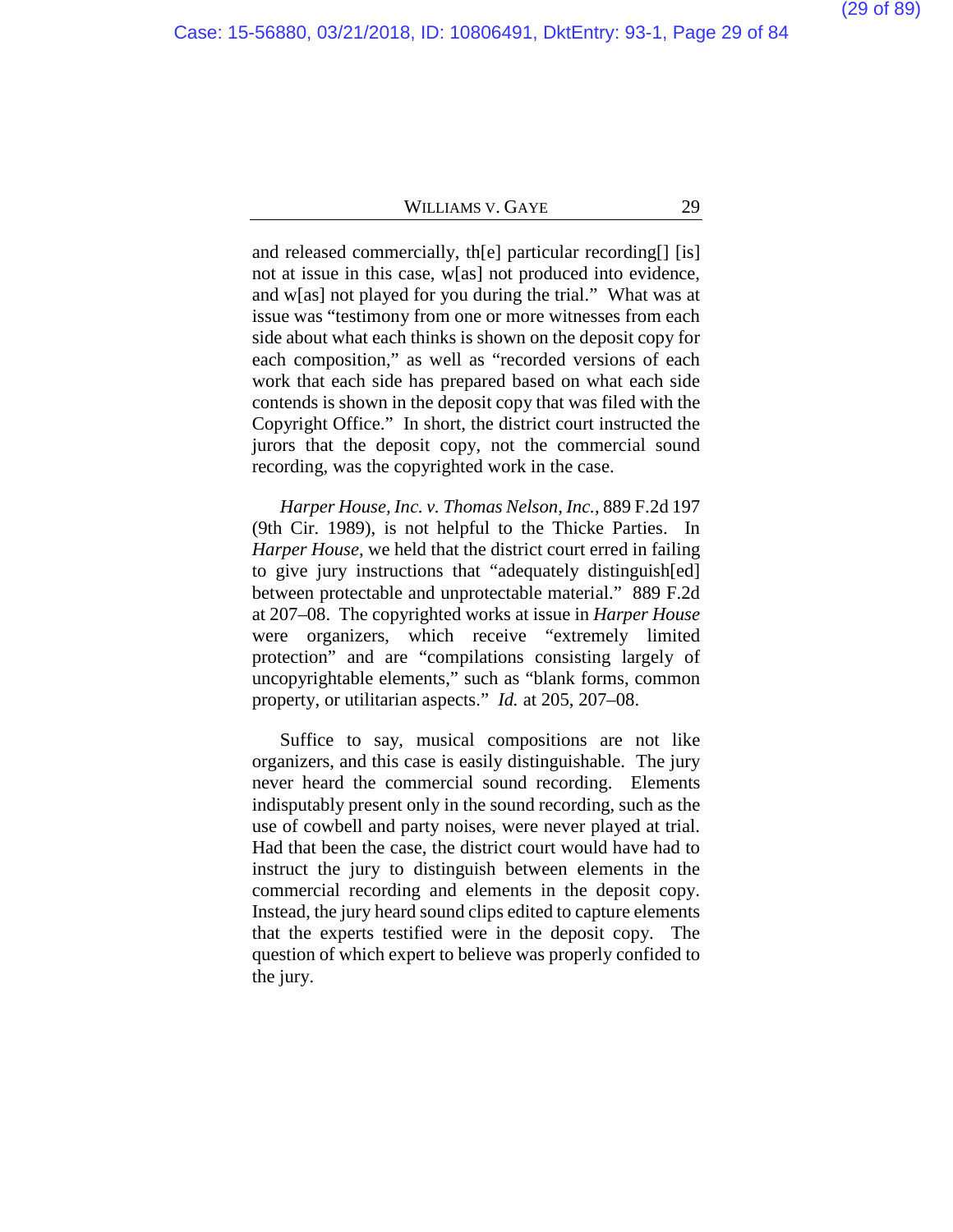The district court did not err in giving Instruction 43.

# **B. The District Court Did Not Abuse its Discretion in Admitting Portions of Finell and Dr. Monson's Testimony.**

We review the district court's evidentiary rulings for abuse of discretion. *Wagner v. County of Maricopa*, 747 F.3d 1048, 1052 (9th Cir. 2013). The Thicke Parties contend that the district court abused its discretion in admitting portions of Finell and Dr. Monson's expert testimony, arguing that they based their testimony on unprotectable elements. We disagree.

#### **1. Finell's Testimony**

The Thicke Parties object only to three portions of Finell's testimony: her testimony regarding "Theme X," the descending bass line, and the keyboard parts. Finell testified that "Theme X," the descending bass line, and the keyboard rhythms were in the deposit copy.

Finell was cross-examined for four hours. During crossexamination, Finell conceded that the notes of "Theme X" were not written on the sheet music, and she was questioned about her testimony that the notes of "Theme X" were implied in the deposit copy. She also acknowledged that the bass melody she presented at trial differed from that notated in the deposit copy. She was impeached with her deposition testimony, in which she admitted that the rhythm of the keyboard parts in the sound recording of "Got To Give It Up" is not notated in the deposit copy.

Wilbur disputed her testimony, opining that "Theme X," the descending bass line, and the keyboard rhythms are not contained in the deposit copy. The dispute boiled down to a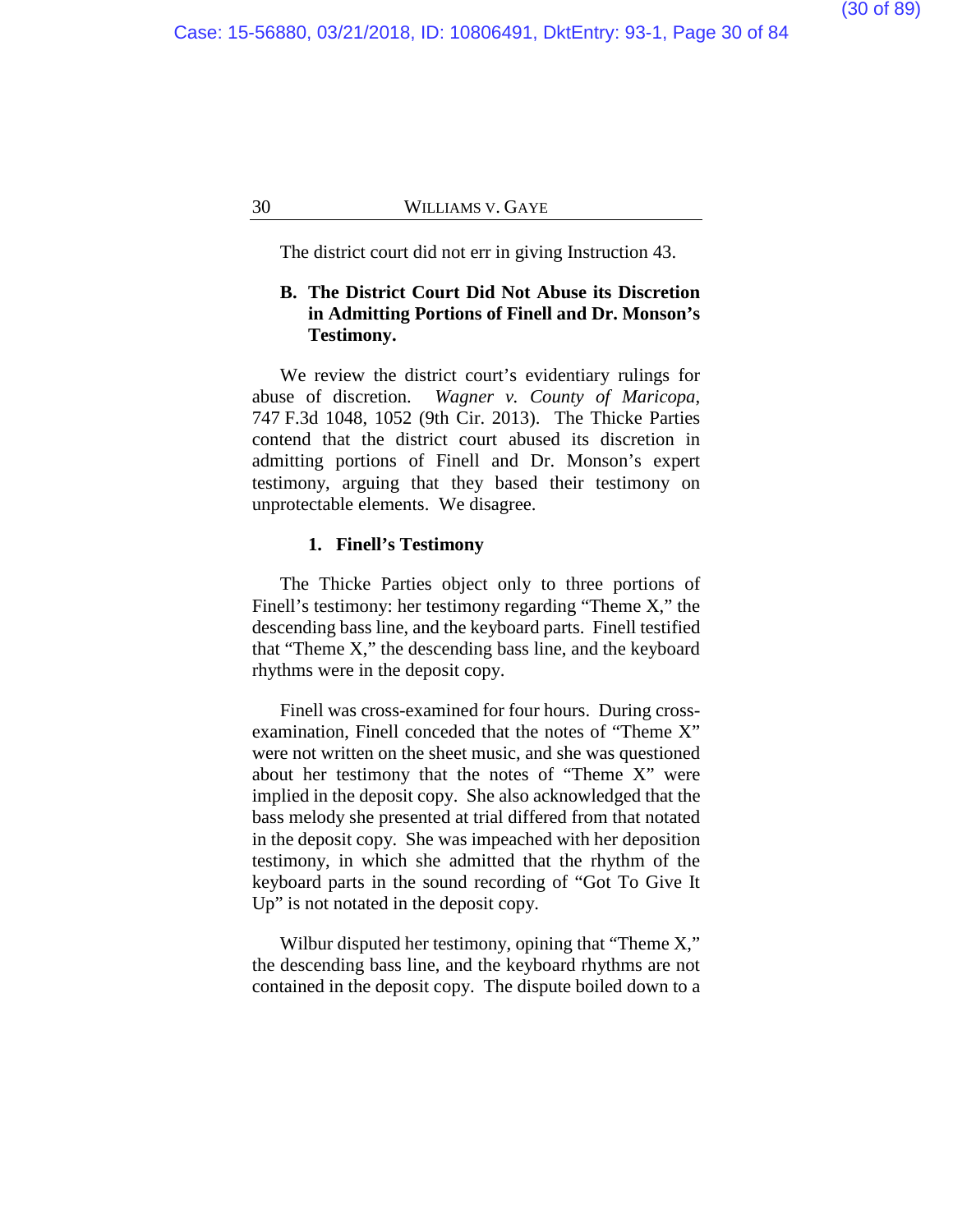question of whose testimony to believe. Both experts referenced the sound recording.**[13](#page-30-0)** Both experts agreed that sheet music requires interpretation.**[14](#page-30-1)** The question of whose interpretation of the deposit copy to credit was a question properly left for the jury to resolve. *See Three Boys Music*, 212 F.3d at 485–86 ("We refuse to interfere with the jury's credibility determination[.]"). Therefore, the district court did not abuse its discretion by permitting Finell's testimony.

#### **2. Dr. Monson's Testimony**

 $\overline{a}$ 

The Thicke Parties argue that the district court abused its discretion in allowing Dr. Monson to play audio "mash-ups" superimposing Marvin Gaye's vocals from "Got To Give It Up" onto the accompaniment in "Blurred Lines," and vice versa. They argue that the "mash-ups" contained

**<sup>13</sup>** Wilbur initially relied upon the commercial sound recording of "Got To Give It Up" to prepare her transcriptions. She continued to rely upon her transcriptions from the commercial sound recording, finding that they were substantially the same as the transcriptions prepared from the deposit copy.

<span id="page-30-0"></span>**<sup>14</sup>** On cross-examination, Wilbur acknowledged that a lead sheet reflects a simplified version of a chord pattern in a composition, and that chord notation is merely representational.

<span id="page-30-1"></span>Wilbur also acknowledged that she relied on her interpretation of what was contained within the lead sheet to create her recording of "Got To Give It Up." She admitted that she made choices to deviate from the sheet music, and that her choices were informed by her musical training and knowledge. For example, despite the sheet music's instruction to continue playing a bass line throughout the song, she chose not to do so in certain parts of the song, knowing that playing the bass line would clash with certain chords.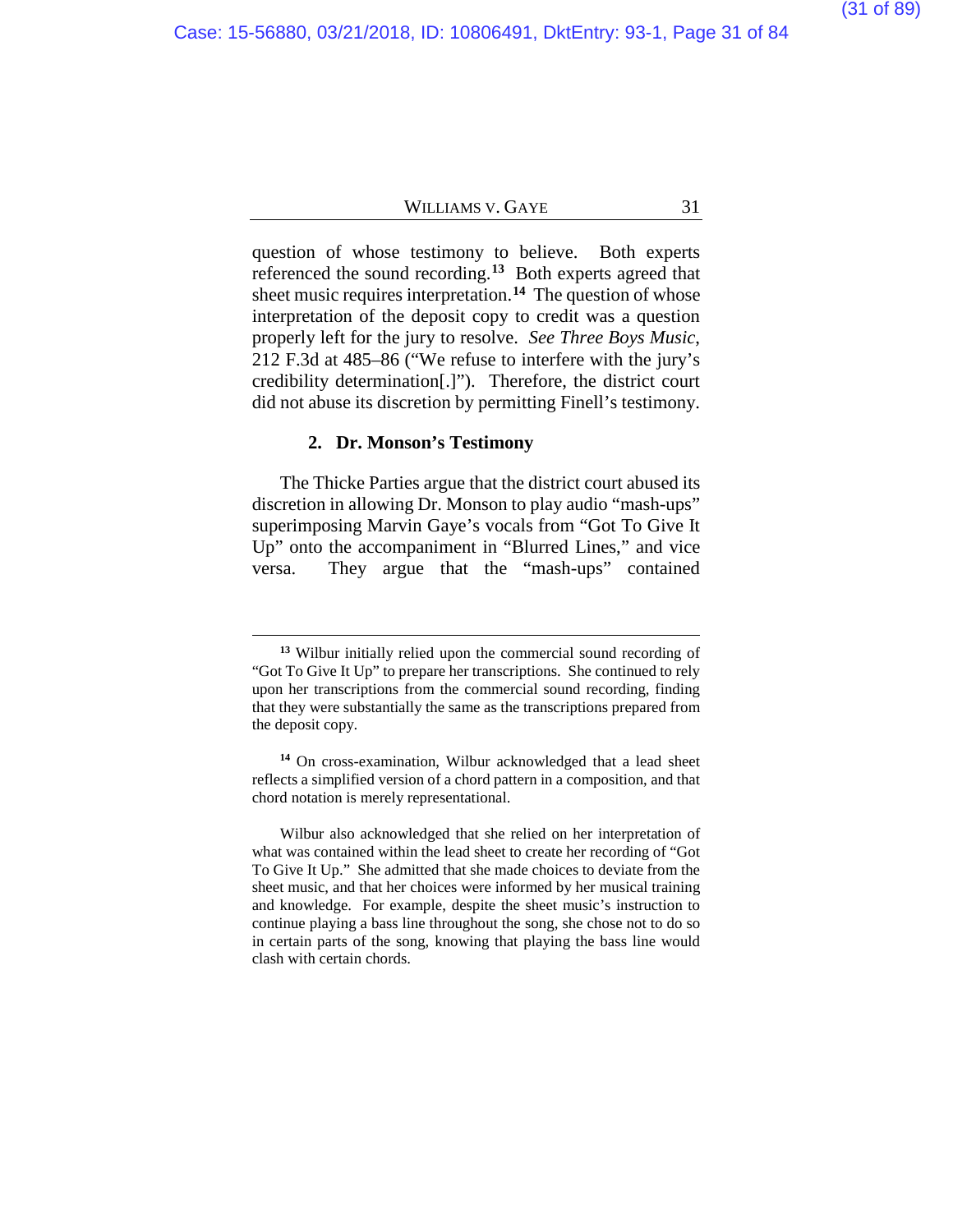unprotectable elements, such as the keyboard parts, bass melodies, and Marvin Gaye's vocals.**[15](#page-31-0)**

This argument faces the same hurdle as the Thicke Parties' objection to Finell's testimony. Dr. Monson testified that there were structural similarities between the two songs at a sectional level and at a phrasing level, and used the "mash-ups" to demonstrate the songs' shared harmonic and melodic compatibility. We have permitted similar expert testimony in the past. *Cf. Swirsky*, 376 F.3d at 845–47 (holding that district court erred in discounting expert's testimony regarding structural similarities between two choruses). Dr. Monson was cross-examined on her opinion, and the jury was free to weigh her testimony as it saw fit.

Our decision in *Three Boys Music* confirms that the district court acted within its discretion. *Three Boys Music* was a 1909 Act copyright infringement case in which the jury heard not only a rendition of the deposit copy, *see*  212 F.3d at 486, but the complete commercial sound recording of the copyrighted song. Although the sufficiency of the deposit copy arose in the context of subject matter jurisdiction in *Three Boys Music*, our treatment of the issue lends support for our present conclusion. In *Three Boys Music*, the defendants argued that there were "inaccuracies in the deposit copy." 212 F.3d at 486–87.While the plaintiffs' expert testified that "the song's essential elements" were in the deposit copy, the defendants argued that "the majority of the musical elements that were part of

<span id="page-31-0"></span>**<sup>15</sup>** Although the "mash-ups" used Marvin Gaye's vocals, the parties have not disputed whether Marvin Gaye's vocals were notated in the deposit copy.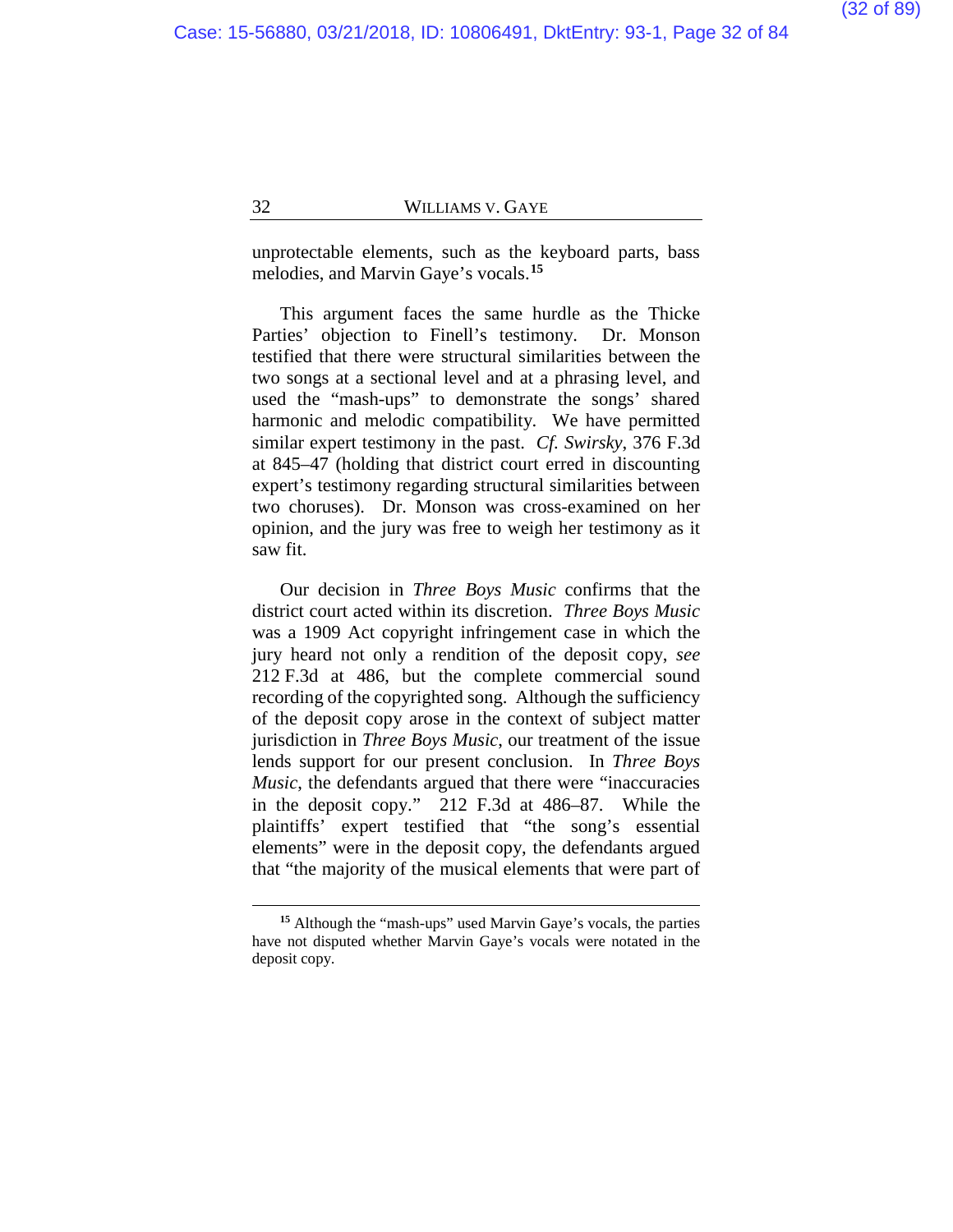the infringement claim" were not in the deposit copy. *Id.* at 486. Despite the fact that the jury heard the complete sound recording, which differed from the deposit copy, we still upheld the jury's verdict finding for the plaintiffs.**[16](#page-32-0)** *Id.* at 486–87.

Here, the district court excluded the commercial sound recording of "Got To Give It Up" from trial, and vigilantly policed the admission of testimony throughout trial, repeatedly instructing counsel to ensure that the experts tethered their testimony to the sheet music. The district court did not abuse its discretion in admitting portions of the Gayes' experts' testimony.

# **C. The Verdict Was Not Against the Clear Weight of the Evidence.**

The Thicke Parties argue that the verdict is against the clear weight of the evidence, maintaining that there is no extrinsic or intrinsic similarity between the two songs.

We are bound by the "'limited nature of our appellate function' in reviewing the district court's denial of a motion for a new trial." *Lam*, 869 F.3d at 1084 (quoting *Kode*,

<span id="page-32-0"></span>**<sup>16</sup>** It appears that factfinders have listened to commercial sound recordings in other music copyright infringement cases governed by the 1909 Act. *See, e.g.*, *Repp v. Webber*, 892 F. Supp. 552, 558 (S.D.N.Y. 1995) ("Having listened to the two songs at issue, however, the Court cannot say as a matter of law that they do not share any substantial similarities."); *Bright Tunes Music Corp. v. Harrisongs Music, Ltd.*, 420 F. Supp. 177, 180 (S.D.N.Y. 1976) (noting that the similarity between the songs "is perfectly obvious to the listener"), *aff'd sub nom. ABKCO Music, Inc. v. Harrisongs Music, Ltd.*, 722 F.2d 988 (2d Cir. 1983); *N. Music Corp. v. King Record Distrib. Co.*, 105 F. Supp. 393, 398 (S.D.N.Y. 1952) ("We have suffered through the playing of the commercial recordings.").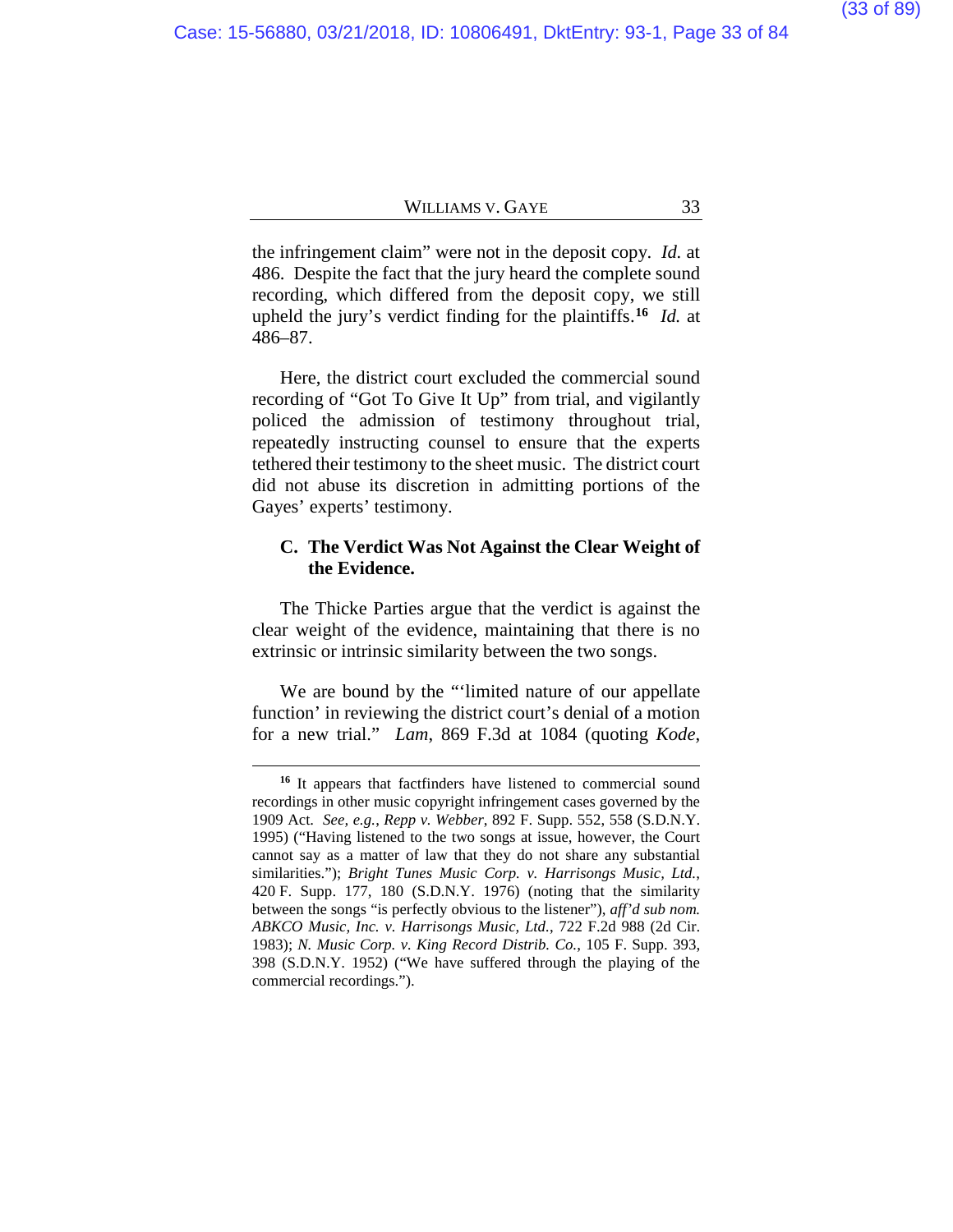596 F.3d at 612). So long as "there was some 'reasonable basis' for the jury's verdict," we will not reverse the district court's denial of a motion for a new trial. *Id.* (quoting *Molski*, 481 F.3d at 729). "[W]here the basis of a Rule 59 ruling is that the verdict is not against the weight of the evidence, the district court's denial of a Rule 59 motion is virtually unassailable." *Id.* (quoting *Kode*, 596 F.3d at 612). When that is the case, we reverse "only when there is an *absolute absence of evidence* to support the jury's verdict." *Id.* (quoting *Kode*, 596 F.3d at 612). "It is not the courts' place to substitute our evaluations for those of the jurors." *Union Oil Co. of Cal. v. Terrible Herbst, Inc.*, 331 F.3d 735, 743 (9th Cir. 2003). Of note, we are "reluctant to reverse jury verdicts in music cases" on appeal, "[g]iven the difficulty of proving access and substantial similarity."**[17](#page-33-0)** *Three Boys Music*, 212 F.3d at 481.

The Thicke Parties face significant, if not unsurmountable, hurdles. First, we are generally reluctant to disturb the trier of fact's findings, and have made clear that "[w]e will not second-guess the jury's application of the intrinsic test." *Id.* at 485. Second, our review is necessarily deferential where, as here, the district court, in denying the Rule 59 motion, concluded that the verdict was not against the clear weight of the evidence. Finell testified that nearly every bar of "Blurred Lines" contains an area of similarity to "Got To Give It Up." Even setting aside the three elements that trouble the Thicke Parties ("Theme X," the bass line, and the keyboard parts), Finell and Dr. Monson

<span id="page-33-0"></span>**<sup>17</sup>** Our conclusion in *Three Boys Music* provides an example of the deference we must apply in reviewing the jury's verdict. Although that case presented "a weak case of access and a circumstantial case of substantial similarity," we held that "neither issue warrants reversal of the jury's verdict." 212 F.3d at 486.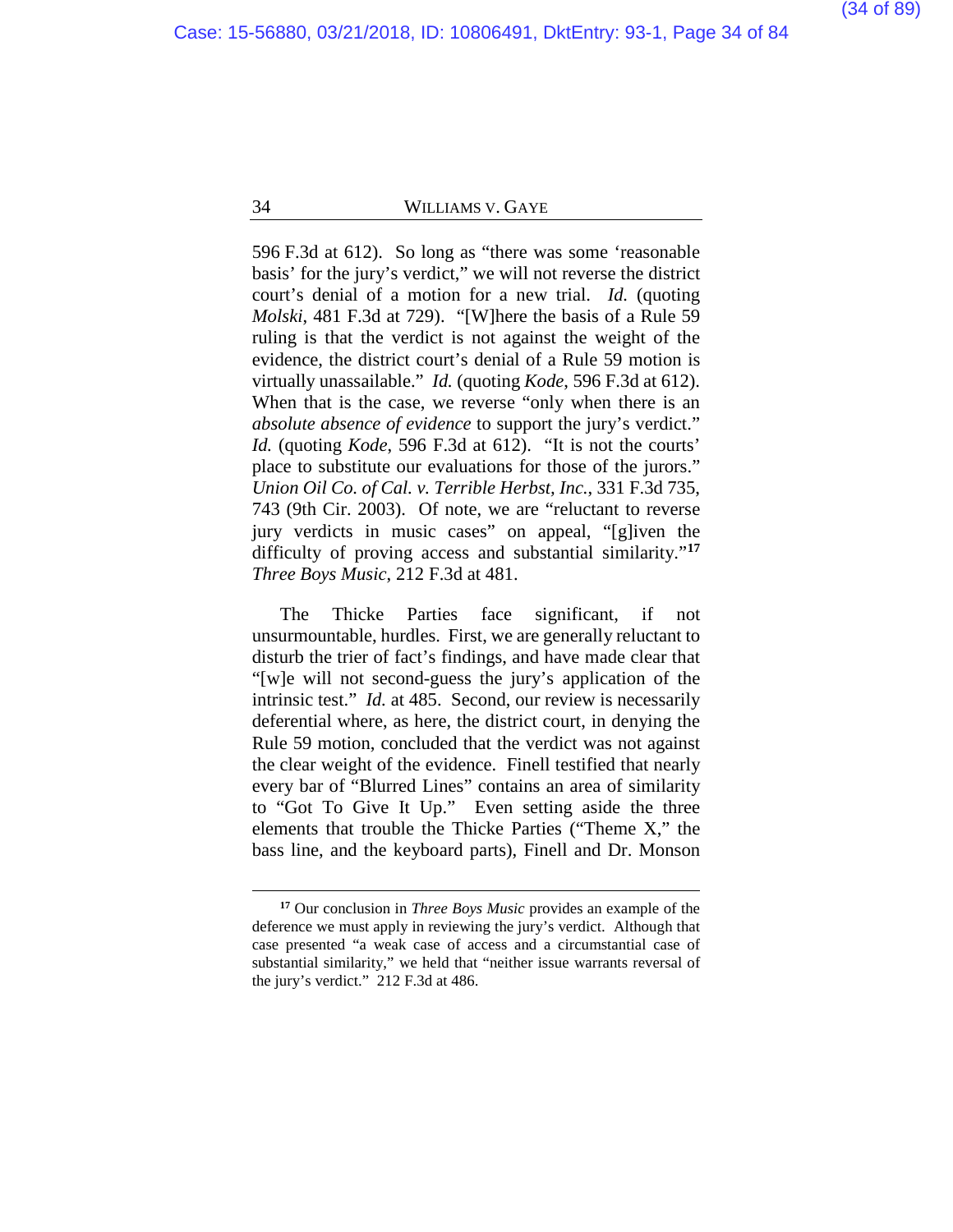testified to multiple other areas of extrinsic similarity, including the songs' signature phrases, hooks, bass melodies, word painting, the placement of the rap and "parlando" sections, and structural similarities on a sectional and phrasing level. Thus, we cannot say that there was an absolute absence of evidence supporting the jury's verdict.

We conclude that the district court did not abuse its discretion in denying the Thicke Parties' motion for a new trial.

# **IV.The Awards of Actual Damages and Profits and the District Court's Running Royalty Were Proper.**

#### **A. The Award of Damages Was Not Based on Undue Speculation.**

We afford "great deference" to a jury's award of damages and will uphold the award "unless it is 'clearly not supported by the evidence' or 'only based on speculation or guesswork.'" *In re First All. Mortg. Co.*, 471 F.3d 977, 1001 (9th Cir. 2006) (quoting *L.A. Mem'l Coliseum Comm'n v. Nat'l Football League*, 791 F.2d 1356, 1360 (9th Cir. 1986)). We will uphold an award of hypothetical-license damages "provided the amount is not based on 'undue speculation.'" *Oracle Corp. v. SAP AG*, 765 F.3d 1081, 1088 (9th Cir. 2014) (quoting *Polar Bear Prods., Inc. v. Timex Corp.*, 384 F.3d 700, 709 (9th Cir. 2004)). "The touchstone for hypothetical-license damages is 'the range of [the license's] reasonable market value.'" *Id.* (alteration in original) (quoting *Polar Bear Prods., Inc.*, 384 F.3d at 709)).

Here, the jury awarded the Gayes actual damages in the amount of 50% of the publishing revenues for "Blurred Lines." The Thicke Parties ask us to vacate the award of \$3,188,527.50 (remitted by the district court from the jury's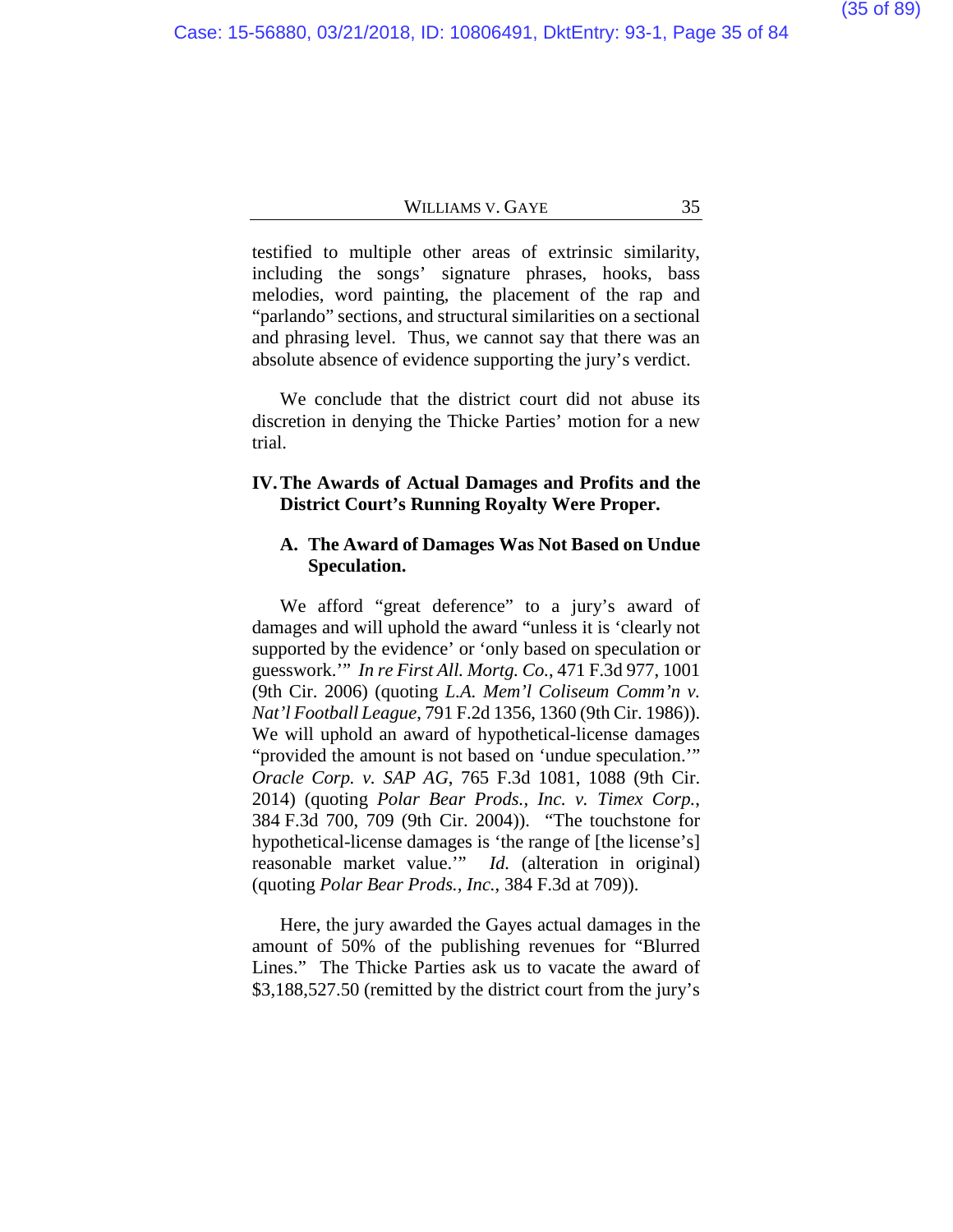original award of \$4 million),**[18](#page-35-0)** because it was based upon an unduly speculative hypothetical license rate of 50%. We disagree.

The Gayes called Nancie Stern, an industry expert with over twenty years of experience in negotiating and assigning valuations for the use of portions of older musical compositions in new compositions. Stern has performed such valuations thousands of times. Major labels, as well as renowned artists, have retained her services. Few other people or businesses perform her line of work.

Stern testified that the prototypical negotiation centers on the percentage of the new musical composition that the owner of the older composition should receive for the use. The industry standard assigns 50% for the music and 50% for the lyrics. Turning to the two songs at hand, Stern opined that the value of the use of "Got To Give It Up" in "Blurred Lines" would have been 50% had the Thicke Parties sought a license pre-release. Had the Thicke Parties sought a license post-release, the valuation would range between 75% to 100% percent. Stern arrived at her conclusion by reviewing "snippets" of the two songs and "A-B'ing" them, or playing them back and forth.**[19](#page-35-1)** Stern's methodology and

**<sup>18</sup>** The district court concluded that it had erred in informing the jury that the publishing revenues amounted to \$8 million, where the parties had stipulated that the publishing revenues totaled \$6,377,055. Having determined that the jury applied a royalty rate of 50% to the publishing revenues, the district court remitted the damages award from \$4 million to \$3,188,527.50, which is 50% of \$6,377,055.

<span id="page-35-1"></span><span id="page-35-0"></span>**<sup>19</sup>** Although the Thicke Parties contend that Stern impermissibly based her testimony on the sound recording of "Got To Give It Up," Stern testified that her opinion was based solely on the edited clips approved for trial.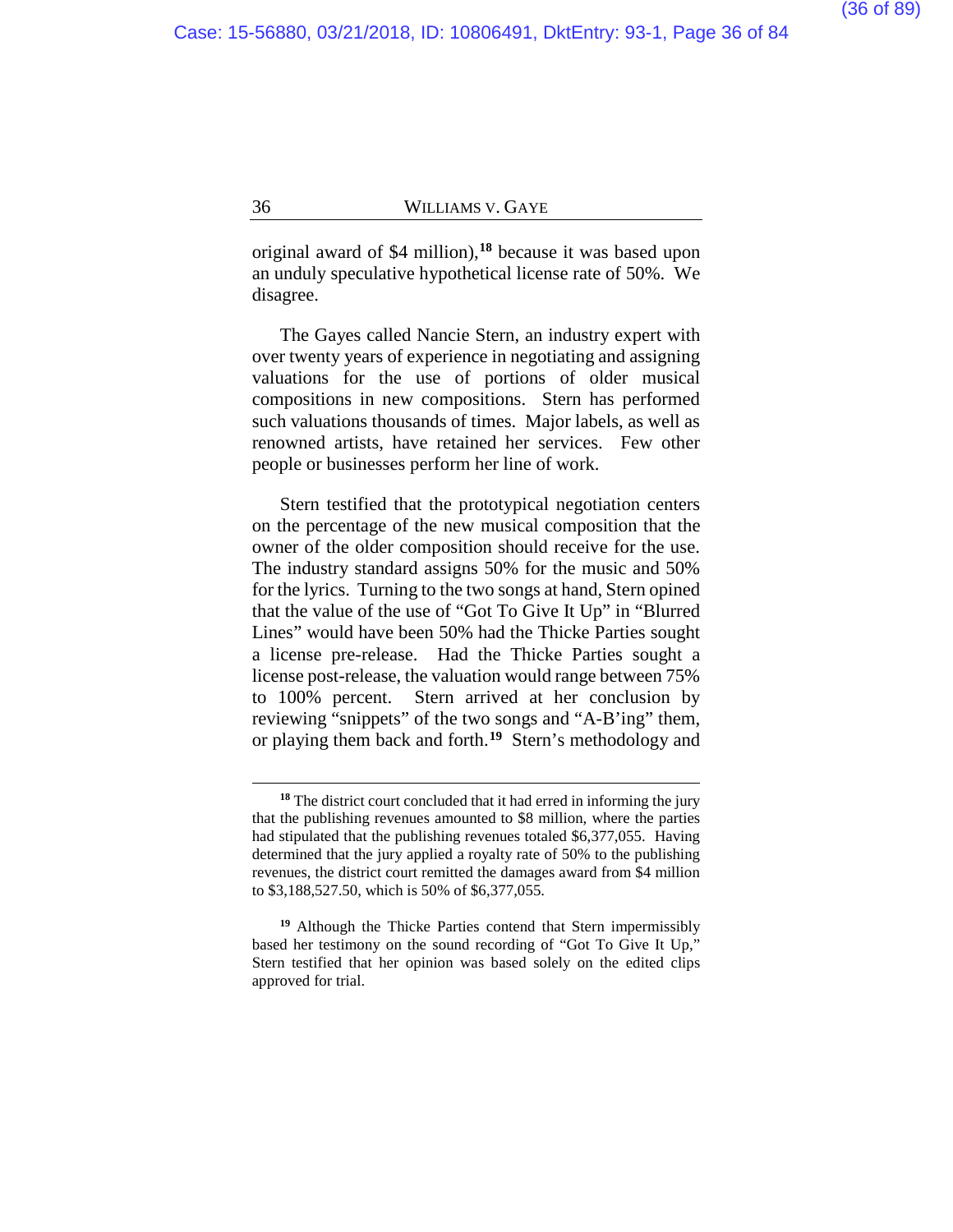opinion were not unduly speculative, but tethered to her deep industry expertise.

In an attempt to buttress their position, the Thicke Parties cite to two decisions which are distinguishable. In *Oracle*, we held the jury's award of \$1.3 billion in hypotheticallicense damages to be unduly speculative because "the evidence presented at trial failed to provide 'the range of the reasonable market value'" underlying the actual damages award. 765 F.3d at 1089 (quoting *Polar Bear Prods., Inc.*, 384 F.3d at 709)). Oracle's evidence was based on projected benefits and costs, and Oracle lacked a history of granting comparable licenses and provided no evidence of "benchmark" licenses in the industry. *See id.* at 1091–93. "Although a copyright plaintiff need not demonstrate that it would have reached a licensing agreement with the infringer or present evidence of 'benchmark' agreements in order to recover hypothetical-license damages," we observed that "it may be difficult for a plaintiff to establish the amount of such damages without undue speculation in the absence of such evidence." *Id.* at 1093.

Here, as in *Oracle*, there is no evidence of a prior benchmark license agreement between the Thicke Parties and the Gayes. However, in contrast to *Oracle*, the Gayes tethered their hypothetical license damages to evidence of a benchmark license in the industry. Instead of relying on undue speculation, the Gayes presented an expert who had extensive and specialized knowledge regarding the type of hypothetical license at issue. Stern opined, based on an industry standard and her evaluation of the songs involved, that the reasonable market value of a license would range between 50% pre-release and 75% to 100% post-release.

In *Uniloc USA, Inc. v. Microsoft Corp.*, 632 F.3d 1292 (Fed. Cir. 2011), the Federal Circuit held that the "25 percent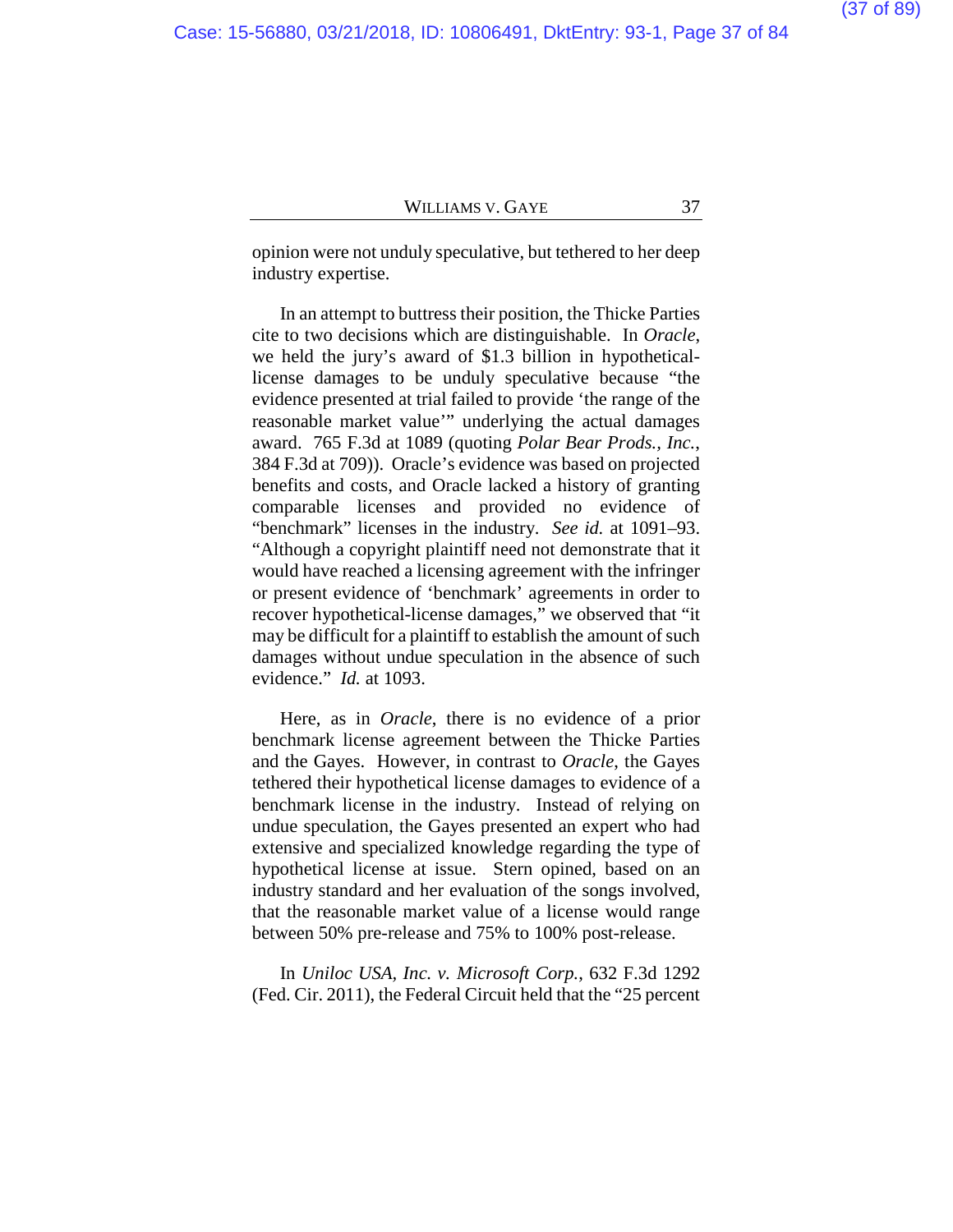rule of thumb," used in patent cases "to approximate the reasonable royalty rate that the manufacturer of a patented product would be willing to offer to pay to the patentee during a hypothetical negotiation," is a "fundamentally flawed tool." 632 F.3d at 1312, 1315. The Federal Circuit observed that the 25% rule is "an abstract and largely theoretical construct" that "does not say anything about a particular hypothetical negotiation or reasonable royalty involving any particular technology, industry, or party." *Id.*  at 1317. The 50% standard Stern identified does not extend without bounds across art forms or different copyrightable media in the same way the 25% rule of thumb applied without regard to the industry or technology involved. Stern's opinion was not based on abstraction, but on an industry standard and her expert assessment of the two songs. Her testimony was not unduly speculative, and did not render the damages award improper.

# **B. The Award of Profits Is Not Clearly Erroneous.**

We review an apportionment of infringer's profits for clear error. *Cream Records, Inc. v. Joseph Schlitz Brewing Co.*, 864 F.2d 668, 669 (9th Cir. 1989) (per curiam); *see also Three Boys Music*, 212 F.3d at 487 (upholding jury's apportionment of profits for lack of clear error). The burden is on the defendant to prove what percentage of its profits is not attributable to infringement. *Three Boys Music*, 212 F.3d at 487.

The Thicke Parties contend that the award of \$1,768,191.88 in profits against Thicke and \$357,630.96 (remitted by the district court from the jury's original award of \$1,610,455.31) against Williams, which amounted to approximately 40% of their non-publishing profits from "Blurred Lines," is excessive. They assert that the evidence supports a profits award of only 5%, citing Wilbur's opinion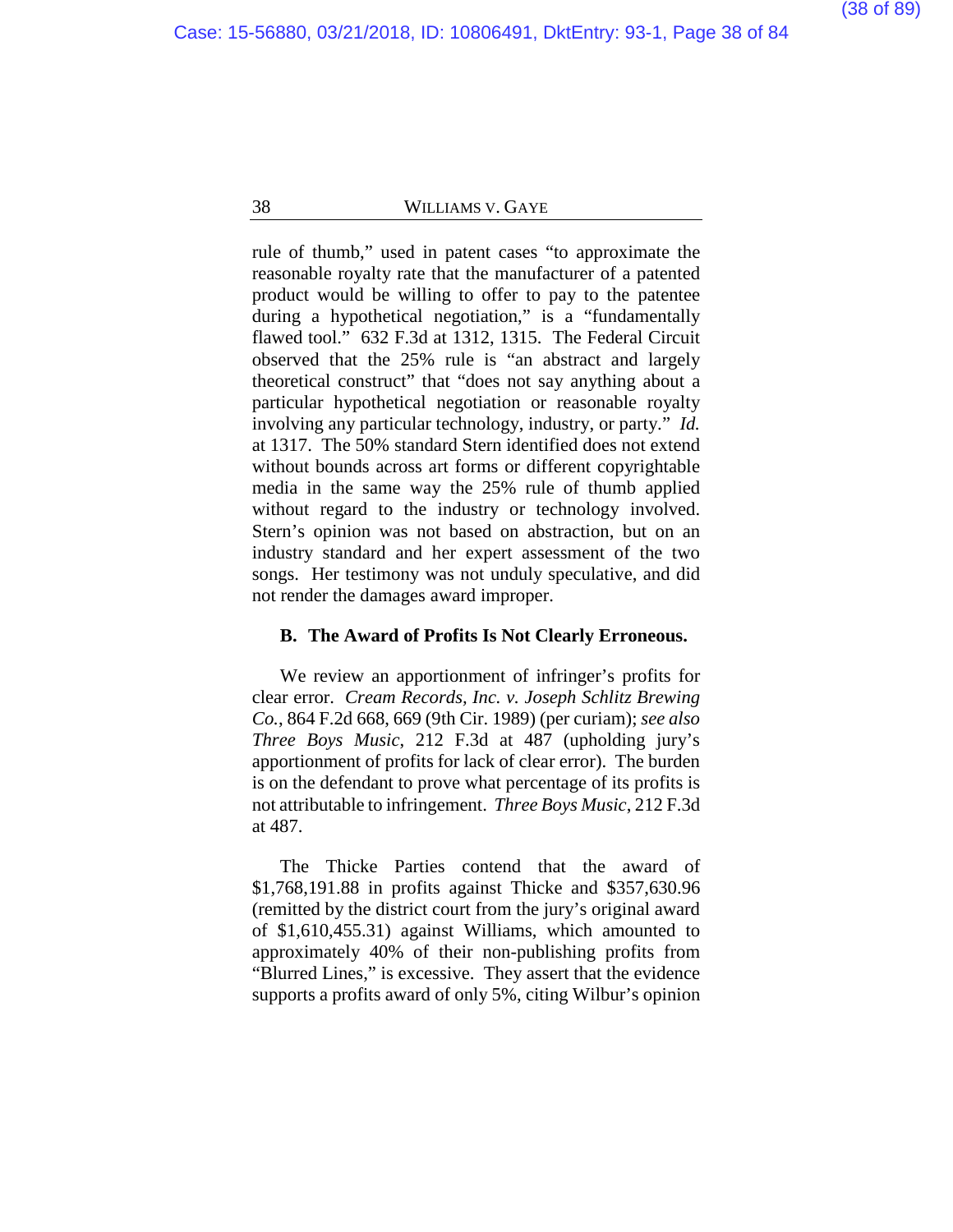that less than 5% of "Blurred Lines" contains elements allegedly similar to ones in "Got To Give It Up."

We affirmed a similar profits award in *Three Boys Music*. *See id.* In *Three Boys Music*, the defendant presented evidence that only 10% to 15% of profits were attributable to the song's infringing elements. *Id.* Despite the evidence, the jury attributed 66% of profits to the song's infringing elements. *Id.* Here, the Thicke Parties bore the burden of proof. The jury was free to accept Wilbur's testimony or instead credit Finell's testimony that nearly every measure of "Blurred Lines" contains an element similar to "Got To Give It Up." The jury's choice to "apportion<sup>[]</sup> less than 100% of the profits but more than the percentage estimates of [the Thicke Parties'] expert[] does not represent clear error." *Id.*

# **C. The District Court Did Not Abuse its Discretion in Awarding the Gayes a Running Royalty at the Rate of 50%.**

We review a district court's decision to award equitable relief for abuse of discretion. *Traxler v. Multnomah County*, 596 F.3d 1007, 1014 n.4 (9th Cir. 2010); *see also Presidio Components, Inc. v. Am. Tech. Ceramics Corp.*, 702 F.3d 1351, 1363 (Fed. Cir. 2012) (reviewing district court's imposition of an ongoing royalty for abuse of discretion). Findings of fact are reviewed for clear error. *See Traxler*, 596 F.3d at 1014 n.4.

The district court based the royalty rate on Stern's testimony. For the same reasons set forth above, *see supra*  Part VI.A, we conclude that the district court did not abuse its discretion in awarding the Gayes a running royalty at the rate of 50%.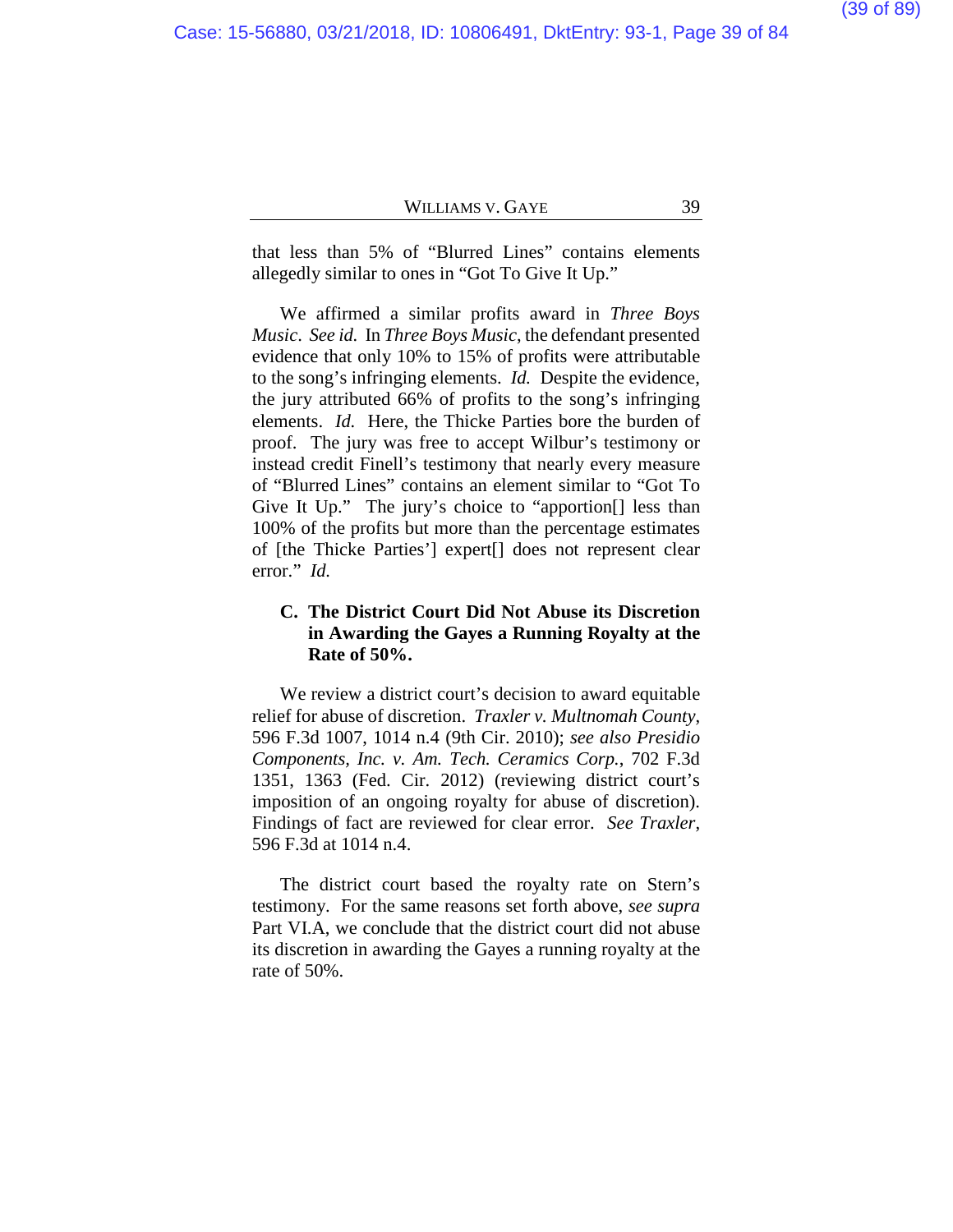# **V. The District Court Erred in Overturning the Jury's General Verdict in Favor of Harris and the Interscope Parties.**

We review de novo a district court's grant of judgment as a matter of law. *Wallace v. City of San Diego*, 479 F.3d 616, 624 (9th Cir. 2007). We also review de novo a trial judge's decision to disrupt a jury verdict on the basis that an erroneous instruction resulted in inconsistent verdicts. *Westinghouse Elec. Corp. v. Gen. Circuit Breaker & Elec. Supply Inc.*, 106 F.3d 894, 901 (9th Cir. 1997).

Harris and the Interscope Parties contend that the district court erred in overturning the jury's general verdicts finding in their favor. We agree. First, the Gayes waived any challenge to the consistency of the jury's general verdicts. Second, even had the Gayes preserved their challenge, neither Federal Rule of Civil Procedure 50(b) nor our decisions in *Westinghouse*, 106 F.3d 894, and *El-Hakem v. BJY Inc.*, 415 F.3d 1068 (9th Cir. 2005), conferred authority on the district court to upset the jury's verdicts in this case. Third, as to Harris specifically, the district court erred for the additional reason that no evidence showed Harris was vicariously liable.

# **A. The Gayes Waived Any Challenge to the Consistency of the Jury's General Verdicts.**

A party "waive[s] its objection to the jury's verdict . . . by not objecting to the alleged inconsistency prior to the dismissal of the jury." *Home Indem. Co. v. Lane Powell Moss & Miller*, 43 F.3d 1322, 1331 (9th Cir. 1995); *see also Kode*, 596 F.3d at 611 (recognizing waiver where "the moving party argues that the jury has rendered a verdict that contains two legal conclusions that are inconsistent with one another, and the moving party does not object before jury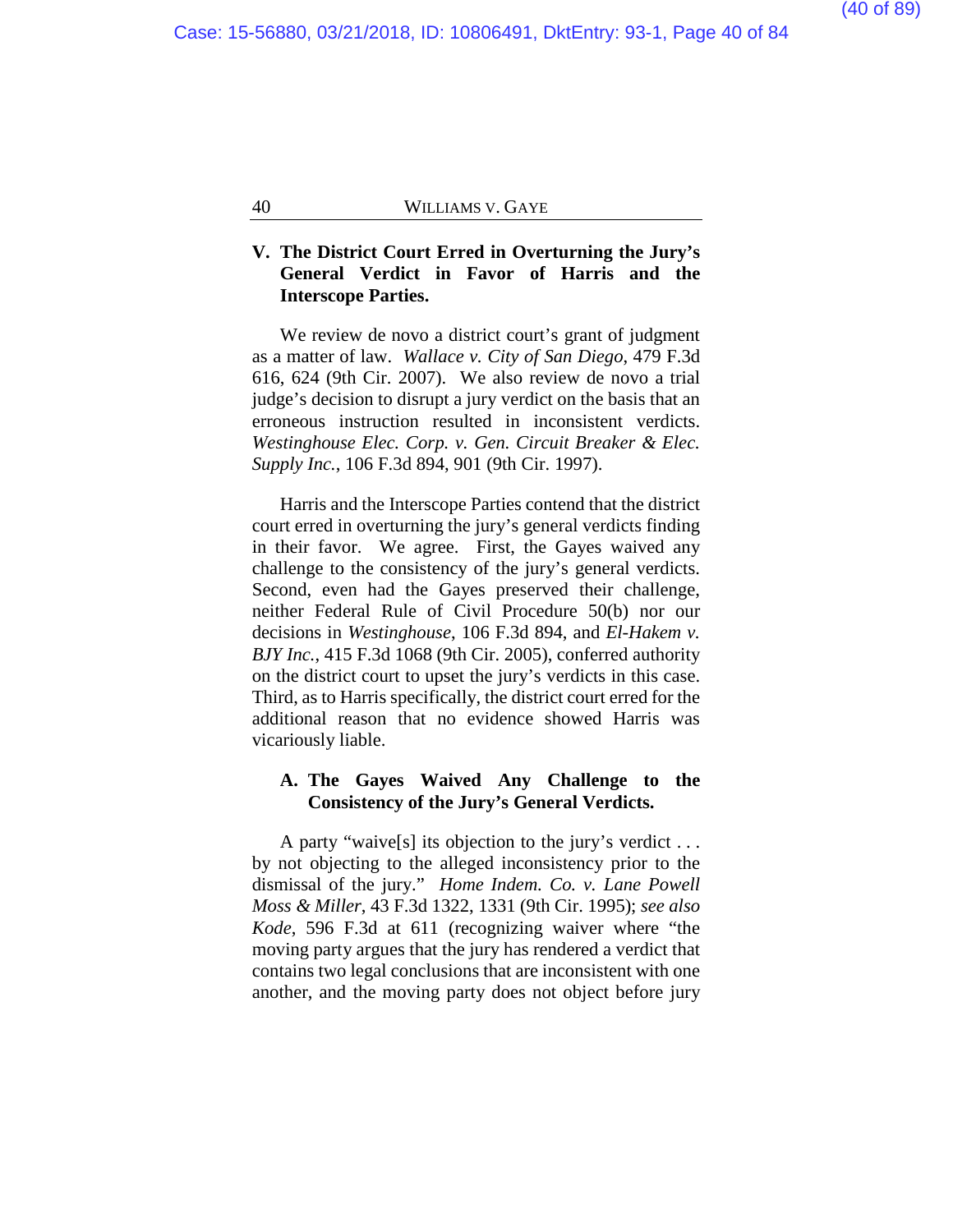discharge"); *Philippine Nat'l Oil Co. v. Garrett Corp.*, 724 F.2d 803, 806 (9th Cir. 1984) (holding that a party "waived its right to object to the verdict by failing to object when the verdict was read"). The Gayes did not object to the jury's verdicts prior to jury discharge. Nor did they object during a colloquy with the district court after the jury was discharged. They thus waived their challenge to any perceived inconsistencies between the jury's general verdicts.**[20](#page-40-0)**

# **B. The Gayes' Failure to Make a Motion Under Federal Rule of Civil Procedure 50(a) Precluded Relief Under Rule 50(b).**

"Under Rule 50, a party must make a Rule 50(a) motion for judgment as a matter of law before a case is submitted to the jury." *EEOC v. Go Daddy Software, Inc.*, 581 F.3d 951, 961 (9th Cir. 2009). The Gayes did not make a Rule 50(a) motion. Because "failure to file a Rule 50(a) motion precludes consideration of a Rule 50(b) motion for judgment as a matter of law," *Tortu v. Las Vegas Metro. Police Dep't*, 556 F.3d 1075, 1083 (9th Cir. 2009), Rule 50(b) did not authorize the district court to overturn the jury's general verdicts and adjudge Harris and the Interscope Parties liable as a matter of law.**[21](#page-40-1)**

**<sup>20</sup>** The Gayes have not addressed the issue of waiver on appeal.

<span id="page-40-1"></span><span id="page-40-0"></span>**<sup>21</sup>** There is one safety valve for what is otherwise a "harsh" rule: "Rule 50(b) 'may be satisfied by an ambiguous or inartfully made motion' under Rule 50(a).'" *Go Daddy Software, Inc.*, 581 F.3d at 961 (quoting *Reeves v. Teuscher*, 881 F.2d 1495, 1498 (9th Cir. 1989)). The Gayes briefly argue that a colloquy between their counsel and the district court regarding jury instructions and verdict forms qualifies as an "ambiguous or inartfully made" Rule 50(a) motion. The colloquy falls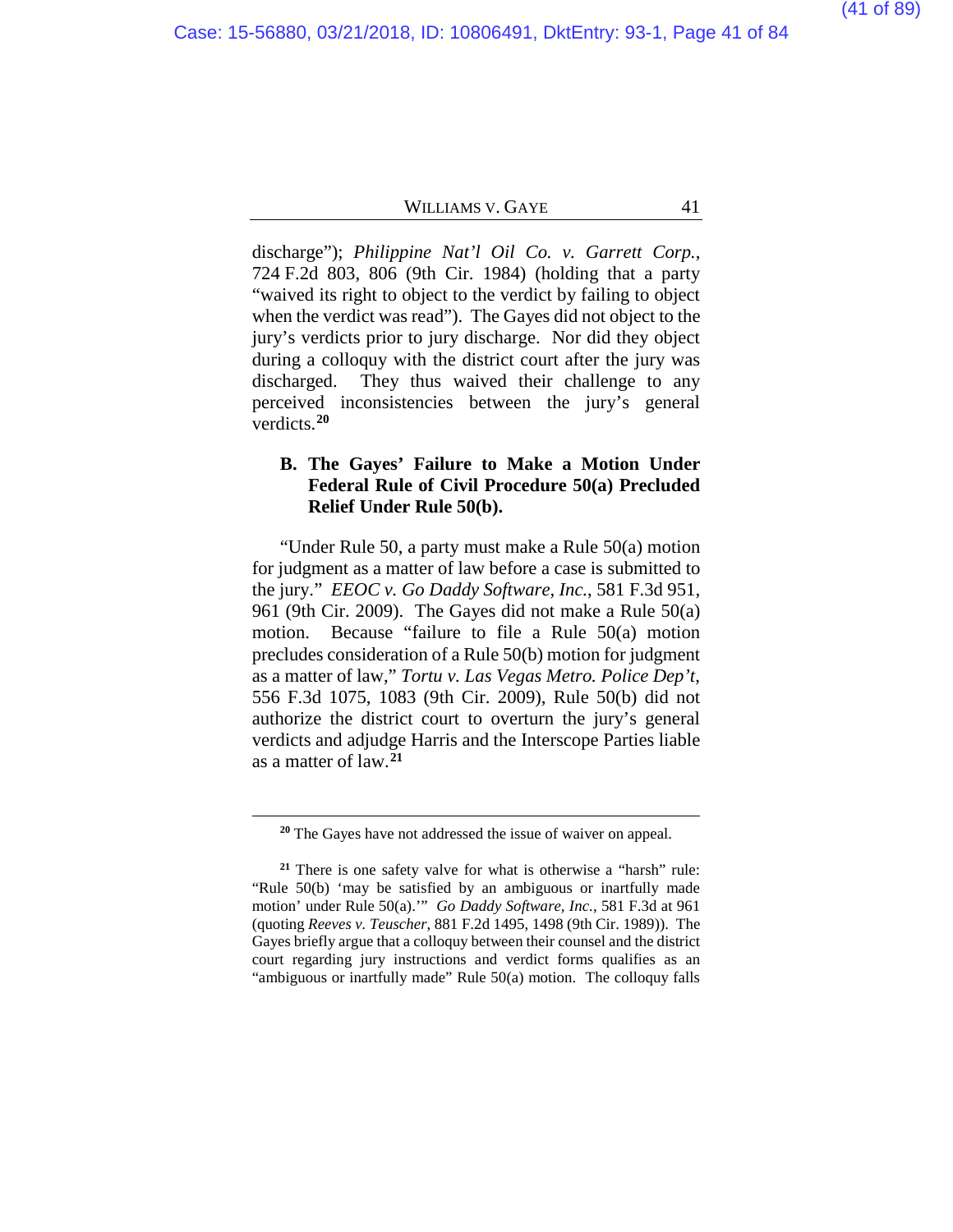#### **C. Westinghouse and El-Hakem Do Not Apply.**

The district court relied on two of our decisions to overturn the jury's general verdicts: *Westinghouse*, 106 F.3d 894, and *El-Hakem*, 415 F.3d 1068. Neither decision applies in this case.

In *Westinghouse*, we affirmed a district court's decision to reconcile inconsistent general verdicts resulting from an erroneous jury instruction. *See* 106 F.3d at 902. There, the culprit was an erroneous instruction which added an extra element to an affirmative defense. *Id.* at 898. We held that where "it is possible to examine the pattern of jury verdicts" and logically determine what facts a rational juror must have found in order to reach those verdicts," and the error is traceable to an erroneous jury instruction, the district court may "apply the correct law to these implicit factual findings and thereby . . . remedy the harm from the erroneous jury instruction without the expense and delay of a new trial." *Id.* at 902.

However, *Westinghouse* involved a "seemingly rare situation." *Id.* The *Westinghouse* exception to letting inconsistent general verdicts stand applies sparingly. "[I]n most cases where a jury renders inconsistent verdicts, the trial judge must allow those verdicts to stand because 'it is unclear whose ox has been gored.'" *Id.* at 903 (quoting *United States v. Powell*, 469 U.S. 57, 65 (1984)). District courts may "reconcile the verdicts without intruding upon the jury's fact-finding role" only under "very limited circumstances," where "there is an identifiable error that only could have affected one of the verdicts," "where the

far short of the standard for a Rule 50(a) exception based on an "ambiguous or inartfully made" motion.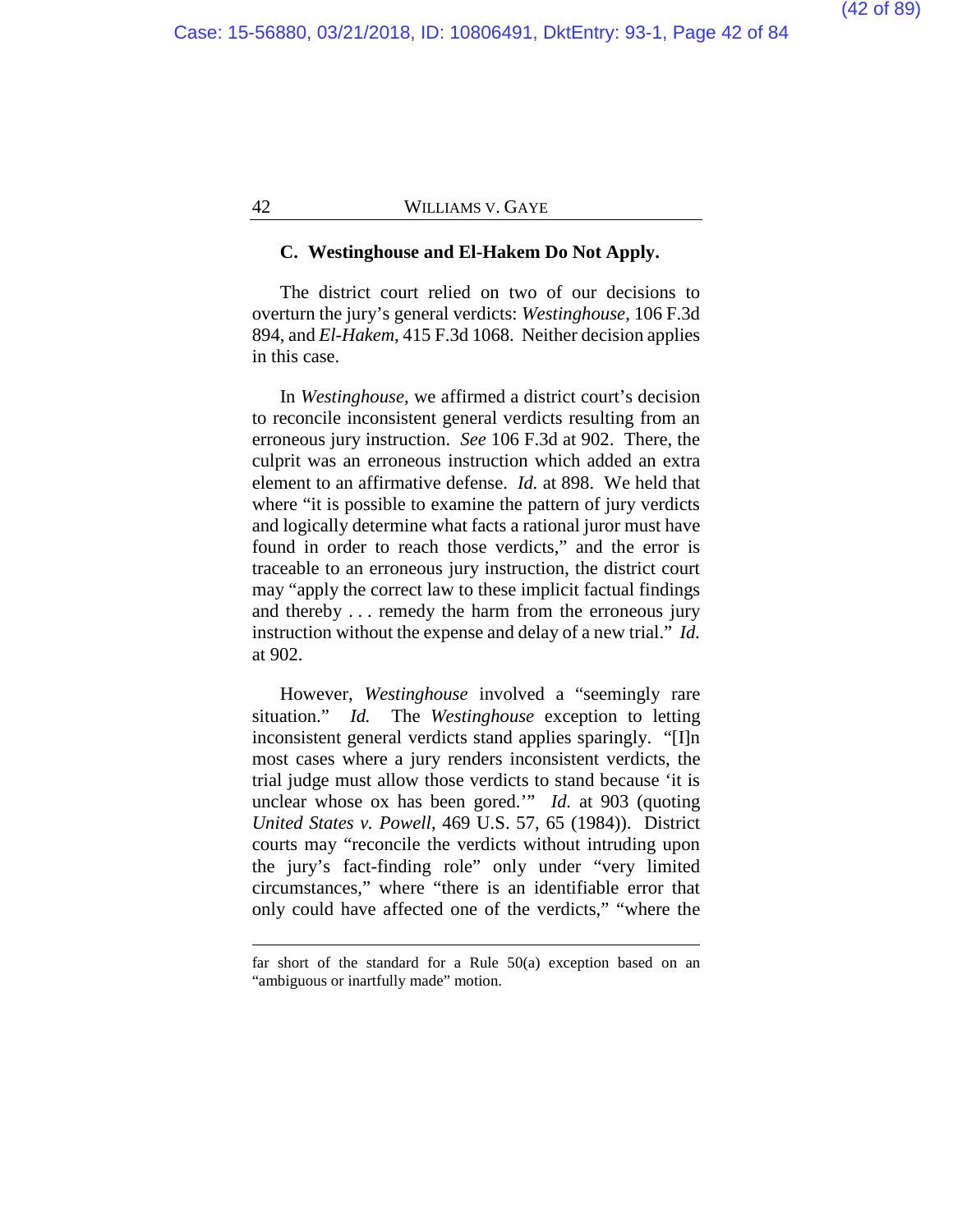necessary factual findings can be determined from the pattern of verdicts," and where there is "nothing to [be] gain[ed] from a new trial." *Id.* at 902.

Those rare circumstances are not present in this case. The district court concluded that its instructions on distribution liability were inadequate, and that with clearer instructions, the jury would necessarily have found the Interscope Parties and Harris liable for distributing the infringing work. However, the instructions did not contain any error on par with the unmistakably erroneous instruction in *Westinghouse*.

Next, *El-Hakem* does not authorize the reconciliation of inconsistent general verdicts. It is clear that our holding in *El-Hakem* stemmed from law specific to special verdicts.**[22](#page-42-0)** Indeed, we observed that "[w]hen confronted by seemingly inconsistent responses to special verdict interrogatories, a trial court has a *duty* to harmonize those responses whenever possible." *El-Hakem*, 415 F.3d at 1074 (emphasis added). In contrast, there is no duty to reconcile inconsistent general verdicts. We have held, in accordance with the majority rule, that "legally inconsistent verdicts 'may nonetheless stand on appeal even though inconsistent.'" *Zhang v. Am. Gem Seafoods, Inc.*, 339 F.3d 1020, 1035 (9th Cir. 2003) (quoting *Int'l Longshoremen's & Warehousemen's Union (CIO) v. Hawaiian Pineapple Co.*, 226 F.2d 875, 881 (9th

<span id="page-42-0"></span>**<sup>22</sup>** It is true, as the Gayes observe, that while we classified the verdicts in *El-Hakem* as special verdicts, they were functionally general verdicts. *See El-Hakem v. BJY Inc*., 262 F. Supp. 2d 1139, 1146 (D. Or. 2003), *aff'd*, 415 F.3d 1068 (9th Cir. 2005). Notwithstanding this fact, *El-Hakem* is distinguishable for the reasons above, and for the additional reason that the parties in *El-Hakem*, unlike the parties in this case, moved for judgment as a matter of law. 415 F.3d at 1072.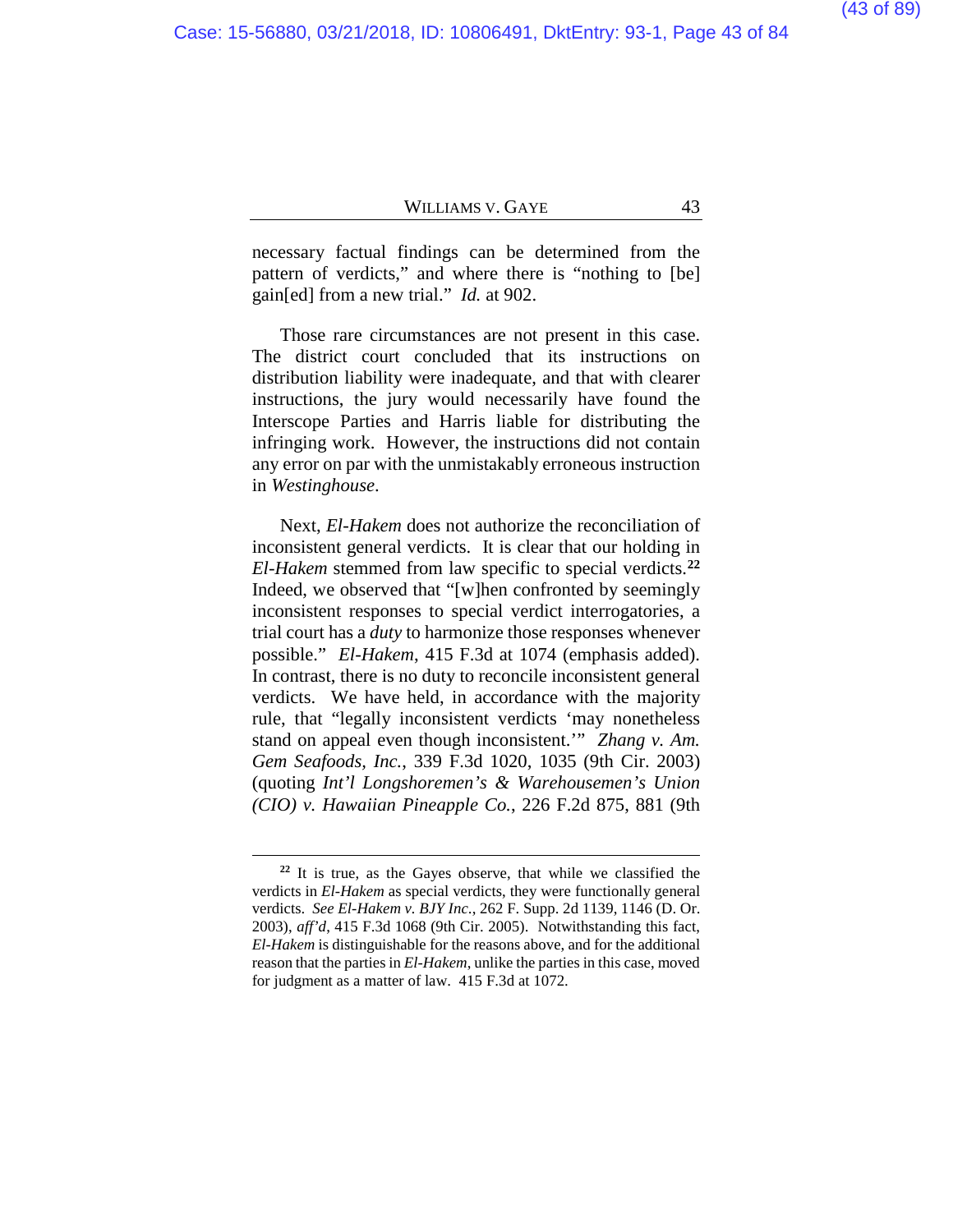Cir. 1955)). We see no reason to deviate from this rule today.

#### **D. Harris Is Not Vicariously Liable.**

The district court erred in entering judgment against Harris for the additional reason that the Gayes proffered no evidence establishing that Harris was secondarily liable for vicarious infringement. The Gayes argue, without citing to the record or to any law, that Harris is liable as a matter of law as a co-owner of the copyright who authorized the distribution of "Blurred Lines."**[23](#page-43-0)** They are incorrect both legally and factually.

To be vicariously liable for copyright infringement, one must have "(1) the right and ability to supervise the infringing conduct and (2) a direct financial interest in the infringing activity." *Perfect 10, Inc. v. Visa Int'l Serv., Ass'n*, 494 F.3d 788, 802 (9th Cir. 2007). A vicarious infringer "exercises control over a direct infringer when he has both a legal right to stop or limit the directly infringing conduct, as well as the practical ability to do so." *Perfect 10, Inc. v. Amazon.com, Inc.*, 508 F.3d 1146, 1173 (9th Cir. 2007).

No evidence was adduced at trial supporting a theory of vicarious liability. Harris, who did not testify at trial, independently wrote and recorded a rap verse that was added to the track seven months after Thicke and Williams created "Blurred Lines." Neither Thicke nor Williams expected the later addition of a rap verse or had anything to do with its

<span id="page-43-0"></span>**<sup>23</sup>** The parties' stipulation that Harris co-owned 13% of the musical composition copyright in "Blurred Lines" sheds no light on Harris's role in the distribution process.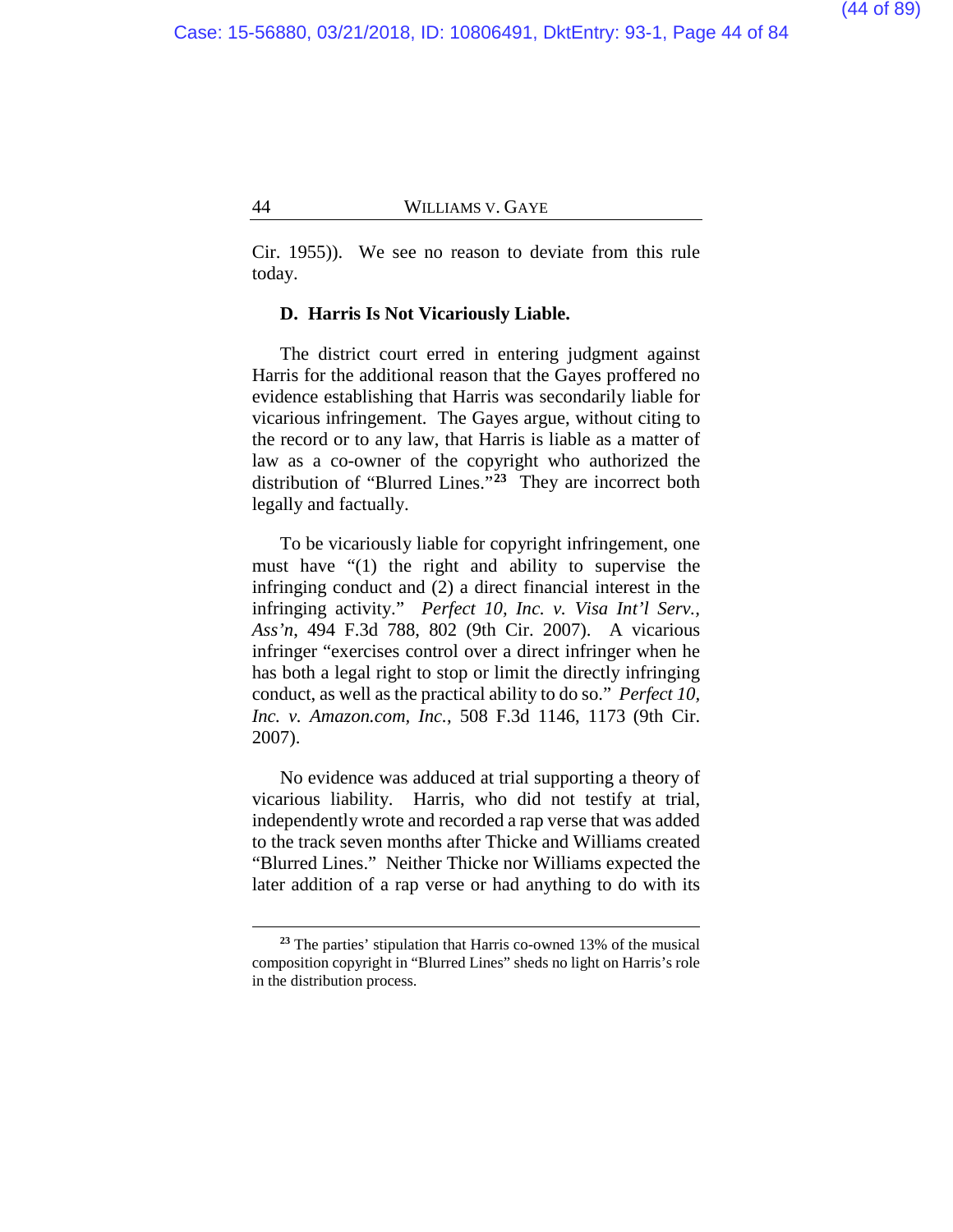creation. The Gayes have cited nothing in the record demonstrating that Harris had either a right to stop the infringing conduct or the ability to do so, much less both.

We conclude that the district court erred in upsetting the jury's general verdicts in favor of Harris and the Interscope Parties and entering judgment against them.

# **VI.The District Court Did Not Abuse its Discretion in Denying the Gayes' Motion for Attorney's Fees.**

We review a district court's decision on attorney's fees for abuse of discretion. *Stetson v. Grissom*, 821 F.3d 1157, 1163 (9th Cir. 2016).

The Gayes request that we vacate the district court's order denying their motion for attorney's fees and remand the case for reconsideration in light of *Kirtsaeng v. John Wiley & Sons, Inc.*, 136 S. Ct. 1979 (2016). In *Kirtsaeng*, the Supreme Court reaffirmed the principle that, in exercising its authority under § 505 of the Copyright Act to award a prevailing party attorney's fees, a court "should give substantial weight to the objective reasonableness of the losing party's position." *Id.* at 1983. The Court cautioned, however, that "the court must also give due consideration to all other circumstances relevant to granting fees; and it retains discretion, in light of those factors, to make an award even when the losing party advanced a reasonable claim or defense." *Id.*

Here, the district court's examination of objective reasonableness was but one factor in its analysis. The district court took the specific circumstances of the case into consideration, including the degree of success obtained, the purposes of the Copyright Act, the chilling effect of attorney's fees, motivation, frivolousness, factual and legal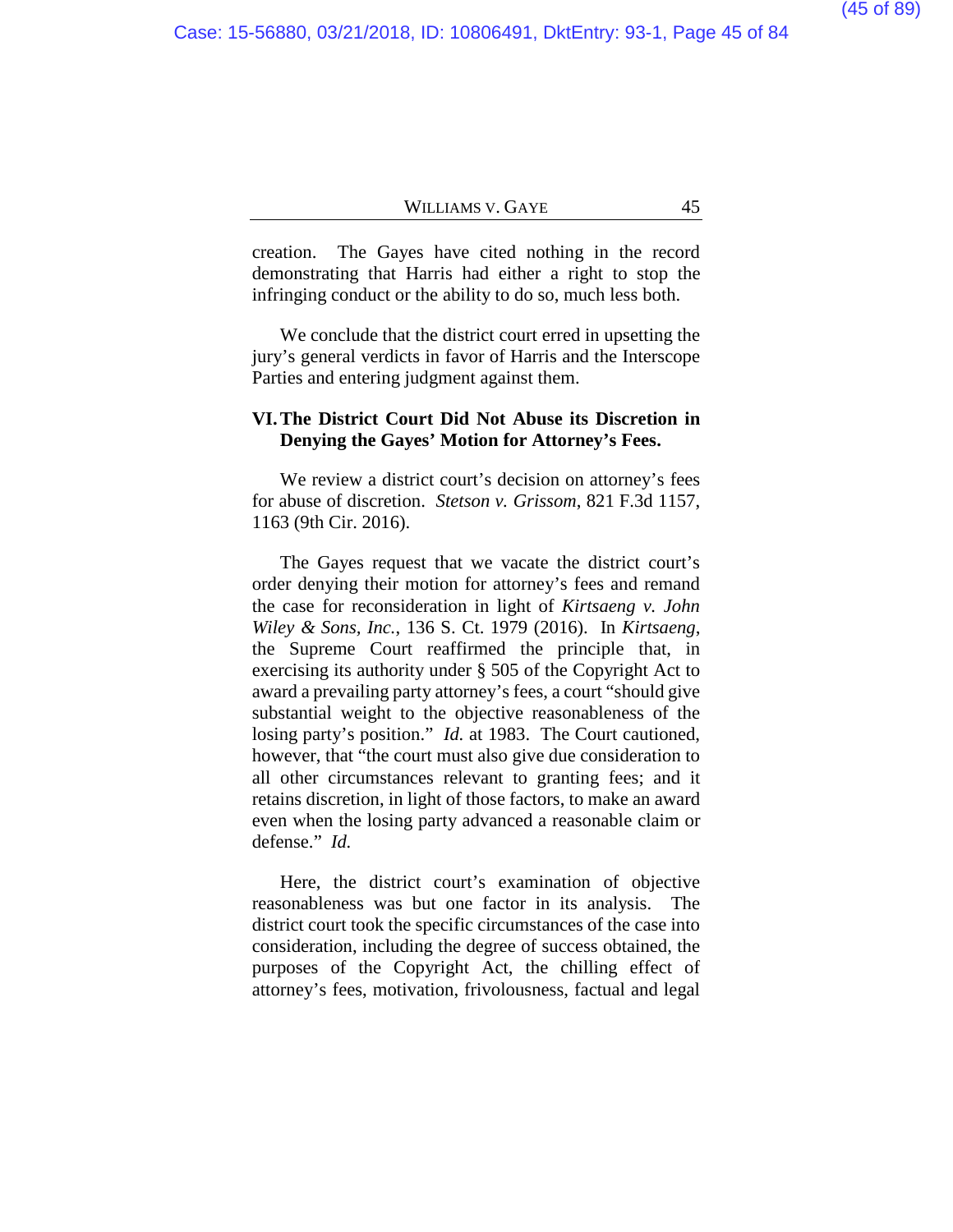unreasonableness, compensation, and deterrence. The district court did not abuse its discretion in denying the Gayes' motion for attorney's fees, and a remand on that issue is not warranted.

# **VII. The District Court Did Not Abuse its Discretion in Apportioning Costs Among the Parties.**

We review the district court's award of costs for abuse of discretion. *Draper v. Rosario*, 836 F.3d 1072, 1087 (9th Cir. 2016).

Federal Rule of Civil Procedure 54(d)(1) authorizes the award of costs "to the prevailing party." A "party in whose favor judgment is rendered is generally the prevailing party for purposes of awarding costs under Rule 54(d)." *San Diego Police Officers' Ass'n v. San Diego City Emps.' Ret. Sys.*, 568 F.3d 725, 741 (9th Cir. 2009) (quoting *d'Hedouville v. Pioneer Hotel Co.*, 552 F.2d 886, 896 (9th Cir. 1977)). Here, the district court entered judgment for the Gayes on their claim that "Blurred Lines" infringed their copyright in "Got To Give It Up," but entered judgment for the Thicke Parties on the Gayes' claim that "Love After War" infringed their copyright in "After the Dance." The district court apportioned the award of costs accordingly, awarding the Gayes their costs for the "Blurred Lines" claim, and awarding the Thicke Parties their costs for the "Love After War" claim.

The Gayes urge us to adopt the Federal Circuit's holding that "there can only be one prevailing party in a given case" for purposes of Rule 54(d)(1). *Shum v. Intel Corp.*, 629 F.3d 1360, 1367 (Fed. Cir. 2010). Despite the Federal Circuit's singular construction of "the prevailing party," it affirmed an award of costs functionally equivalent to the one the district court ordered in this case. *See id.* at 1364. The Federal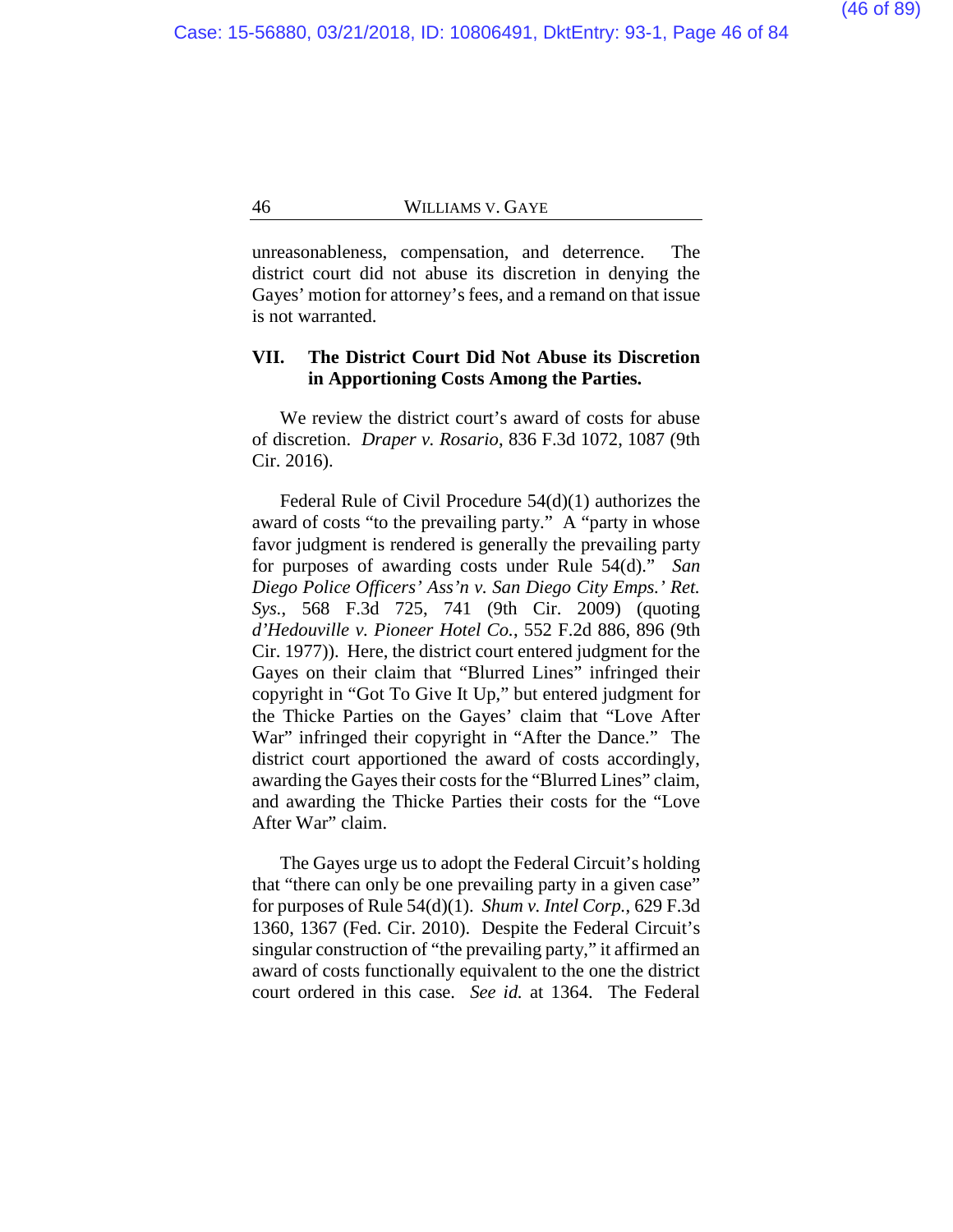Circuit held that "the district court did not abuse its discretion in awarding costs to each party with respect to the claims on which they each prevailed, then netting those sums to arrive at the final figure." *Id.* Here, as in *Shum*, the district court in effect reduced the Gayes' costs award "to reflect the extent of [their] victory." *Id.* at 1370. This was not an abuse of discretion.**[24](#page-46-0)**

# **VIII. You Can't Get There from Here: The Dissent Ignores Governing Law that We Must Apply Given the Procedural Posture of the Case.**

The dissent's position violates every controlling procedural rule involved in this case. The dissent improperly tries, after a full jury trial has concluded, to act as judge, jury, and executioner, but there is no there there, and the attempt fails.

Two barriers block entry of judgment as a matter of law for the Thicke Parties. The dissent attempts to sidestep these obstacles: It finds that the Thicke Parties are entitled to judgment as a matter of law, but fails to explain the procedural mechanism by which this could be achieved. Given this flawed premise, it is perhaps unsurprising how little the dissent mirrors the majority opinion, and how far it

<span id="page-46-0"></span>**<sup>24</sup>** Additional authorities support our conclusion. *See In re Paoli R.R. Yard PCB Litig.*, 221 F.3d 449, 469 (3d Cir. 2000) ("The general rule in this circuit and others is that a district court, in exercising its equitable discretion, may apportion costs between the prevailing and non-prevailing parties as it sees fit."); *Amarel v. Connell*, 102 F.3d 1494, 1524 (9th Cir. 1997) (instructing the district court to "await the outcome of the [Sherman Act] Section 1 claim to ascertain whether allocation of costs is necessary," rather than "attempting to award partial costs at this juncture," where defendants prevailed on the Section 2 claim, but we remanded the Section 1 claim for a new trial).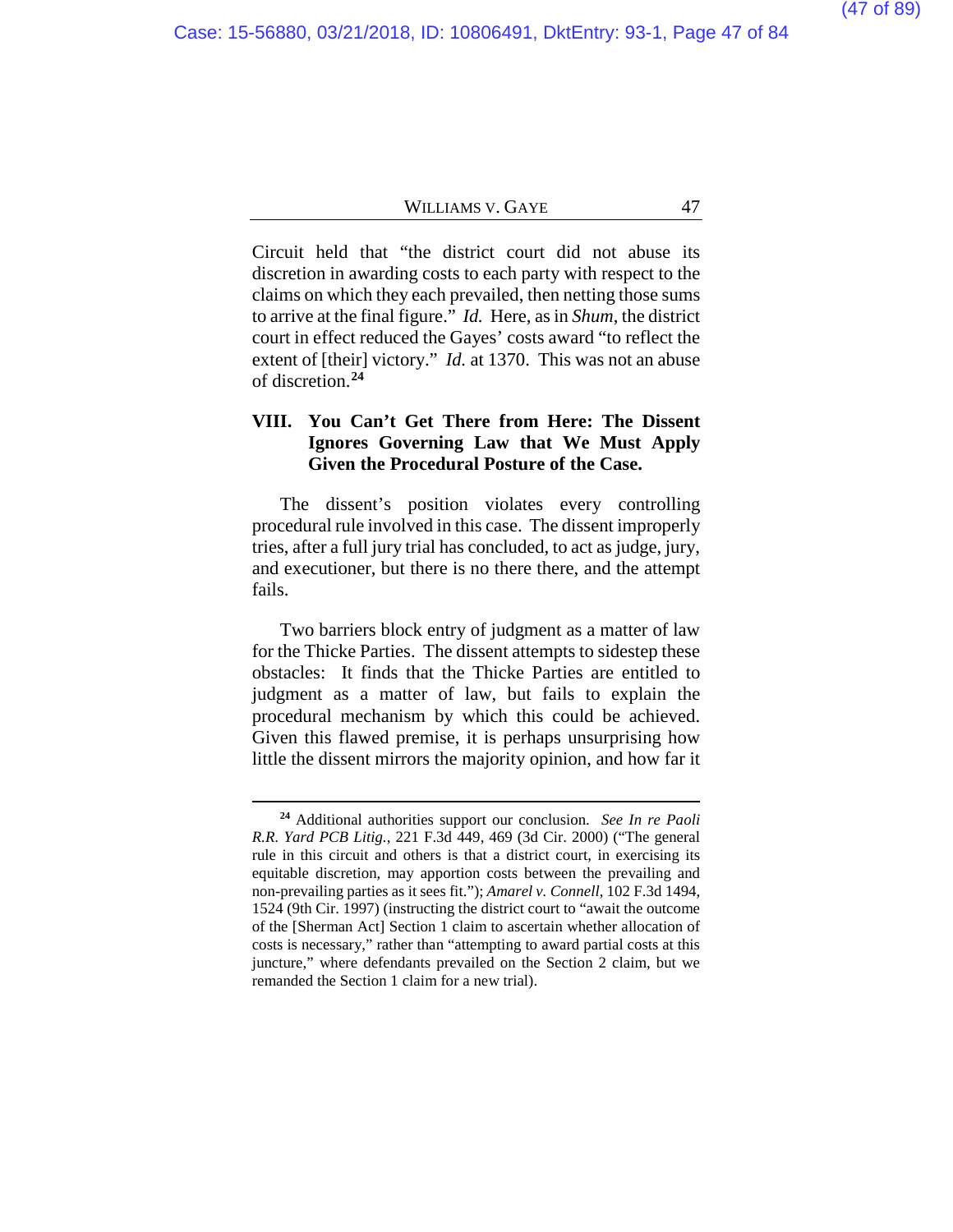veers into analysis untethered from the procedural posture of this case.

First, the dissent incorrectly concludes that there are no procedural obstacles barring entry of judgment as a matter of law for the Thicke Parties. The dissent is unable to distinguish the Supreme Court's decision in *Ortiz*, which prevents us from reviewing the district court's order denying summary judgment after a full trial on the merits. 562 U.S. at 183–84. Even assuming our court's limited exception for reviewing a denial of summary judgment for legal error, *see Escriba*, 743 F.3d at 1243, survives *Ortiz* without change, we reiterate, without recapitulating our earlier analysis, *supra* Part II, that the dissent's attempt to distinguish *Ortiz*  and latch onto the exception outlined in *Escriba* is futile in this case. This case "hardly present[s] 'purely legal' issues capable of resolution 'with reference only to undisputed facts.'" *Ortiz*, 562 U.S. at 189. Even though the dissent's musicological exegesis has no bearing on our analysis at this procedural stage of the case, it clearly shows that the facts in this case are hotly disputed and that the case does not just involve pure issues of law. The dissent cites no controlling law authorizing it to undertake its own summary judgment analysis at this stage of the case.

Second, the Thicke Parties, like the Gayes, failed to make a Rule 50(a) motion for judgment as a matter of law at trial. Their failure to do so "precludes consideration of a Rule 50(b) motion for judgment as a matter of law." *Tortu*, 556 F.3d at 1083.**[25](#page-47-0)** Just as the district court could not enter

<span id="page-47-0"></span>**<sup>25</sup>** Even in a case where the defendant argued that the district court "induced him not to file [a] Rule 50(a) motion," we nonetheless adhered to the strict requirements of Rule 50, noting that the defendant still "could have filed a Rule 50(a) motion . . . before the matter had been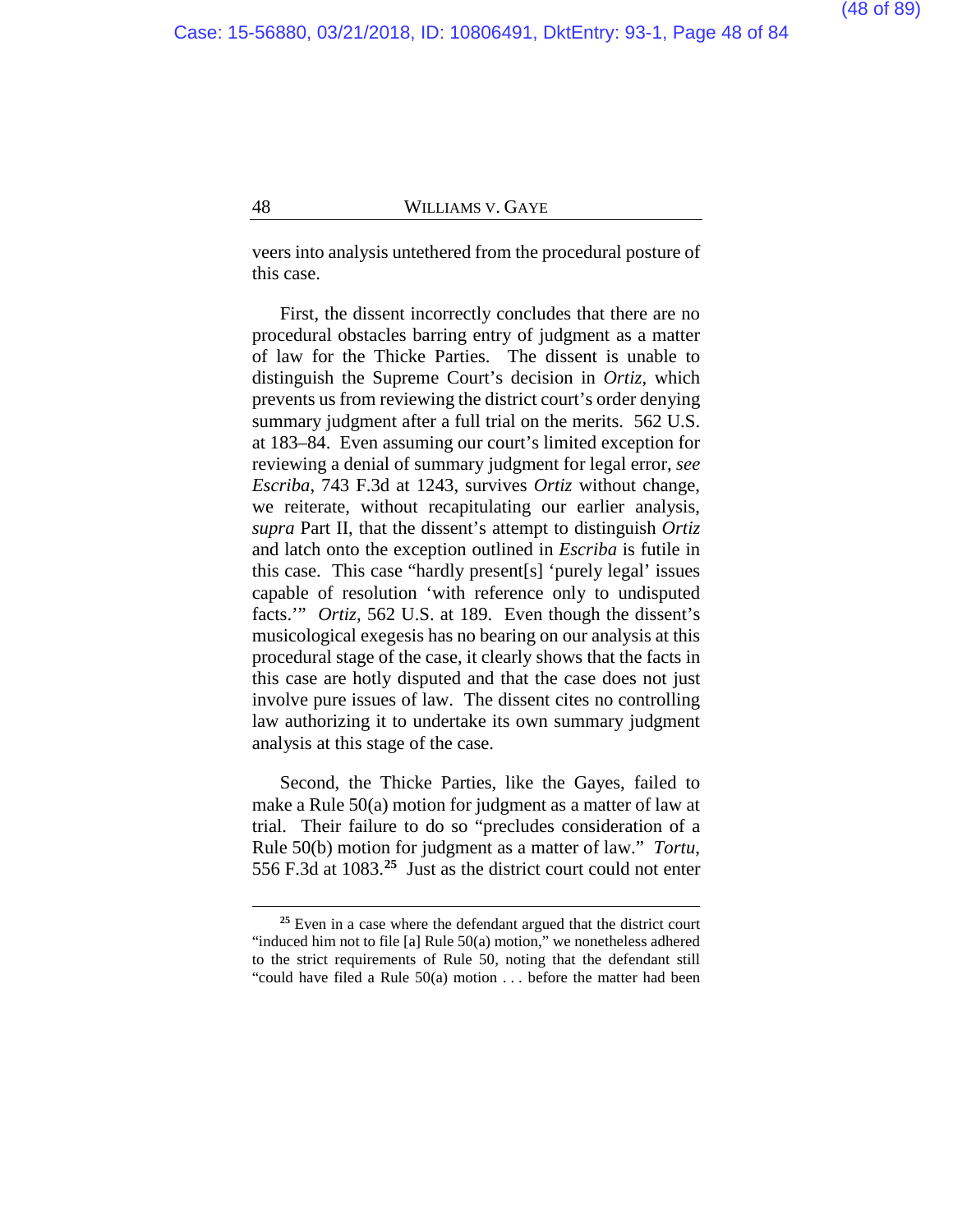judgment as a matter of law for the Thicke Parties, we cannot do so either.

This procedural limitation is well worth underscoring. We held, in a case in which a party made an oral Rule  $50(a)$ motion, but failed to renew its motion, that the party "waived its challenge to the sufficiency of the evidence because it did not renew its pre-verdict Rule 50(a) motion by filing a postverdict Rule 50(b) motion." *Nitco Holding Corp. v. Boujikian*, 491 F.3d 1086, 1089 (9th Cir. 2007). We further held that, under the Supreme Court's decision in *Unitherm Food Systems, Inc. v. Swift-Eckrich, Inc.*, 546 U.S. 394 (2006), the party's failure to renew a Rule 50(a) motion "precluded [us] from exercising our discretion to engage in plain error review." *Nitco*, 491 F.3d at 1089–90. We thus overruled our "prior decisions permit[ing] a discretionary plain error review" in the absence of a Rule 50(a) motion "as in conflict with controlling Supreme Court authority." *Id.* (citing *Miller v. Gammie*, 335 F.3d 889, 900 (9th Cir. 2003) (en banc)). Thus, when we stitch together Rule 50's requirements with our case law, we are left with this result: Because "a post-verdict motion under Rule 50(b) is an absolute prerequisite to any appeal based on insufficiency of the evidence," *id.* at 1089, and because a Rule 50(a) motion is, in turn, a prerequisite for a Rule 50(b) motion, *see Tortu*, 556 F.3d at 1081–83, an advocate's failure to comply with Rule 50's requirements gives us serious pause, and compels us to heighten the level of deference we apply on appeal.

submitted to the jury," and holding that the defendant's "disregard[]" of Rule 50's "clear requirements" foreclosed the possibility of relief pursuant to Rule 50(b). *Tortu*, 556 F.3d at 1083. Here, the Thicke Parties could—and should—have filed a Rule 50(a) motion in order to preserve their ability to make a Rule 50(b) motion, regardless of whether or not the district court would have granted the motion.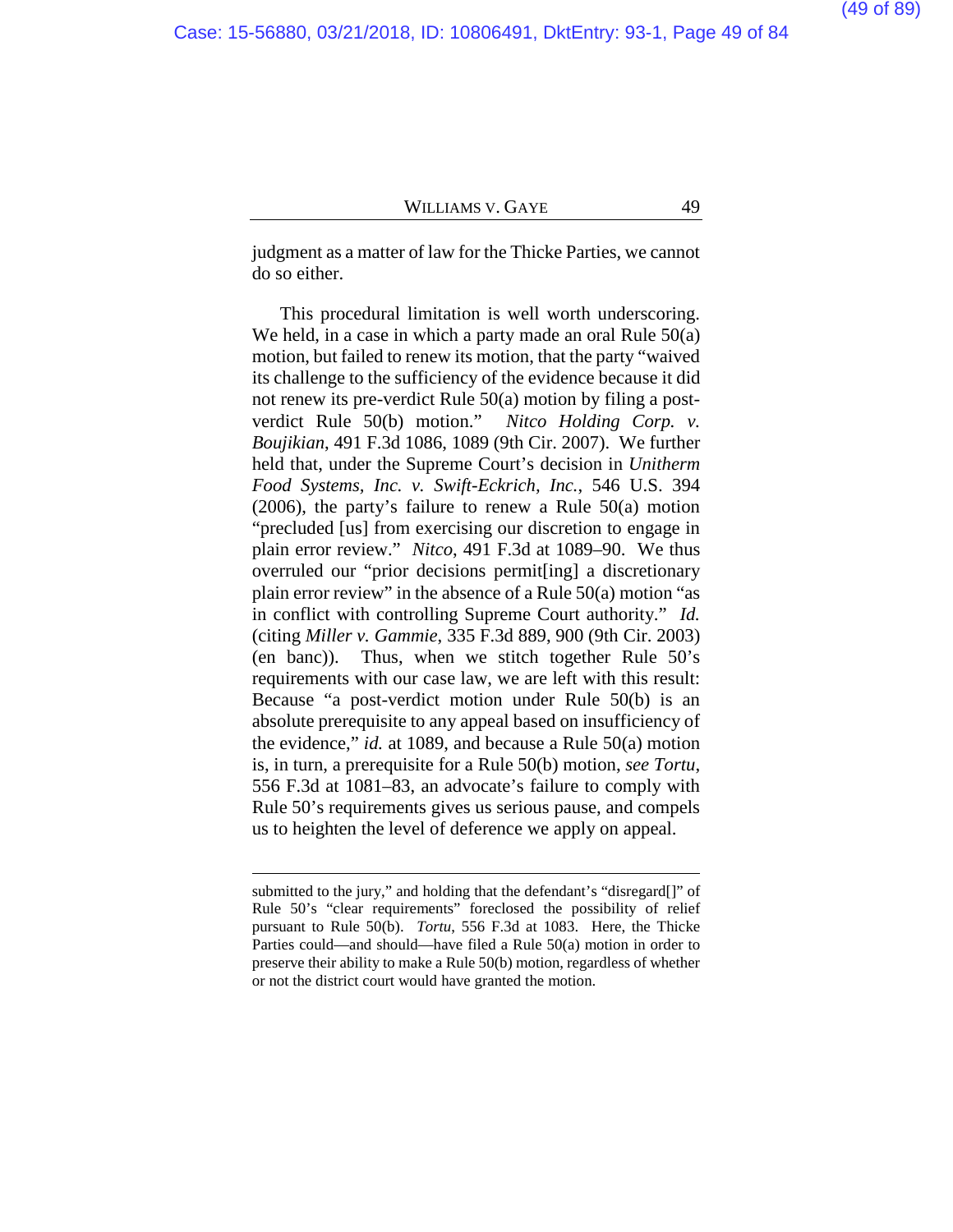The dissent cites *Anderson v. Liberty Lobby, Inc.*, 477 U.S. 242, 251–52 (1986), for the proposition that "reviewing a summary judgment ruling and a jury verdict" are two sides of the same coin. The dissent makes an important omission, however. The Supreme Court observed that the standard of review for a *directed verdict* motion resembles that for a motion for summary judgment:

> [T]he "genuine issue" summary judgment standard is "very close" to the "reasonable jury" directed verdict standard: "The primary difference between the two motions is procedural; summary judgment motions are usually made before trial and decided on documentary evidence, while directed verdict motions are made at trial and decided on the evidence that has been admitted."

*Id.* (quoting *Bill Johnson's Rests., Inc. v. NLRB*, 461 U.S. 731, 745 n.11 (1983)). As neither of the parties made a motion for a directed verdict, we lack a procedural mechanism for resurrecting a summary judgment-stage analysis. As we have emphasized repeatedly, our review on appeal is necessarily circumscribed.

The dissent cites a number of cases it claims support the proposition that a court must award judgment as a matter of law when it is able to determine substantial similarity, or lack thereof, under the extrinsic test. None of the cases the dissent cites, however, authorizes us to review a factbound summary judgment denial after a full trial on the merits, or to enter judgment as a matter of law in the absence of a Rule 50(a) motion below. All of the cases cited in the dissent arise from a different procedural posture, and are clearly distinguishable. *See Rentmeester v. Nike, Inc.*, No. 15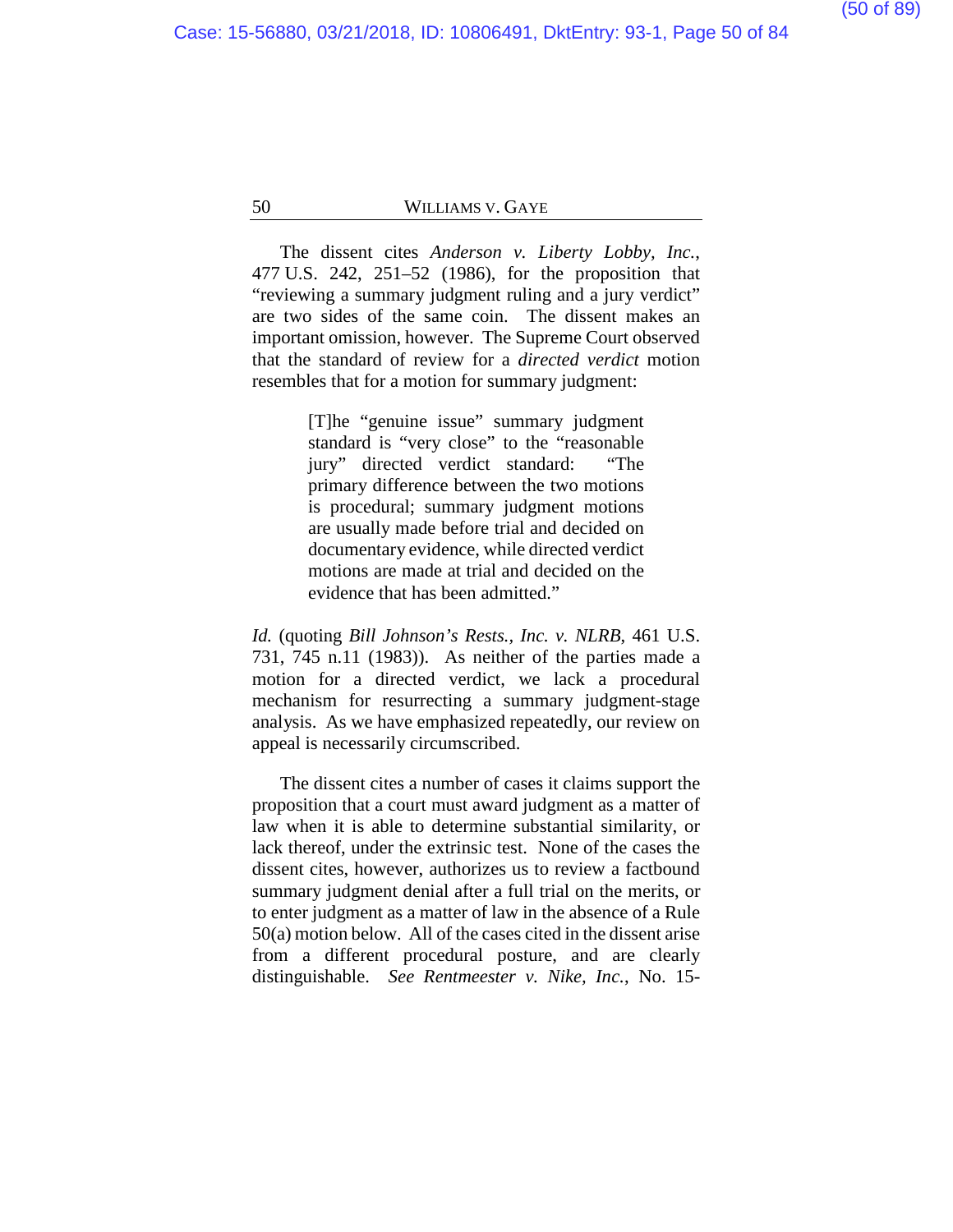Case: 15-56880, 03/21/2018, ID: 10806491, DktEntry: 93-1, Page 51 of 84

#### (51 of 89)

#### WILLIAMS V. GAYE 51

35509, 2018 WL 1055846, at \*2 (9th Cir. Feb. 27, 2018) (reviewing grant of motion to dismiss); *Folkens v. Wyland Worldwide, LLC*, 882 F.3d 768, 773 (9th Cir. 2018) (reviewing grant of summary judgment); *Antonick v. Elec. Arts, Inc.*, 841 F.3d 1062, 1065 (9th Cir. 2016) (reviewing grant of judgment as a matter of law); *Peters v. West*, 692 F.3d 629, 632 (7th Cir. 2012) (reviewing grant of motion to dismiss); *Mattel*, 616 F.3d at 912–13, 918 (vacating equitable relief awarded by district court on other grounds, where the district court had "made its *own*  infringement findings in determining whether Mattel was entitled to equitable relief" (emphasis added)); *Benay*, 607 F.3d at 622 (reviewing grant of summary judgment); *Newton v. Diamond*, 388 F.3d 1189, 1190 (9th Cir. 2004) (reviewing grant of summary judgment); *Calhoun v. Lillenas Publ'g*, 298 F.3d 1228, 1232 (11th Cir. 2002) (per curiam) (reviewing grant of summary judgment). Moreover, to the extent the citations to unpublished dispositions in the dissent carry any weight, which we question, they, too, provide no support for what the dissent seeks to accomplish. *See Briggs v. Sony Pictures Entm't, Inc.*, No. 14-17175, 2018 WL 1099694, at \*1 (9th Cir. Mar. 1, 2018) (reviewing grant of summary judgment); *Silas v. Home Box Office, Inc.*, No. 16-56215, 2018 WL 1018332, at \*1 (9th Cir. Feb. 22, 2018) (reviewing grant of motion to dismiss); *Mintz v. Subaru of Am., Inc.*, No. 16-16840, 2017 WL 6331141, at \*1 (9th Cir. Dec. 12, 2017) (reviewing grant of motion to dismiss); *Edwards v. Cinelou Films*, 696 F. App'x 270, 270 (9th Cir. 2017) (reviewing grant of motion to dismiss); *Heusey v. Emmerich*, 692 F. App'x 928, 928–29 (9th Cir. 2017) (reviewing grant of motion to dismiss); *Braddock v. Jolie*, 691 F. App'x 318, 319 (9th Cir. 2017) (reviewing grant of motion for judgment on the pleadings); *Basile v. Twentieth Century Fox Film Corp.*, 678 F. App'x 576, 576 (9th Cir. 2017) (reviewing grant of motion to dismiss).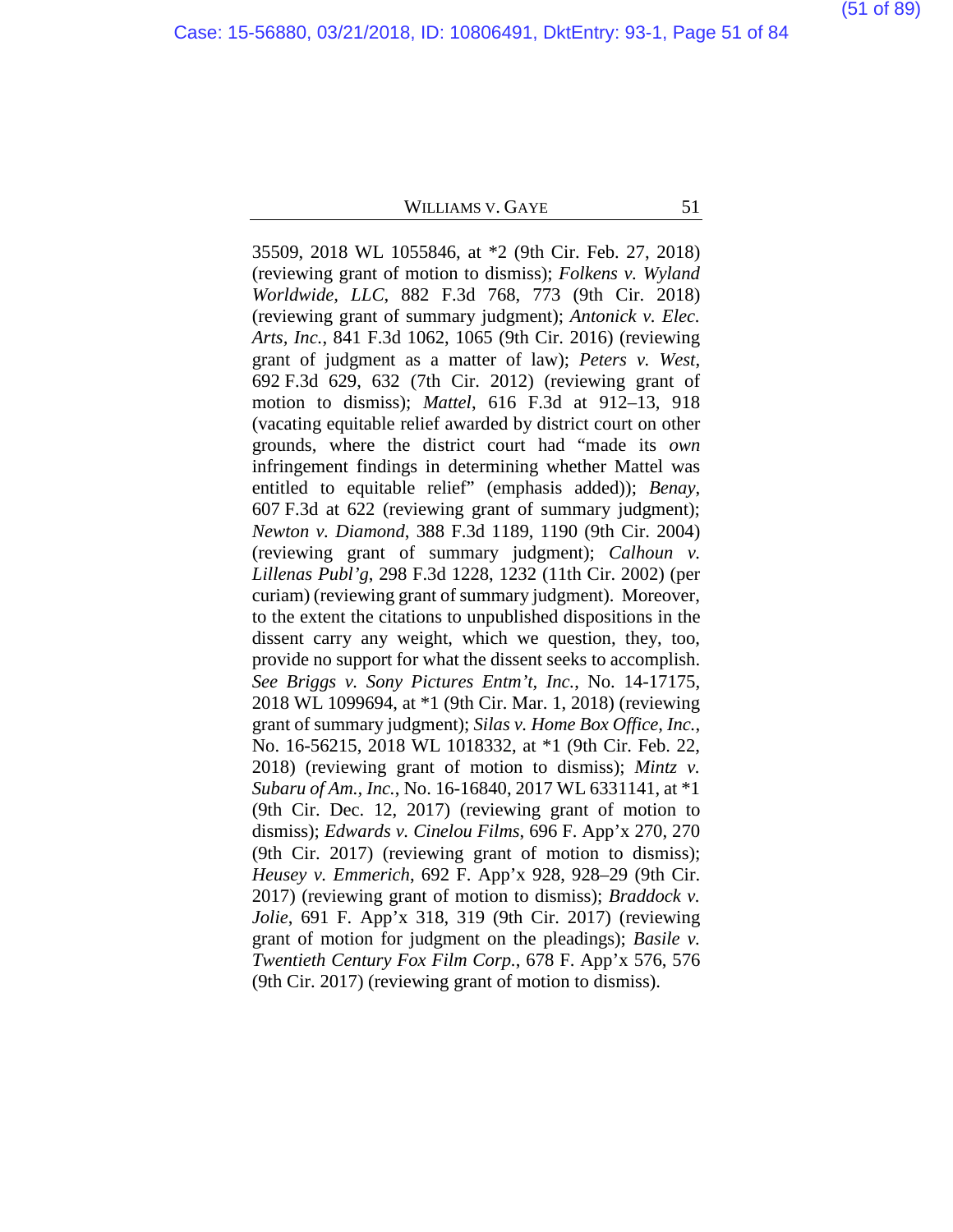The dissent's remaining alternative to entering judgment as a matter of law for the Thicke Parties is to vacate the judgment and remand for a new trial. Although the dissent does not state so expressly, it appears that the dissent would reverse the district court's denial of the Thicke Parties' motion for a new trial on grounds that the verdict is against the clear weight of the evidence.

Assuming, *arguendo*, that is the route the dissent wishes to pursue, it nevertheless runs into several hurdles. Critically, there is no reference to the deferential standard of review applicable to the district court's denial of the Thicke Parties' motion for a new trial. Indeed, there is no discussion of the district court's denial of the motion for a new trial at all. It bears repeating, then, that we are bound by the "'limited nature of our appellate function' in reviewing the district court's denial of a motion for a new trial." *Lam*, 869 F.3d at 1084 (quoting *Kode*, 596 F.3d at 612). As is the case here, "where the basis of a Rule 59 ruling is that the verdict is not against the weight of the evidence, the district court's denial of a Rule 59 motion is virtually unassailable." *Id.* (quoting *Kode*, 596 F.3d at 612). Under these circumstances, "only . . . an *absolute absence of evidence* to support the jury's verdict" will result in reversal. *Id.* (quoting *Kode*, 596 F.3d at 612). "Although the trial judge can weigh the evidence and assess the credibility of witnesses, we may not." *Kode*, 596 F.3d at 612; *see also Landes Constr. Co. v. Royal Bank of Can.*, 833 F.2d 1365, 1372 (9th Cir. 1987) ("[W]e cannot weigh the evidence for ourselves . . . .").

In a thorough order, the district court reviewed the evidence presented at trial, and concluded that the verdict was not against the clear weight of the evidence. In faulting us for "tellingly refus[ing] to explain" the evidence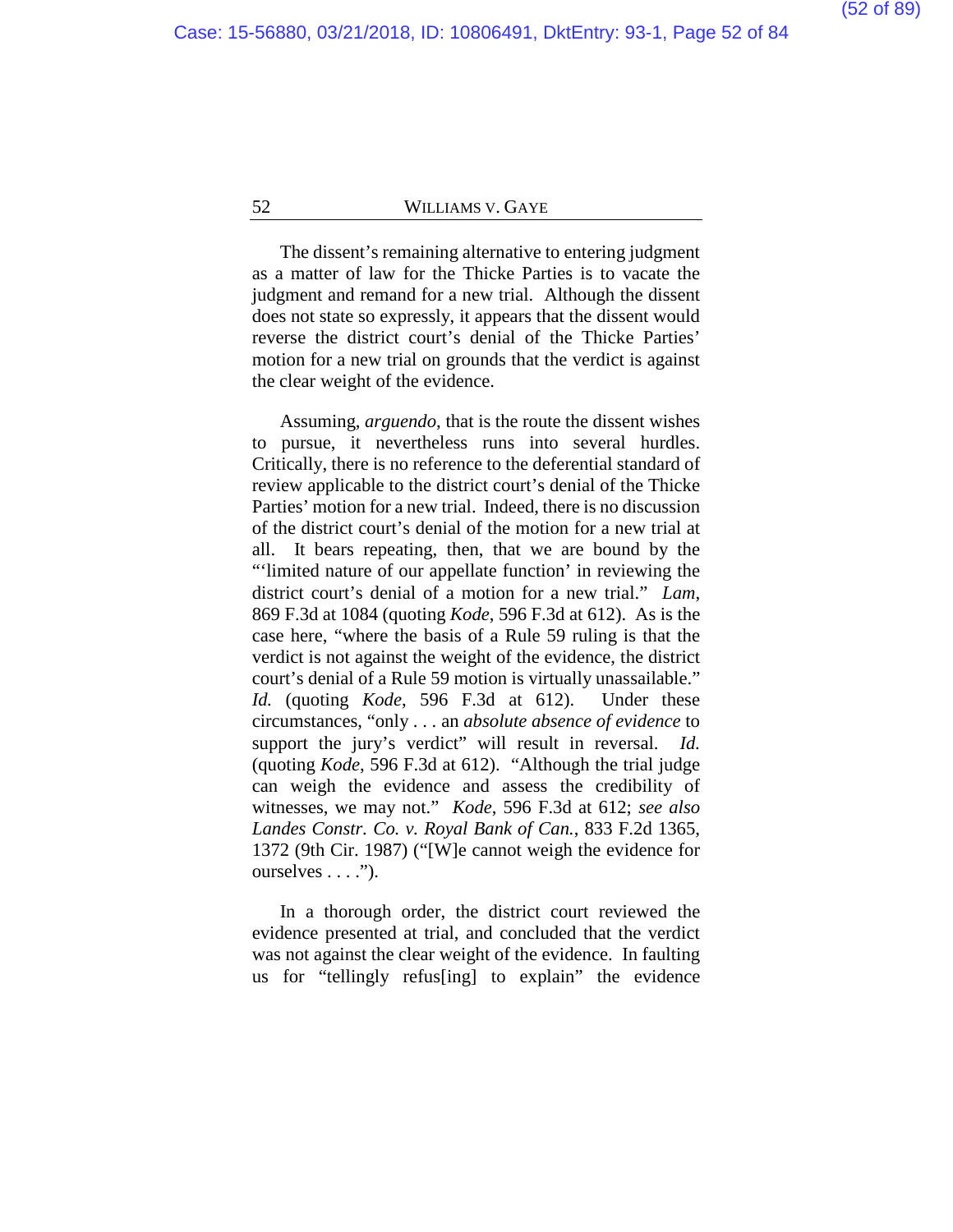supporting the verdict, the dissent ignores the weighty restrictions on our review at this procedural stage of the case. The dissent jettisons the constraints on our review, instead opting for the radical route of playing both expert and juror. The dissent weighs the experts' credibility, resolves factual conflicts, and sets forth its own findings on the extrinsic test.**[26](#page-52-0)** We decline the dissent's invitation to invade the province of the jury: Applying the proper standard of review, one simply cannot say truthfully that there was an absolute absence of evidence supporting the jury's verdict in this case.

<span id="page-52-1"></span>To buttress this point, in *Swirsky*, we reversed the district court's grant of summary judgment of non-infringement, finding the district court erred, in large part, by conducting an analysis similar to the one the dissent has undertaken here. *See* 376 F.3d at 846–49. Two of our conclusions in *Swirsky* are particularly relevant here. First, we held that the district court erred in discounting the expert's musical methodology on technical grounds. *See id.* at 846–47. For example, the district court rejected the expert's "selective" choice to "discount[] notes that he characterize[d] as 'ornamental,'" and discredited the expert's opinion that, "even though measure three of both choruses were not identical in numerical pitch sequence or note selection," they emphasized the same scale degree and resolved similarly. *Id.* We observed that "[t]here is nothing inherently unsound

<span id="page-52-0"></span>**<sup>26</sup>** The dissent does not mention the fact that the jury also considered the intrinsic test in reaching its verdict. The dissent correctly stops short of explicitly "second-guess[ing] the jury's application of the intrinsic test," *Three Boys Music*, 212 F.3d at 485, which is reserved exclusively for the trier of fact, *Benay*, 607 F.3d at 624.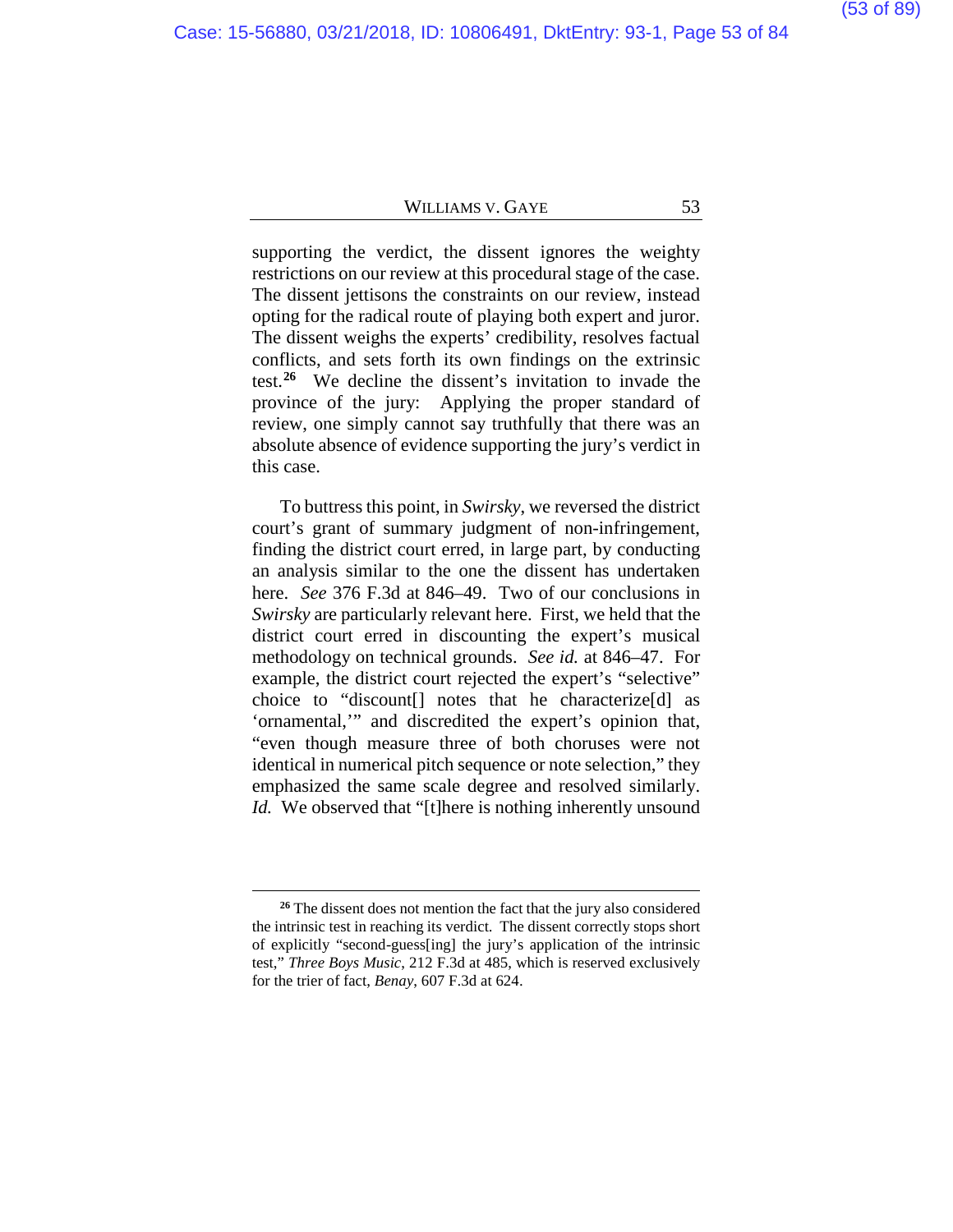about [the expert's] musicological methodology," *id.* at 846, and we similarly decline to conclude otherwise in this case.

Second, we held in *Swirsky* that the district court "erred by basing its comparison of the two choruses almost entirely on a measure-by-measure comparison of melodic note sequences from the full transcriptions of the choruses." *Id.* at 847. In so holding, we reiterated our case law. We stressed that "substantial similarity can be found in a combination of elements, even if those elements are individually unprotected." *Id.* at 848; *see also Three Boys Music*, 212 F.3d at 485 ("It is well settled that a jury may find a combination of unprotectible elements to be protectible under the extrinsic test because '"the over-all impact and effect indicate substantial appropriation."'" (quoting *Krofft*, 562 F.2d at 1169)). In fact, "[e]ven if a copied portion be relatively small in proportion to the entire work, if qualitatively important, the finder of fact may properly find substantial similarity." *Swirsky*, 376 F.3d at 852 (alteration in original) (quoting *Baxter v. MCA, Inc.*, 812 F.2d 421, 425 (9th Cir. 1987)). Thus, even "an arrangement of a limited number of notes can garner copyright protection." *Id.* at 851. If taken to its logical conclusion, the dissent's musicological analysis and approach would sound the death knell for these governing legal principles.

<span id="page-53-0"></span>Consider the principle that, at summary judgment, so long as the Gayes "presented '*indicia* of a sufficient disagreement concerning the substantial similarity of [the] two works,' then the case *must* be submitted to a trier of fact." *Id.* at 844 (alteration in original) (emphasis added) (quoting *Brown Bag Software v. Symantec Corp.*, 960 F.2d 1465, 1472 (9th Cir. 1992)). To require that a case be submitted to a trier of fact if there is any "indicia" of a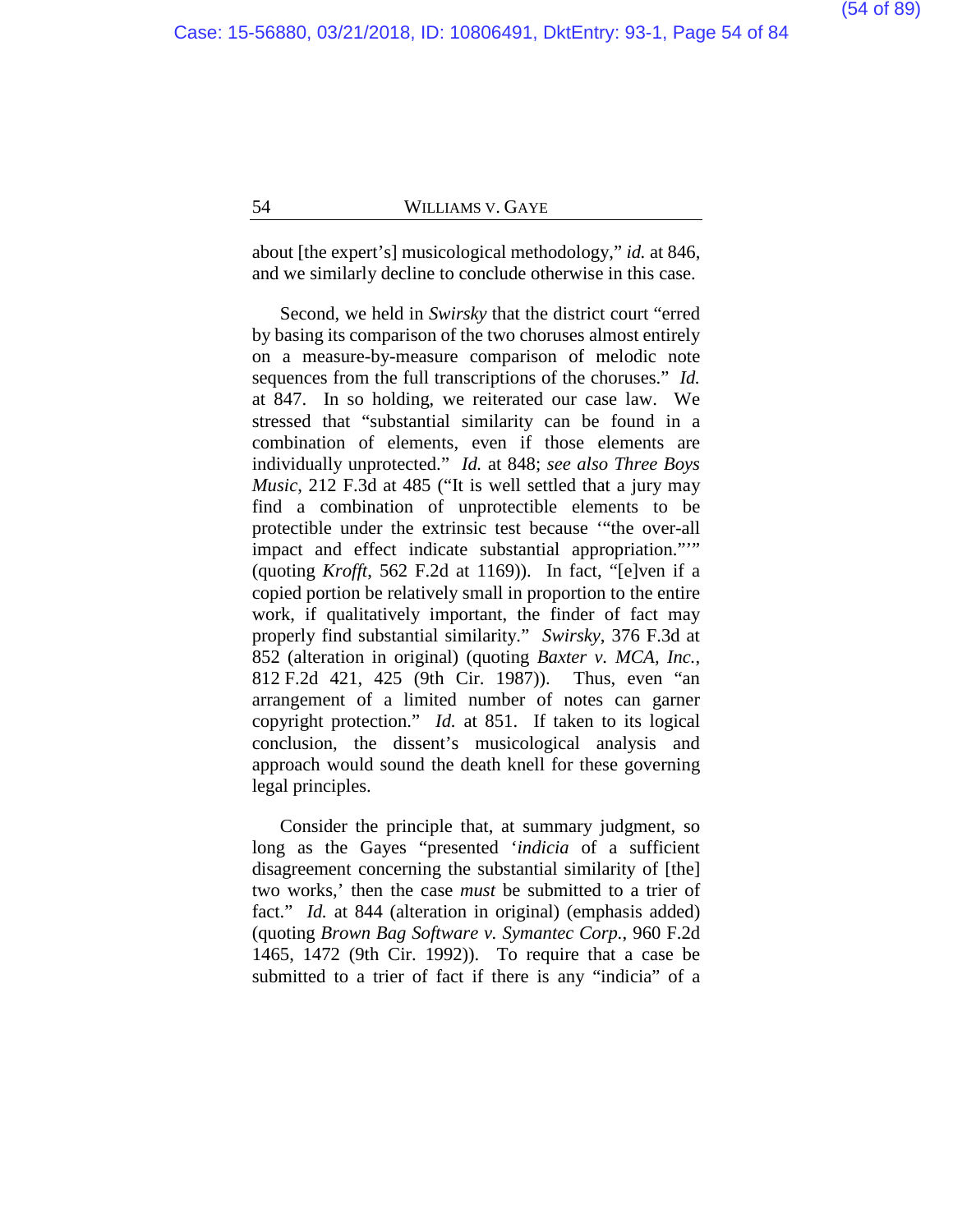disagreement regarding substantial similarity, only to impose on the district court the task of independently scrutinizing the expert testimony presented at trial, would turn our law on its head. Worse still, to require a district court to do so in the absence of a Rule 50 motion defies law and logic.

Moreover, the expert review conducted by the dissent does not provide a workable standard for district courts to follow. It is unrealistic to expect district courts to possess even a baseline fluency in musicology, much less to conduct an independent musicological analysis at a level as exacting as the one used by the dissent. After all, we require parties to present expert testimony in musical infringement cases for a reason. *See id.* at 845.

The dissent has failed to take into account another wrinkle that would ensue from vacating the judgment and remanding the case for a new trial. The Gayes have crossappealed protectively, challenging the district court's interpretation of the 1909 Act, in the event a new trial is ordered. Even though a vacatur and remand would trigger the Gayes' protective cross-appeal, the dissent does not wrestle with the merits of this issue. While the dissent is adamant that the scope of the Gayes' copyright is limited to the four corners of the deposit copy, it provides no statutory interpretation or legal analysis supporting its assertion.

Lastly, the dissent prophesies that our decision will shake the foundations of copyright law, imperil the music industry, and stifle creativity. It even suggests that the Gayes' victory will come back to haunt them, as the Gayes' musical compositions may now be found to infringe any number of famous songs preceding them. Respectfully,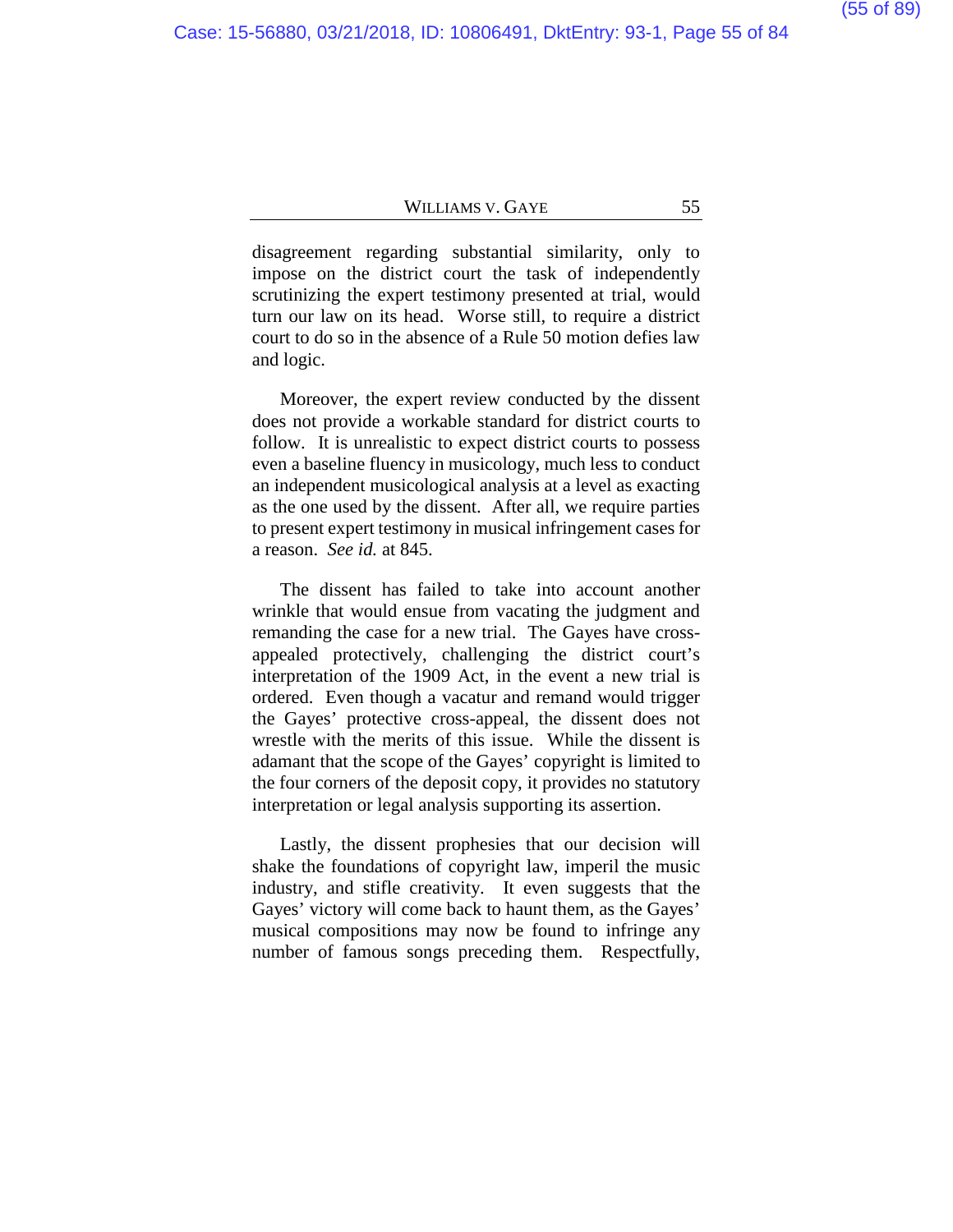these conjectures are unfounded hyperbole.**[27](#page-55-0)** Our decision does not grant license to copyright a musical style or "groove." Nor does it upset the balance Congress struck between the freedom of artistic expression, on the one hand, and copyright protection of the fruits of that expression, on the other hand. Rather, our decision hinges on settled procedural principles and the limited nature of our appellate review, dictated by the particular posture of this case and controlling copyright law. Far from heralding the end of musical creativity as we know it, our decision, even construed broadly, reads more accurately as a cautionary tale for future trial counsel wishing to maximize their odds of success.

#### **CONCLUSION**

We have decided this case on narrow grounds. Our conclusions turn on the procedural posture of the case, which requires us to review the relevant issues under deferential standards of review. For the foregoing reasons, we reverse the district court's entry of judgment against Harris and the Interscope Parties, and affirm the remainder of the district court's judgment, and its order denying attorney's fees and apportioning costs.

The parties shall bear their own costs on appeal.

AFFIRMED IN PART, REVERSED IN PART.

<span id="page-55-0"></span>**<sup>27</sup>** Unlike the 1909 Act, the current copyright regime, established by the 1976 Act, protects "works of authorship" fixed in "sound recordings." 17 U.S.C. § 102. Despite the dissent's prediction that our decision will "strike[] a devastating blow to future musicians and composers everywhere," the reality is that, going forward, a number of the contentious issues presented in this case will occur with less frequency with the passage of time.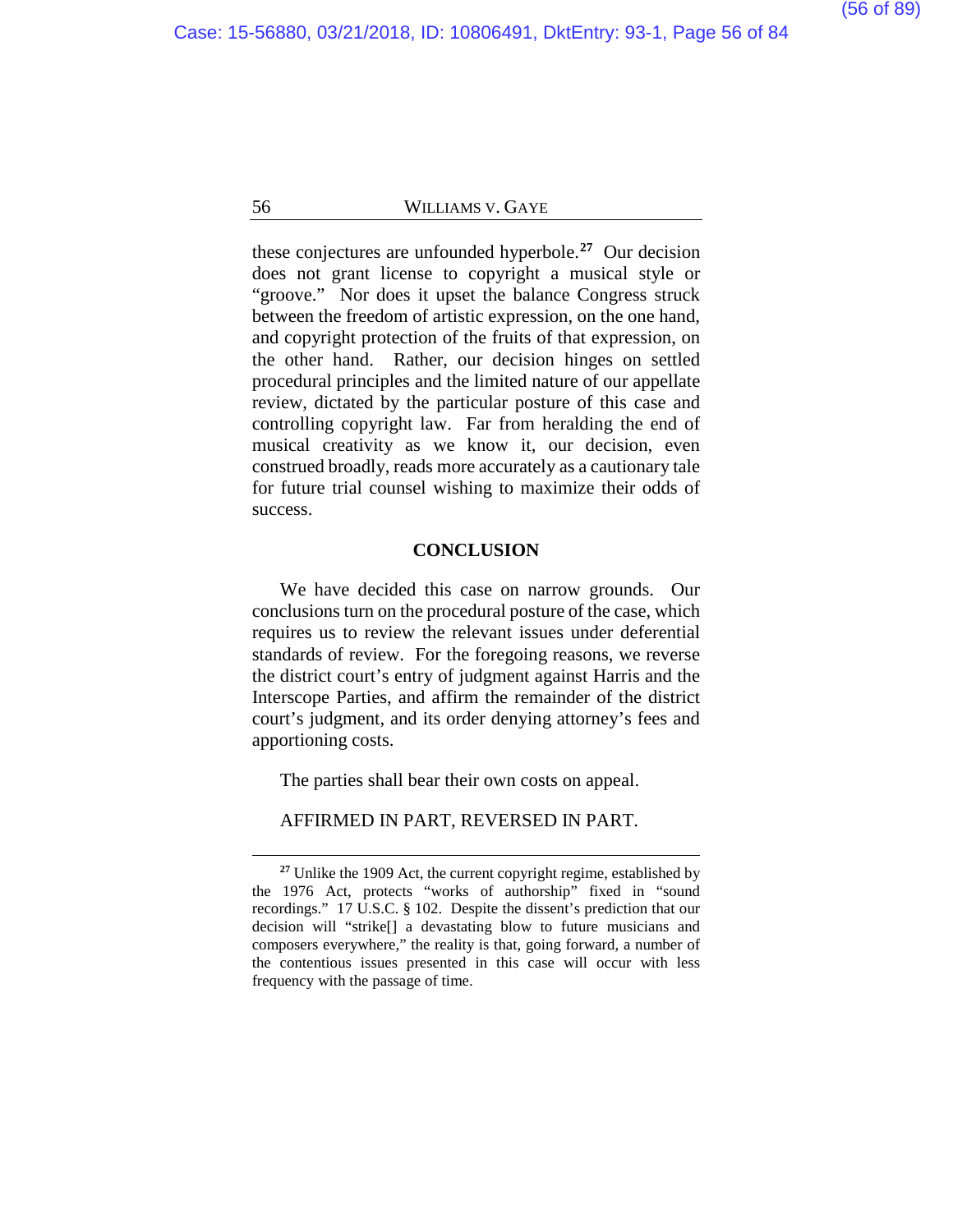#### NGUYEN, Circuit Judge, dissenting:

The majority allows the Gayes to accomplish what no one has before: copyright a musical style. "Blurred Lines" and "Got to Give It Up" are not objectively similar. They differ in melody, harmony, and rhythm. Yet by refusing to compare the two works, the majority establishes a dangerous precedent that strikes a devastating blow to future musicians and composers everywhere.

While juries are entitled to rely on properly supported expert opinion in determining substantial similarity, experts must be able to articulate facts upon which their conclusions—and thus the jury's findings—logically rely. Here, the Gayes' expert, musicologist Judith Finell, cherrypicked brief snippets to opine that a "constellation" of individually unprotectable elements in both pieces of music made them substantially similar. That might be reasonable if the two constellations bore any resemblance. But Big and Little Dipper they are not. The only similarity between these "constellations" is that they're both compositions of stars.

**I.**

When a court, with the assistance of expert testimony, is able to determine substantial similarity (or lack thereof) under the extrinsic test, judgment must be given as a matter of law. *See Benay v. Warner Bros. Entm't, Inc.*, 607 F.3d 620, 624 (9th Cir. 2010). If, for example, the defendant copied verbatim most of the plaintiff's work, then the plaintiff is entitled to a finding of substantial similarity as a matter of law. *See Calhoun v. Lillenas Publ'g*, 298 F.3d 1228, 1232 (11th Cir. 2002) ("[E]ven a casual comparison of the two compositions compels the conclusion that the two compositions are practically identical."). Conversely, if the objective similarities between the two pieces are merely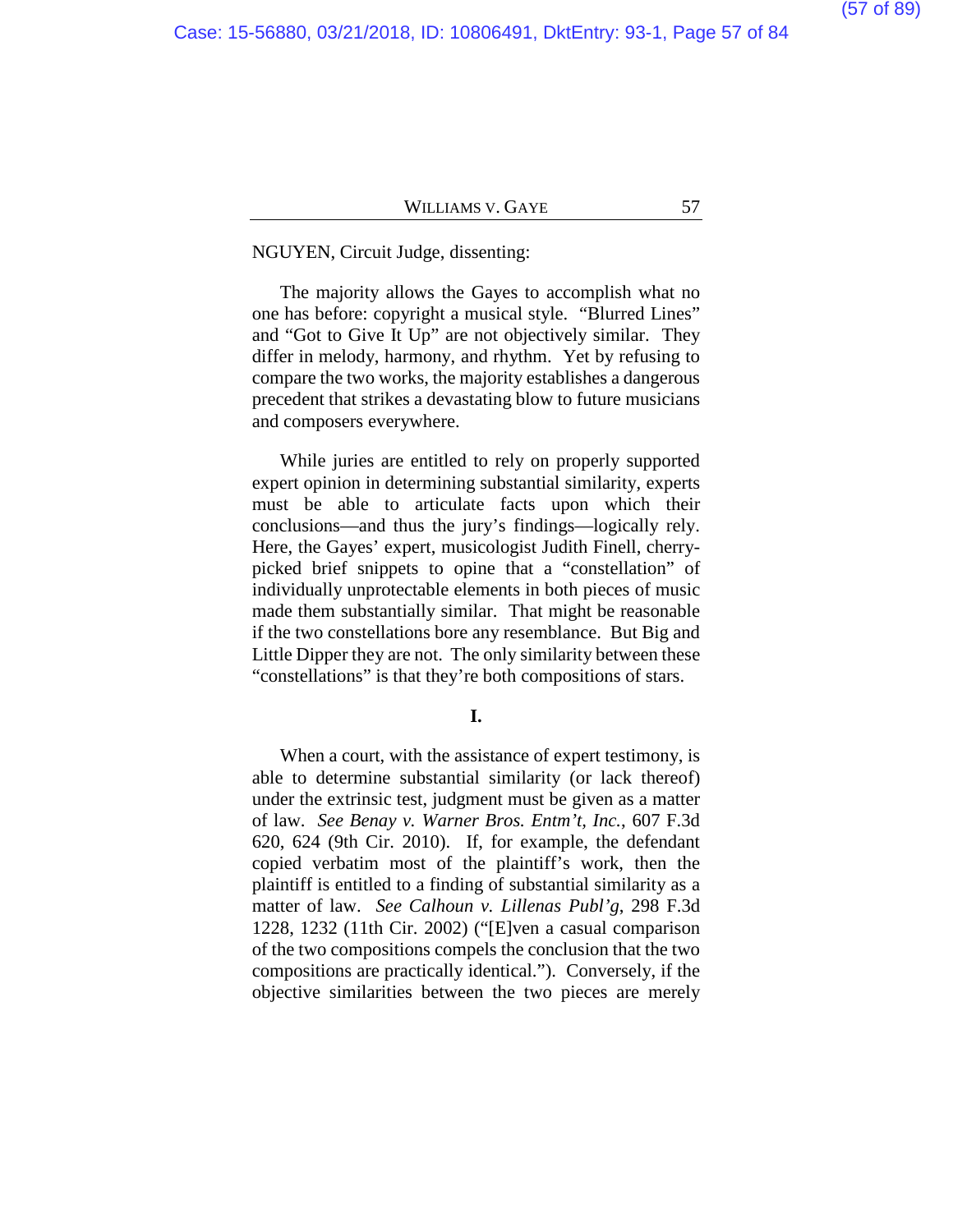trivial, then a verdict for the plaintiff could not stand. *See Peters v. West*, 692 F.3d 629, 636 (7th Cir. 2012) (affirming dismissal of infringement suit where the two songs "share[d] only small cosmetic similarities"); *Newton v. Diamond ("Newton II")*, 388 F.3d 1189 (9th Cir. 2004) (affirming grant of summary judgment to defendants who appropriated a de minimis portion of the plaintiff's musical composition and used it throughout their own work).

The majority, like the district court, presents this case as a battle of the experts in which the jury simply credited one expert's factual assertions over another's. To the contrary, there were no material factual disputes at trial. Finell testified about certain similarities between the deposit copy of the "Got to Give It Up" lead sheet and "Blurred Lines." Pharrell Williams and Robin Thicke don't contest the existence of these similarities. Rather, they argue that these similarities are insufficient to support a finding of substantial similarity as a matter of law. The majority fails to engage with this argument.

Finell identified a few superficial similarities at the "cell" level by focusing on individual musical elements, such as rhythm or pitch, entirely out of context. Most of these "short . . . pattern[s]" weren't themselves protectable by copyright, and Finell ignored both the other elements with which they appeared and their overall placement in each of the songs. Her analysis is the equivalent of finding substantial similarity between two pointillist paintings because both have a few flecks of similarly colored paint. A comparison of the deposit copy of "Got to Give it Up" and "Blurred Lines" under the extrinsic test leads to only one conclusion. Williams and Thicke were entitled to judgment as a matter of law.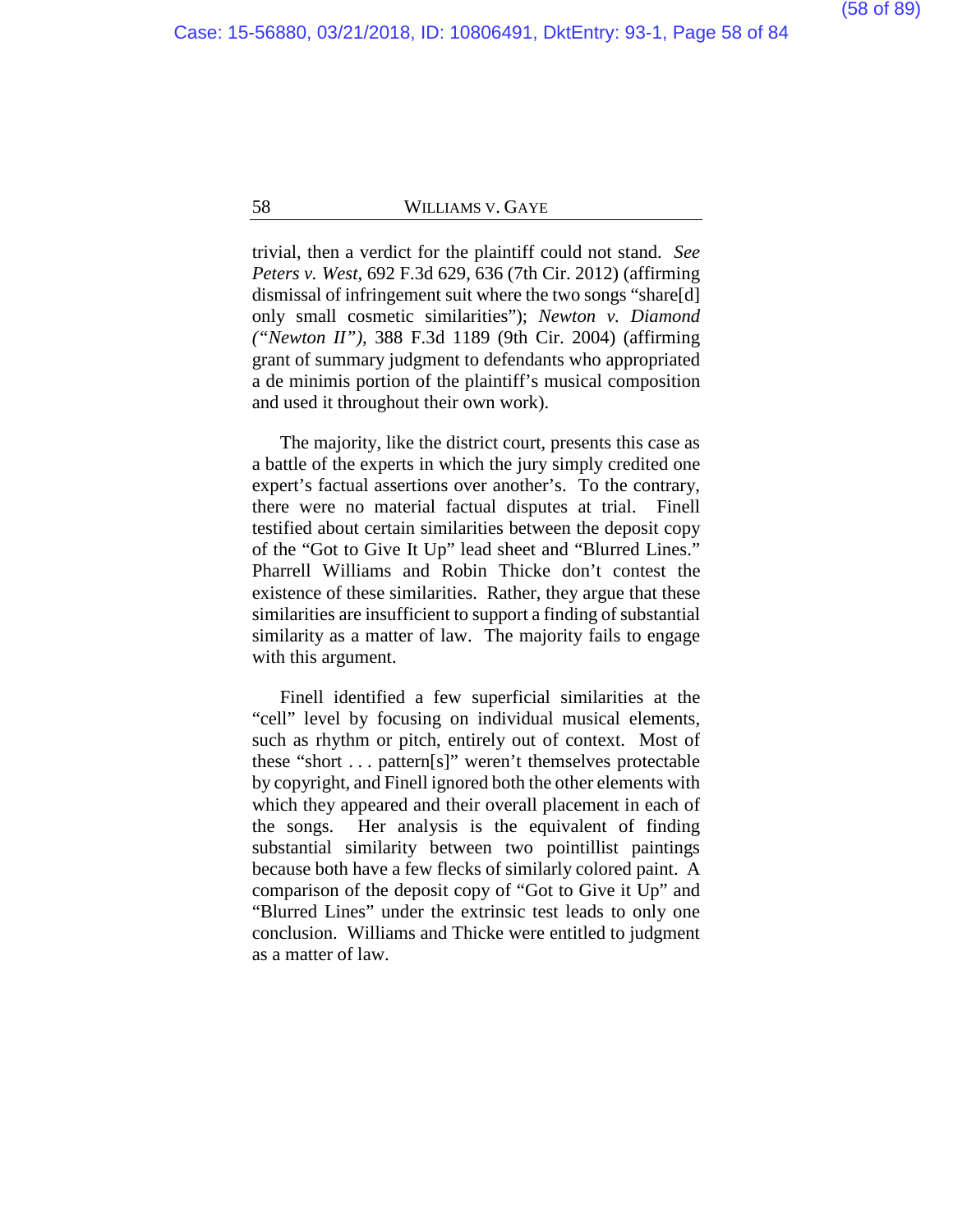#### Case: 15-56880, 03/21/2018, ID: 10806491, DktEntry: 93-1, Page 59 of 84

# WILLIAMS V. GAYE 59

# **II.**

# **A.**

The purpose of copyright law is to ensure a robust public domain of creative works. *See Sony Corp. of Am. v. Universal City Studios, Inc.*, 464 U.S. 417, 429 (1984). While the Constitution authorizes Congress to grant authors monopoly privileges on the commercial exploitation of their output, *see* U.S. Const. art. I, § 8, cl. 8, this "special reward" is primarily designed to motivate authors' creative activity and thereby "allow the public access to the products of their genius." *Sony Corp.*, 464 U.S. at 429. Accordingly, copyrights are limited in both time and scope. *See* U.S. Const. art. I, § 8, cl. 8 (providing copyright protection only "for limited Times"); *Sony Corp.*, 464 U.S. at 432 ("This protection has never accorded the copyright owner complete control over all possible uses of his work."); *see also Berlin v. E.C. Publ'ns, Inc.*, 329 F.2d 541, 544 (2d Cir. 1964) ("[C]ourts in passing upon particular claims of infringement must occasionally subordinate the copyright holder's interest in a maximum financial return to the greater public interest in the development of art, science and industry.").

An important limitation on copyright protection is that it covers only an author's expression—as opposed to the idea underlying that expression. *See* 17 U.S.C. § 102(a) ("Copyright protection subsists . . . in original works of authorship fixed in any tangible medium of expression . . . from which they can be perceived, reproduced, or otherwise communicated . . . ."); *id.* § 102(b) ("In no case does copyright protection . . . extend to any idea, procedure, process, system, method of operation, concept, principle, or discovery, regardless of the form in which it is described, explained, illustrated, or embodied in [the author's original] work."). Copyright "encourages others to build freely upon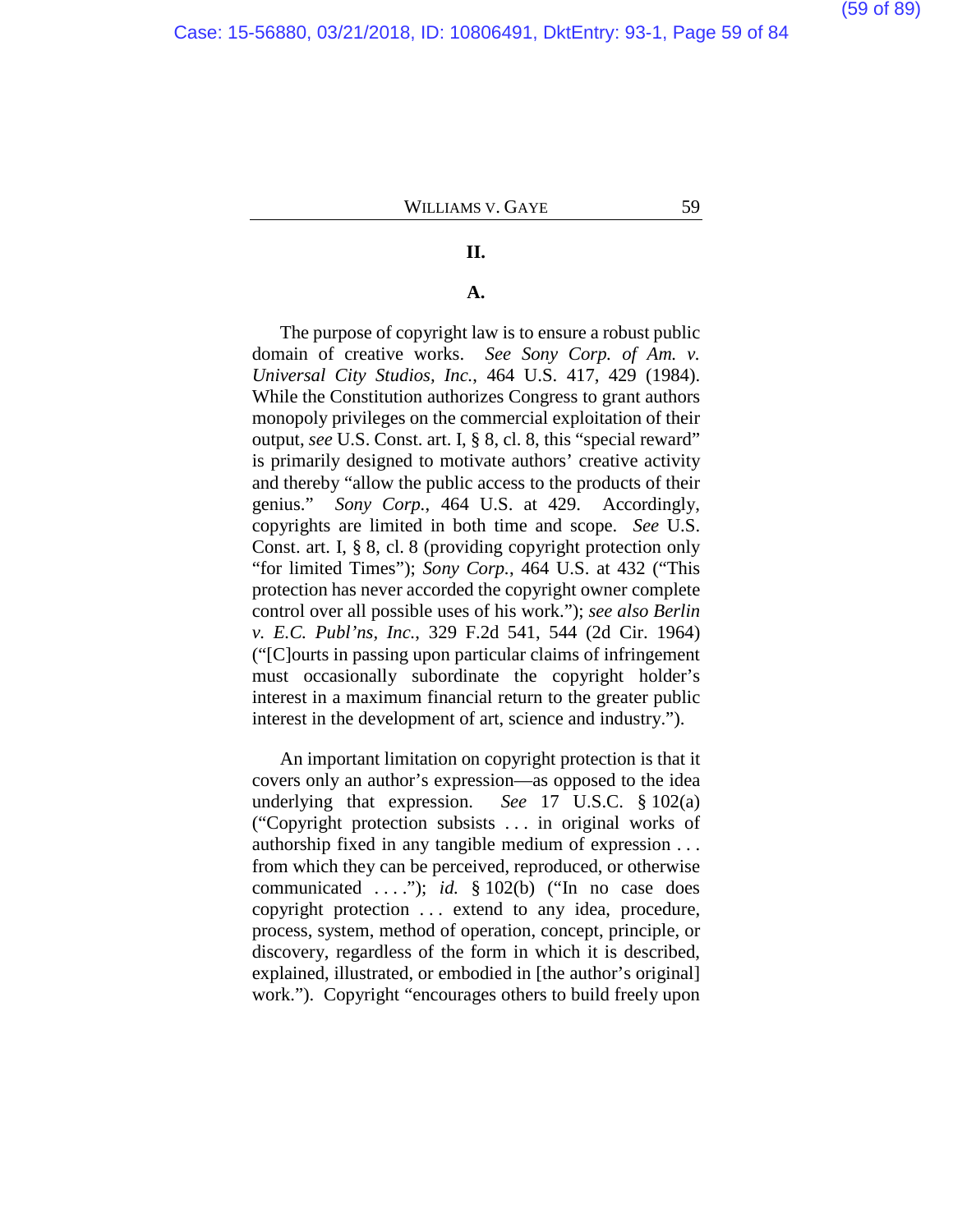the ideas and information conveyed by a work." *Feist Publ'ns, Inc. v. Rural Tel. Serv. Co.*, 499 U.S. 340, 349–50 (1991) (citing *Harper & Row Publishers, Inc. v. Nation Enters.*, 471 U.S. 539, 556–57 (1985)).

The idea/expression dichotomy, as this principle is known, "strikes a definitional balance between the First Amendment and the Copyright Act." *Bikram's Yoga Coll. of India, L.P. v. Evolation Yoga, LLC*, 803 F.3d 1032, 1037 (9th Cir. 2015) (quoting *Harper & Row*, 471 U.S. at 556) (alteration in *Harper & Row* omitted). Because "some restriction on expression is the inherent and intended effect of every grant of copyright," *Golan v. Holder*, 565 U.S. 302, 327–28 (2012), the idea/expression dichotomy serves as one of copyright law's "built-in First Amendment accommodations." *Eldred v. Ashcroft*, 537 U.S. 186, 219 (2003) (citing *Harper & Row*, 471 U.S., at 560).

Such accommodations are necessary because "in art, there are, and can be, few, if any, things, which in an abstract sense, are strictly new and original throughout." *Campbell v. Acuff-Rose Music, Inc.*, 510 U.S. 569, 575 (1994) (quoting *Emerson v. Davies*, 8 F. Cas. 615, 619 (C.C.D. Mass. 1845) (Story, J.)). Every work of art "borrows, and must necessarily borrow, and use much which was well known and used before." *Id.* (quoting *Emerson*, 8 F. Cas. at 619); *see* 1 Melville D. Nimmer & David Nimmer, *Nimmer on Copyright* § 2.05[B] (rev. ed. 2017) ("In the field of popular songs, many, if not most, compositions bear some similarity to prior songs.").**[28](#page-59-0)** But for the freedom to borrow others'

<span id="page-59-0"></span>**<sup>28</sup>** As an example, Williams and Thicke attempted to show the jury a video demonstrating how a common sequence of four chords serves as the harmonic backbone of innumerable songs. *See* Axis of Awesome, *4 Chord Song (with song titles)*, YouTube (Dec. 10, 2009)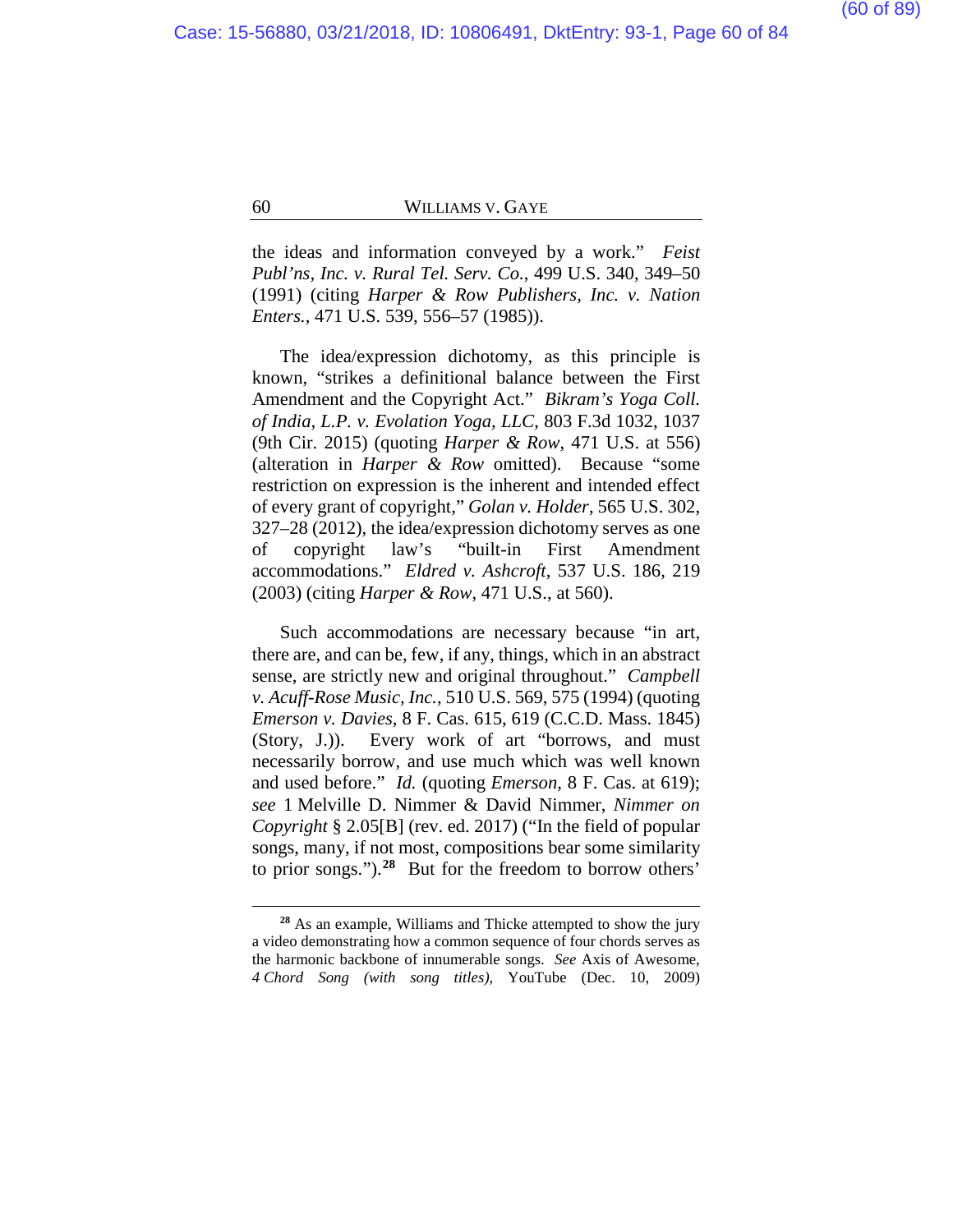ideas and express them in new ways, artists would simply cease producing new works—to society's great detriment.

#### **B.**

"Blurred Lines" clearly shares the same "groove" or musical genre as "Got to Give It Up," which everyone agrees is an unprotectable idea. *See, e.g.*, 2 William F. Patry, *Patry on Copyright* § 4:14 (2017) ("[T]here is no protection for a communal style . . . ."). But what the majority overlooks is that two works in the same genre must share at least some protectable expression in order to run afoul of copyright law.

Not all expression is protectable. Originality, the "*sine qua non* of copyright," accommodates authors' need to build on the works of others by requiring copyrightable expression to be "independently created by the author" and have "at least some minimal degree of creativity." *Feist*, 499 U.S. at 345, 348. If an author uses commonplace elements that are firmly rooted in the genre's tradition, the expression is unoriginal and thus uncopyrightable. *See id.* at 363.

Even original expression can be so intimately associated with the underlying idea as to be unprotectable. Under the doctrine of scènes à faire, "expressions that are standard, stock, or common to a particular subject matter or medium are not protectable under copyright law." *Satava v. Lowry*,

https://www.youtube.com/watch?v=5pidokakU4I (singing 38 popular songs over the same chord progression, ranging from "Let It Be" by the Beatles to "If I Were a Boy" by Beyoncé). "Blurred Lines" employs only two chords—the first two from this sequence. The district court prevented the jury from hearing this evidence. However, the court allowed the jury to hear mashups of "Blurred Lines" played together with "Got to Give It Up," which the Gayes used to show that the two songs were harmonically similar.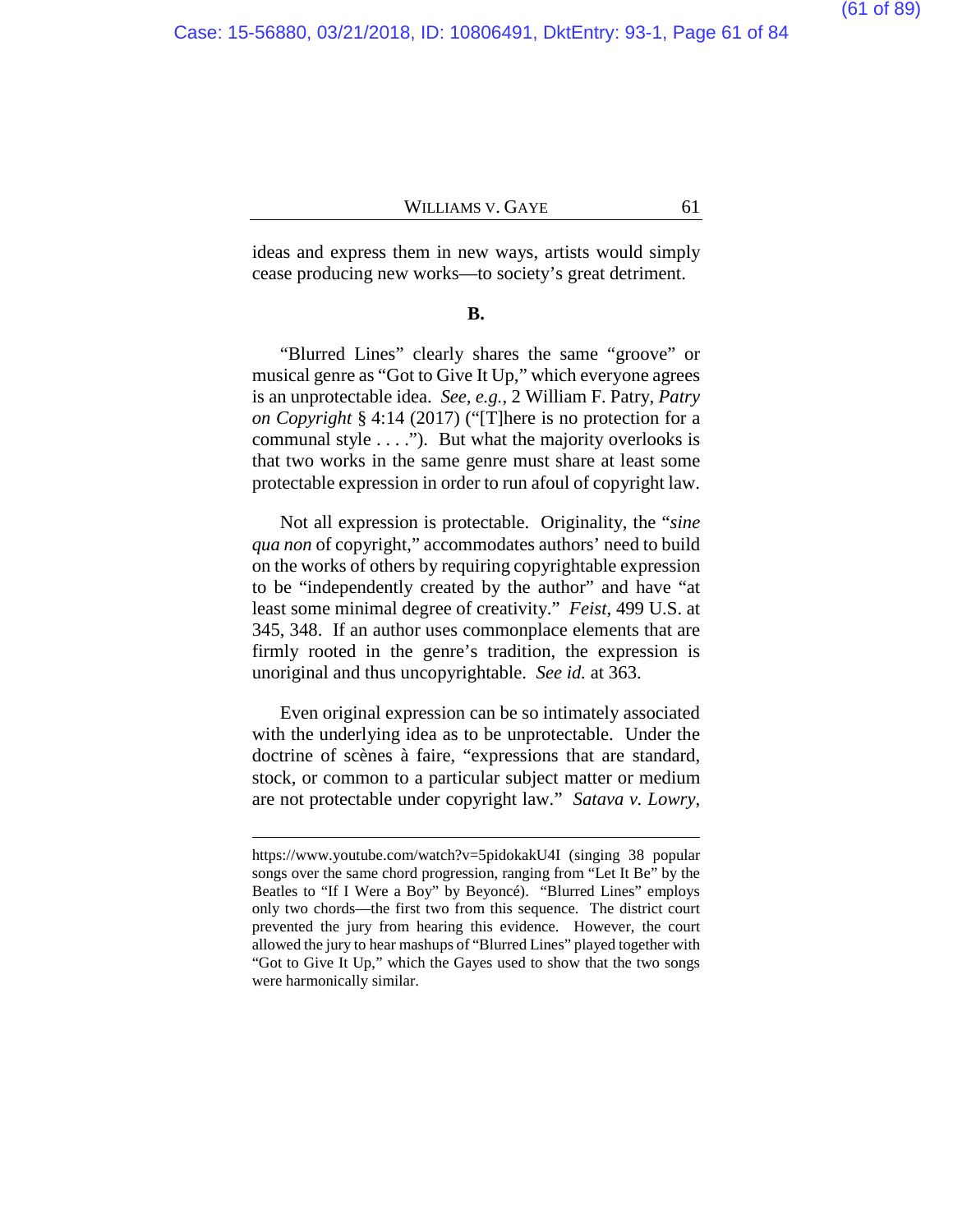323 F.3d 805, 810 (9th Cir. 2003) (citing *See v. Durang*, 711 F.2d 141, 143 (9th Cir. 1983)). The doctrine of merger provides that "where an idea contained in an expression cannot be communicated in a wide variety of ways," the "idea and expression may merge . . . [such] that even verbatim reproduction of a factual work may not constitute infringement." *Allen v. Acad. Games League of Am., Inc.*, 89 F.3d 614, 617 (9th Cir. 1996); *see also Rice v. Fox Broad. Co.*, 330 F.3d 1170, 1175 (9th Cir. 2003) ("[S]imilarities derived from the use of common ideas cannot be protected; otherwise, the first to come up with an idea will corner the market." (quoting *Apple Computer, Inc. v. Microsoft Corp.*, 35 F.3d 1435, 1443 (9th Cir. 1994))).

The majority begins its analysis by suggesting that the Gayes enjoy broad copyright protection because, as a category, "[m]usical compositions are not confined to a narrow range of expression." Maj. Op. at [19.](#page-18-0) But the majority then contrasts this protected category as a whole with specific applications of other protected categories—the "page-shaped computer desktop icon" in *Apple Computer* (an audiovisual work) and the "glass-in-glass jellyfish sculpture" in *Satava* (a pictorial, graphic, and sculptural work)**[29](#page-61-0)**—that were entitled only to thin copyright protection due to the limited number of ways in which they could be expressed. That's a false comparison. Under the majority's reasoning, the copyrights in the desktop icon and glass jellyfish should have been broad. Like musical

<span id="page-61-0"></span><sup>&</sup>lt;sup>29</sup> The Copyright Act expressly protects each of these categories. *See* 17 U.S.C. § 102(a)(2) (musical works); *id.* § 102(a)(5) (pictorial, graphic, and sculptural works); *id.* § 102(a)(6) (motion pictures and other audiovisual works).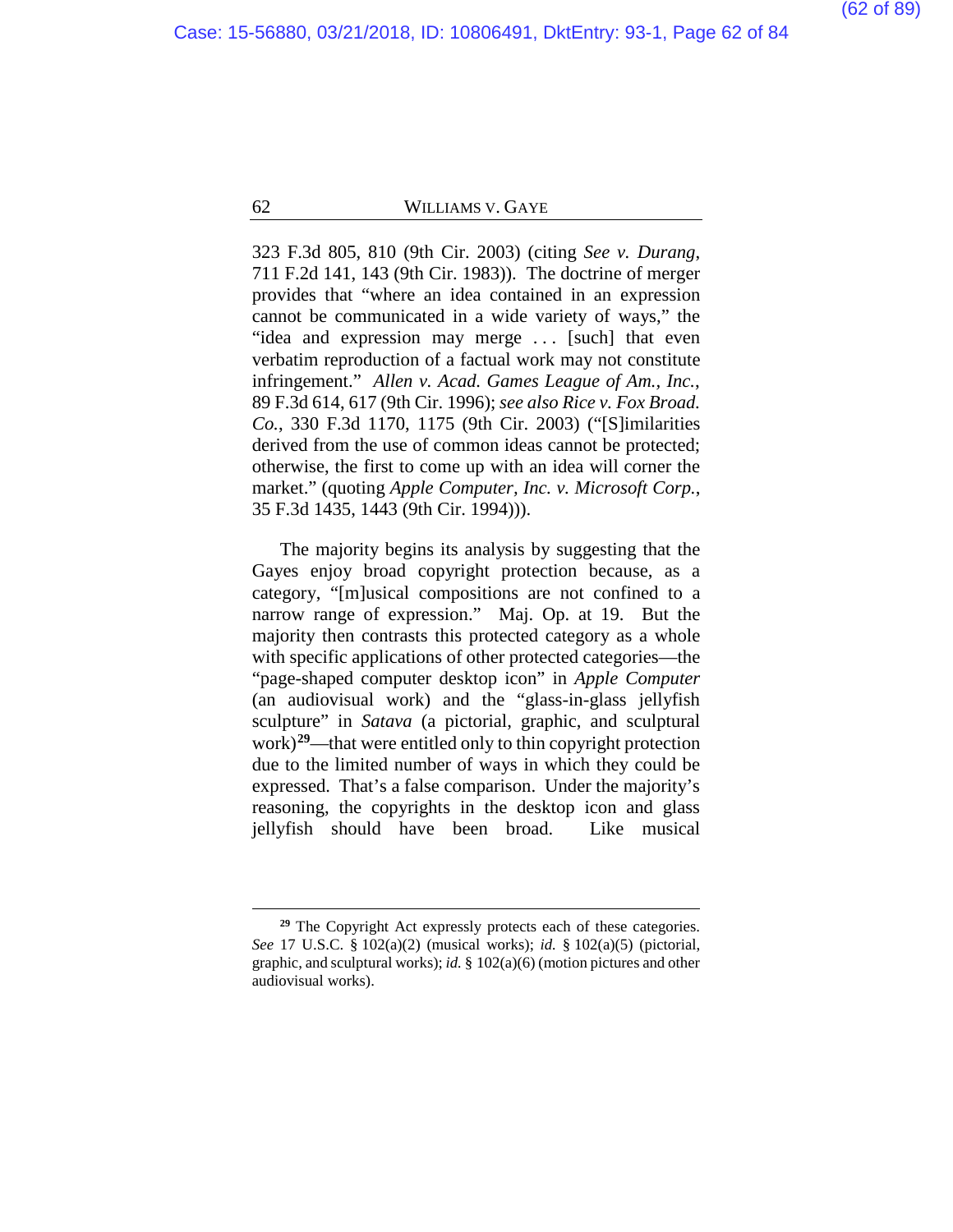compositions, both audiovisual works and pictorial, graphic, and sculptural works can be expressed in myriad ways.

More importantly, "[t]he mere fact that a work is copyrighted does not mean that every element of the work may be protected." *Feist*, 499 U.S. at 348. Application of the extrinsic test "requires breaking the [copyrighted and allegedly infringing] works down into their constituent elements, and comparing those elements for proof of copying as measured by substantial similarity." *Swirsky v. Carey*, 376 F.3d 841, 845 (9th Cir. 2004) (internal quotation marks omitted). "Because the requirement is one of substantial similarity to *protected* elements of the copyrighted work, it is essential to distinguish between the protected and unprotected material . . . ." *Id.* We then "apply the limiting doctrines, subtracting the unoriginal elements," to determine how "broad" or "thin" the remaining copyright is. *Ets-Hokin v. Skyy Spirits, Inc.*, 323 F.3d 763, 766 (9th Cir. 2003) (citing *Apple Computer*, 35 F.3d at 1442).

The majority doesn't explain what elements are protectable in "Got to Give It Up," which is surprising given that our review of this issue is de novo. *See Mattel, Inc. v. MGA Entm't, Inc.*, 616 F.3d 904, 914 (9th Cir. 2010). But by affirming the jury's verdict, the majority implicitly draws the line between protectable and unprotectable expression "so broadly that future authors, composers and artists will find a diminished store of ideas on which to build their works." *Oravec v. Sunny Isles Luxury Ventures, L.C.*, 527 F.3d 1218, 1225 (11th Cir. 2008) (quoting *Meade v. United States*, 27 Fed. Cl. 367, 372 (Fed. Cl. 1992)).

Worse still, the majority invokes the oft-criticized "inverse ratio" rule to suggest that the Gayes faced a fairly low bar in showing substantial similarity just because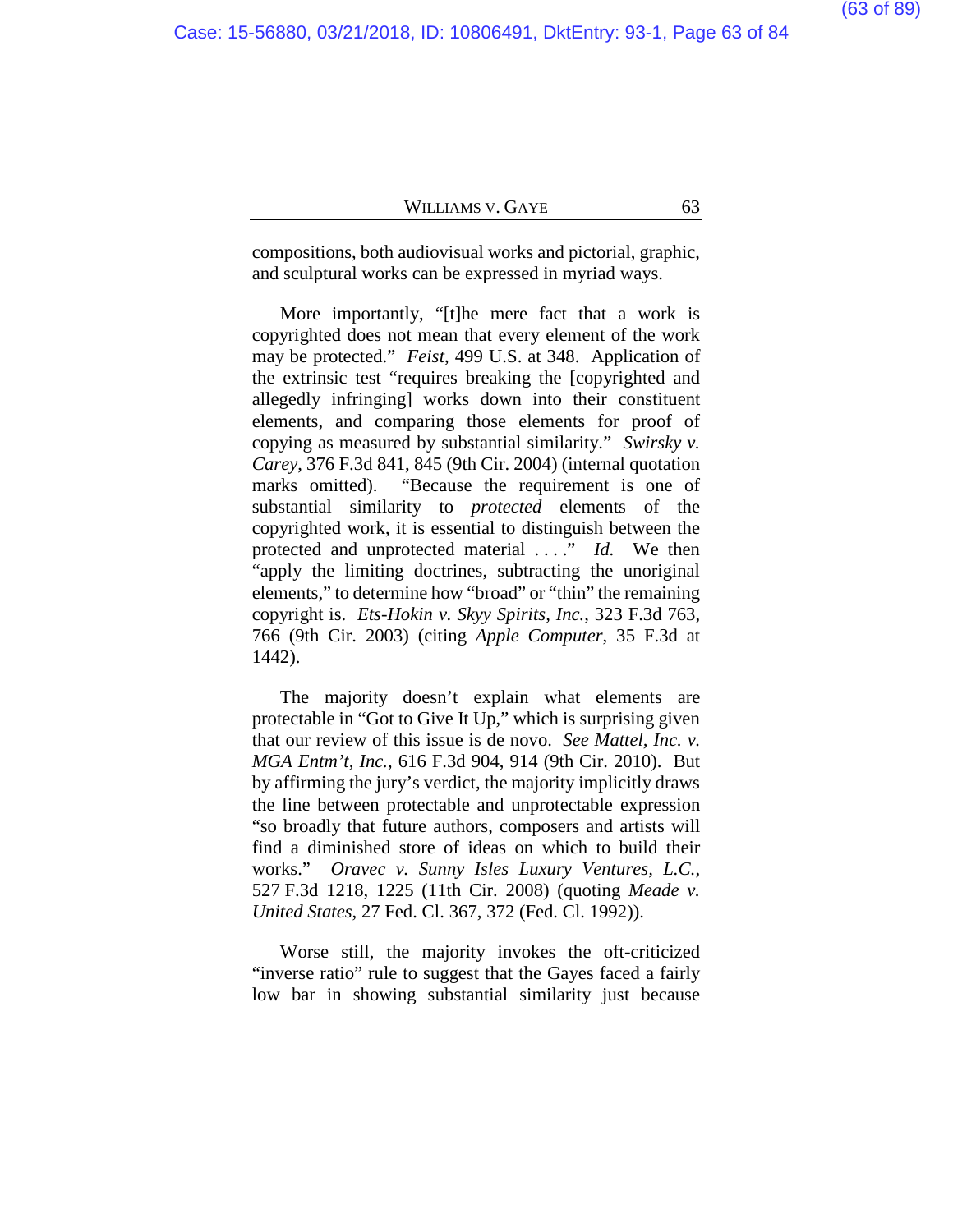Williams and Thicke conceded access to "Got to Give It Up."**[30](#page-63-0)** *See* Maj. Op. at [16.](#page-15-0) The issue, however, isn't whether Williams and Thicke copied "Got to Give It Up"—there's plenty of evidence they were attempting to evoke Marvin Gaye's style. Rather, the issue is whether they took too much.

Copying in and of itself "is not conclusive of infringement. Some copying is permitted." *Newton II*, 388 F.3d at 1193 (quoting *West Publ'g Co. v. Edward Thompson Co.*, 169 F. 833, 861 (E.D.N.Y. 1909) (Hand, J.)). Copying will only have legal consequences if it "has been done to an unfair extent." *Id.* (quoting *West Publ'g*, 169 F. at 861). In determining liability for copyright infringement, the critical and ultimate inquiry is whether "the copying is substantial." *Id.*

Requiring similarities to be substantial is of heightened importance in cases involving musical compositions. Sound recordings have "unique performance elements" that must be "filter[ed] out . . . from consideration." *Newton II*, 388 F.3d at 1194. Thus, the range of musical expression is necessarily more circumscribed when music is written down than when it is performed. "Given the limited number of musical notes (as opposed to words in a language), the combination of those notes and their phrasing, it is not

<span id="page-63-0"></span>**<sup>30</sup>** *See* 4 Nimmer & Nimmer, *supra*, § 13.03[D] (discussing "[t]he flawed proposition that powerful proof of access can substitute for demonstration of the requisite degree of substantial similarity"); 3 Patry, *supra*, § 9:91 ("The inverse ratio theory confuses fundamental principles of infringement analysis: access is relevant only in establishing the act of copying, not in establishing the degree thereof. Once copying is established, access is irrelevant and the inquiry shifts to the final stage of the infringement analysis, material appropriation. At that stage, substantial similarity is the sole issue." (footnote omitted)).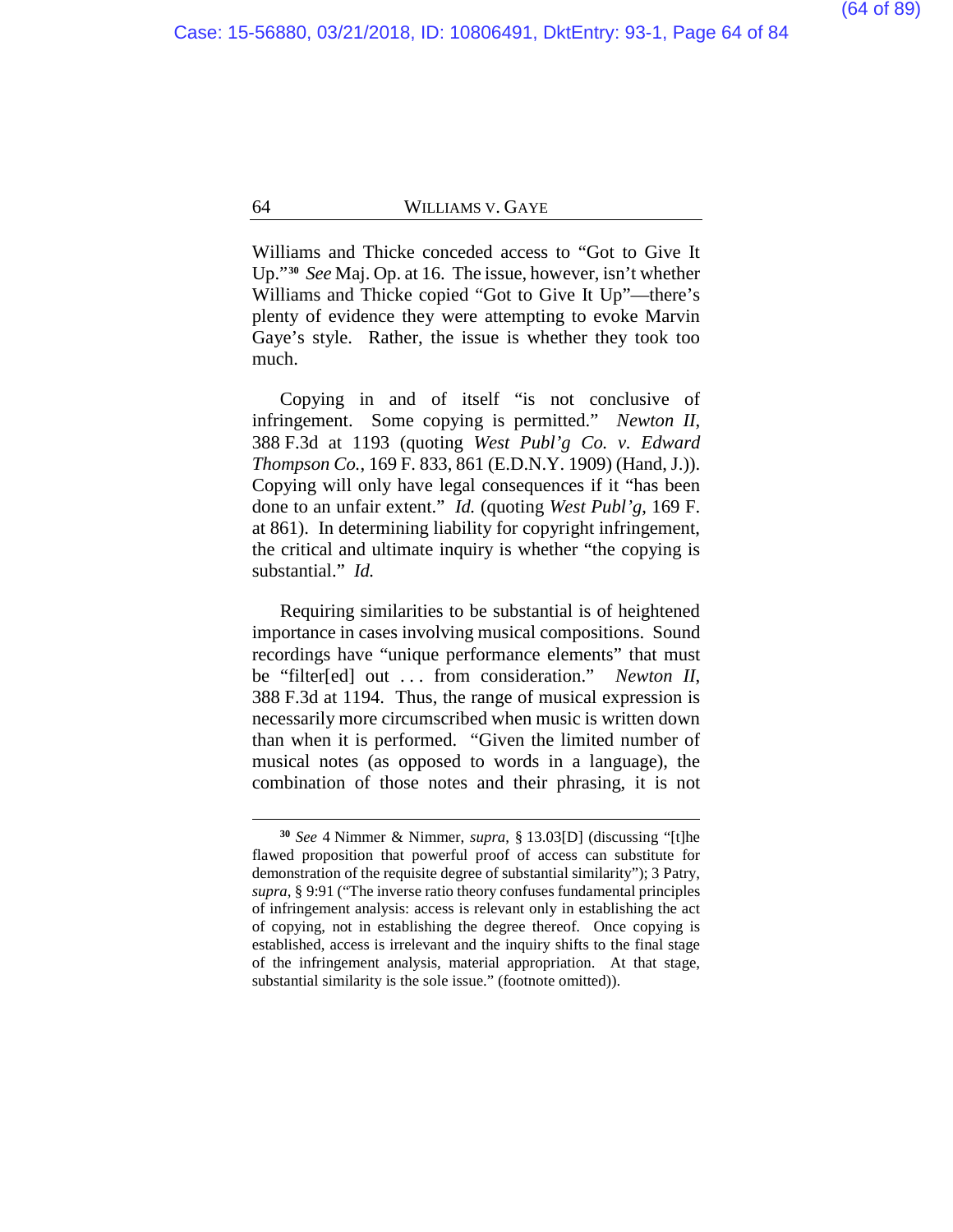surprising that a simple composition of a short length might well be susceptible to original creation by more than one composer." *Calhoun*, 298 F.3d at 1232 (footnote omitted).

#### **III.**

The Gayes don't contend that every aspect of "Blurred Lines" infringes "Got to Give It Up." Rather, they identify only a few features that are present in both works. These features, however, aren't individually protectable. And when considered in the works as a whole, these similarities aren't even perceptible, let alone substantial.

Musical compositions are expressed primarily through the building blocks of melody, harmony, and rhythm.**[31](#page-64-0)** *See Newton v. Diamond ("Newton I")*, 204 F. Supp. 2d 1244, 1249 (C.D. Cal. 2002) (citing 3 Nimmer & Nimmer, *supra*, § 2.05[D]); Randel, *supra*, at 481 ("The whole of music is often informally divided into three domains: melody, harmony, and rhythm."); *see generally* Aaron Copland, *What to Listen for in Music* 33–77 (McGraw-Hill 1957). The deposit copy of "Got to Give it Up" employs these

<span id="page-64-0"></span>**<sup>31</sup>** Of course, these aren't the only elements through which a musical idea can be expressed in tangible form. *See Swirsky*, 376 F.3d at 848– 49. Other elements include tempo (the speed at which a composition is played), dynamics (the volume of sound), and instrumentation. *See id.* Many elements can be broken down into constituent elements. For example, melody is a sequence of pitches played successively; harmony is a group of pitches played simultaneously; and a chord progression is a sequence of harmonies. *See* Don Michael Randel, *The New Harvard Dictionary of Music* 366, 481–82 (1986). The analysis will generally focus on the most relevant subset of elements, which depends on the nature of the music at issue. *See Swirsky*, 376 F.3d at 849. Finell did not compare the songs' overall harmonies because she felt "that wasn't the most important similarity."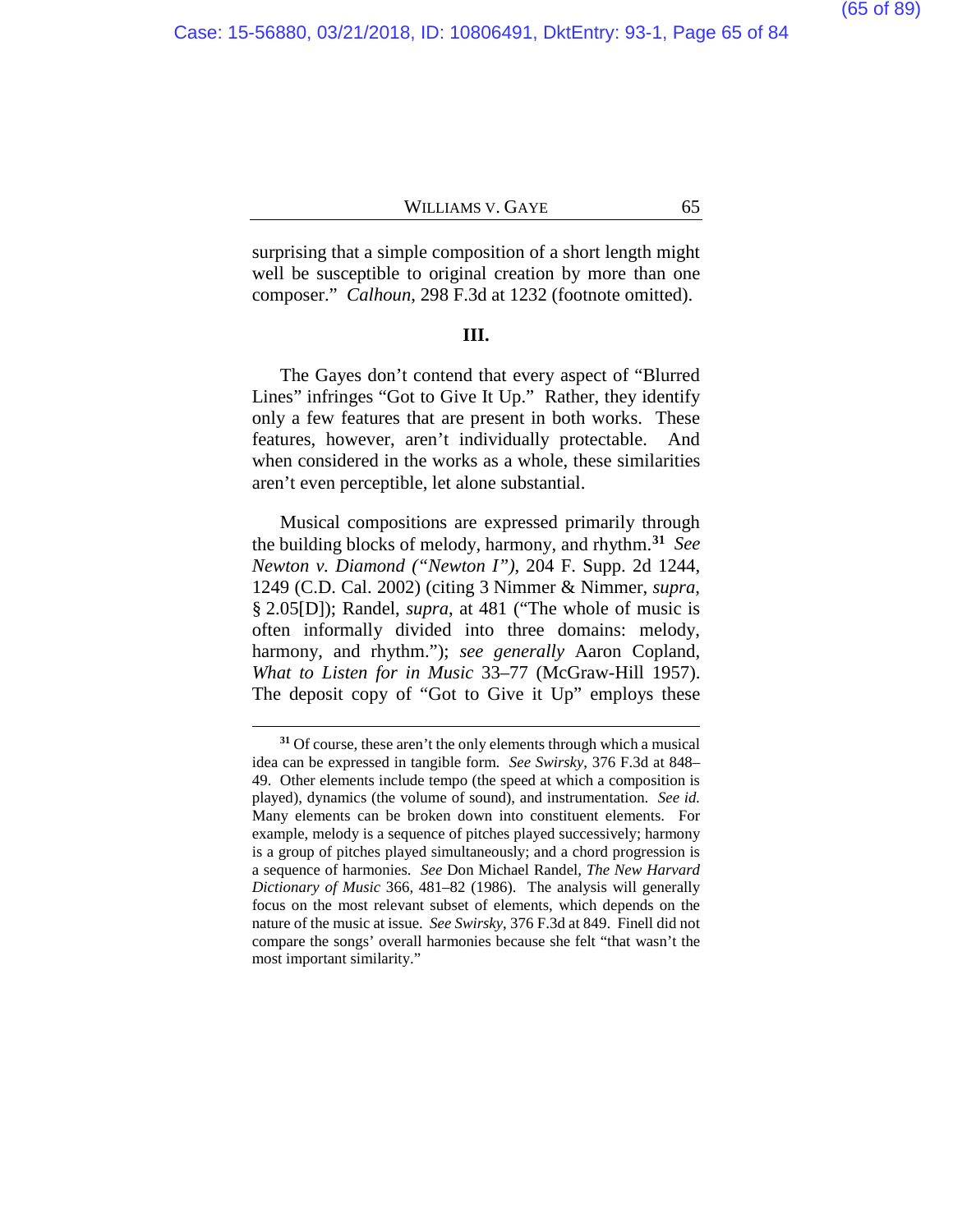components through a melodic line, an introductory bass line, and chord indications, with the additional feature of lyrics.

The melodic line and the associated lyrics are notated throughout the deposit copy. The bass line is notated for only the first eight measures,**[32](#page-65-0)** at the end of which the phrase "bass simile" indicates that the bass line should continue in a similar manner. As is typical of a lead sheet, the chords are not expressed with individual notes indicating pitch and duration. Rather, the chords are described by name (*e.g.*, "A7" for a chord containing the pitches A, C#, E, and G) at places in the song where the harmony changes.

# **A. Alleged Melodic Similarities**

#### **1. The "Signature" Phrase**

Finell dubbed a 10-note melodic sequence in the deposit copy the "Signature Phrase." She argued that it corresponded to a 12-note sequence in "Blurred Lines," notwithstanding that "no two notes have the same pitch, rhythm and placement," as the district court correctly observed.

Finell identified four similar elements, none of which is protectable: (a) each phrase begins with repeated notes; (b) the phrases have three identical pitches in a row in the first measure and two in the second measure; (c) each phrase

<span id="page-65-0"></span>**<sup>32</sup>** In musical notation, the notes signifying individual pitches are grouped into "measures" divided by vertical "bar" lines. Within a measure, the note immediately after the bar line, or "downbeat," receives the greatest emphasis.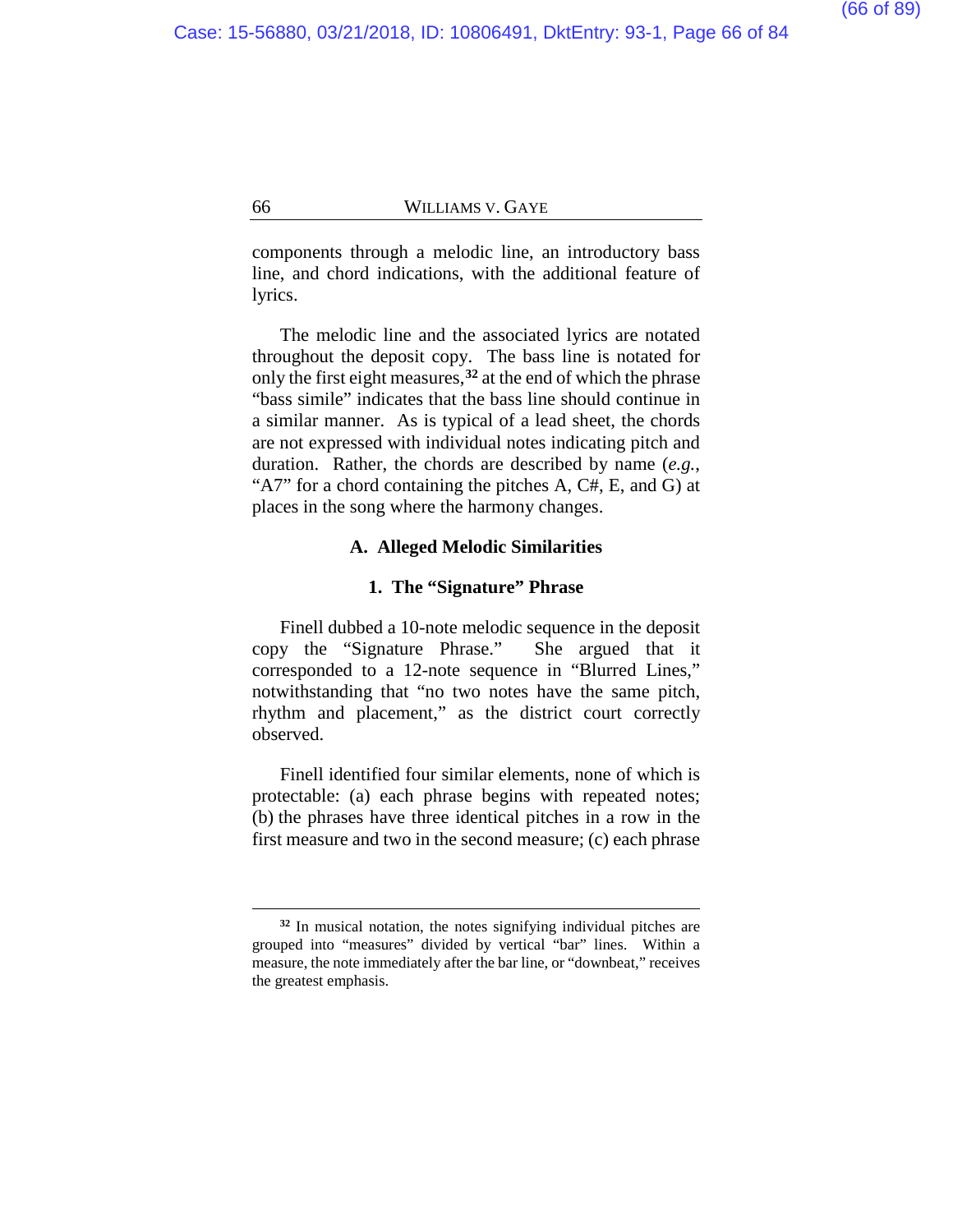begins with the same rhythm; and (d) each phrase ends on a melisma (one word sung over multiple pitches).



*Signature Phrase in "Got to Give It Up" (Trial Exhibit 376-3)*



*Signature Phrase in "Blurred Lines" (Trial Exhibit 376-3)*

#### **a. Repeated Notes**

 $\overline{a}$ 

The Signature Phrase begins in "Got to Give It Up" with a note repeated four times. In "Blurred Lines," it begins with a note repeated twice, followed by a different note, followed by the first note.**[33](#page-66-0)** The use of repeating notes is obviously not original to "Got to Give It Up." Finell repeatedly used

<span id="page-66-0"></span>**<sup>33</sup>** Finell attempted to minimize the significance of the third note in "Blurred Lines" moving to a neighboring pitch rather than repeating. However, she previously testified that the neighboring pitch—a sharp second scale degree (indicated "#2" in her exhibit)—was a "broken rule" that "stands out." Thus, the most prominent note in the four-note sequence in "Blurred Lines" is the one that differs from the corresponding sequence in "Got to Give It Up."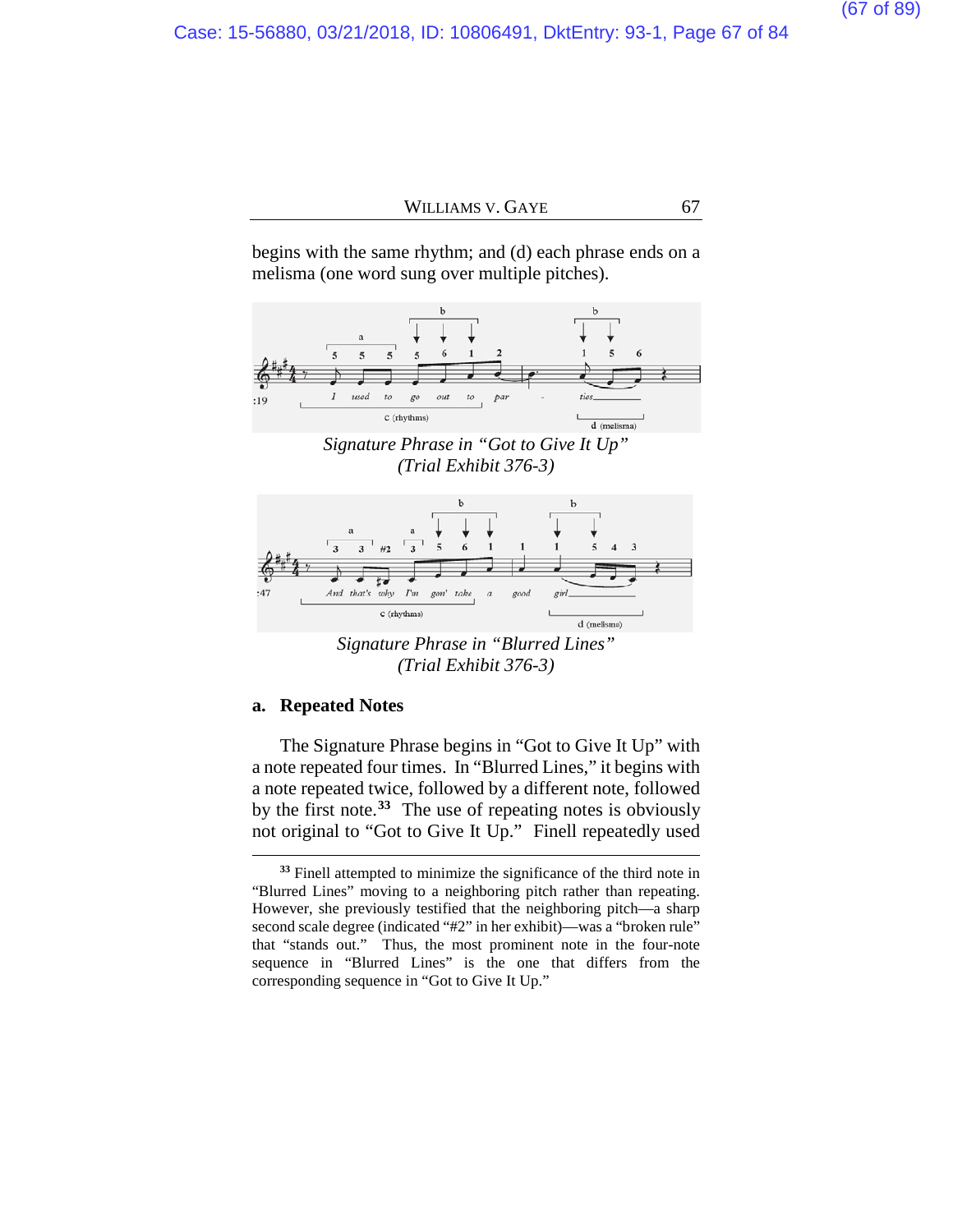the song "Happy Birthday to You" and the opening to Beethoven's Fifth Symphony as musical examples. Each of these famous melodies from the nineteenth century begins with repeated notes. Therefore, the use of repeated notes is not protectable.

#### **b. Pitch Similarity**

 $\overline{a}$ 

Although the Signature Phrase starts on different pitches in each piece, Finell identified three consecutive ascending pitches that were the same in both pieces, and two consecutive descending pitches that were the same. She believed this similarity to be the most important.

In assessing the similarity of two pieces of music, it's important to keep in mind "the limited number of notes and chords available to composers and the resulting fact that common themes frequently reappear in various compositions, especially in popular music." *Gaste v. Kaiserman*, 863 F.2d 1061, 1068 (2d Cir. 1988) (citing *Arnstein v. Edward B. Marks Music Corp.*, 82 F.2d 275, 277 (2d Cir. 1936)). Substantial similarity "must extend beyond themes that could have been derived from a common source or themes that are so trite as to be likely to reappear in many compositions." *Id.* at 1068–69 (citing *Selle v. Gibb*, 741 F.2d 896, 905 (7th Cir. 1984)).

Three consecutive pitches is just the sort of common theme that will recur in many compositions.**[34](#page-67-0)** We have not

<span id="page-67-0"></span><sup>&</sup>lt;sup>34</sup> There are only 12<sup>3</sup> or 1,728 unique combinations of three notes, and many of them are unlikely to be used in a song. *See Darrell v. Joe Morris Music Co.*, 113 F.2d 80, 80 (2d Cir. 1940) (per curiam) ("[W]hile there are an enormous number of possible permutations of the musical notes of the scale, only a few are pleasing; and much fewer still suit the infantile demands of the popular ear."). Finell testified that it's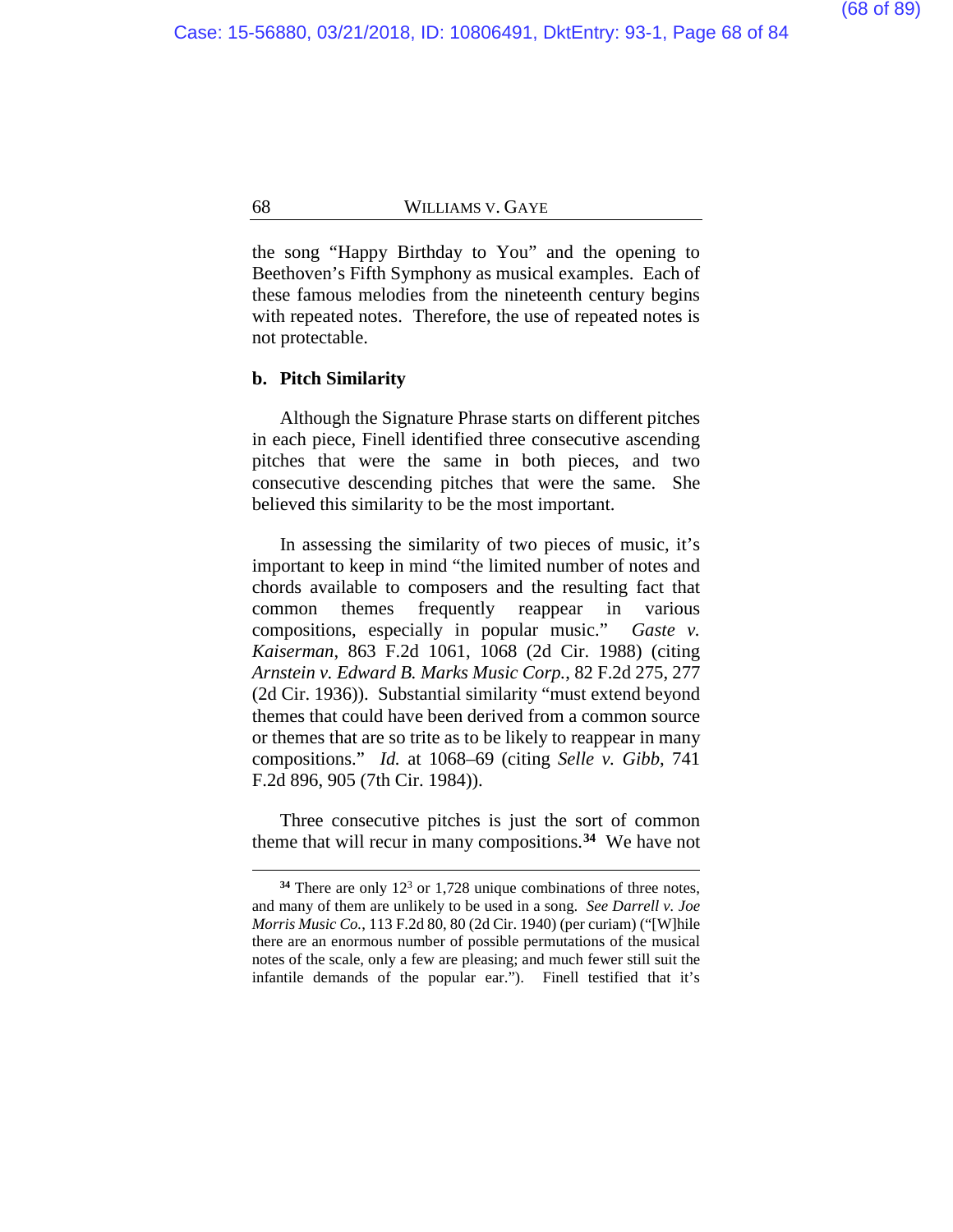yet addressed whether three pitches are protectable as a matter of law. While "a single musical note would be too small a unit to attract copyright protection ..., an arrangement of a limited number of notes can garner copyright protection." *Swirsky*, 376 F.3d at 851. Thus, we held in *Swirsky* that a melody of seven notes is not unprotectable as a matter of law. *Id.* at 852.

In *Newton II*, we considered a three-note musical phrase that the defendants sampled (*i.e.*, copied exactly) from the sound recording of a copyrighted musical composition and used repeatedly throughout their work. Although we did not decide whether this six-second segment was original enough to be protected, we held that "no reasonable juror could find [it] to be a quantitatively or qualitatively significant portion of the [four-and-a-half-minute] composition as a whole." *Newton II*, 388 F.3d at 1195. The district court reached the originality issue. In a "scholarly opinion," it ruled that the three-note phrase—even in combination with the background musical elements—was insufficiently original to warrant copyright protection. *Id.* at 1190; *see Newton I*, 204 F. Supp. 2d at 1253 ("Many courts have found that nearly identical or more substantial samples are not susceptible to copyright protection.").

The two- and three-note melodic snippets at issue here, taken in isolation from their harmonic context, are even less original than the three-note segment at issue in *Newton*. When played, each snippet lasts less than a second in a

<sup>&</sup>quot;unusual" to use the five notes that fall between the seven notes of the scale. Demand for unique three-note combinations would quickly exhaust their supply. In 2016 alone, the Copyright Office registered over 40,000 sound recordings. *See* United States Copyright Office, *Fiscal 2016 Annual Report* 17.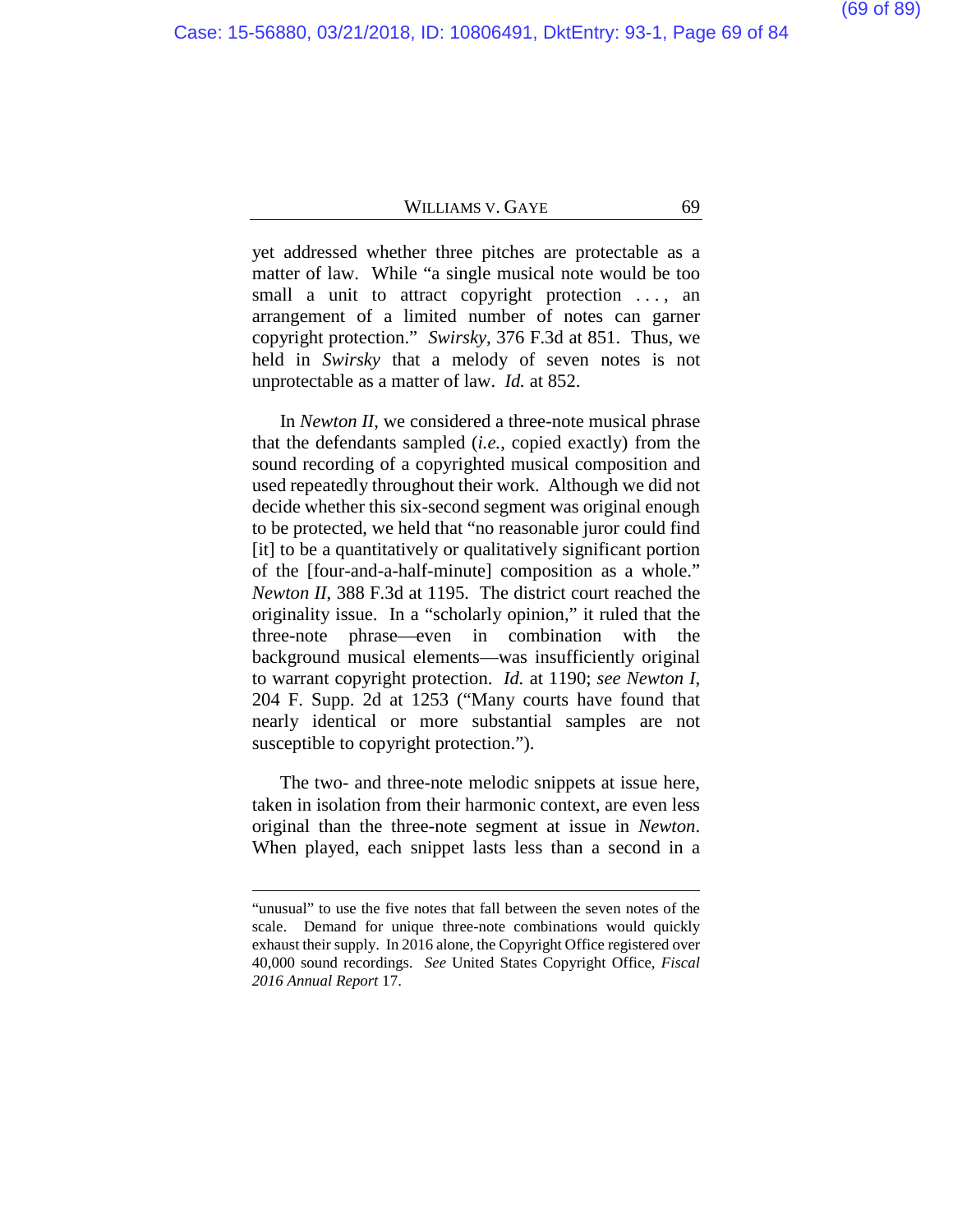composition that lasts over four minutes. They are not individually protectable.

### **c. Rhythmic Similarity**

The first measure of the Signature Phrase in both works begins with a rhythm of six eighth notes. A bare rhythmic pattern, particularly one so short and common, isn't protectable. *See Batiste v. Najm*, 28 F. Supp. 3d 595, 616 (E.D. La. 2014) "[C]ourts have been consistent in finding rhythm to be unprotectable."); *N. Music Corp. v. King Record Distrib. Co.*, 105 F. Supp. 393, 400 (S.D.N.Y. 1952) ("[O]riginality of rhythm is a rarity, if not an impossibility."); *see also Berlin*, 329 F.2d at 545 ("[W]e doubt that even so eminent a composer as plaintiff Irving Berlin should be permitted to claim a property interest in iambic pentameter."). Here, the rhythmic pattern lasts approximately 1.5 seconds and consists of an eighth note repeated without any variation. Similar patterns are found in numerous other works. This element, devoid of its melodic and harmonic context, lacks any originality.

#### **d. Melisma**

The final syllable of the lyrics in each phrase spans multiple pitches—three in "Got to Give It Up" and two in "Blurred Lines." Melisma, however, is "a common musical technique" and, as such, unprotectable. *McDonald v. West*, 138 F. Supp. 3d 448, 458 (S.D.N.Y. 2015). Use of melisma on the final syllable of a lyrical phrase is particularly "basic and commonplace." *Id.* (involving melisma on the final syllable of "We made it in America"). For example, any time one sings "Happy Birthday" to a person with a one-syllable name, the person's name is sung as a two-note melisma at the end of the phrase "Happy Birthday,  $dear$  \_\_\_\_."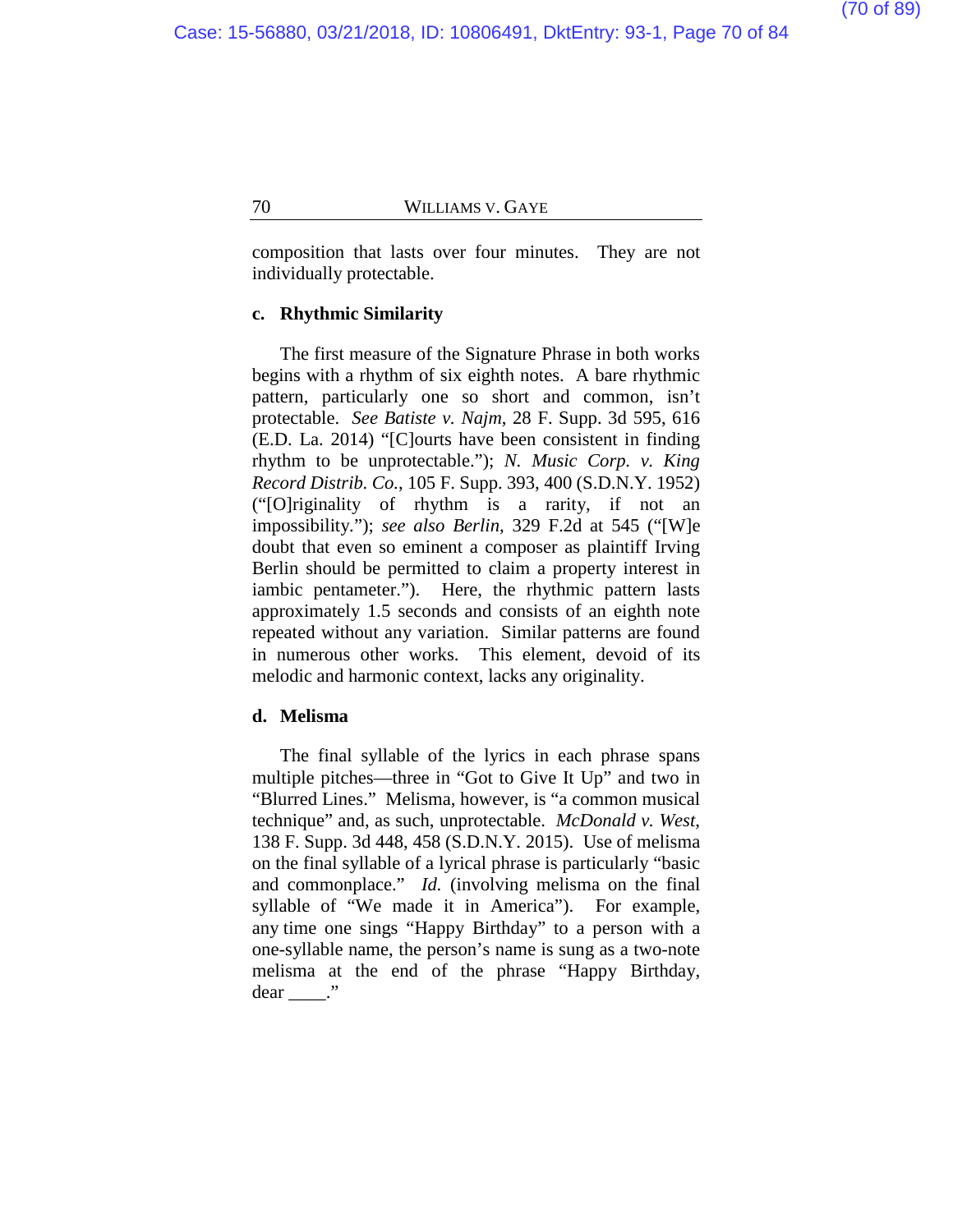# **e. The Signature Phrases as a Whole Are Not Substantially Similar**

Even when each element is not individually protectable, "[t]he particular sequence in which an author strings a significant number of unprotectable elements can itself be a protectable element," *Metcalf v. Bochco*, 294 F.3d 1069, 1074 (9th Cir. 2002). Here, as Finell concedes, the Signature Phrase has "very few notes," lasting less than four seconds. Therefore, even assuming that the Signature Phrase as a whole is protectable, its protection is thin.

There is very little similarity between the two songs' Signature Phrases. Both melodies rise and fall. But they begin and end on different pitches. The highest, longest, most stressed pitch in each phrase is different—in "Blurred Lines," this pitch is consonant with the underlying harmony; in "Got to Give It Up," it is dissonant. One phrase has 10 notes; the other, 12. The five identical pitches in each of the phrases have different rhythmic placement within the measure and therefore receive different stress. And only two of these identical pitches have similar underlying harmonies.**[35](#page-70-0)** The harmony changes halfway through the Signature Phrase in "Blurred Lines" but remains the same in "Got to Give It Up." The lyrics in each phrase are different. The Signature Phrase occurs in different places within each piece. In "Got to Give It Up," the Signature Phrase is the very first phrase sung. In "Blurred Lines," the Signature

<span id="page-70-0"></span>**<sup>35</sup>** In "Got to Give It Up," the entire Signature Phrase is harmonized to an A7 chord. In "Blurred Lines," the first measure is harmonized to an E chord while the second measure is harmonized to an A chord. Seventh chords, such as A7, have the same three pitches as their underlying triads—here, an A chord—plus an additional pitch. *See* Copland, *supra*, at 66–67. Finell explained that the unique pitch in a seventh chord "add[s] an extra color" to the harmony.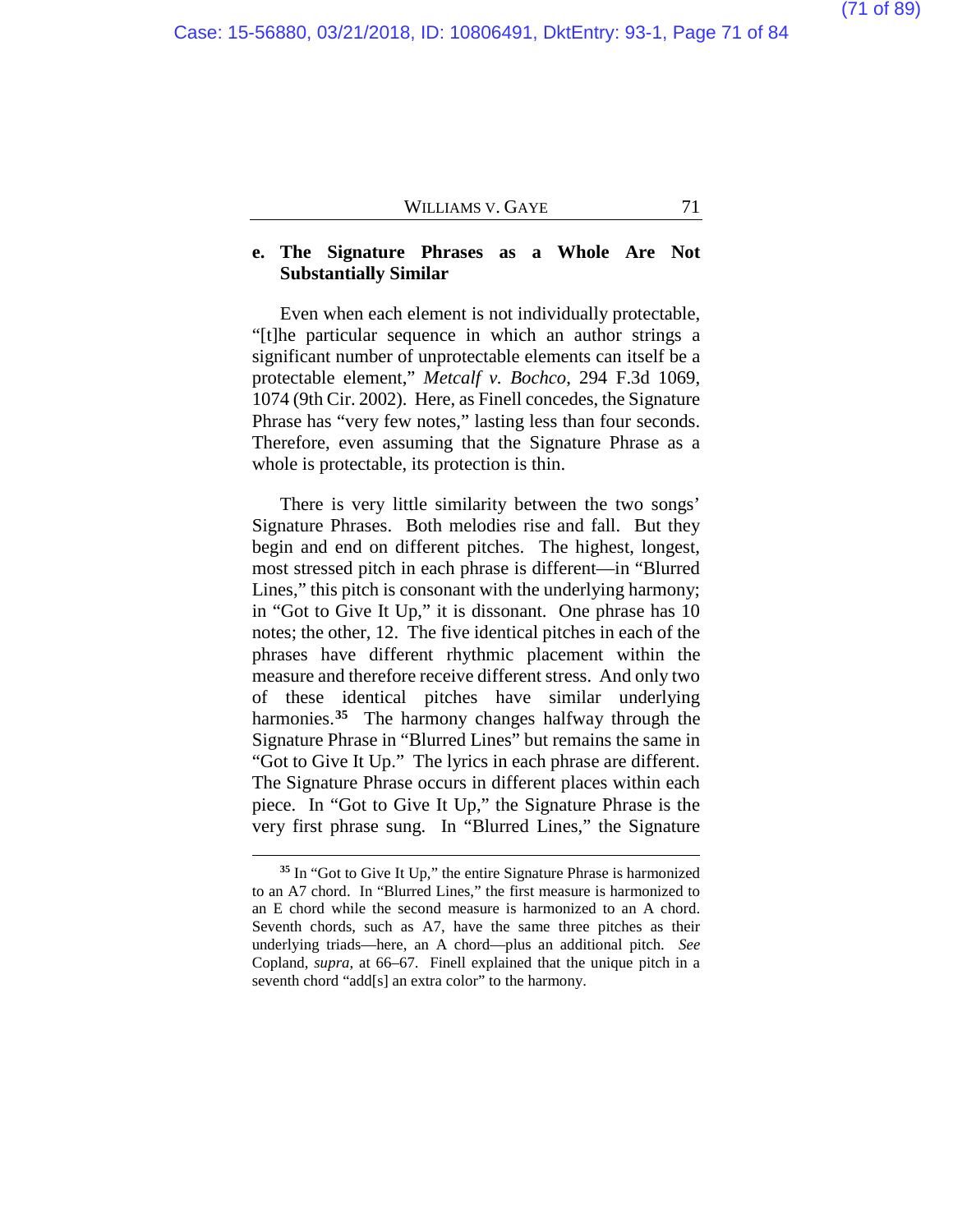Phrase is not sung until 28 seconds later—after several lines of verse.

The various unprotected elements identified by Finell don't even coincide with one another in that short, foursecond snippet. And her narrow focus on these elements ignored the different harmonies in each phrase. "To pull these elements out of a song individually, without also looking at them in combination, is to perform an incomplete and distorted musicological analysis." *Swirsky*, 376 F.3d at 848. **[36](#page-71-0)**

Given the lack of similarities between the Signature Phrases, there is no basis to conclude that they are substantially similar. "The most that can be said is that the two segments bear some relation to one another within a finite world of melodies. Given the limited musical vocabulary available to composers, this is far from enough to support an inference of [infringement]." *Johnson v. Gordon*, 409 F.3d 12, 22 (1st Cir. 2005).

<span id="page-71-0"></span>**<sup>36</sup>** The majority fundamentally misunderstands *Swirsky* on this point. *See* Maj. Op. at [53](#page-52-1)[–54.](#page-53-0) *Swirsky* did not hold that two works sharing multiple unprotected elements in disparate places are extrinsically similar. Were that the case, the entire Western canon would be extrinsically similar, since all of this music contains the same twelve individually unprotected notes. The difference between *Swirsky* and this case is that in *Swirsky*, there was a coincidence of the unprotected elements (chord progressions, rhythm, and pitch sequence) within each song that occurred at the same relative place (the chorus) in both. *See Swirsky*, 376 F.3d at 848. Here, Finell examined the various elements in isolation, which is precisely what we criticized in *Swirsky*. *See* 376 F.3d at 848 ("[N]o approach can completely divorce pitch sequence and rhythm from harmonic chord progression, tempo, and key . . . .").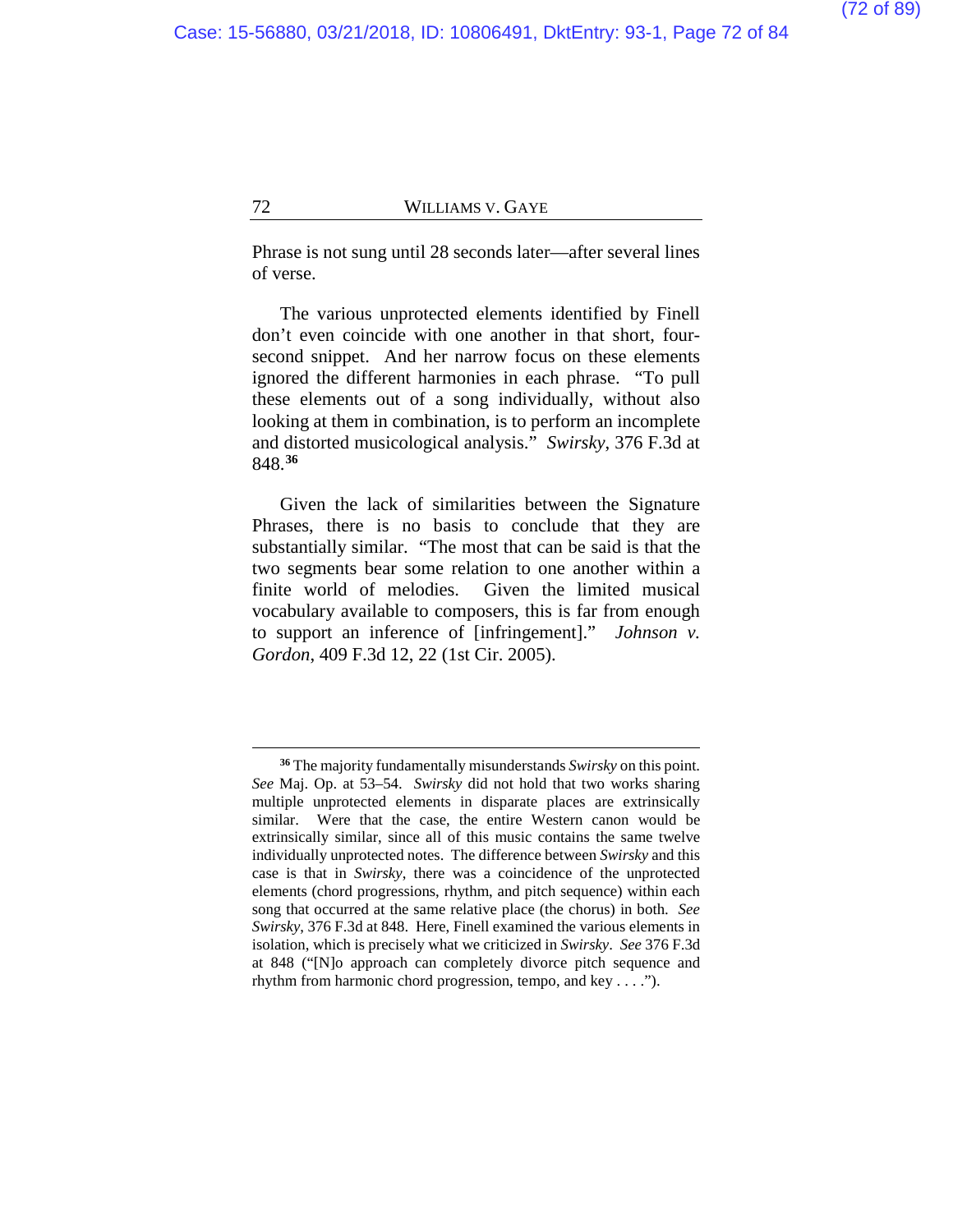### **2. The "Hook" Phrase**

Finell describes the Hook Phrase as the four melodic pitches in "Got to Give It Up" sung to the lyrics "keep on dancin'." She opined that "Blurred Lines" has similar Hook Phrases in two different places: one is the four pitches in the Signature Phrase sung to the lyrics "take a good girl"; the other is the five pitches sung to the lyrics "I hate these blurred lines."

There are basic conceptual problems with Finell's analysis. She describes the same four pitches in "Blurred Lines" as being similar to two unrelated phrases in "Got to Give It Up"—the Signature Phrase and the Hook Phrase. It is difficult to see how anything original in each of these two different phrases could be distilled into the same four-note phrase in "Blurred Lines."

In any event, the Hook Phrase in the deposit copy lacks sufficient originality to be protected. Its sequence of four pitches, lasting 2.5 seconds, is common. For example, Beyoncé, Jennifer Hudson, and Anika Noni Rose memorably sang it to the lyrics, "We're your dreamgirls." *See* Henry Krieger & Tom Eyen, *Dreamgirls* measures 25– 26 (Universal—Geffin Music 1981).



*Hook Phrase in "Got to Give It Up"*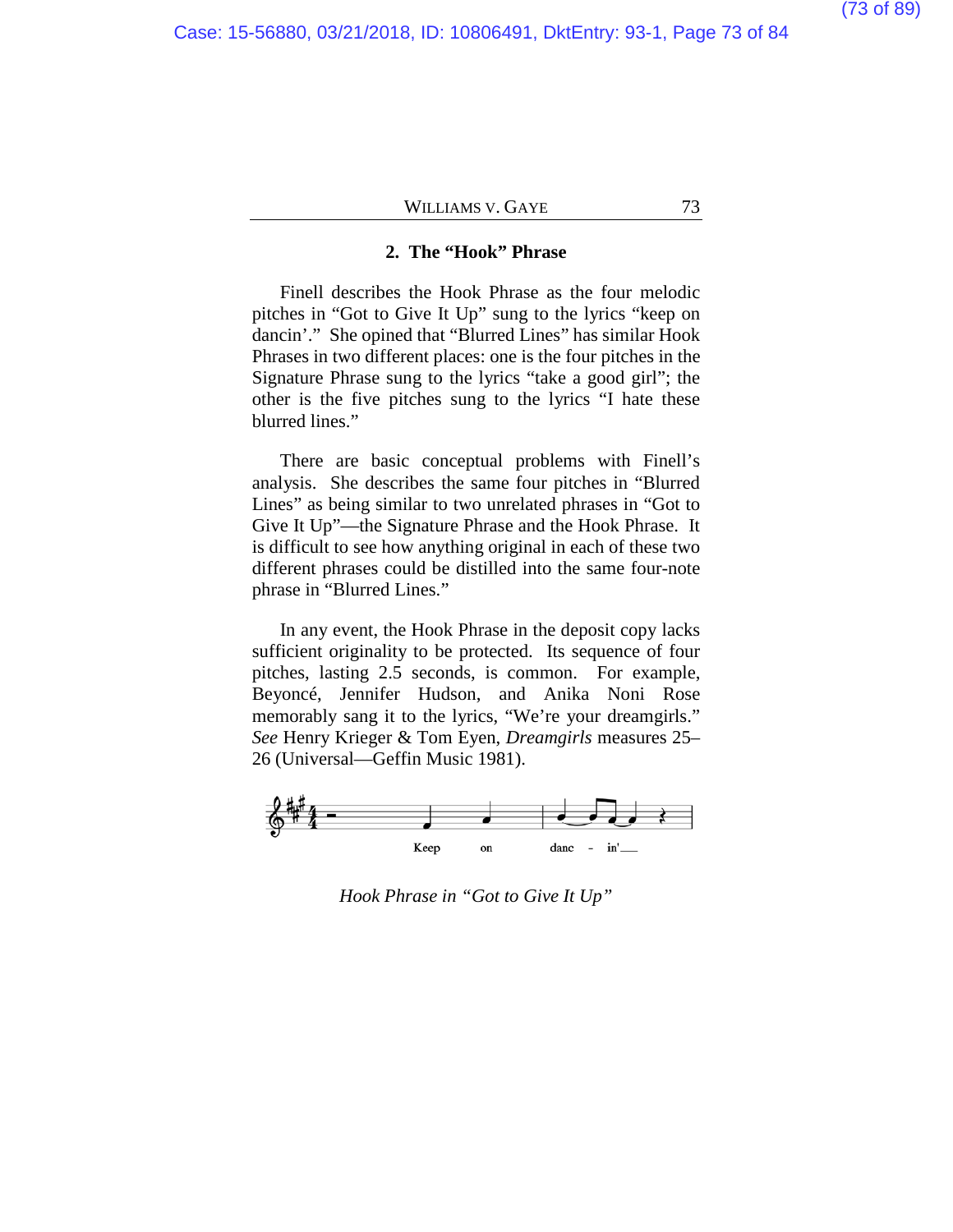



*Hook Phrase in "Dreamgirls"*

Even if the Hook Phrase pitches were protectable, there is no substantial similarity between its expression in the two songs. *See Arnstein v. Edward B. Marks Music Corp.*, 82 F.2d 275, 277 (2d Cir. 1936) (Hand, J.) ("The first phrase of the infringing chorus consists of the same four notes as the first phrase of the copyrighted song; that particular sequence can be found in several earlier musical pieces and its spontaneous reproduction should be no cause for suspicion.").

At most, three of the four pitches are the same,**[37](#page-73-0)** and the different pitch is sung to what Finell described as the "money words" on "the strongest beat." The phrase's rhythms and underlying harmonies are different. Moreover, the phrases are sung at different places in each song. In "Got to Give It Up," the Hook Phrase is sung at the end of part 1 in a fade

<span id="page-73-0"></span>**<sup>37</sup>** Finell cited two examples of the Hook Phrase in "Blurred Lines," but they share only the last two pitches of their four- and five-note sequences. These two shared pitches are both tonic notes, which Finell described as "very common" in melodies.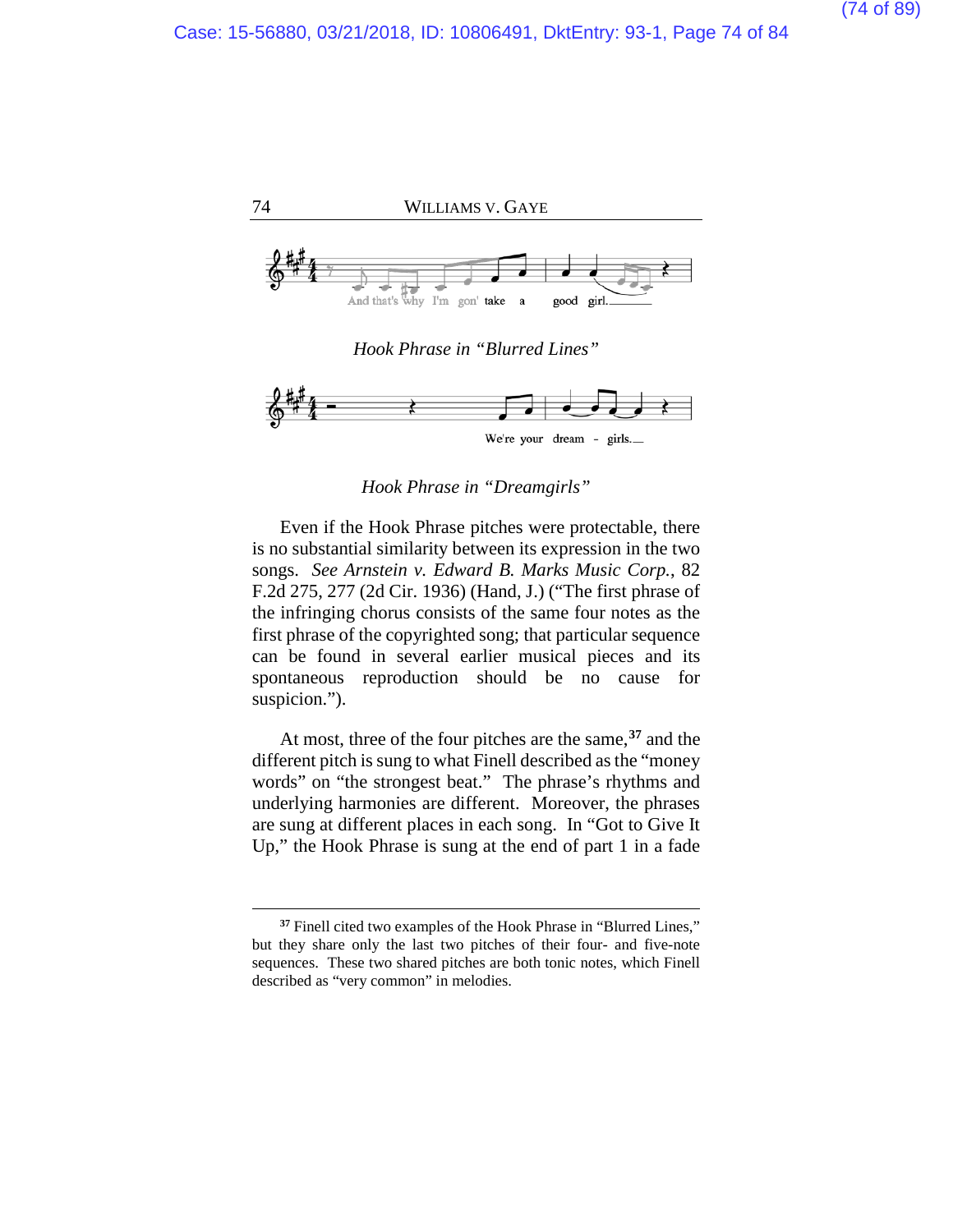out. In "Blurred Lines," it is sung as the chorus in the middle of the song.

### **3. Theme "X"**

Theme X refers to another four-note melodic sequence. In the deposit copy, Theme  $X$  is sung to the lyrics "Fancy" lady." In "Blurred Lines," it is first sung to the lyrics "If you can't hear." Like the Hook Phrase, Theme X is both unprotectable and objectively dissimilar in the two songs.



*Theme X in "Got to Give It Up"*



*Theme X in "Blurred Lines"*



*Theme X in "Happy Birthday to You"*

The pitches and rhythm of Theme X in the deposit copy are identical to those sung to "Happy Birthday" and numerous other songs. None of the Theme X pitches in the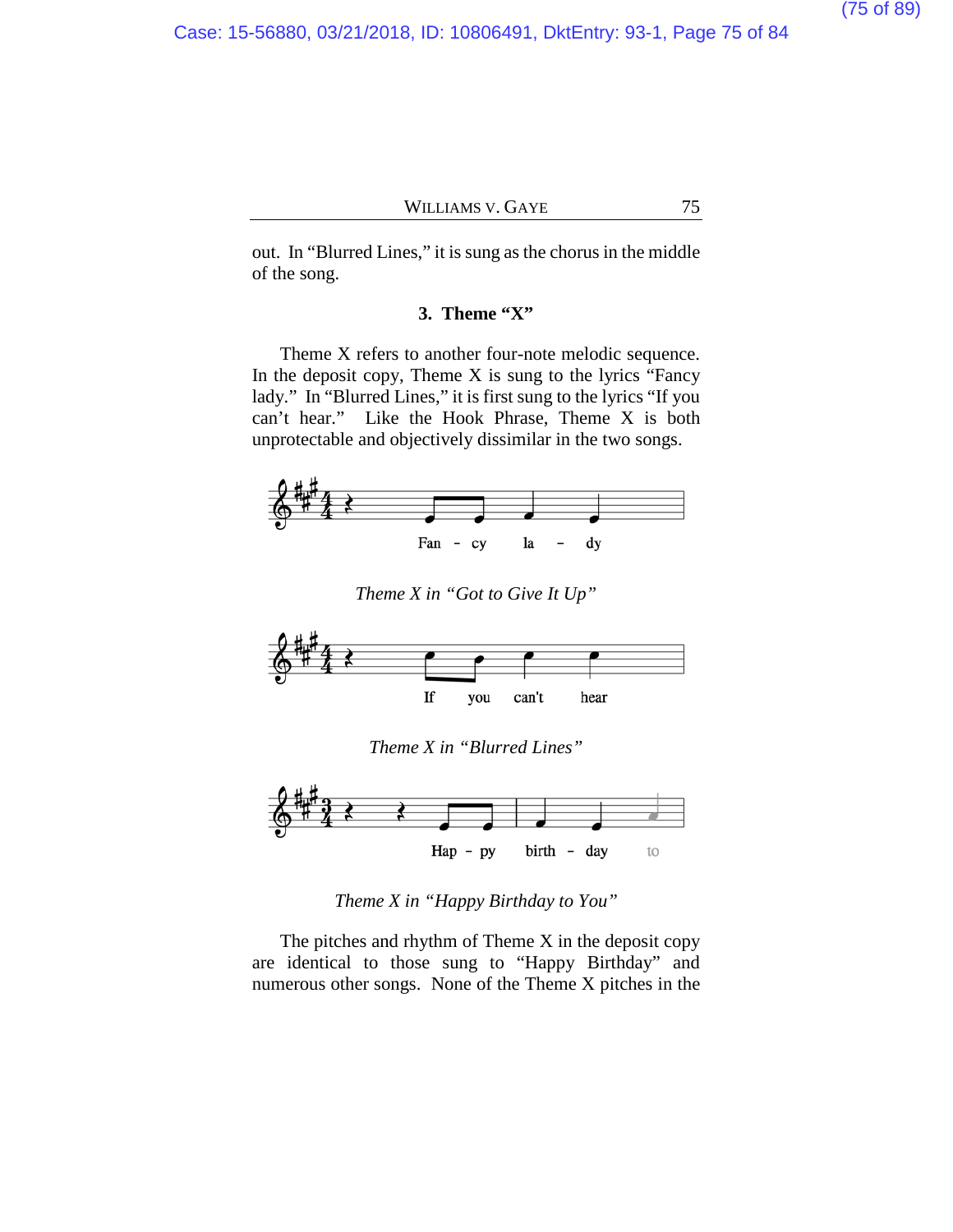deposit copy are the same as in "Blurred Lines." To see any correspondence between the two four-note sequences, one would have to shift and invert the pitches, a feat of musical gymnastics well beyond the skill of most listeners. Where short and distinct musical phrases require such contortions just to show that they are musically related, there is no basis to find them substantially similar. *See Johnson*, 409 F.3d at 22; *see also Arnstein*, 82 F.2d at 277.

The harmonies accompanying Theme X also differ between "Got to Give It Up" and "Blurred Lines." Structurally, Theme X appears in completely different places in the two songs. In the deposit copy, it repeats several times in succession near the end of the piece. In "Blurred Lines," it is the very first line of verse near the beginning of the song and repeats periodically throughout the song.

#### **B. Other Alleged Similarities**

#### **1. Keyboard Parts**

Finell testified that the keyboard parts in "Got to Give It Up" (meaning the chords and their rhythms played over the bass line) had "many important similarities" to those in "Blurred Lines." However, there are no keyboard parts in the deposit copy. Finell explained that a lead sheet is essentially "musical shorthand for musicians," who "would understand how [the keyboard parts are] to be played." But because "[a] sound is protected by copyright law only when it is 'fixed in a tangible medium,'" *Newton II*, 388 F.3d at 1194 (quoting 17 U.S.C.  $\S$  102(a)), the deposit copy's unwritten keyboard parts are not protected expression.

To the extent the chord indications sufficiently express the keyboard parts, there is no substantial similarity between the two works. "Blurred Lines" contains only two chords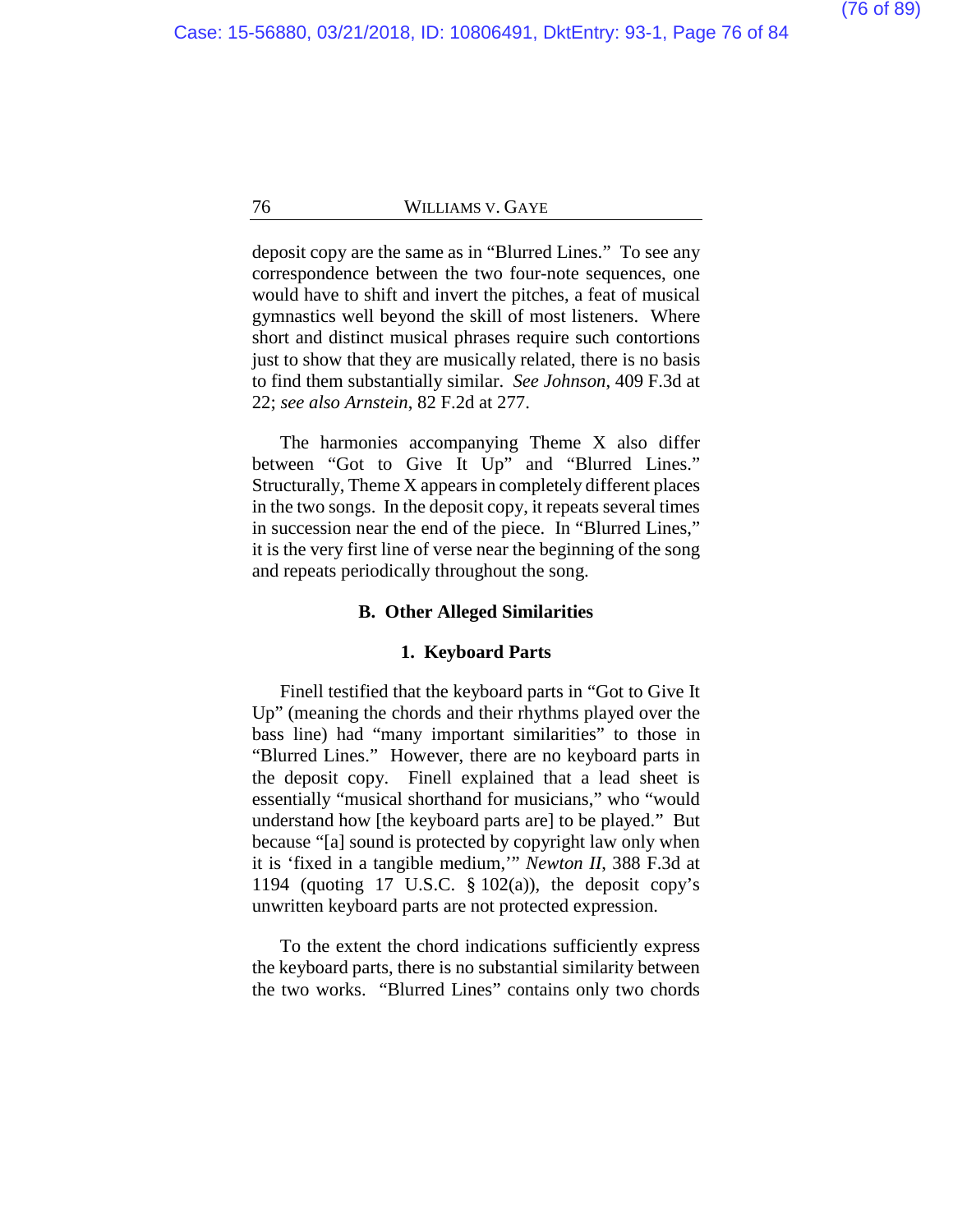throughout the entire piece—an A chord and an E chord that alternate every four measures. The deposit copy contains neither of these chords. The chords it does contain—A7, D7, E7, B7, Dm7, and Am7—change in a much more irregular pattern. For example, the first 16 measures have a sustained A7 harmony, and the next 8 measures change harmonies every measure.

### **2. Bass Line**

Finell opined that the bass melodies in "Got to Give It Up" and "Blurred Lines" are similar. However, when comparing them, she showed the jury the version of the "Got to Give It Up" bass line that she had transcribed from the sound recording. Because several notes were different in the deposit copy, her testimony on this issue was of questionable value. *See Newton II*, 388 F.3d at 1196. It's also doubtful that the unexpressed portions of the baseline beyond the first eight measures of the deposit copy are sufficiently fixed in a tangible medium to warrant protection.

Even assuming the implied bass line in the deposit copy is sufficiently fixed, it's the type of expression that is so standard in the genre that it merges with the idea and is therefore unprotectable in and of itself. *Cf. Shapiro, Bernstein & Co. v. Miracle Record Co.*, 91 F. Supp. 473, 474 (N.D. Ill. 1950) (concluding that bass line was not copyrightable where it was "mechanical application of a simple harmonious chord"). Any thin protection that might lie in the "Got to Give It Up" bass line would not support a finding of substantial similarity between these two bass lines given their different notes, harmonies, and rhythms.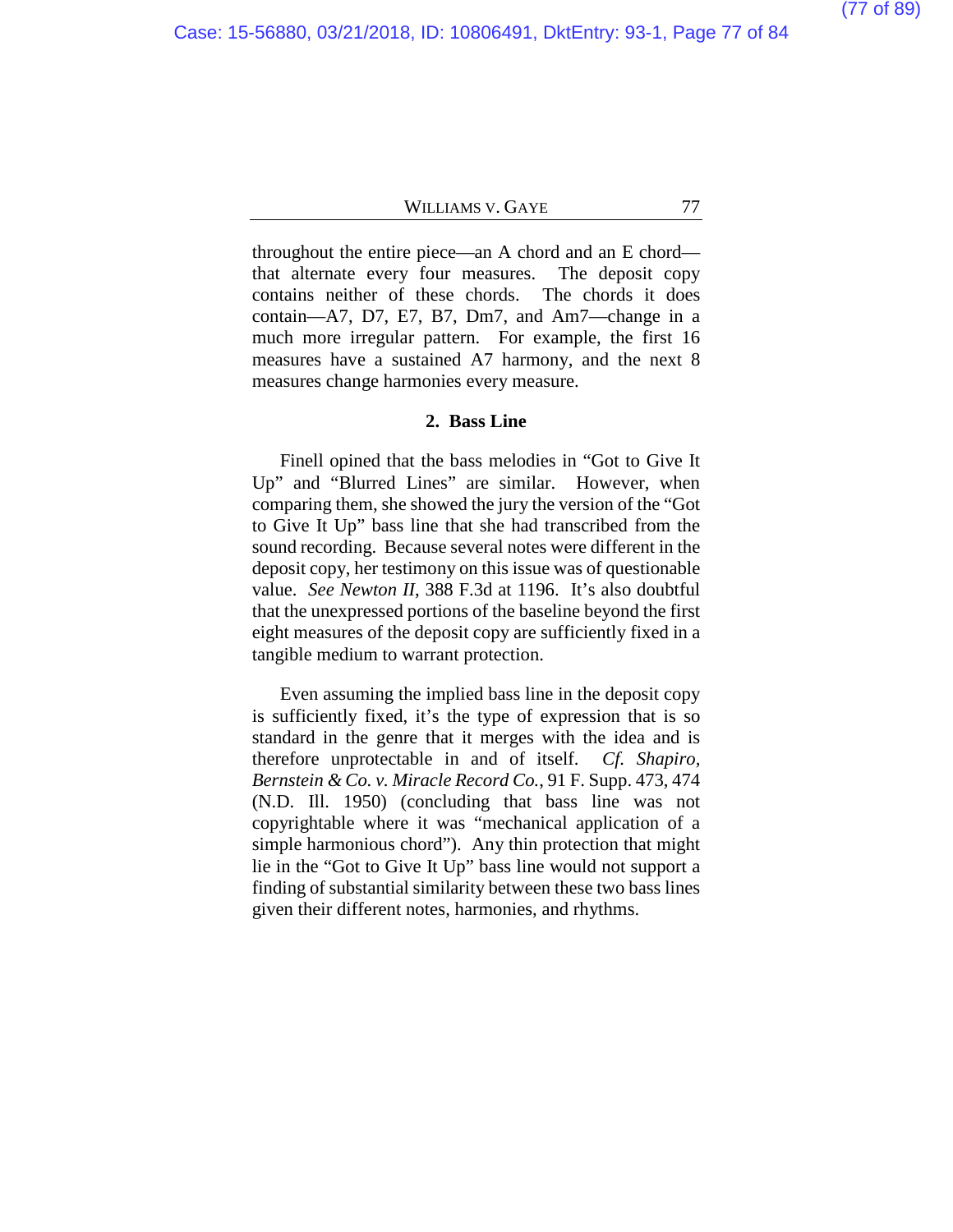

*Bass Line in "Got to Give It Up" (Deposit Copy)*



### *Bass Line in "Blurred Lines"*

The only similarity between the bass lines is that they repeat the note A in most of the measures. However, in "Got to Give It Up" the note is syncopated so that it sounds before the downbeat in the second, third, and fourth measures, whereas in "Blurred Lines" the note is played on the downbeat. Moreover, the note A is the root of the chord in each song (A7 in "Got to Give It Up," A in "Blurred Lines"). As the expert for Williams and Thicke testified without contradiction, it is commonplace for the root of a chord to appear in a bass line because it establishes the chord.

### **3. Word Painting, Parlando, and Lyrics**

Word painting and parlando are common devices.**[38](#page-77-0)** As Finnell acknowledged, word painting has "been used for many centuries," and parlando has been employed for "many years before . . . rap was used as an art form." The deposit copy's use of these techniques in the abstract is not protectable expression, and there is no evidence that the specific applications of these techniques in the two pieces are similar. To say these two songs are substantially similar

<span id="page-77-0"></span>**<sup>38</sup>** Word painting is a compositional technique in which the music can be used to illustrate the words in the lyrics, such as setting the word "higher" to an ascending melody. Parlando is spoken word or rap in the middle of a song.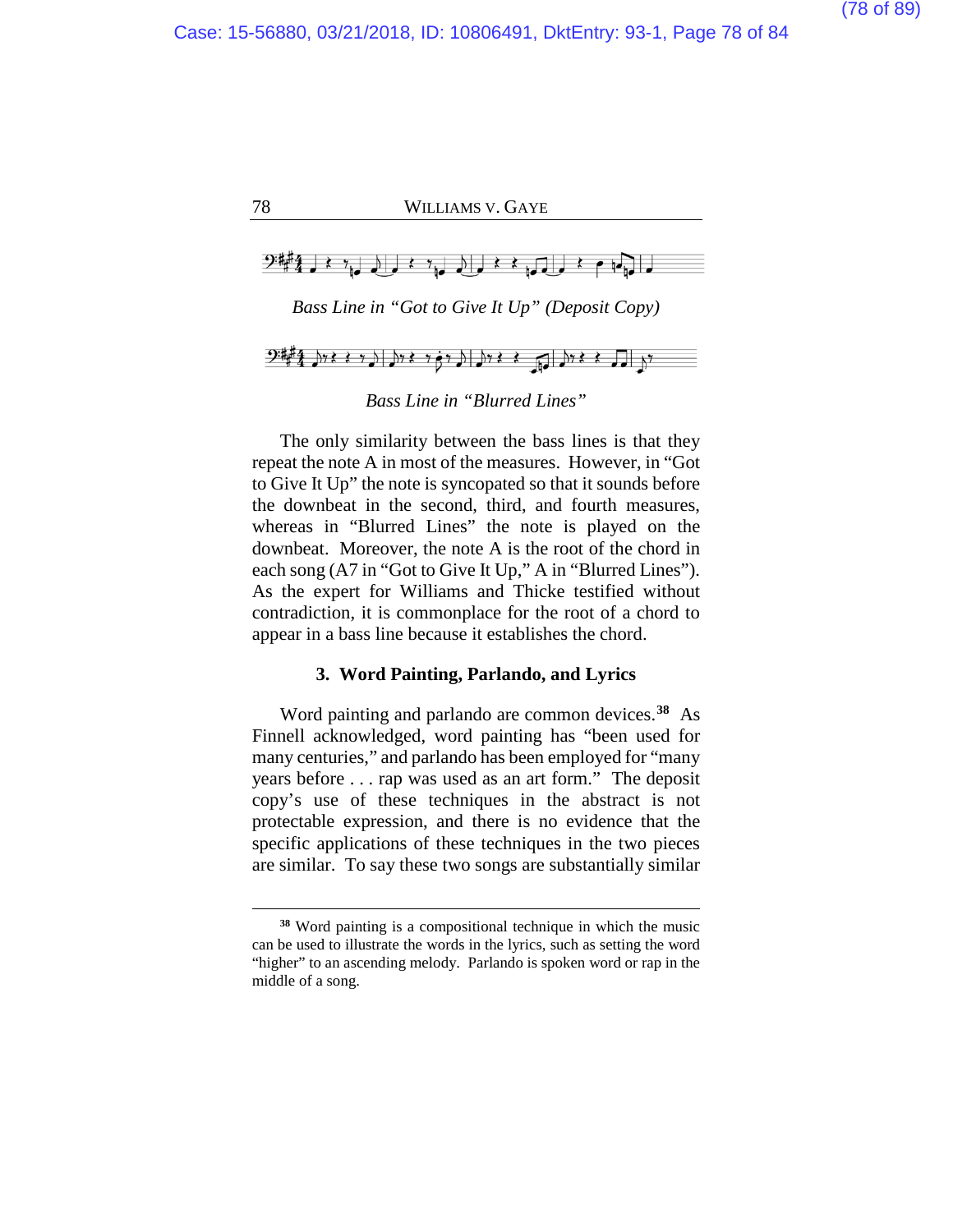because they employ devices common to songwriting would be like saying two songs are substantially similar because they both have guitar solos in the middle even though the solos themselves bear no resemblance. Similarly, lyrical themes about liberation and sexual activity are not protectable in the abstract. *See Edwards v. Raymond*, 22 F. Supp. 3d 293, 301 (S.D.N.Y. 2014) (citing *Feist*, 499 U.S. at 344–45); *see also Peters*, 692 F.3d at 636.

#### **C. Overall Lack of Similarity**

Even considering all of these individually unprotectable elements together, *see Metcalf*, 294 F.3d at 1074, there is no evidentiary basis to conclude that the two works are substantially similar. *See Guzman v. Hacienda Records & Recording Studio, Inc.*, 808 F.3d 1031, 1040 (5th Cir. 2015) (finding no similarity where "the alleged compositional similarities running between the songs in their entirety, *i.e.*, their melodies, rhythmic patterns, lyrical themes, and instrumental accompaniment, were either common to the . . . genre or common in other songs").

The two pieces have different structures. Finell acknowledged that "Got to Give It Up" lacks a chorus whereas "Blurred Lines" has a "pretty common structure for a popular song" in that it consists of a verse, pre-chorus, and chorus. The two songs' harmonies share no chords.

The discrete elements identified by Finell don't occur at the same time within the musical theme or phrase in each piece. And with the exception of parlando, the various themes and phrases she identified don't occur in corresponding places in each piece. Thus, whether considered micro- or macroscopically, "Got to Give It Up" and "Blurred Lines" are objectively dissimilar. Williams and Thicke are entitled to judgment as a matter of law.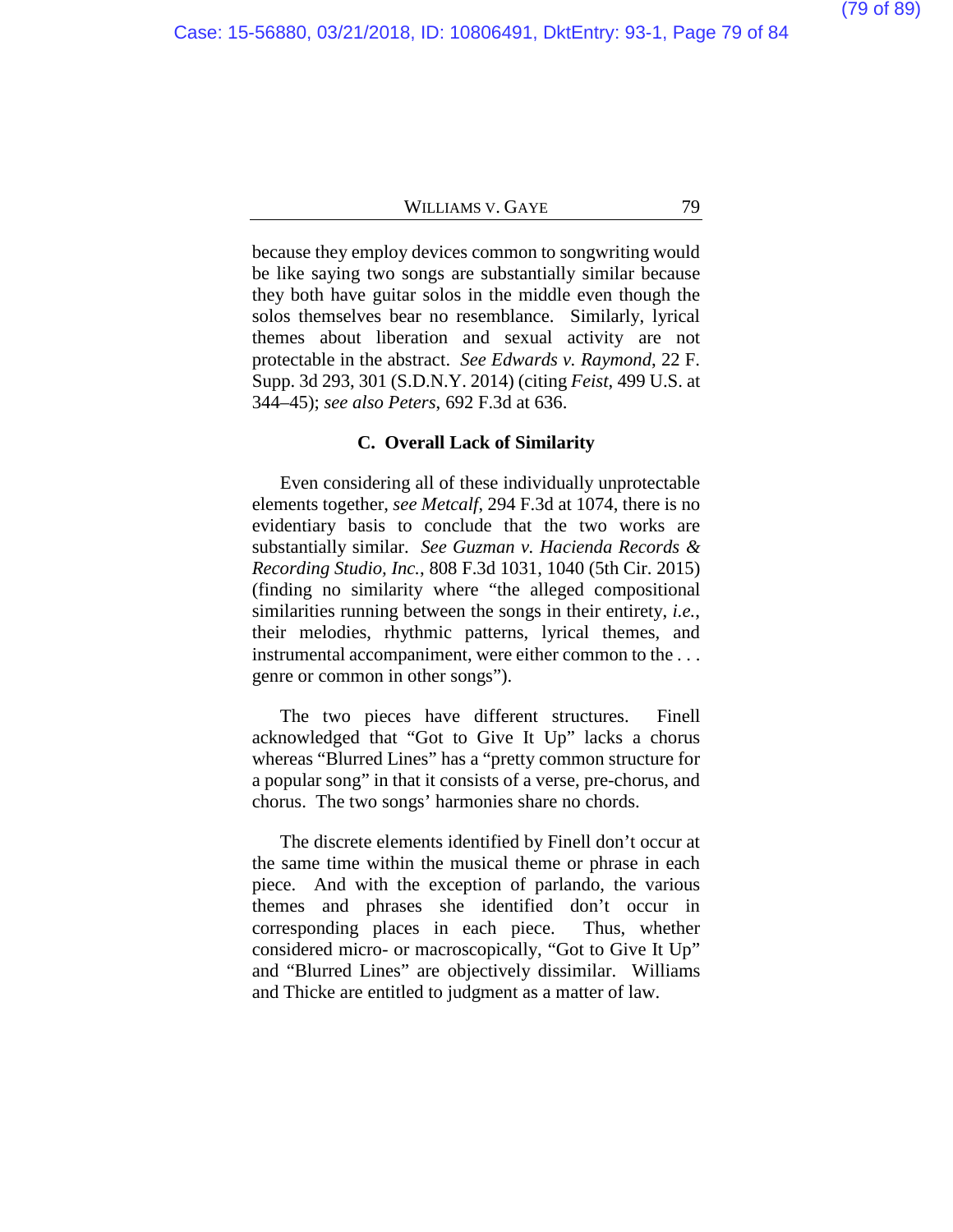### **IV.**

The majority insists that the verdict is supported by the evidence but tellingly refuses to explain what that evidence is. Instead, it defends its decision by arguing that a contrary result is impossible due to Williams and Thicke's purported procedural missteps. Maj. Op. at [47–](#page-46-0)[56.](#page-55-0) While the procedural mechanism for granting relief is beside the point given the majority's holding, there's no such obstacle here.

I agree that we normally are not at liberty to review the district court's denial of summary judgment after a full trial on the merits. *See Ortiz v. Jordan*, 562 U.S. 180 (2011). This rule makes eminent sense. Once a trial has concluded, any issues relating to the merits of the parties' dispute "should be determined by the trial record, not the pleadings nor the summary judgment record." *Id.* at 184 (quoting 15 Alan Charles Wright et al., *Federal Practice & Procedure* § 3914.10 (2d ed. 1992 & Supp. 2010)). However, there is little difference between reviewing a summary judgment ruling and a jury verdict other than the source of the factual record, *see Anderson v. Liberty Lobby, Inc.*, 477 U.S. 242, 251–52 (1986), and here there are no material factual disputes. A completed trial does not prevent us from reviewing the denial of summary judgment "where the district court made an error of law that, if not made, would have required the district court to grant the motion." *Escriba v. Foster Poultry Farms, Inc.*, 743 F.3d 1236, 1243 (9th Cir. 2014). **[39](#page-79-0)**

<span id="page-79-0"></span>**<sup>39</sup>** The majority surprisingly questions whether *Escriba* "survives" *Ortiz*. Maj. Op. at [22–](#page-21-0)[23.](#page-22-0) Since *Ortiz* expressly declined to decide whether there is an exception to the general rule for "'purely legal' issues capable of resolution 'with reference only to undisputed facts,'" 562 U.S.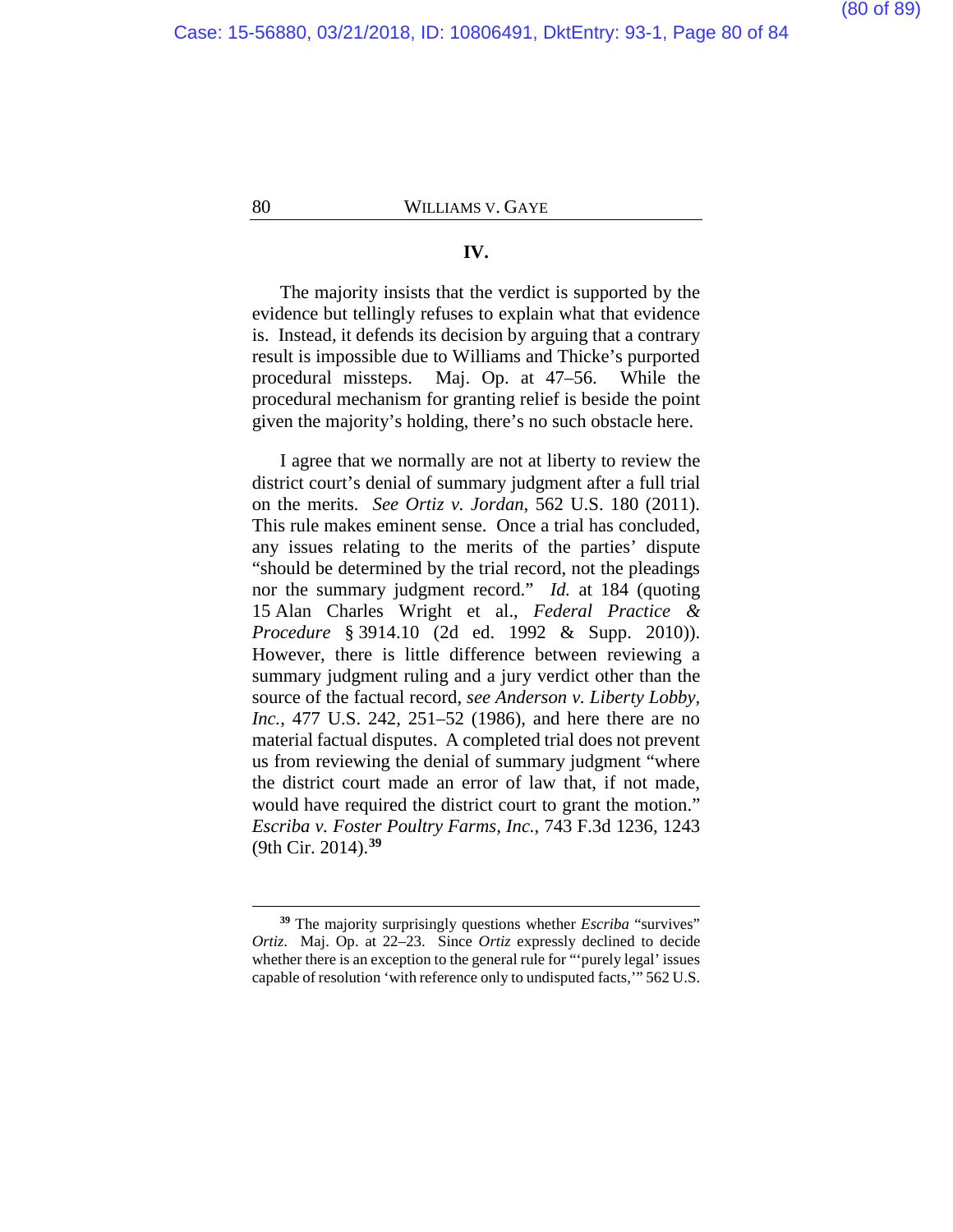The majority conveniently ducks any review of the evidence by mischaracterizing the facts as "hotly disputed," Maj. Op. at [48,](#page-47-0) and accusing me of "act[ing] as judge, jury, and executioner," *id.* at [47,](#page-46-1) by "weigh[ing] the experts' credibility, resolv[ing] factual conflicts, and set[ting] forth [my] own findings on the extrinsic test," *id.* at [53.](#page-52-0) But my "musicological exegesis," *id.* at [48,](#page-47-0) concerns evidence of extrinsic similarity that *Finell* presented at trial. No one disputes that the two works share certain melodic snippets and other compositional elements that Finell identified. The only dispute regarding these similarities is their legal import—are the elements protectable, and are the similarities substantial enough to support liability for infringement? *See Mattel*, 616 F.3d at 914 ("We review de novo the district court's determination as to the scope of copyright protection." (citing *Ets-Hokin*, 225 F.3d at 1073)); *Benay*, 607 F.3d at 624 ("Substantial similarity is a fact-specific

at 189, it didn't undermine our case law. Regardless, the majority isn't free to revisit circuit precedent absent intervening higher authority that is "clearly irreconcilable" with it. *Miller v. Gammie*, 335 F.3d 889, 899– 900 (9th Cir. 2003) (en banc). Even if the majority were correct that this is a factual matter and Williams and Thicke's lack of a Rule 50(a) motion forfeited their right to challenge the evidentiary sufficiency notwithstanding the district court's statement that it would not grant Rule 50(a) motions "by either side," *but see Tortu v. Las Vegas Metro. Police Dep't*, 556 F.3d 1075, 1083 (9th Cir. 2009) (leaving open possibility that Rule 50(b) motion is not forfeited where district court instructs parties not to file Rule 50(a) motion); *Thompson & Wallace of Memphis, Inc. v. Falconwood Corp.*, 100 F.3d 429, 435 (5th Cir. 1996) (citing district court's instruction "not to make the rule 50(a) motion" as "legitimate excuse" for not making one)—we can still review the sufficiency of the evidence for plain error. *See Nitco Holding Corp. v. Boujikian*, 491 F.3d 1086, 1089 (9th Cir. 2007) (citing *Patel v. Penman*, 103 F.3d 868, 878 (9th Cir. 1996)) (contrasting Rule 50(b) motion as "absolute prerequisite" for appellate relief). A decision permitting entire genres of music to be held hostage to infringement suits is a "manifest miscarriage of justice," *Patel*, 103 F.3d at 878, warranting relief.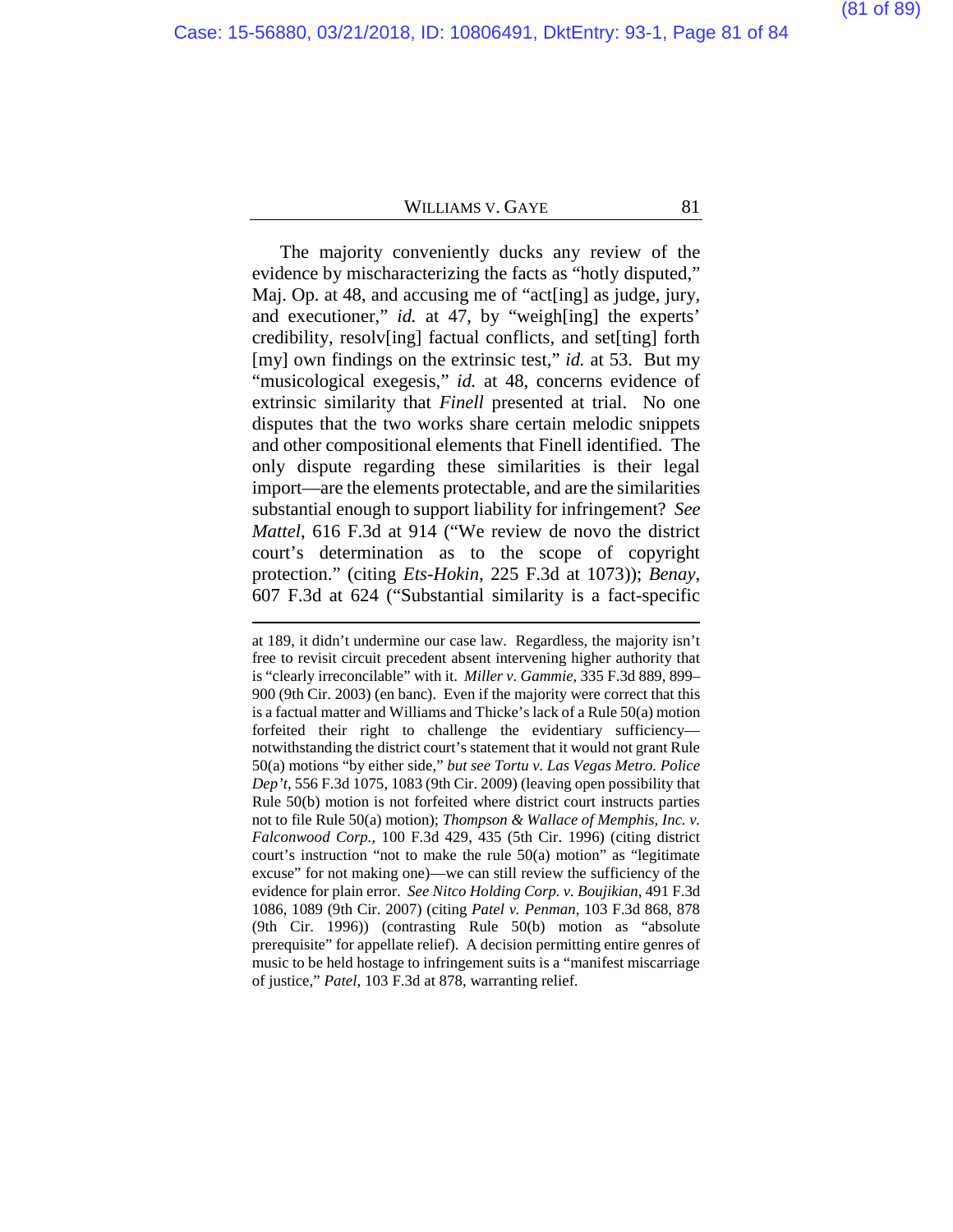inquiry, but it "may often be decided as a matter of law.""" (quoting *Funky Films, Inc. v. Time Warner Entm't Co.*, 462 F.3d 1072, 1076 (9th Cir. 2006))).

By characterizing these questions as a factual dispute among experts, the majority lays bare its misconception about the purpose of expert testimony in music infringement cases. As with any expert witness, a musicologist can't opine on legal conclusions, including the ultimate question here—substantial similarity. *See Nationwide Transp. Fin. v. Cass Info. Sys., Inc.*, 523 F.3d 1051, 1058 (9th Cir. 2008); Michael Der Manuelian, Note, *The Role of the Expert Witness in Music Copyright Infringement Cases*, 57 Fordham L. Rev. 127, 138 (1988) ("[E]xpert analysis is not relevant to the determination of substantial similarity of expression of ideas."); *see also Swirsky*, 376 F.3d at 851 ("[A] musicologist is not an expert on what the term 'idea' means under the copyright laws."). Her role is to identify similarities between the two works, describe their nature, and explain whether they are "quantitatively or qualitatively significant in relation to the composition as a whole," *Newton II*, 388 F.3d at 1196. The value of such testimony is to assist jurors who are unfamiliar with musical notation in comparing two pieces of sheet music for extrinsic similarity in the same way that they would compare two textual works.

This result would never stand in copyright cases involving works in other media. We "frequently" conclude as a matter of law that two works of language or visual art fail the extrinsic test for substantial similarity. *Benay*, 607 F.3d at 624 (quoting *Funky Films*, 462 F.3d at 1077); *see, e.g.*, *Briggs v. Sony Pictures Entm't, Inc.*, No. 14-17175, \_\_ F. App'x \_\_, 2018 WL 1099694, at \*1 (9th Cir. Mar. 1, 2018) (screenplays); *Rentmeester v. Nike, Inc.*, No. 15- 35509, \_\_ F.3d \_\_, 2018 WL 1055846 (9th Cir. Feb. 27,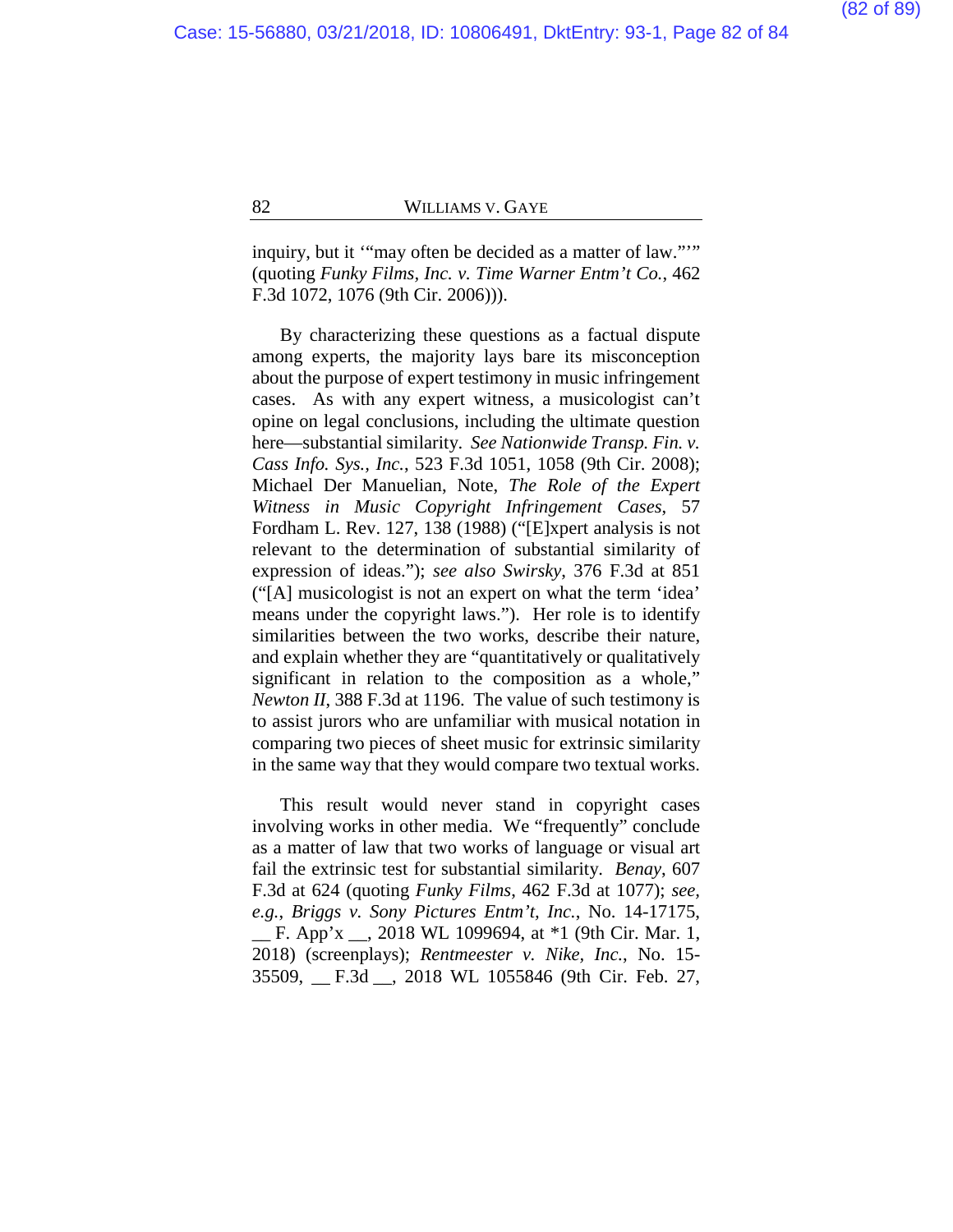2018) (photograph); *Silas v. Home Box Office, Inc.*, No. 16- 56215, \_\_ F. App'x \_\_, 2018 WL 1018332 (9th Cir. Feb. 22, 2018) (television show); *Folkens v. Wyland Worldwide, LLC*, 882 F.3d 768 (9th Cir. 2018) (drawing); *Mintz v. Subaru of Am., Inc.*, No. 16-16840, \_\_ F. App'x \_\_, 2017 WL 6331141 (9th Cir. Dec. 12, 2017) (advertising image and phrase); *Edwards v. Cinelou Films*, 696 F. App'x 270 (9th Cir. 2017) (film); *Heusey v. Emmerich*, 692 F. App'x 928 (9th Cir. 2017) (screenplay and film); *Braddock v. Jolie*, 691 F. App'x 318 (9th Cir. 2017) (novel and film); *Basile v. Twentieth Century Fox Film Corp.*, 678 F. App'x 576 (9th Cir. 2017) (stories and film); *Antonick v. Elec. Arts, Inc.*, 841 F.3d 1062 (9th Cir. 2016) (video game), *cert. denied*, 138 S. Ct. 422 (2017); *see also Mattel*, 616 F.3d at 917–18 (vacating jury determination of substantial similarity between dolls). **[40](#page-82-0)** This case should be no different.

### **V.**

The Gayes, no doubt, are pleased by this outcome. They shouldn't be. They own copyrights in many musical works, each of which (including "Got to Give It Up") now potentially infringes the copyright of any famous song that preceded it.**[41](#page-82-1)**

**<sup>40</sup>** In faulting my citation of unpublished cases, *see* Maj. Op. at [50–](#page-49-0) [51,](#page-50-0) the majority misses the point. That we choose not to publish many of our numerous cases deciding substantial similarity as a matter of law shows only how uncontroversial these decisions are when they concern non-musical works.

<span id="page-82-1"></span><span id="page-82-0"></span>**<sup>41</sup>** "Happy Birthday to You" was still copyright protected when Marvin Gaye wrote Theme X. *See Eldred*, 537 U.S. at 262 (2003) (Breyer, J., dissenting).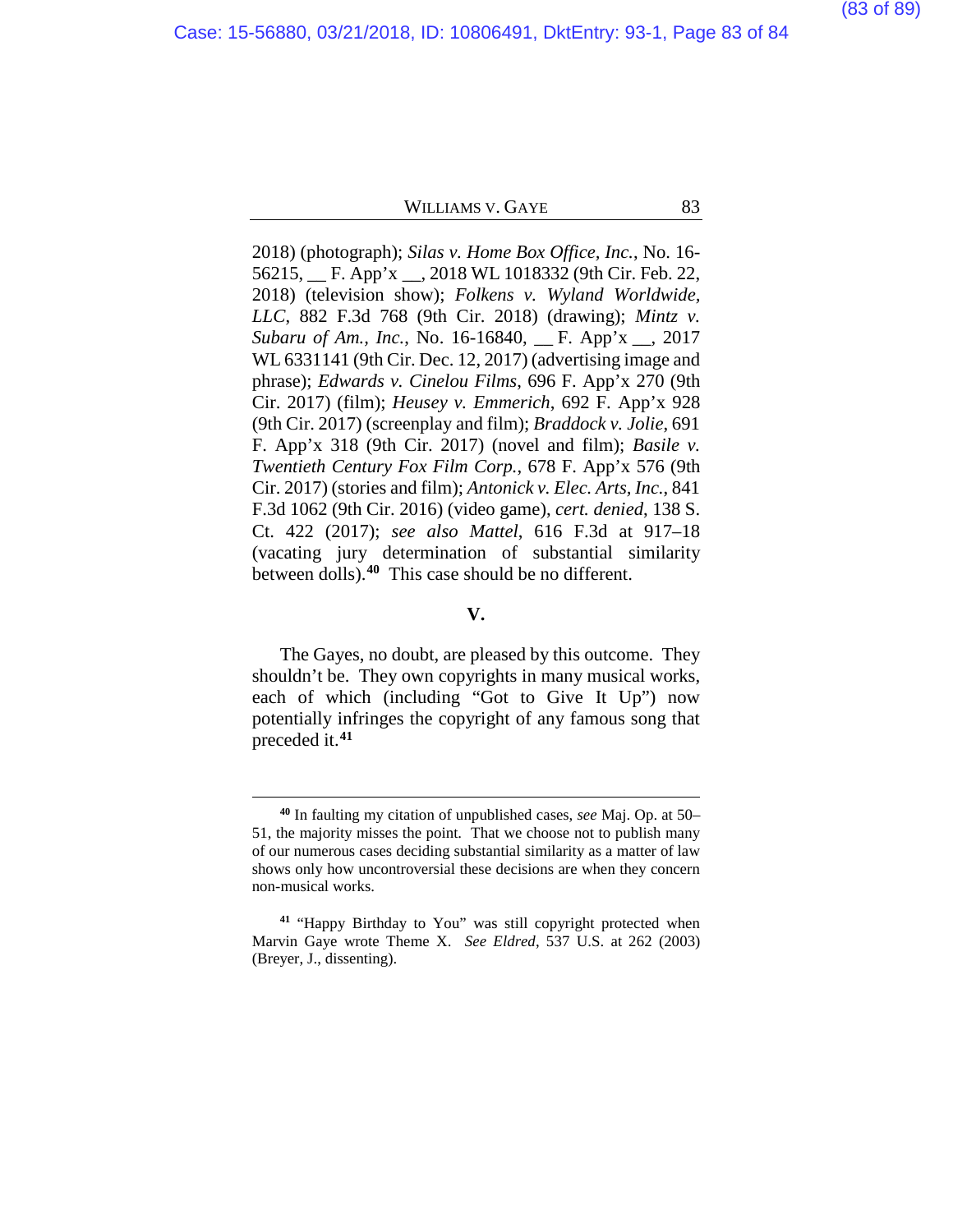That is the consequence of the majority's uncritical deference to music experts.

Admittedly, it can be very challenging for judges untrained in music to parse two pieces of sheet music for extrinsic similarity. But however difficult this exercise, we cannot simply defer to the conclusions of experts about the ultimate finding of substantial similarity.**[42](#page-83-0)** While experts are invaluable in identifying and explaining elements that appear in both works, judges must still decide whether, as a matter of law, these elements collectively support a finding of substantial similarity. Here, they don't, and the verdict should be vacated.

I respectfully dissent.

<span id="page-83-0"></span>**<sup>42</sup>** Federal Rule of Evidence 706, which allows courts to appoint their own experts, may be useful in situations where the court has little musical expertise and the parties' experts deliver starkly different assessments of two works' similarity.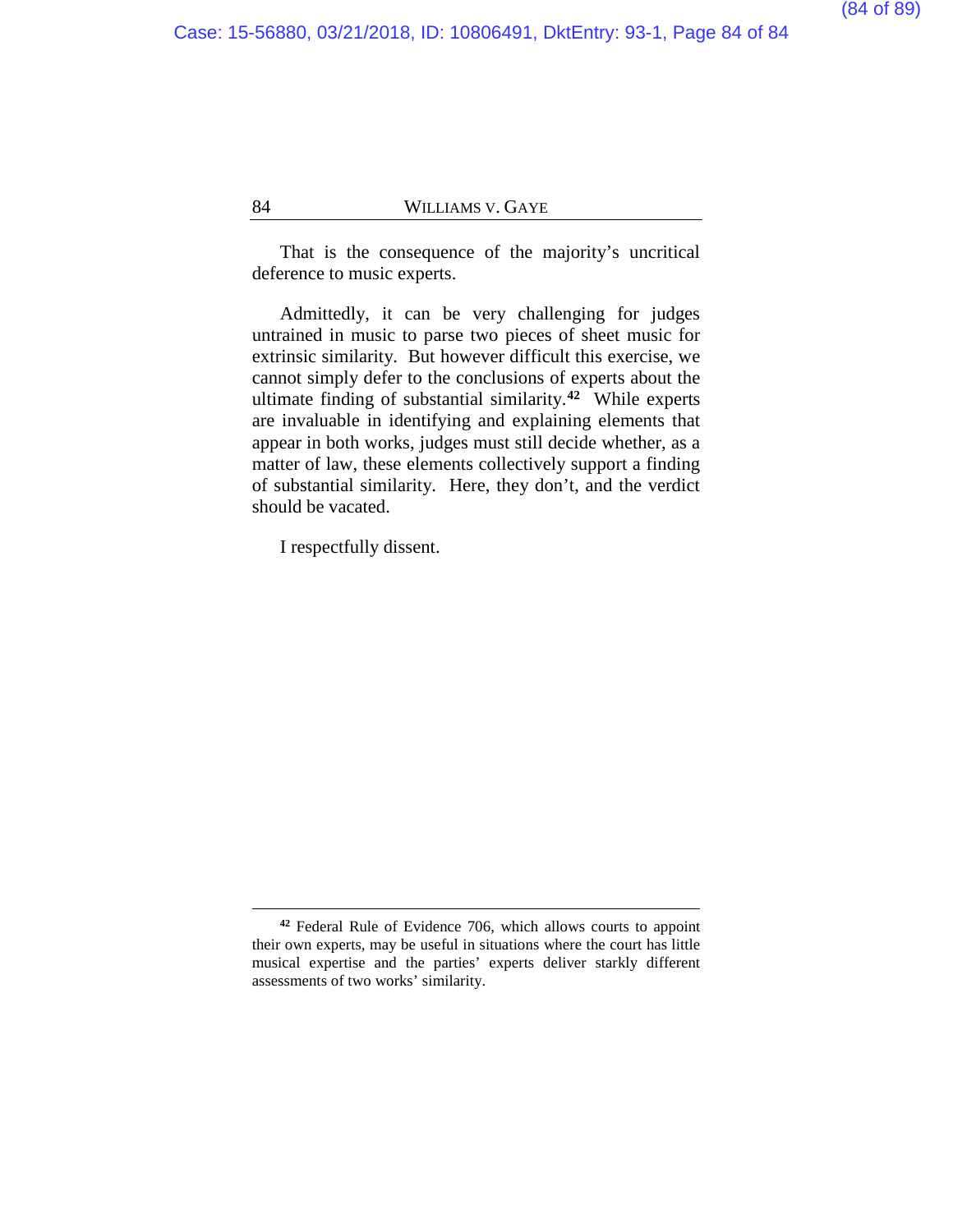# **United States Court of Appeals for the Ninth Circuit**

# **Office of the Clerk**

95 Seventh Street San Francisco, CA 94103

# **Information Regarding Judgment and Post-Judgment Proceedings**

### **Judgment**

This Court has filed and entered the attached judgment in your case. Fed. R. App. P. 36. Please note the filed date on the attached decision because all of the dates described below run from that date, not from the date you receive this notice.

# **Mandate (Fed. R. App. P. 41; 9th Cir. R. 41-1 & -2)**

The mandate will issue 7 days after the expiration of the time for filing a petition for rehearing or 7 days from the denial of a petition for rehearing, unless the Court directs otherwise. To file a motion to stay the mandate, file it electronically via the appellate ECF system or, if you are a pro se litigant or an attorney with an exemption from using appellate ECF, file one original motion on paper.

# **Petition for Panel Rehearing (Fed. R. App. P. 40; 9th Cir. R. 40-1) Petition for Rehearing En Banc (Fed. R. App. P. 35; 9th Cir. R. 35-1 to -3)**

# **(1) A. Purpose (Panel Rehearing):**

- A party should seek panel rehearing only if one or more of the following grounds exist:
	- ► A material point of fact or law was overlooked in the decision;
	- ► A change in the law occurred after the case was submitted which appears to have been overlooked by the panel; or
	- ► An apparent conflict with another decision of the Court was not addressed in the opinion.
- Do not file a petition for panel rehearing merely to reargue the case.

# **B. Purpose (Rehearing En Banc)**

• A party should seek en banc rehearing only if one or more of the following grounds exist: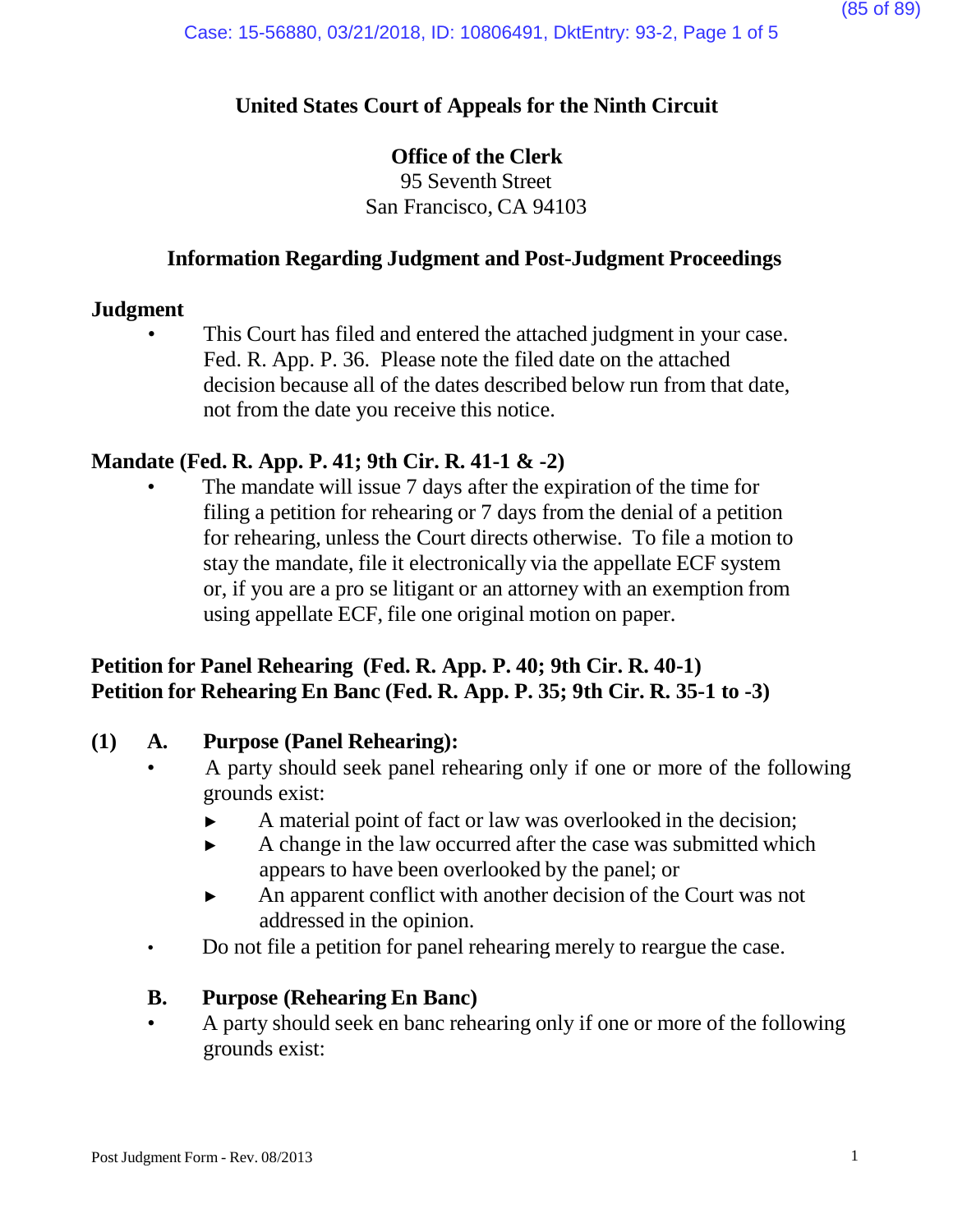- ► Consideration by the full Court is necessary to secure or maintain uniformity of the Court's decisions; or
- The proceeding involves a question of exceptional importance; or
- $\blacktriangleright$  The opinion directly conflicts with an existing opinion by another court of appeals or the Supreme Court and substantially affects a rule of national application in which there is an overriding need for national uniformity.

# **(2) Deadlines for Filing:**

- A petition for rehearing may be filed within 14 days after entry of judgment. Fed. R. App. P. 40(a)(1).
- If the United States or an agency or officer thereof is a party in a civil case, the time for filing a petition for rehearing is 45 days after entry of judgment. Fed. R. App. P. 40(a)(1).
- If the mandate has issued, the petition for rehearing should be accompanied by a motion to recall the mandate.
- *See* Advisory Note to 9th Cir. R. 40-1 (petitions must be received on the due date).
- An order to publish a previously unpublished memorandum disposition extends the time to file a petition for rehearing to 14 days after the date of the order of publication or, in all civil cases in which the United States or an agency or officer thereof is a party, 45 days after the date of the order of publication. 9th Cir. R. 40-2.

# **(3) Statement of Counsel**

• A petition should contain an introduction stating that, in counsel's judgment, one or more of the situations described in the "purpose" section above exist. The points to be raised must be stated clearly.

# **(4) Form & Number of Copies (9th Cir. R. 40-1; Fed. R. App. P. 32(c)(2))**

- The petition shall not exceed 15 pages unless it complies with the alternative length limitations of 4,200 words or 390 lines of text.
- The petition must be accompanied by a copy of the panel's decision being challenged.
- An answer, when ordered by the Court, shall comply with the same length limitations as the petition.
- If a pro se litigant elects to file a form brief pursuant to Circuit Rule 28-1, a petition for panel rehearing or for rehearing en banc need not comply with Fed. R. App. P. 32.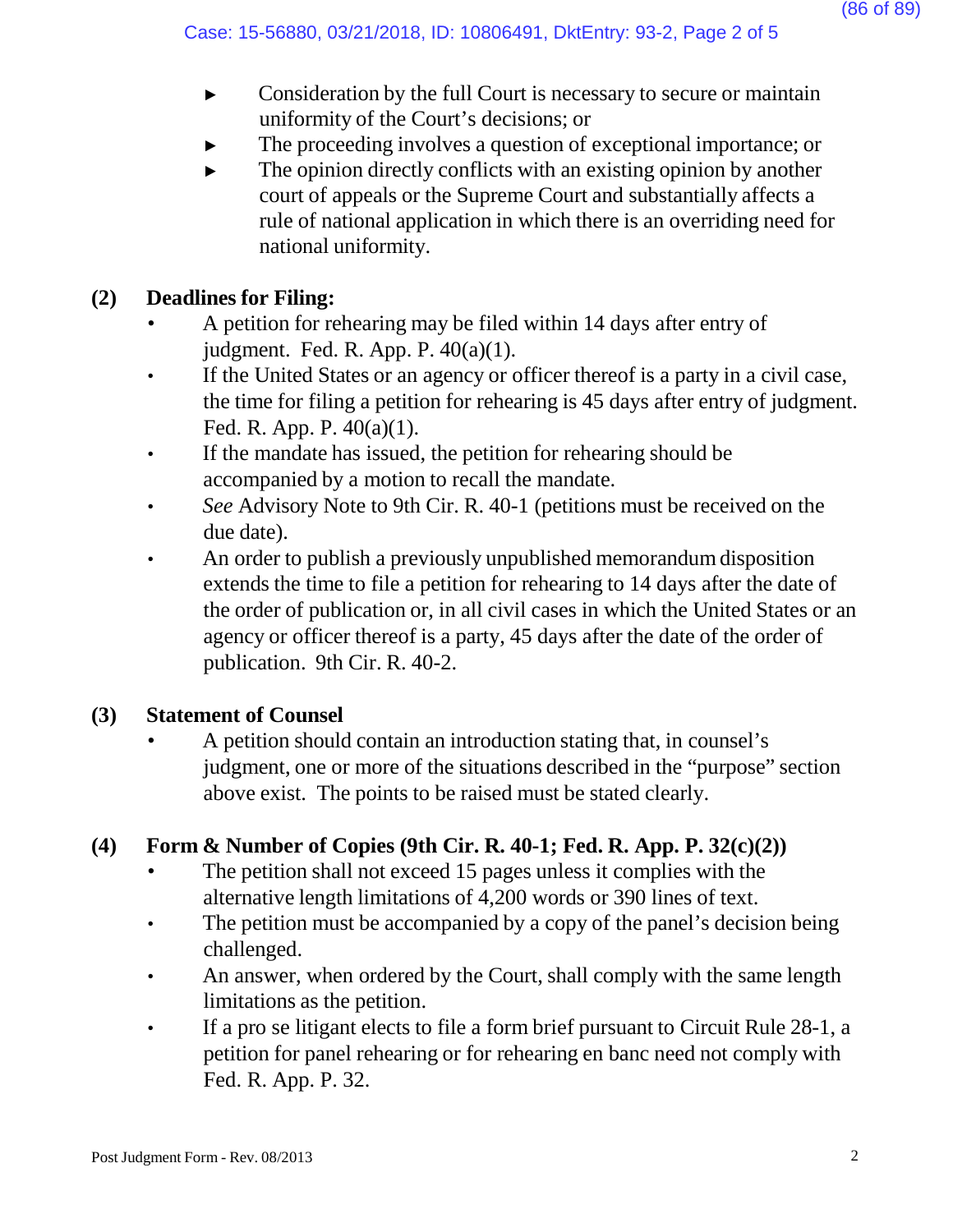Case: 15-56880, 03/21/2018, ID: 10806491, DktEntry: 93-2, Page 3 of 5

- The petition or answer must be accompanied by a Certificate of Compliance found at Form 11, available on our website [at www.ca9.uscourts.gov](http://www.ca9.uscourts.gov/) under *Forms.*
- You may file a petition electronically via the appellate ECF system. No paper copies are required unless the Court orders otherwise. If you are a pro se litigant or an attorney exempted from using the appellate ECF system, file one original petition on paper. No additional paper copies are required unless the Court orders otherwise.

# **Bill of Costs (Fed. R. App. P. 39, 9th Cir. R. 39-1)**

- The Bill of Costs must be filed within 14 days after entry of judgment.
- See Form 10 for addi[t](http://www.ca9.uscourts.gov/)ional information, available on our website at [www.ca9.uscourts.gov](http://www.ca9.uscourts.gov/) under *Forms.*

# **Attorneys Fees**

- Ninth Circuit Rule 39-1 describes the content and due dates for attorneys fees applications.
- All relevant forms are available on our website at [www.ca9.uscourts.gov](http://www.ca9.uscourts.gov/) under *Forms* or by telephoning (415) 355-7806.

# **Petition for a Writ of Certiorari**

• Please refer to the Rules of the United States Supreme Court a[t](http://www.supremecourt.gov/) [www.supremecourt.gov](http://www.supremecourt.gov/)

# **Counsel Listing in Published Opinions**

- Please check counsel listing on the attached decision.
- If there are any errors in a published opinion, please send a letter **in writing within 10 days** to:
	- ► Thomson Reuters; 610 Opperman Drive; PO Box 64526; Eagan, MN 55123 (Attn: Jean Green, Senior Publications Coordinator);
	- ► and electronically file a copy of the letter via the appellate ECF system by using "File Correspondence to Court," or if you are an attorney exempted from using the appellate ECF system, mail the Court one copy of the letter.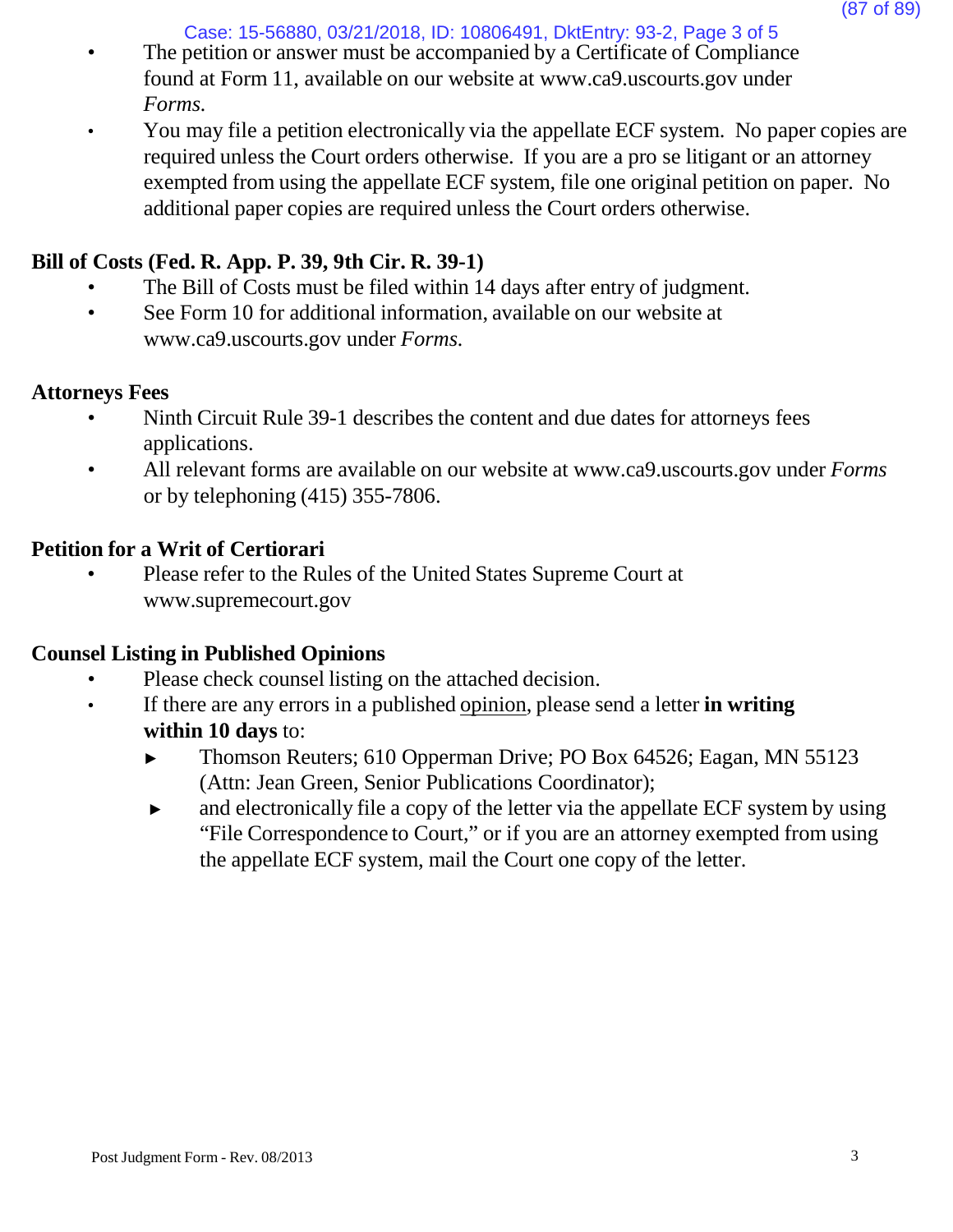# **United States Court of Appeals for the Ninth Circuit**

### **BILL OF COSTS**

This form is available as a fillable version at:

*<http://cdn.ca9.uscourts.gov/datastore/uploads/forms/Form%2010%20-%20Bill%20of%20Costs.pdf>*.

*Note*: If you wish to file a bill of costs, it MUST be submitted on this form and filed, with the clerk, with proof of service, within 14 days of the date of entry of judgment, and in accordance with 9th Circuit Rule 39-1. A late bill of costs must be accompanied by a motion showing good cause. Please refer to FRAP 39, 28 U.S.C. § 1920, and 9th Circuit Rule 39-1 when preparing your bill of costs.

|                                                            | $\mathbf{V}$<br>. . | 9th Cir. No. |  |
|------------------------------------------------------------|---------------------|--------------|--|
| The Clerk is requested to tax the following costs against: |                     |              |  |

| <b>Cost Taxable</b><br>under FRAP 39,<br>28 U.S.C. § 1920,<br>9th Cir. R. 39-1 | <b>REQUESTED</b><br>(Each Column Must Be Completed) |                   | <b>ALLOWED</b><br>(To Be Completed by the Clerk) |                             |                 |                   |                   |                             |
|--------------------------------------------------------------------------------|-----------------------------------------------------|-------------------|--------------------------------------------------|-----------------------------|-----------------|-------------------|-------------------|-----------------------------|
|                                                                                | No. of<br>Docs.                                     | Pages per<br>Doc. | Cost per<br>Page*                                | <b>TOTAL</b><br><b>COST</b> | No. of<br>Docs. | Pages per<br>Doc. | Cost per<br>Page* | <b>TOTAL</b><br><b>COST</b> |
| <b>Excerpt of Record</b>                                                       |                                                     |                   | \$                                               | \$                          |                 |                   | ll \$             | \$                          |
| <b>Opening Brief</b>                                                           |                                                     |                   | \$                                               | \$                          |                 |                   | l \$              | \$                          |
| <b>Answering Brief</b>                                                         |                                                     |                   | \$                                               | \$                          |                 |                   | l \$              | \$                          |
| <b>Reply Brief</b>                                                             |                                                     |                   | \$                                               | $\sqrt{3}$                  |                 |                   | ll \$             | \$                          |
| Other**                                                                        |                                                     |                   | \$                                               | $\mathcal{S}$               |                 |                   | ll \$             | \$                          |
|                                                                                |                                                     |                   | <b>TOTAL:</b>                                    | \$                          |                 |                   | <b>TOTAL:</b>     | \$                          |

\* *Costs per page*: May not exceed .10 or actual cost, whichever is less. 9th Circuit Rule 39-1.

**\*\*** *Other*: Any other requests must be accompanied by a statement explaining why the item(s) should be taxed pursuant to 9th Circuit Rule 39-1. Additional items without such supporting statements will not be considered.

Attorneys' fees **cannot** be requested on this form.